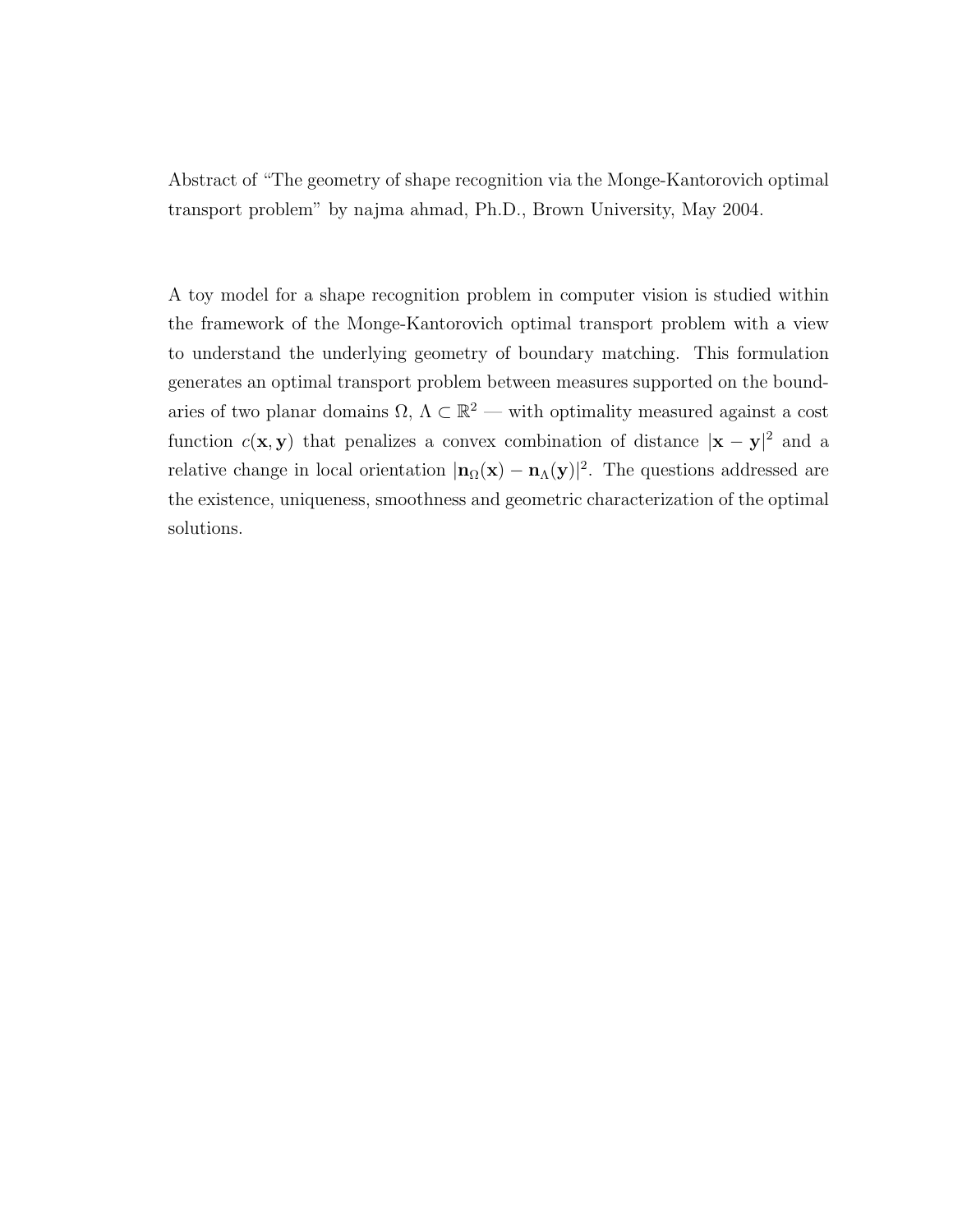#### The geometry of shape recognition via the Monge-Kantorovich optimal transport problem

by najma ahmad

A dissertation submitted in partial fulfillment of the requirements for the Degree of Doctor of Philosophy in the Department of Physics at Brown University

> Providence, Rhode Island May 2004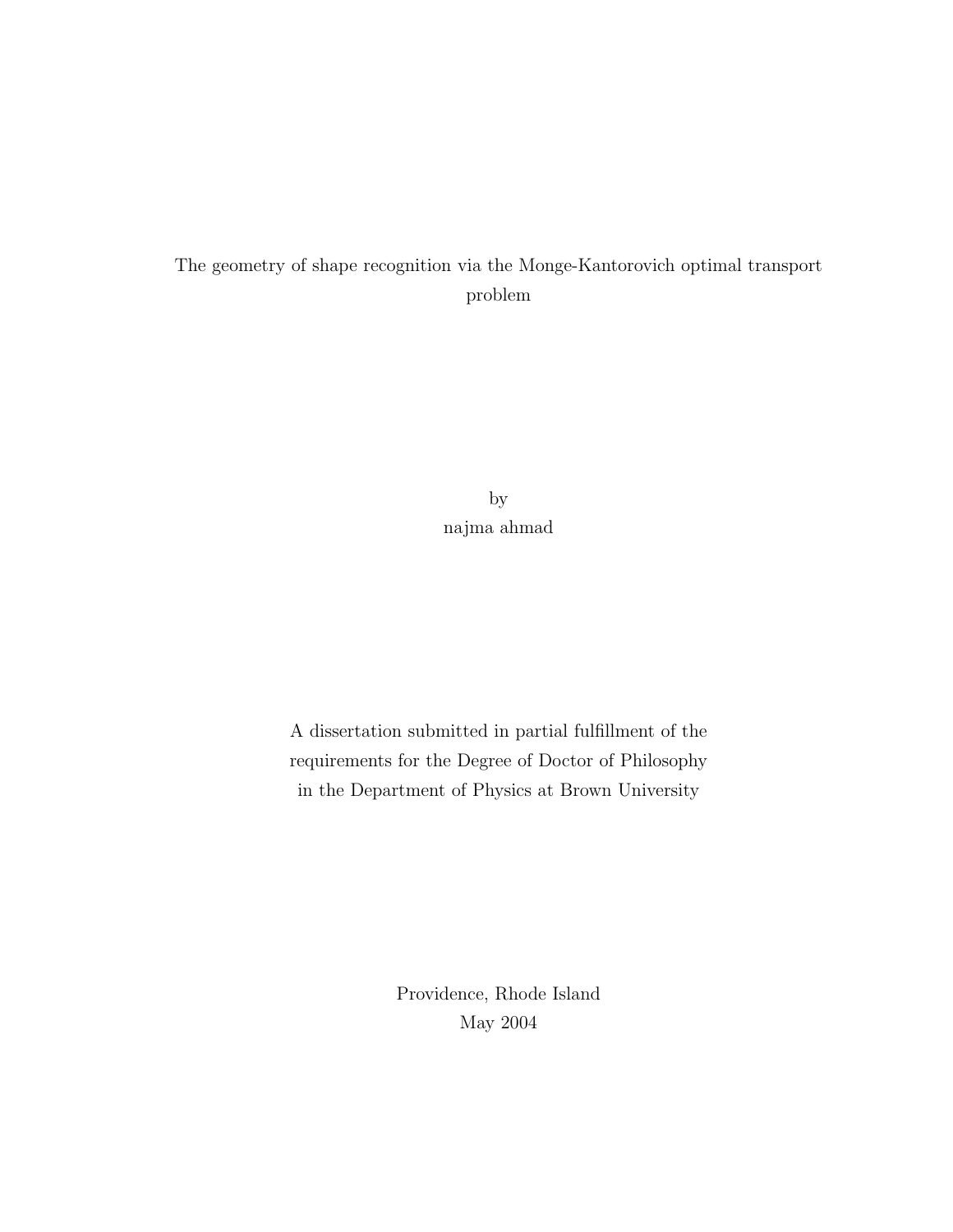$\odot$  Copyright 2004 by najma ahmad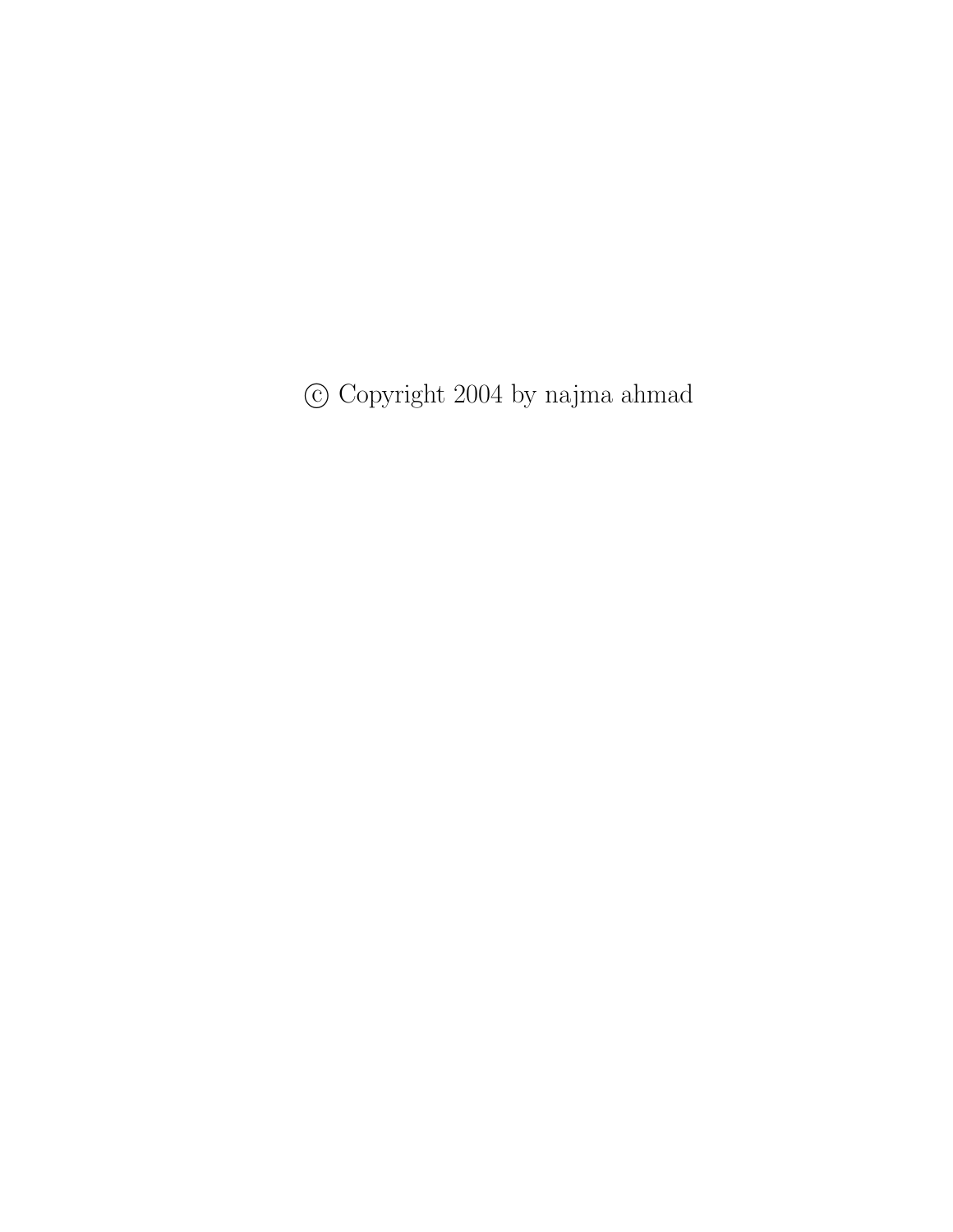This dissertation by najma ahmad is accepted in its present form by the Department of Physics as satisfying the dissertation requirement for the degree of Doctor of Philosophy.

Date

Robert J. McCann, Advisor

Recommended to the Graduate Council

Date

David Mumford, Reader

Date

David Lowe, Reader

Approved by the Graduate Council

Date

Karen Newman, Ph.D Dean of the Graduate School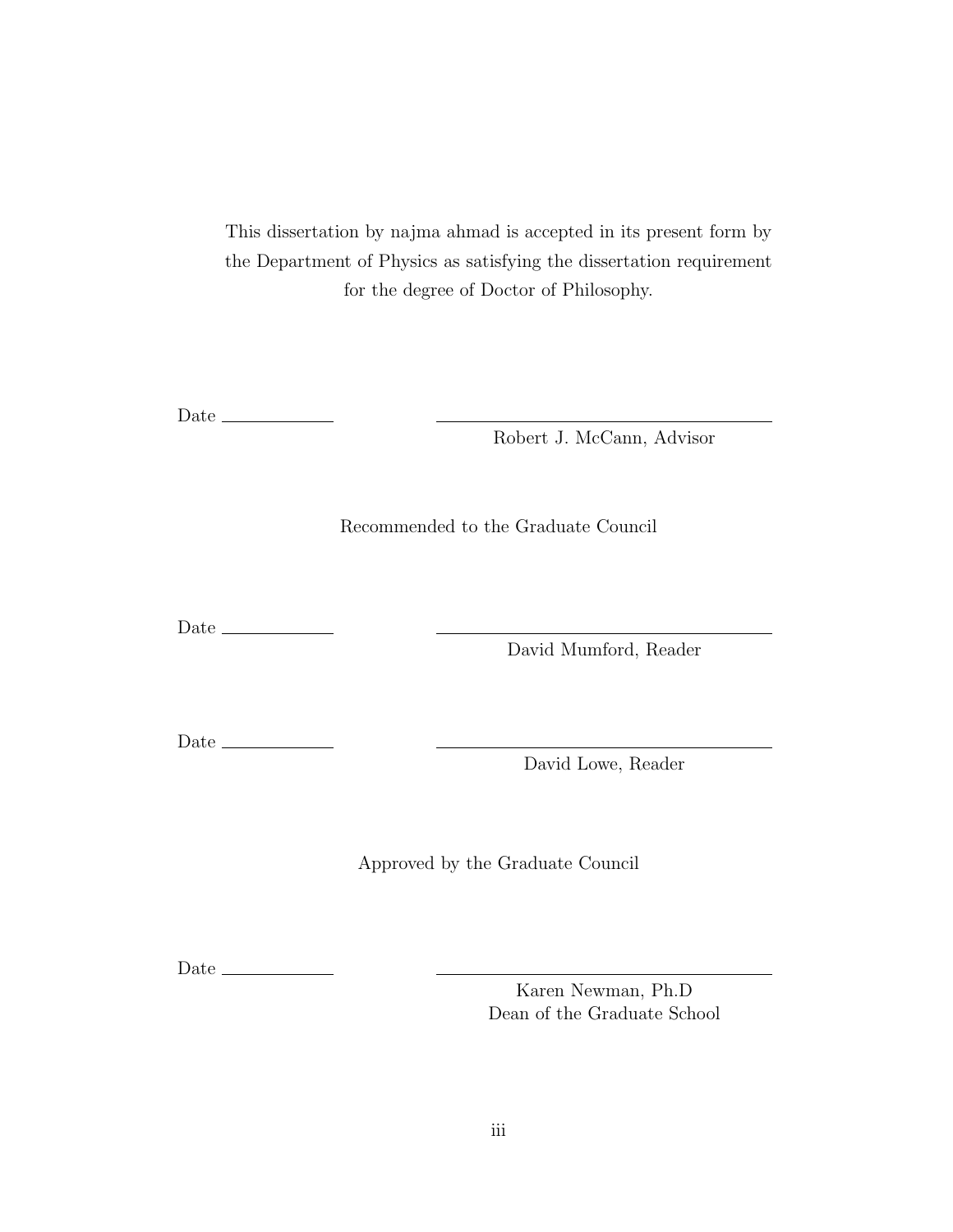### Acknowledgments

I am indebted to my advisor, Robert J. McCann, for his guidance and constant encouragement. He taught me most of the mathematics I know and inspired me to conceptualize a problem by the underlying geometry and its physical motivation. I deeply acknowledge his overwhelming generosity with his time, suggestions and insightful comments.

I am thankful to David Cutts, the Chair of the Department of Physics, Brown University, for accepting the thesis despite its concentration in mathematics. I would also like to acknowledge that this thesis is the outcome of my graduate studies in mathematics which was conducted at and financed by the Department of Mathematics, University of Toronto. My gratitude to the faculty and the staff at Toronto for their time, commitment and support. My sincere thanks to the members of my Ph.D. committee — David Lowe and David Mumford at Brown and Jeremy Quastel and Catherine Sulem at Toronto. Special thanks to Ida Bulat and Pat Broughton at Toronto and Valeria Hünniger at Leipzig — for their kindness and generosity way above and beyond expectations.

Half of my graduate studies years in mathematics were spent at various education and research institutes — I would like to thank Stefan Müller at the Max Planck Institute at Leipzig, Walter Craig and Catherine Sulem at the Fields Institute, Wilfrid Gangbo at the Georgia Institute of Technology, Franck Barthe at the Université de Marne-la-Vallée, Mikhail Feldman at the University of Wisconsin (Madison), Luis Caffarelli at the University of Texas (Austin), for their support and gracious hospitality. I gratefully acknowledge the support received from the NSF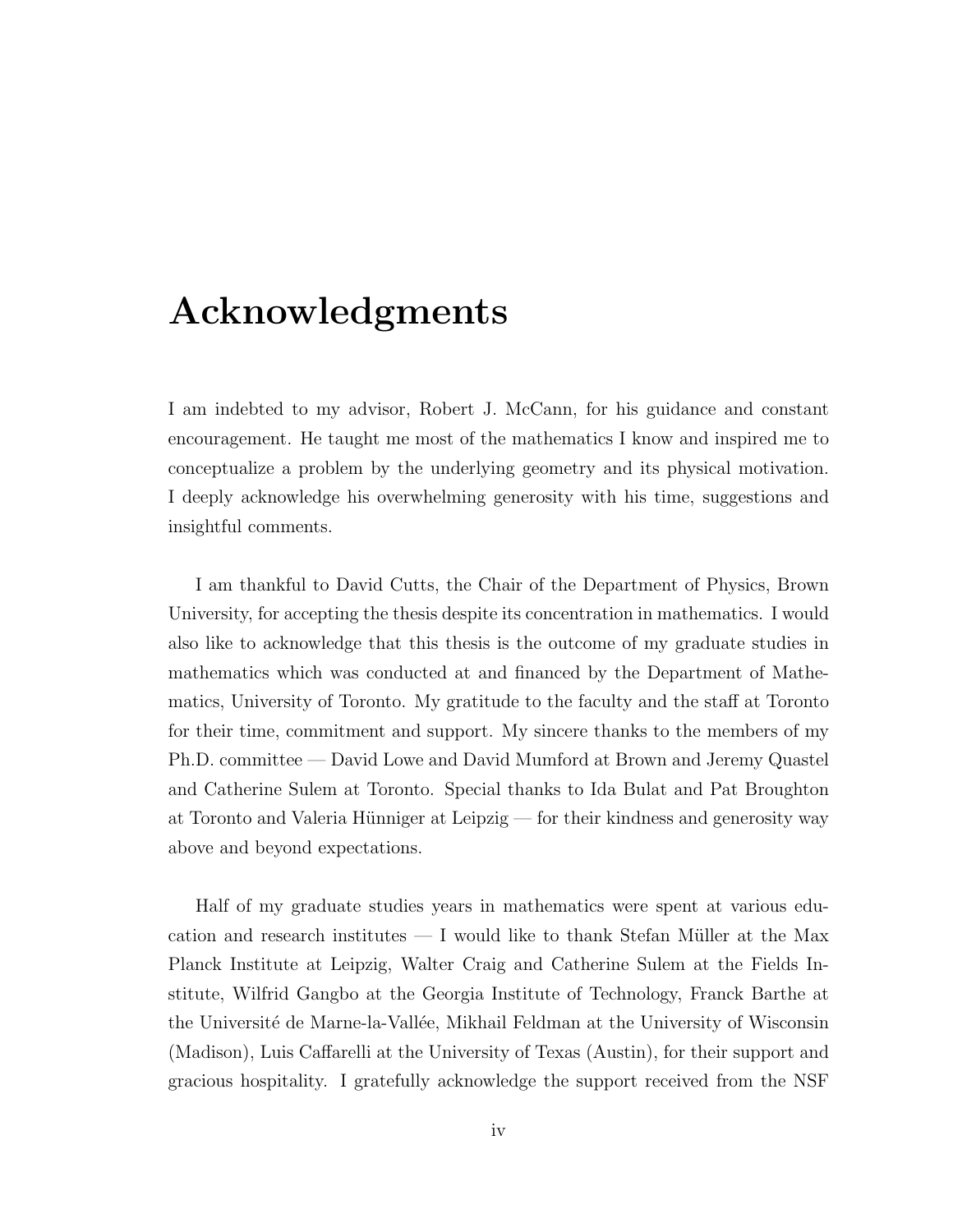Focused Research Group Grant 0074037 of Luis Caffarelli, Michael Cullen, Lawrence C. Evans, Mikhail Feldman, Wilfrid Gangbo, Robert McCann, during these visits and to attend summer schools and conferences on Optimal Transportation Problems.

Finally, I would like to extend my thanks to my parents, my brother and sisters, and friends.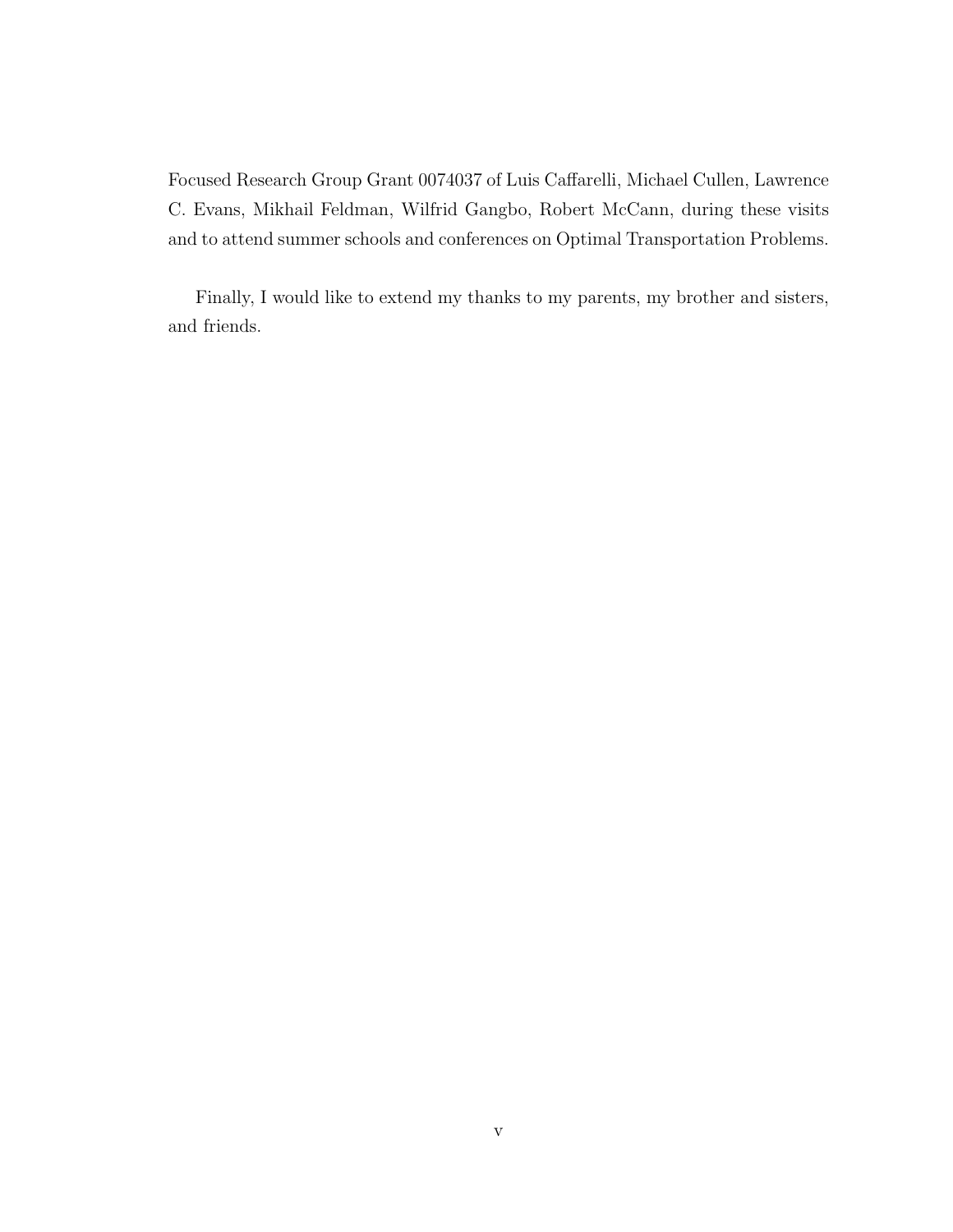To the Department of Mathematics University of Toronto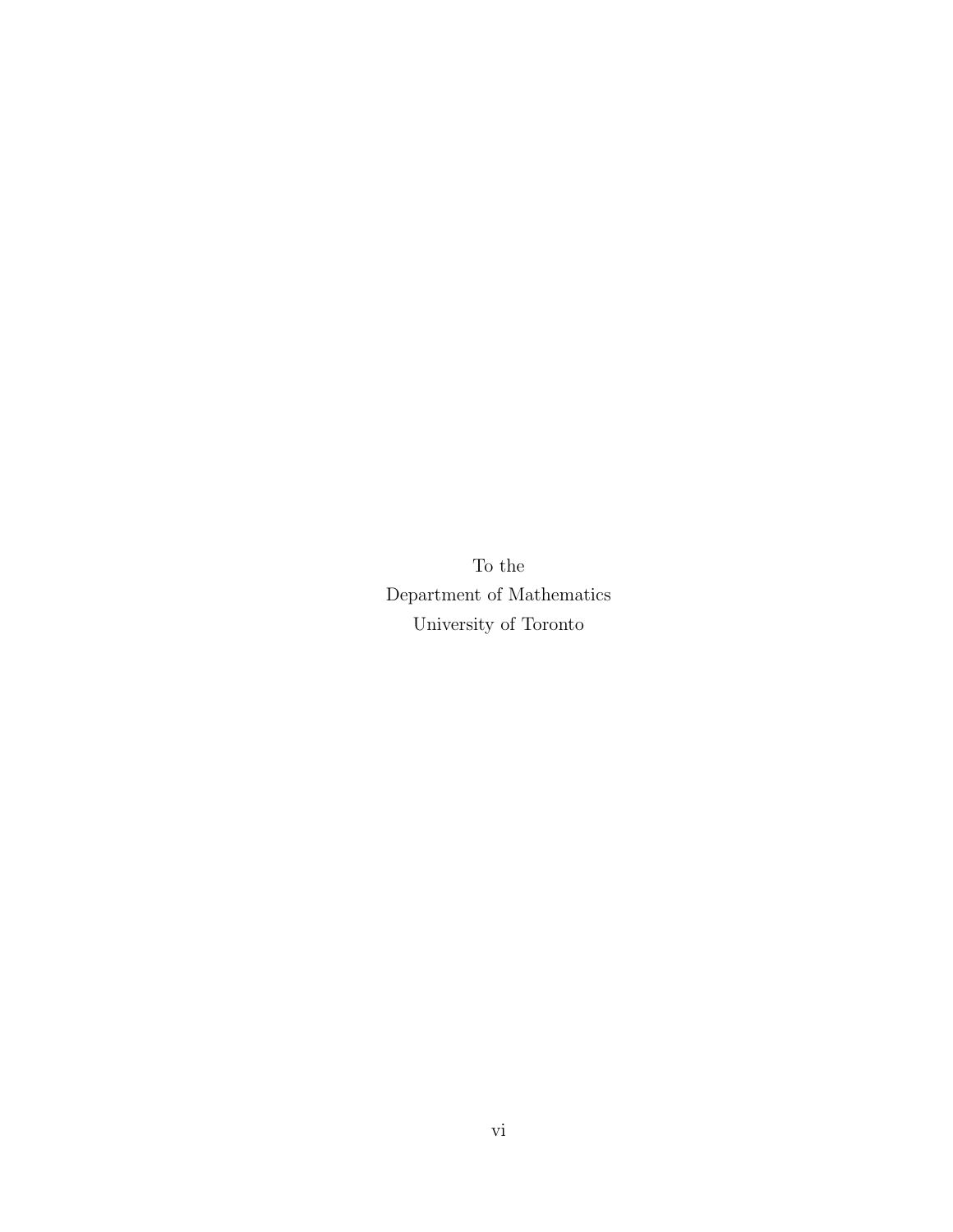### **Contents**

<span id="page-7-0"></span>

|                | List of Figures<br>ix |                                                                                      |                |
|----------------|-----------------------|--------------------------------------------------------------------------------------|----------------|
| $\mathbf{1}$   |                       | Introduction                                                                         | $\mathbf 1$    |
|                | 1.1                   |                                                                                      | $\overline{2}$ |
|                | 1.2                   | Formulation of the problem $\ldots \ldots \ldots \ldots \ldots \ldots \ldots \ldots$ | $\overline{4}$ |
|                | 1.3                   |                                                                                      | 11             |
| $\overline{2}$ |                       | Notations and definitions                                                            | 13             |
| 3              |                       | Purely rotational cost                                                               | 15             |
|                | 3.1                   | Existence and uniqueness of solution $\ldots \ldots \ldots \ldots \ldots \ldots$     | 15             |
|                | 3.2                   |                                                                                      | 20             |
| $\overline{4}$ |                       | Duality: existence and uniqueness of dual solution                                   | 28             |
|                | 4.1                   |                                                                                      | 28             |
|                | 4.2                   | Topology of the space of $c^{\beta}$ -convex functions                               | 33             |
|                | 4.3                   | Characterization of the optimal solutions by the dual optimizers                     | 37             |
| $\bf{5}$       |                       | Persistence of uniqueness under perturbation of the cost                             | 42             |
|                | 5.1                   | Dual potentials and optimal transport maps $\ldots \ldots \ldots \ldots \ldots$      | 42             |
|                | 5.2                   |                                                                                      | 45             |
|                | 5.3                   | Regularity of potentials and smoothness of transport maps $\ldots \ldots$            | 54             |
|                | 5.4                   |                                                                                      | 61             |
|                |                       | A The Monge-Kantorovich optimal transportation problem                               | 67             |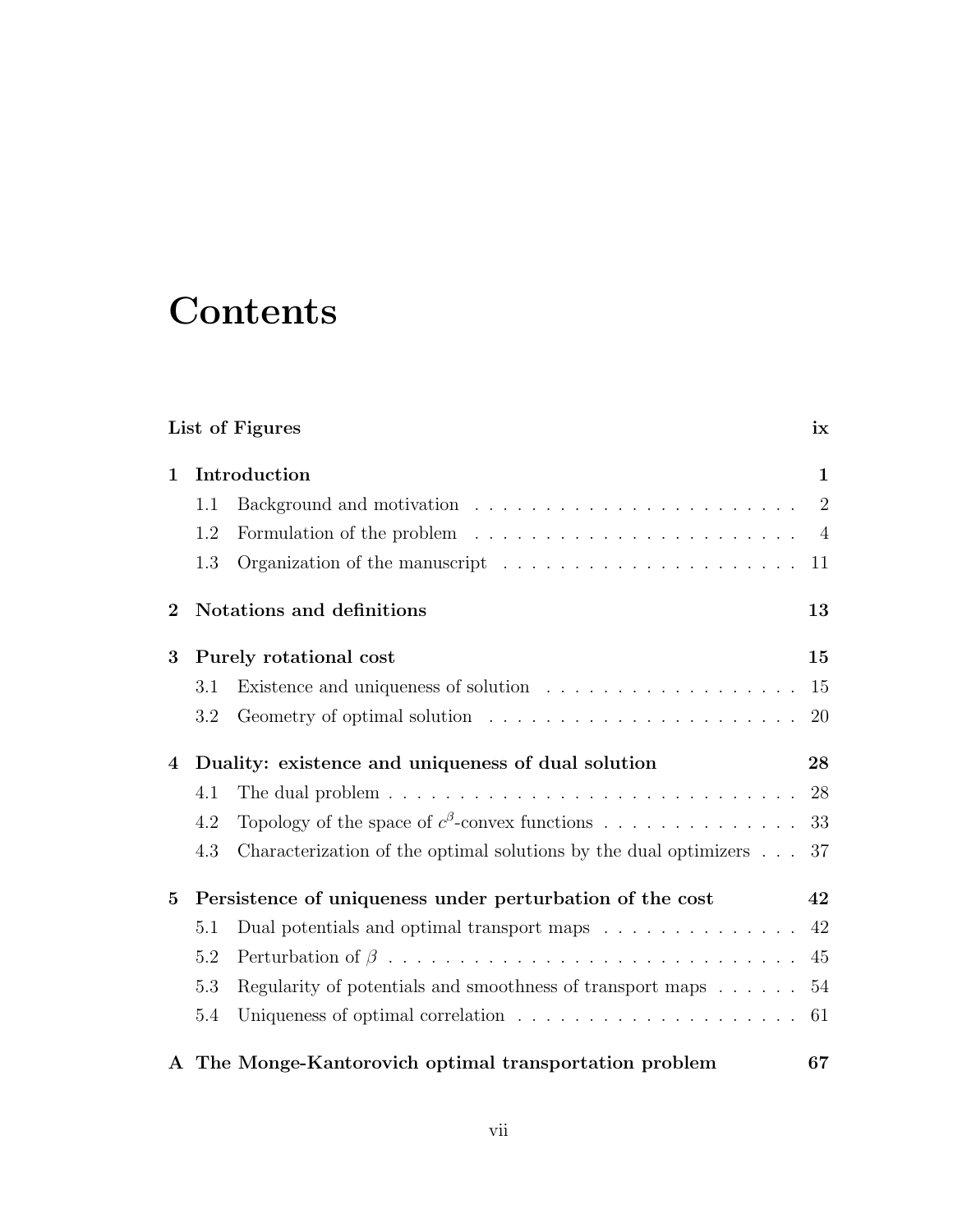| B Semi-convexity of the $c_{\beta}$ -convex potentials |                     |     |  |
|--------------------------------------------------------|---------------------|-----|--|
|                                                        |                     |     |  |
|                                                        |                     |     |  |
|                                                        | <b>Bibliography</b> | 73. |  |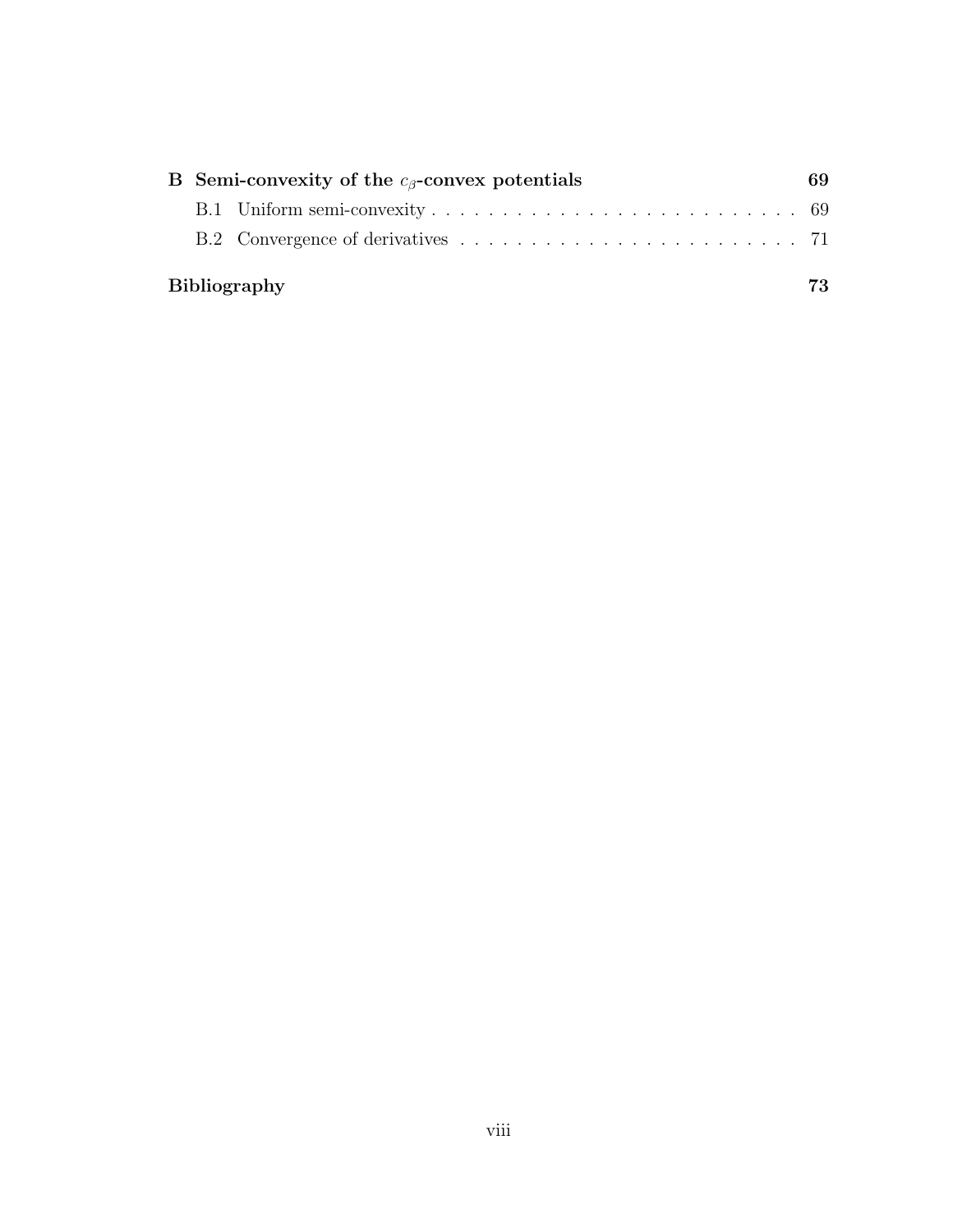# List of Figures

| 1.1 multiple optimal solutions — a speculation $\ldots \ldots \ldots \ldots$ 9              |
|---------------------------------------------------------------------------------------------|
| 1.2 the convex combination $\ldots \ldots \ldots \ldots \ldots \ldots \ldots \ldots \ldots$ |
|                                                                                             |
| 3.2 $\beta = 1$ : optimal solution and nodal lines 26                                       |
|                                                                                             |
|                                                                                             |
| 5.2 $1 - \epsilon < \beta \leq 1$ : no multiple images on under $t^+_{\beta}$ 57            |
|                                                                                             |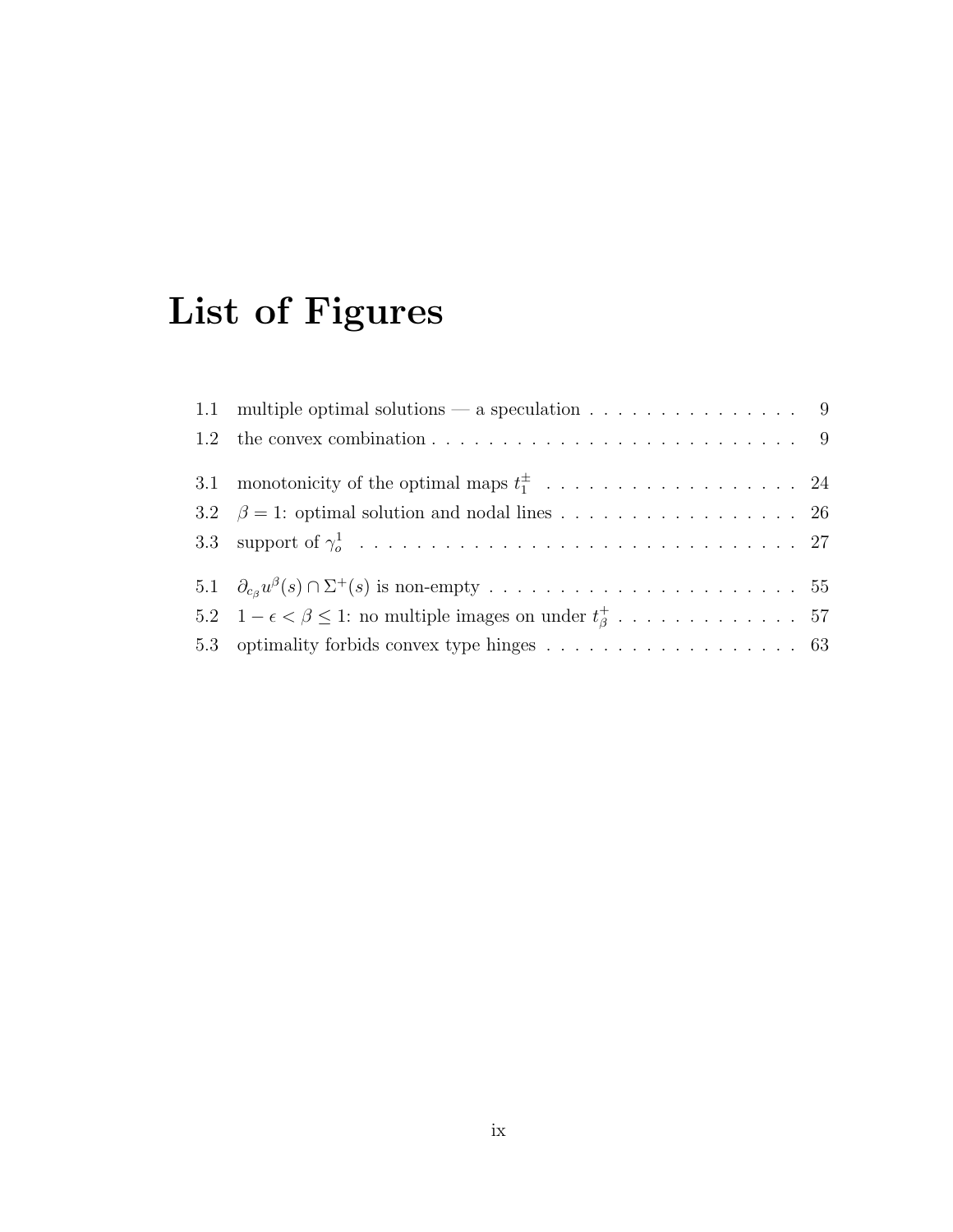# <span id="page-10-0"></span>Chapter 1

### Introduction

In an optimal transportation problem one is given a distribution  $\rho_1$  of supply and a distribution  $\rho_2$  of demand and a cost function  $c(\mathbf{x}, \mathbf{y}) \geq 0$  representing the cost to supply a unit mass from a source at x to a target at y and asked to find the most efficient way of transportation to meet the demand with the given supply. Efficiency is measured in terms of minimizing the total cost of transportation. A classic example is where  $\rho_1$  gives the distribution of iron mines throughout the countryside and  $\rho_2$  the distribution of factories that require iron ore, with  $c(\mathbf{x}, \mathbf{y})$ giving the cost to ship one ton of iron ore from the mine at  $x$  to the factory located at y. Let  $\Omega$  and  $\Lambda$  denote the domains of this supply and demand. To model a transport problem one must choose for the cost a function  $c : \Omega \times \Lambda \longrightarrow \mathbb{R}$ that accounts for all possible sources of expenses encountered — in this particular example these can be the cost for loading and unloading of iron ore, the length of trips between the mines and the factories, the cost of gasoline consumption in the transport process etc. The pairing of  $\mathbf{x} \in \Omega$  with  $\mathbf{y} \in \Lambda$  can be represented by a measure  $\gamma$  on  $\Omega \times \Lambda$  with  $d\gamma(\mathbf{x}, \mathbf{y})$  giving a measure of the amount of iron ore transported between the pairs  $(x, y) \in \Omega \times \Lambda$ . One can then define the *total* transport cost by the integration

<span id="page-10-1"></span>
$$
C(\gamma) := \int_{\Omega \times \Lambda} c(\mathbf{x}, \mathbf{y}) \, d\gamma(\mathbf{x}, \mathbf{y}). \tag{1.1}
$$

One essential feature of  $\gamma$  is that summing it over all the sources  $\mathbf{x} \in \Omega$  for a given y gives the total consumption  $\rho_2(y)$  of iron ore at y. Similarly, for a given  $x \in \Omega$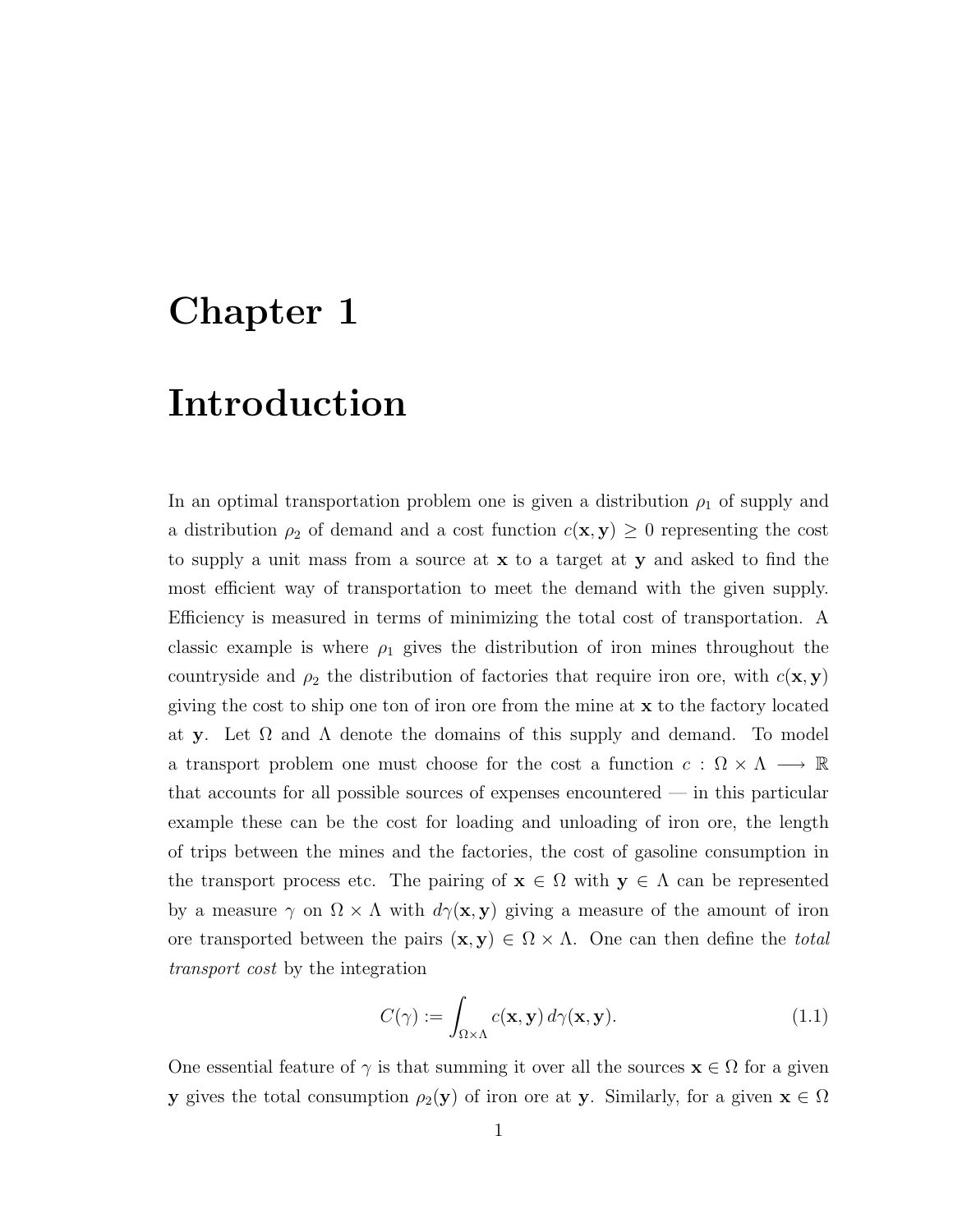summing  $\gamma$  over all  $y \in \Lambda$  gives the total production  $\rho_1(x)$  of iron ore at x. In other words,  $\gamma$  has  $\rho_1$  and  $\rho_2$  for *left* and *right marginals* — defined more precisely below. Given  $\rho_1$  and  $\rho_2$  optimization is achieved by minimizing the total cost [\(1.1\)](#page-10-1) over all possible ways  $\gamma$  of pairing the mines  $\mathbf{x} \in \Omega$  with the factories  $\mathbf{y} \in \Lambda$  when  $\gamma$  has  $\rho_1$  and  $\rho_2$  for marginals. These very ideas form the crux of the Monge-Kantorovich optimal transportation problem.

A precise formulation of the problem requires a bit of notation. Let  $P(\mathbb{R}^d)$ denote the set of Borel probability measures on  $\mathbb{R}^d$  — non-negative Borel measures for which  $\rho[\mathbb{R}^d] = 1$ . The support of  $\rho \in P(\mathbb{R}^d)$ , denoted spt  $\rho$ , is defined to be the smallest closed subset of  $\mathbb{R}^d$  carrying the full  $\rho$  measure, i.e.  $\rho[\mathbb{R}^d\setminus \operatorname{spt} \rho] = 0$ .

**Definition 1.0.1 (push-forward measures).** Given a measure  $\rho \in P(\mathbb{R}^d)$  and a Borel map  $\mathbf{u}: \Omega \subset \mathbb{R}^d \longrightarrow \mathbb{R}^n$  the *push-forward* of  $\rho$  through  $\mathbf{u}$  — denoted  $\mathbf{u}_{\#}\rho$  is a Borel measure on  $\mathbb{R}^n$  and defined by  $\mathbf{u}_{\#}\rho[V] := \rho[\mathbf{u}^{-1}(V)]$  for all Borel  $V \subset \mathbb{R}^n$ .

The map **u** is said to *push*  $\rho$  *forward* to  $\mathbf{u}_{\#}\rho$ , and when **u** is defined  $\rho$ -almost everywhere, the map is called *measure preserving* between  $\rho$  and  $\mathbf{u}_{\#}\rho$ .

**Definition 1.0.2 (marginals).** Given Borel probability measures  $\rho_1, \rho_2 \in P(\mathbb{R}^d)$ a joint measure  $\gamma$  defined on the product space  $\mathbb{R}^d \times \mathbb{R}^d$  is said to have  $\rho_1$  and  $\rho_2$ for left and right marginals if

$$
\gamma[U \times \mathbb{R}^d] = \rho_1[U]
$$
 and  $\gamma[\mathbb{R}^d \times V] = \rho_2[V]$ 

for every Borel measurable  $U, V \subset \mathbb{R}^d$ .

We denote by  $\Gamma(\rho_1, \rho_2)$  the set of all joint measures on  $\mathbb{R}^d \times \mathbb{R}^d$  that have  $\rho_1$  and  $\rho_2$ for marginals.

#### <span id="page-11-0"></span>1.1 Background and motivation

Given Borel probability measures  $\rho_1$  and  $\rho_2$  on bounded domains  $\Omega$  and  $\Lambda$  in  $\mathbb{R}^d$ the Monge-Kantorovich optimal transport problem is to find a joint measure  $\gamma$  on the product space  $\Omega \times \Lambda$  with  $\rho_1$  and  $\rho_2$  as its left and right marginals. This joint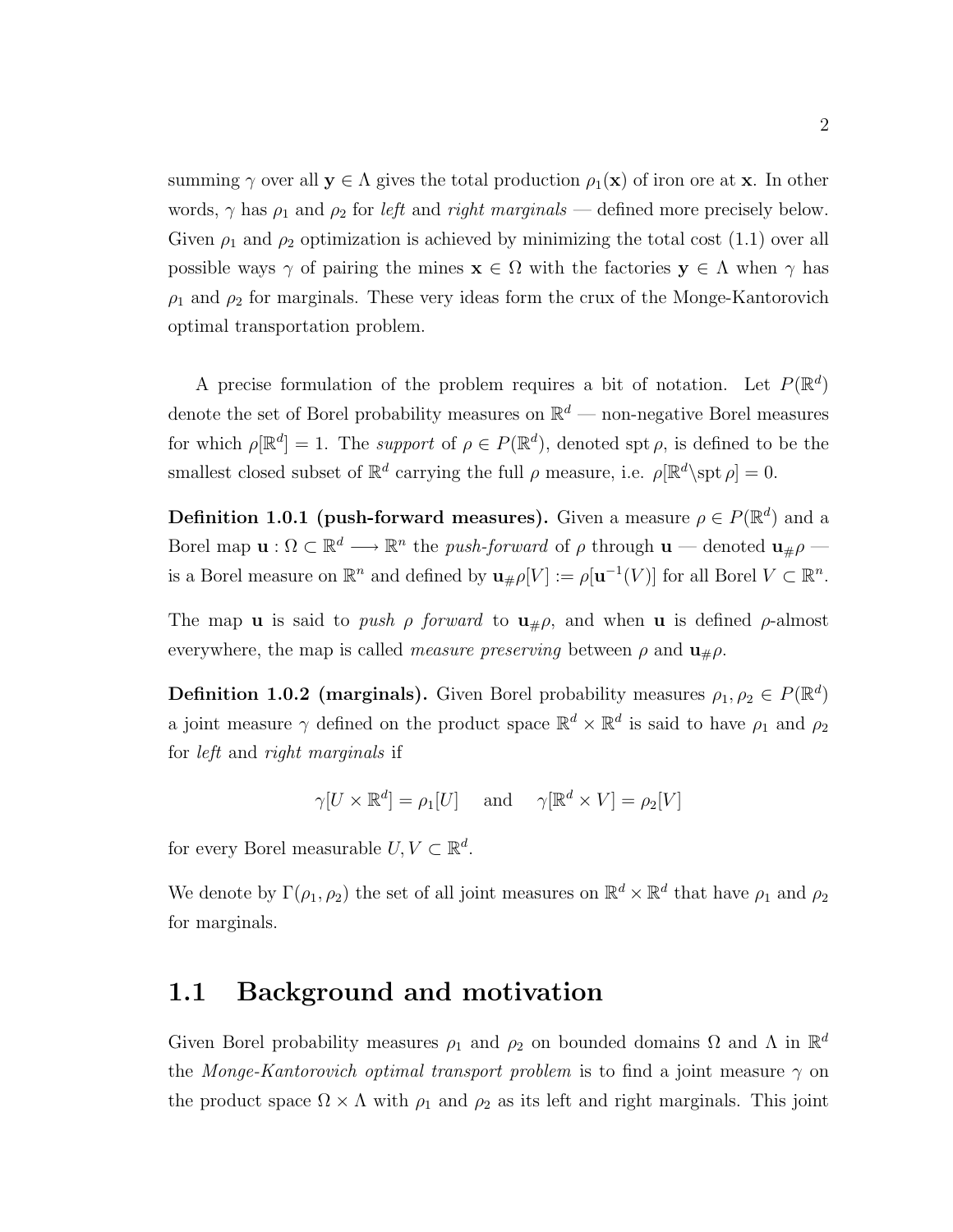measure  $\gamma$  is *optimal* in the sense that it minimizes the *total transport cost*  $C(\gamma) :=$  $\int_{\Omega\times\Lambda} c(\mathbf{x}, \mathbf{y}) d\gamma(\mathbf{x}, \mathbf{y})$  over the convex set  $\Gamma(\rho_1, \rho_2)$  of all joint measures having  $\rho_1$  and  $\rho_2$  for marginals — here  $c(\mathbf{x}, \mathbf{y}) \geq 0$  is a continuous function on  $\Omega \times \Lambda$  representing the cost to transport a unit mass from  $\mathbf{x} \in \Omega$  to  $\mathbf{y} \in \Lambda$ . Formulations of the Monge-Kantorovich problem exist in more general settings — see Appendix[-A](#page-76-0) and the references cited there; the above formulation is however most suited to our purpose. If the optimal  $\gamma$  is supported on the graph of a map  $\mathbf{u} : \Omega \longrightarrow \Lambda$  that pushes  $\rho_1$ forward to  $\rho_2$  then it is given by  $\gamma = (\mathbf{id} \times \mathbf{u})_{\#} \rho_1$  with **u**, called the *optimal transport* map, minimizing the total transport cost  $C(\mathbf{u}) := \int_{\Omega} c(\mathbf{x}, \mathbf{u}(\mathbf{x})) d\rho_1(\mathbf{x})$  among all maps pushing  $\rho_1$  forward to  $\rho_2$  — this is the so-called *Monge optimization problem*. An example where such a map exists can be found in Gangbo and McCann [\[9\]](#page-82-1): (1)  $\rho_1$  is absolutely continuous with respect to Lebesgue measure and  $c(\mathbf{x}, \mathbf{y}) :=$  $h(\mathbf{x} - \mathbf{y})$  with h a strictly convex function or (2)  $\rho_1$  and  $\rho_2$  have disjoint supports and  $c(\mathbf{x} - \mathbf{y}) := l(|\mathbf{x} - \mathbf{y}|)$  with  $l \geq 0$  a strictly concave function. Depending on the measures  $\rho_1$  and  $\rho_2$  and the cost function  $c(\mathbf{x}, \mathbf{y})$ , this optimal transport map contains information as to how far and in what direction the mass located in a neighborhood of  $\mathbf{x} \in \Omega$  is transported [\[9\]](#page-82-1). For measures supported on the domain boundaries  $\partial\Omega$  and  $\partial\Lambda$ , if the cost is chosen to depend also on the relative orientation of the outward unit normals to these boundaries, Fry observed that the corresponding Monge-Kantorovich problem serves as a prototype for a shape recognition problem in computer vision that uses boundary matching as a form of comparison to identify objects [\[8\]](#page-82-2). With this motivation we study the following variational problem:

$$
\inf_{\tilde{\gamma}\in\Gamma(\tilde{\mu},\tilde{\nu})}\int_{\partial\Omega\times\partial\Lambda}\left[(1-\beta)|\mathbf{x}-\mathbf{y}|^2+\beta|\tilde{\mathbf{n}}_{\Omega}(\mathbf{x})-\tilde{\mathbf{n}}_{\Lambda}(\mathbf{y})|^2\right]d\tilde{\gamma}(\mathbf{x},\mathbf{y}),\qquad(1.2)
$$

<span id="page-12-0"></span>a variant of the optimization problem in Gangbo and McCann [\[10\]](#page-83-0). Here  $\tilde{\mu}$  and  $\tilde{\nu}$ are Borel measures on the boundaries of the planar domains  $\Omega, \Lambda \subset \mathbb{R}^2$  (dimension d = 2) with finite and equal total mass  $\tilde{\mu}[\partial\Omega] = \tilde{\nu}[\partial\Lambda] < +\infty$ ,  $\tilde{\mathbf{n}}_{\Omega}(\mathbf{x})$  and  $\tilde{\mathbf{n}}_{\Lambda}(\mathbf{y})$ are the outward unit normals to  $\partial\Omega$  and  $\partial\Lambda$  at x and y respectively,  $\tilde{\gamma} \in \Gamma(\tilde{\mu}, \tilde{\nu})$ is a joint measure on the product space  $\partial\Omega \times \partial\Lambda$ . The cost function  $(1 - \beta)|\mathbf{x} - \mathbf{z}|$  $|\mathbf{y}|^2 + \beta |\tilde{\mathbf{n}}_{\Omega}(\mathbf{x}) - \tilde{\mathbf{n}}_{\Lambda}(\mathbf{y})|^2$ , correlating the points  $\mathbf{x} \in \partial\Omega$  with the points  $\mathbf{y} \in \partial\Lambda$ , penalizes a convex combination of a pure translation  $|\mathbf{x} - \mathbf{y}|^2$  that measures the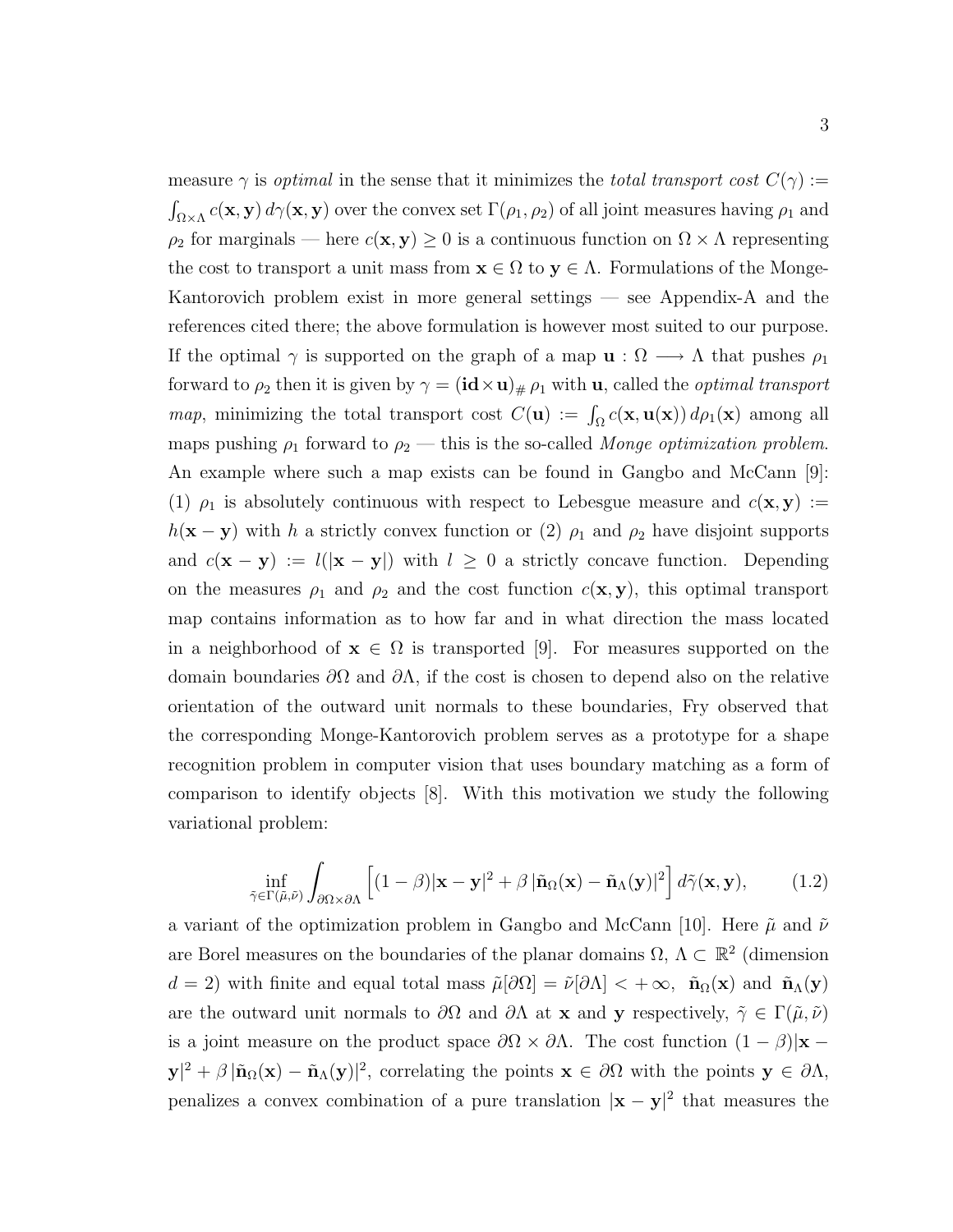extent to which the global shape of the two boundaries differs, and a pure rotation  $|\tilde{n}_{\Omega}(\mathbf{x}) - \tilde{n}_{\Lambda}(\mathbf{y})|^2$  measuring the change in local orientation as x gets mapped onto y. The parameter  $\beta \in [0, 1]$  controls the relative significance of the two contributions. This formulation for boundary matching was motivated by the works of Mumford and Fry in computer vision where Fry [\[8\]](#page-82-2) developed an algorithm that enabled a computer to identify the species of a sample leaf by comparing its boundary with a catalog of reference leaves. To gain geometric insight into this comparison we analyze a toy model:

<span id="page-13-1"></span>

|                                                                                                                                                                                                                                                                                                                                                                           | bounded strictly convex planar domains,                             |
|---------------------------------------------------------------------------------------------------------------------------------------------------------------------------------------------------------------------------------------------------------------------------------------------------------------------------------------------------------------------------|---------------------------------------------------------------------|
|                                                                                                                                                                                                                                                                                                                                                                           | $C4$ - smooth boundaries,                                           |
| $\label{eq:3.1} \text{v model: } \left\{ \begin{array}{l} \Omega, \, \Lambda \subset \mathbb{R}^2 \\ \partial \Omega, \, \partial \Lambda \\ K_\Omega, \, K_\Lambda > 0 \\ \tilde{\mu} \, \ll \, \mathcal{H}^1\lfloor_{\partial \Omega} \ll \, \tilde{\mu}, \\ \tilde{\nu} \, \ll \, \mathcal{H}^1\lfloor_{\partial \Lambda} \ll \, \tilde{\nu} \end{array} \right. \, .$ | curvatures bounded away from zero,                                  |
|                                                                                                                                                                                                                                                                                                                                                                           | Borel probability measures $\tilde{\mu}$ on $\partial\Omega$        |
|                                                                                                                                                                                                                                                                                                                                                                           | and $\tilde{\nu}$ on $\partial \Lambda,$ mutually continuous w.r.t. |
|                                                                                                                                                                                                                                                                                                                                                                           | one-dimensional Hausdorff measure $\mathcal{H}^1$                   |
|                                                                                                                                                                                                                                                                                                                                                                           | restricted to the boundaries.                                       |
|                                                                                                                                                                                                                                                                                                                                                                           | (1.3)                                                               |

#### <span id="page-13-0"></span>1.2 Formulation of the problem

One approach to solving [\(1.2\)](#page-12-0) for the toy model is to represent the domain boundaries by their constant speed parametrizations:

<span id="page-13-2"></span> $\int \mathbf{x} : \mathbb{T}^1 \longrightarrow \partial \Omega$  $y: \mathbb{T}^1 \longrightarrow \partial \Lambda$ simple closed  $C<sup>4</sup>$  planar curves constant speed parameters  $\sqrt{ }$  $\int$  $\overline{\mathcal{L}}$  $v_{\Omega} :=$  $d\mathbf{x}(s)$ ds  $v_\Lambda :=$  $d\mathbf{y}(t)$ dt  $\begin{array}{c} \hline \end{array}$ constant speeds  $\mu,\nu << \mathcal{H}^1\vert_{\mathbb{T}^1} << \mu,\nu$ Borel probability measures on  $\mathbb{T}^1$ , mutually continuous w.r.t.  $\mathcal{H}^1|_{\mathbb{T}^1}$ . (1.4)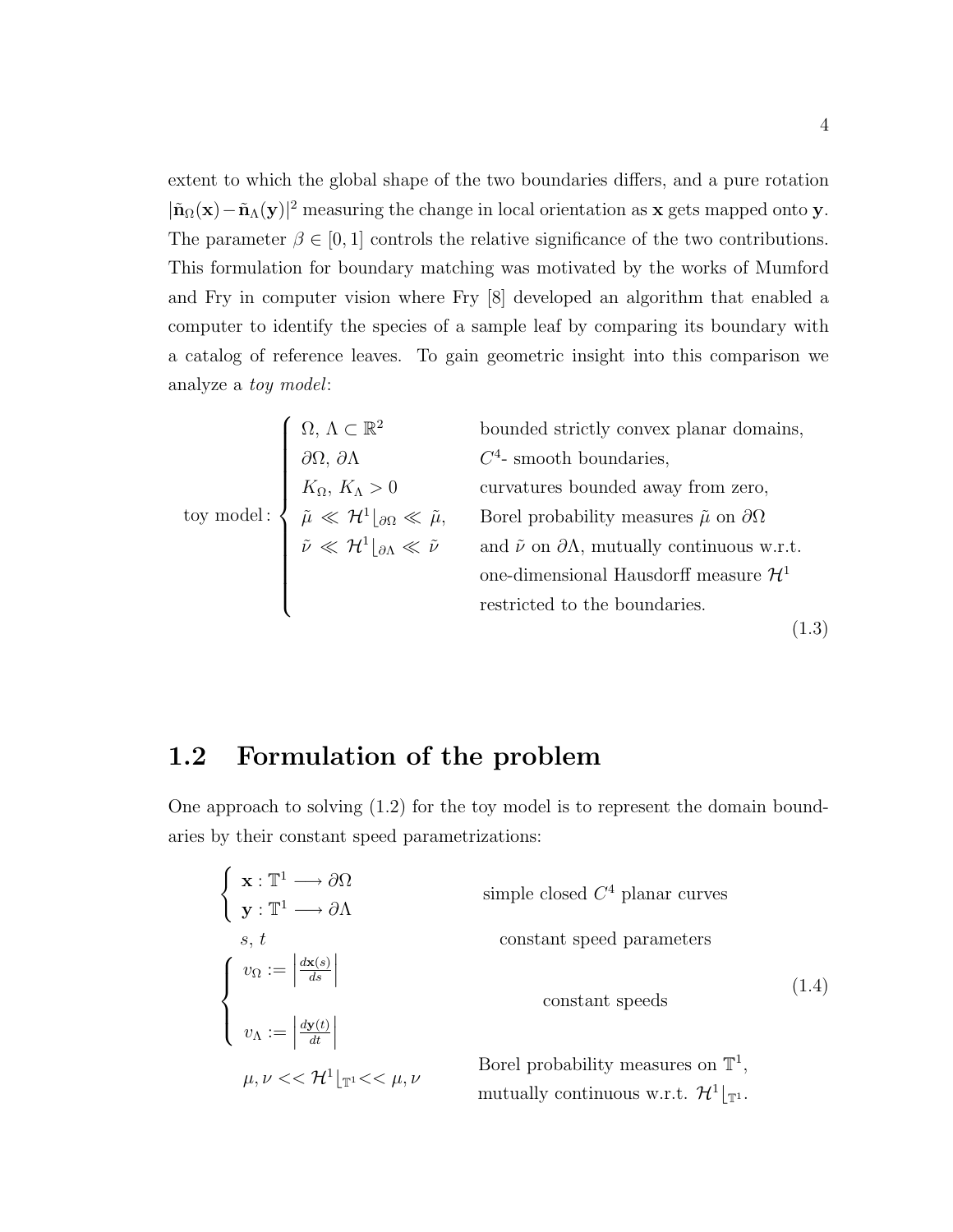and solve the equivalent optimization problem

$$
\sup_{\gamma \in \Gamma(\mu,\nu)} \left\{ \int_{\mathbb{T}^2} [(1-\beta)\mathbf{x}(s) \cdot \mathbf{y}(t) + \beta \mathbf{n}_{\Omega}(s) \cdot \mathbf{n}_{\Lambda}(t)] d\gamma(s,t) =: \mathcal{C}_{\beta}(\gamma) \right\} \tag{1.5}
$$

on the flat torus  $\mathbb{T}^2 := \mathbb{T}^1 \times \mathbb{T}^1$  generated by the product of the parameter spaces the one dimensional tori  $\mathbb{T}^1$ . For each  $0 \leq \beta \leq 1$  we call  $\gamma_o^{\beta}$  an *optimal solution* of the transport problem [\(1.5\)](#page-14-0) if it maximizes the linear functional  $\mathcal{C}_{\beta}(\gamma)$ , representing the total transport cost, on the convex set  $\Gamma(\mu, \nu)$ :

<span id="page-14-1"></span><span id="page-14-0"></span>
$$
\gamma_o^{\beta} \in \arg \max_{\gamma \in \Gamma(\mu, \nu)} \mathcal{C}_{\beta}(\gamma). \tag{1.6}
$$

The existence of an optimizer for  $(1.2)$  and hence for  $(1.5)$  follows from the weak- $*$ lower semi-continuity on the weak-∗ compact, convex domain of non-negative measures — see e.g. Kellerer [\[13\]](#page-83-1). Uniqueness, when present, is a consequence of the characteristic geometry that the support of  $\gamma_o^{\beta}$  must conform to. We characterize this geometry in terms of the sign of the mixed partial of the cost function that divides the flat torus, independent of  $\beta$ , into the disjoint subsets:  $\Sigma^+$  where the mixed partials are positive — meaning the cost is *convex type* — and  $\Sigma^-$  where the mixed partials are negative — meaning the cost is *concave type* — in Definition-[3.2.2](#page-30-0) below. The geometric constraints [\(1.3\)](#page-13-1) also guarantee the boundary curves  $\partial\Sigma^+ = \partial\Sigma^- =: \Sigma^0$  (satisfying  $\frac{\partial^2 c}{\partial s \partial t}(\beta, s, t) = 0$ ) give homeomorphisms of  $\mathbb{T}^1$  and consist of two non-intersecting curves —  $\Sigma_P^0$  positively oriented and  $\Sigma_N^0$  negatively oriented with respect to  $\Sigma^+$ . The differential characterization of the cost function is motivated by the non-decreasing or local non-increasing geometry of the optimal transport problem on the real line when the cost is a convex or a concave function of  $x - y$  for  $x, y \in \mathbb{R}$  through an observation by McCann — see McCann [\[19\]](#page-83-2) and the references there — where a cost function on  $\mathbb R$  that mimics the geometry of an optimal solution for a concave cost was characterized in terms of the sign of the mixed partial of the cost. This geometry is also characteristic of the optimal doubly stochastic measures on the unit square with uniform densities for marginals and a variable cost function that changes from convex to concave to convex as in Uckelmann  $[28]$ , and with a more complex cost in a numerical study by Rüschendorf and Ucklemann [\[27\]](#page-84-1). A similar structure appears in a recent study by Plakhov [\[23\]](#page-84-2) of the Newton's problem regarding the motion with minimal resistance of a (unit volume convex) body through a homogeneous medium of infinitesimal non-interacting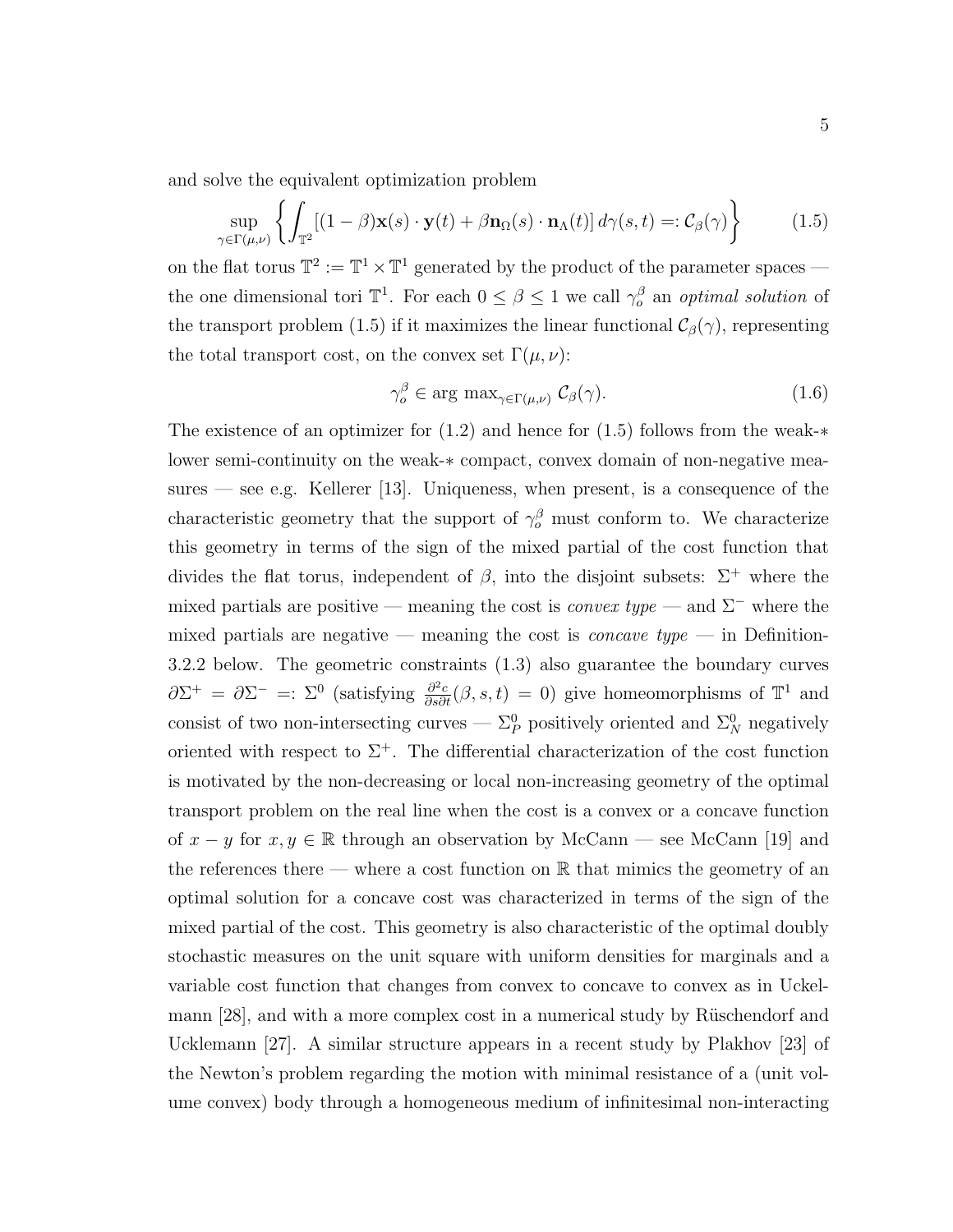particles that collide elastically with the body — the quantity of interest is the average resistance and the change in total energy of the body due to the impacts of the colliding particles. In a reformulation the problem reduces to minimizing the functional  $F(\gamma) := \int_{I_0 \times I_0} \left[1 + \cos(\phi + \phi')\right] d\gamma(\phi, \phi)$ , for  $I_0 := \left[-\frac{\pi}{2}, \frac{\pi}{2}\right]$ , over the convex set of joint measures on  $I_0 \times I_0$  with marginals cos  $\phi d\phi$  — here  $\phi$ ,  $\phi'$  represent the angles the incident and the reflected particle-velocities make with the normal to the surface of the body. The support of the minimizer exhibits the characteristic geometry on  $I_0 \times I_0$ .

The notion of this monotonicity can be adopted to the flat torus through the following definition:

Definition 1.2.1 (monotone subsets of  $\mathbb{T}^2$ ). A subset  $G \subset \mathbb{T}^2$  is non-decreasing if every triple of points  $(s_1, t_1), (s_2, t_2), (s_3, t_3) \in G$  can be reindexed if necessary so that  $(s_1, s_2, s_3)$  and  $(t_1, t_2, t_3)$  are both oriented positively on  $\mathbb{T}^1$ . The subset G is non-increasing if every triple of points from  $G$  can be reindexed so that  $(s_1, s_2, s_3)$ is positively oriented on  $\mathbb{T}^1$  while  $(t_1, t_2, t_3)$  is negatively oriented on  $\mathbb{T}^1$ .

In the analysis to follow, we show for each  $\beta \in [0,1]$  that  $\gamma_o^{\beta}$  is supported in the graphs of two maps

<span id="page-15-0"></span>
$$
t_{\beta}^{\pm} : \mathbb{T}^1 \longrightarrow \mathbb{T}^1 \tag{1.7}
$$

called the *optimal transport maps*, with graph $(t^*_{\beta})$ <sup>+</sup><sub>β</sub>)  $\subset \Sigma^+ \cup \Sigma^0$  a non-decreasing subset of  $\mathbb{T}^2$  and graph $(t_\beta^-)$  $\frac{1}{\beta}$ ) \ graph $(t^+_{\beta})$  $\frac{1}{\beta}$   $\subset \Sigma^-$  a locally non-increasing subset. We identify  $t_{\beta}^ \frac{1}{\beta}(s) = t_{\beta}^+$  $\phi_{\beta}^{+}(s)$  when  $(\{s\}\times\mathbb{T}^1)\cap \operatorname{spt} \gamma_{o}^{\beta}$  is a unique point of  $(\Sigma^0\cup\Sigma^+) \subset \mathbb{T}^2$ . This geometry is a consequence of a monotonicity condition enforced by the optimal correlation of points on spt  $\gamma_o^{\beta}$ . This is called the *c*-cyclical monotonicity — a notion introduced by Smith and Knott [\[14\]](#page-83-3) to characterize optimal measures. Denoting the cost function  $c: [0,1] \times \mathbb{T}^1 \times \mathbb{T}^1 \longrightarrow \mathbb{R}$  by

<span id="page-15-1"></span>
$$
c(\beta, s, t) := (1 - \beta)\mathbf{x}(s) \cdot \mathbf{y}(t) + \beta \mathbf{n}_{\Omega}(s) \cdot \mathbf{n}_{\Lambda}(t), \qquad (1.8)
$$

we define a *c*-cyclically monotone subset of  $\mathbb{T}^2$  as follows:

Definition 1.2.2 ( $c_{\beta}$ -cyclical monotonicity). Given  $\beta \in [0,1]$  a subset  $S \subset \mathbb{T}^2$  is said to be  $c_{\beta}$ -cyclically monotone if for any finite number of points  $(s_k, t_k) \in \mathbb{T}^2$ ,  $k =$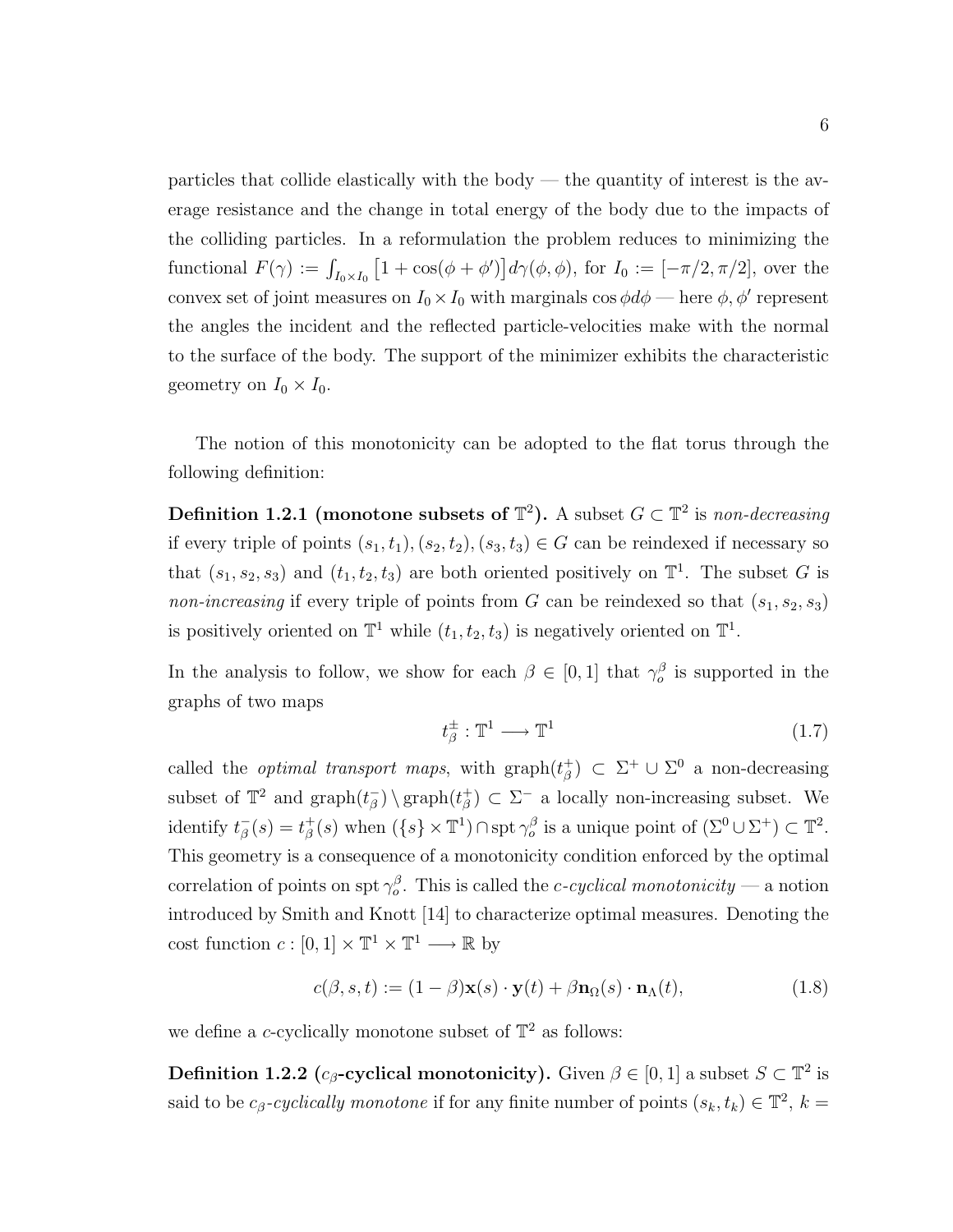0...*n* and all permutations  $\alpha$  of  $(n + 1)$ -letters,

<span id="page-16-2"></span>
$$
\sum_{k=0}^{n} c(\beta, s_k, t_k) \ge \sum_{k=0}^{n} c(\beta, s_{\alpha(k)}, t_k).
$$
 (1.9)

In other words optimality requires that the points on spt  $\gamma_o^{\beta} \subset \mathbb{T}^2$  be paired so as to maximize the correlation  $\int_{\mathbb{T}^2} c(\beta, s, t) d\gamma(s, t)$  — see [\(1.5\)](#page-14-0). Thus given  $\beta \in [0, 1]$ a pair of points  $(s_1, t_1)$  and  $(s_2, t_2)$  on spt  $\gamma_o^{\beta}$  satisfy

<span id="page-16-0"></span>
$$
c(\beta, s_1, t_1) + c(\beta, s_2, t_2) - c(\beta, s_1, t_2) - c(\beta, s_2, t_1) \ge 0,
$$
\n(1.10)

or equivalently

<span id="page-16-1"></span>
$$
\int_{s_1}^{s_2} \int_{t_1}^{t_2} \frac{\partial^2 c}{\partial s \partial t}(\beta, s, t) ds dt \ge 0,
$$
\n(1.11)

where the integrations on the one dimensional tori are over the positively oriented arcs  $[s_1, s_2]$  and  $[t_1, t_2]$  of  $\mathbb{T}^1$  — a convention that will be followed through the entire analysis. The local geometry of the support in  $\Sigma^+$  and  $\Sigma^-$  is therefore dictated by the non-negativity constraint in  $(1.11)$ . For future reference we will call  $(1.10)$  the  $c_{\beta}$ -monotonicity, which is a pairwise condition  $n = 1$  of [\(1.9\)](#page-16-2). We further define local monotonicity by:

Definition 1.2.3 (local monotonicity). A set  $Z \subset \mathbb{T}^2$  is non-decreasing at  $(s, t) \in$  $\mathbb{T}^2$  if there exists a neighborhood U of  $(s, t)$  such that  $Z \cap U$  is non-decreasing. Similarly,  $Z \subset \mathbb{T}^2$  is *non-increasing* at  $(s, t)$  if there exists a neighborhood U of  $(s, t)$  such that  $Z \cap U$  is non-increasing.

The key observation upon which our analysis is predicated is summarized in the following lemma that depicts the local structure of  $c_{\beta}$ -monotone subsets of  $\Sigma^{\pm}$  for any C<sup>2</sup>-differentiable cost function  $c_{\beta}: \mathbb{T}^2 \longrightarrow \mathbb{R}$  on the flat torus — for this we recall from [\(3.12\)](#page-30-1) that  $\Sigma^+$  and  $\Sigma^-$  are the subsets where the cost if of convex type and concave type respectively. This lemma localizes the differential characterization of cost functions given by McCann [\[19\]](#page-83-2).

<span id="page-16-3"></span>Lemma 1.2.4 (c<sub>β</sub>-monotonicity in  $\Sigma^{\pm}$ ). Let  $c_{\beta}$  :  $\mathbb{T}^2 \longrightarrow \mathbb{R}$  denote a  $C^2$ -differentiable function. If  $Z \subset \mathbb{T}^2$  is  $c_\beta$ -monotone then  $Z \cap \Sigma^+$  is locally non-decreasing while  $Z \cap \Sigma^-$  is locally non-increasing.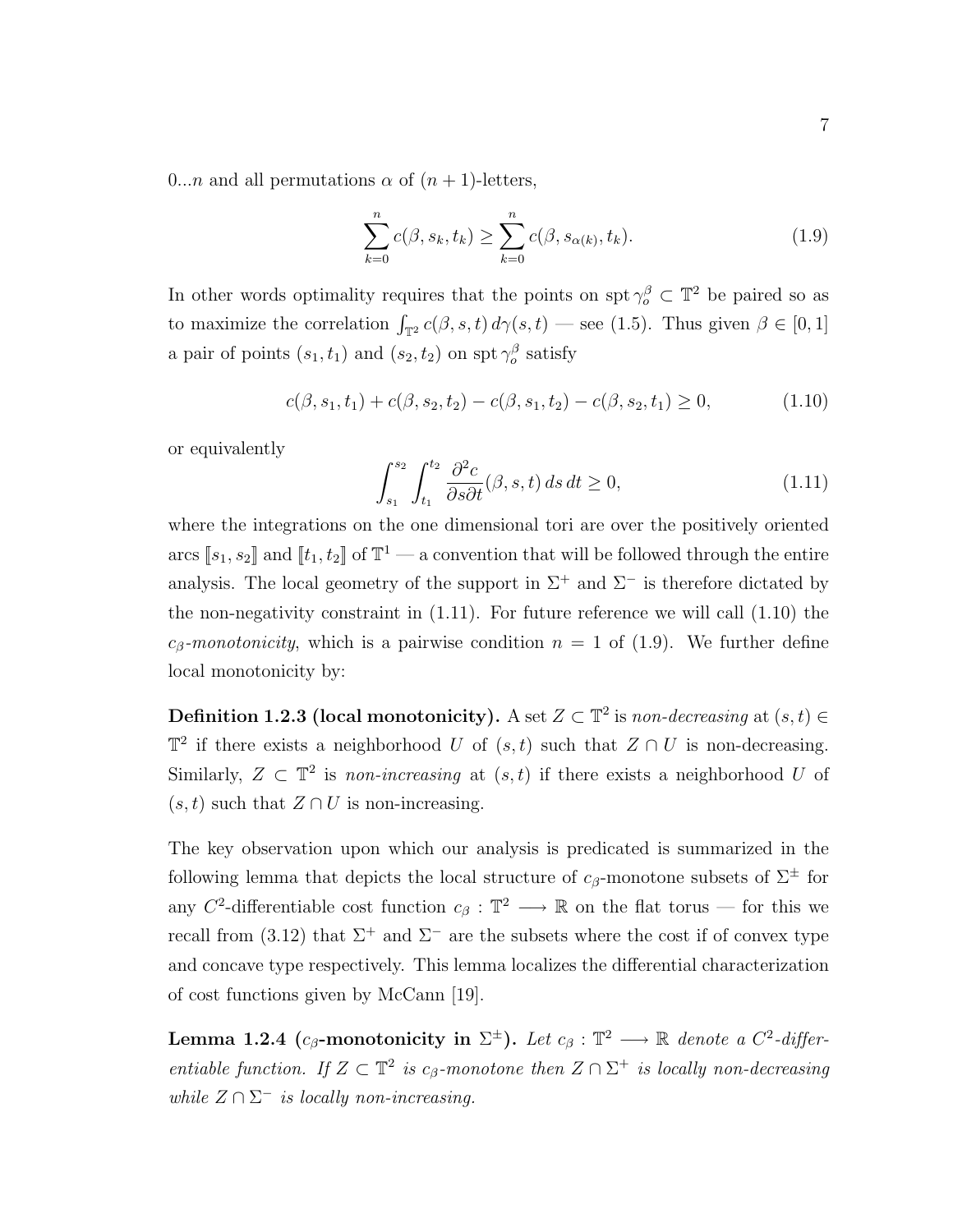*Proof.* Fix  $(s, t) \in \Sigma^+$ . Let U be a neighborhood of  $(s, t)$  in  $\Sigma^+$  containing a nonempty rectangle  $\llbracket s_1, s_2 \llbracket \times \rrbracket t_1, t_2 \llbracket$ . We deduce local non-decreasingness of  $Z \cap \Sigma^+$  by showing that the upper-left corner  $(s_1, t_2)$  and the lower-right corner  $(s_2, t_1)$  cannot both belong to  $Z \cap U$ . Using the  $C^2$ -differentiability and periodicity of the cost function and the fact that the cost is convex type on  $\Sigma^+$  one gets for  $(s_1, t_2)$  and  $(s_2, t_1)$ :

$$
c_{\beta}(s_1, t_2) + c_{\beta}(s_2, t_1) - c_{\beta}(s_1, t_1) - c_{\beta}(s_2, t_2)
$$
  
= 
$$
\int_{s_1}^{s_2} \int_{t_2}^{t_1} \frac{\partial^2 c_{\beta}}{\partial s \partial t} (s, t) ds dt
$$
  
= 
$$
-\int_{s_1}^{s_2} \int_{t_1}^{t_2} \frac{\partial^2 c_{\beta}}{\partial s \partial t} (s, t) ds dt
$$
  
< 0, (1.12)

which contradicts  $c_{\beta}$ -monotonicity of the points  $(s_1, t_2)$  and  $(s_2, t_1)$  — thus precluding their simultaneous occurrence in the  $c<sub>β</sub>$ -monotone subset  $Z \cap U$ . The second claim can be argued similarly — with the cost concave type on  $\Sigma^-$ . This concludes the proof of the lemma.  $\Box$ 

The optimization problem [\(1.5\)](#page-14-0) is a continuum analog of the linear program

$$
\sup \left\{ \sum_{i,j=1}^{n} c_{ij} \gamma_{ij} \mid \sum_{i=1}^{n} \gamma_{ij} = \nu_j, \sum_{j=1}^{n} \gamma_{ij} = \mu_i \right\},
$$
\n(1.13)

where  $c_{ij}$  and the vectors  $\mu, \nu \in \mathbb{R}^n$  are given, and the problem is to find the optimal  $n \times n$  matrix  $\gamma_{ij} \geq 0$ . Here  $c_{ij}$  represents the cost of shipping from  $x_i \in \Omega$  to  $y_j \in \Lambda$ , and the solution can be visualized as a measure  $\gamma = \sum_{i,j=1}^n \gamma_{ij} \delta_{(x_i,y_j)}$  on the product space  $\Omega \times \Lambda$ . Its marginals represent the prescribed distributions of production  $\mu = \sum_{i=1}^n \mu_i$  on  $\Omega$  and consumption  $\nu = \sum_{j=1}^n \nu_j$  on  $\Lambda$ , while its support consists of the set of points spt  $\gamma = \{(x_i, y_j) | \gamma_{ij} \neq 0\}$ . The dual program of this well-known problem, is to find the vectors  $u, v \in \mathbb{R}^n$  which minimize

$$
\inf \left\{ \sum_{i=1}^{n} u_i \mu_i + \sum_{j=1}^{n} v_j \nu_j \mid u_i + v_j \ge c_{ij} \right\}.
$$
 (1.14)

The Kantorovich duality principle [\[12\]](#page-83-4) gives the infinite dimensional analog [\(4.1\)](#page-37-2). For each fixed  $\beta \in [0, 1]$  the dual problem provides a unique  $c_{\beta}$ -cyclically monotone subset of  $\mathbb{T}^2$  — denoted  $\partial_{c_\beta}u^\beta$  (see [\(4.8\)](#page-39-0) for definition and Propositions[-4.2.5](#page-46-1) and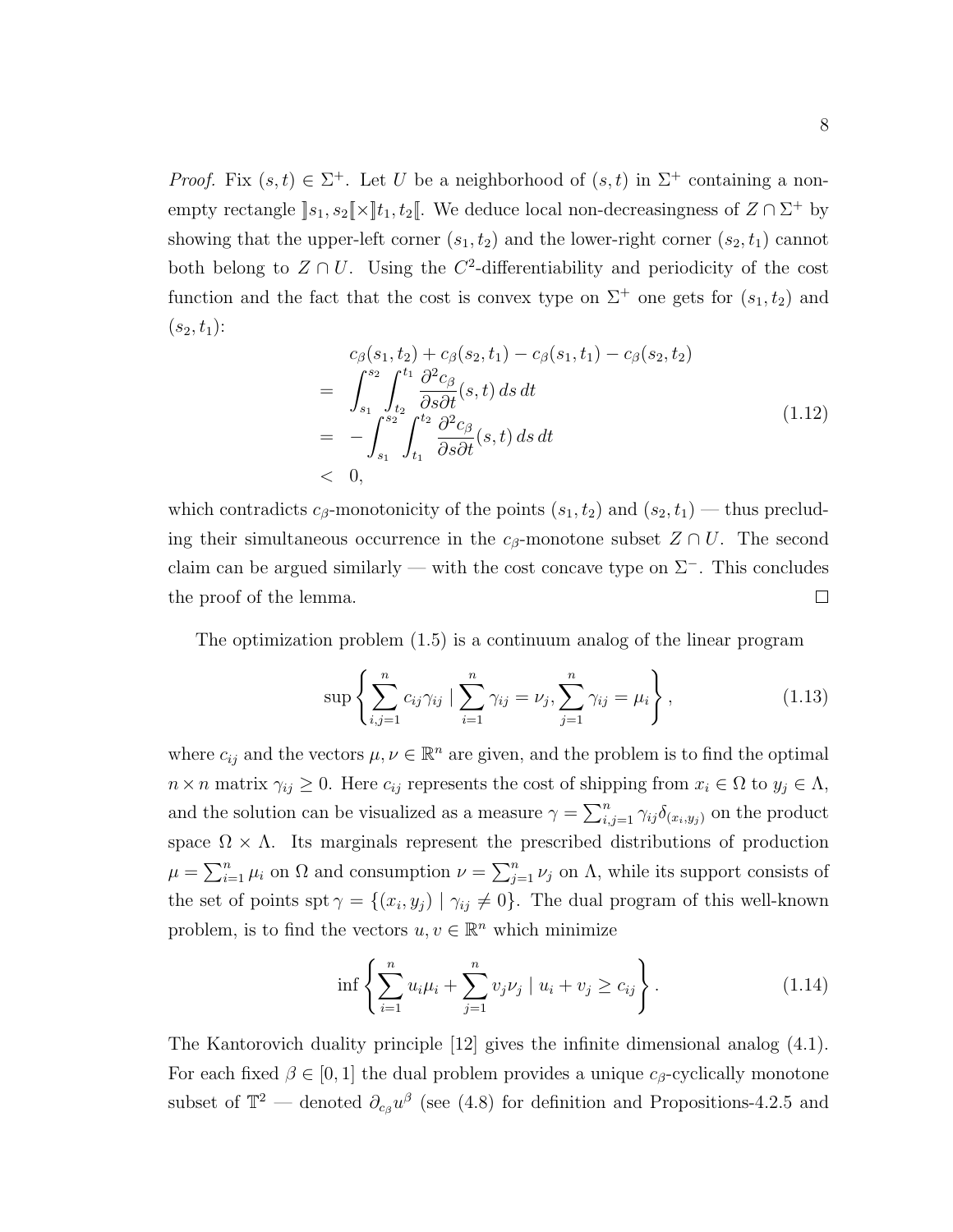[4.3.2](#page-48-0) for existence and uniqueness) — that contains spt  $\gamma_o^{\beta}$  for all optimal  $\gamma_o^{\beta}$ . The local geometry of  $\partial_{c_{\beta}}u^{\beta}\cap\Sigma^{\pm}$  is then dictated by Lemma[-1.2.4.](#page-16-3) One can therefore speculate existence of multiple optimal solutions  $\gamma_1 \neq \gamma_2$  illustrated in Figures[-1.1\(](#page-18-0)a) and (b) in compliance with Lemma[-1.2.4](#page-16-3) — refer to Remark[-2.0.2](#page-23-0) for the symbols on the diagram. The convex combination given by Figure[-1.2](#page-18-1) would then also be optimal and satisfy Lemma[-1.2.4.](#page-16-3)



<span id="page-18-0"></span>Figure 1.1: (a) spt  $\gamma_1$  and (b) spt  $\gamma_2$  both conform to the local geometry dictated by Lemma[-1.2.4](#page-16-3) — see Remark[-2.0.2](#page-23-0) for legend.



<span id="page-18-1"></span>Figure 1.2: the support of the convex combination  $(1-t)\gamma_1 + t \gamma_2$ ,  $t \in ]0,1[$ .

Recall that for arc length measures  $\mu = \mathcal{H}^1|_{T} = \nu$ , the set  $\Gamma(\mu, \nu)$  represents the convex set of doubly stochastic measures on the torus, which is a continuous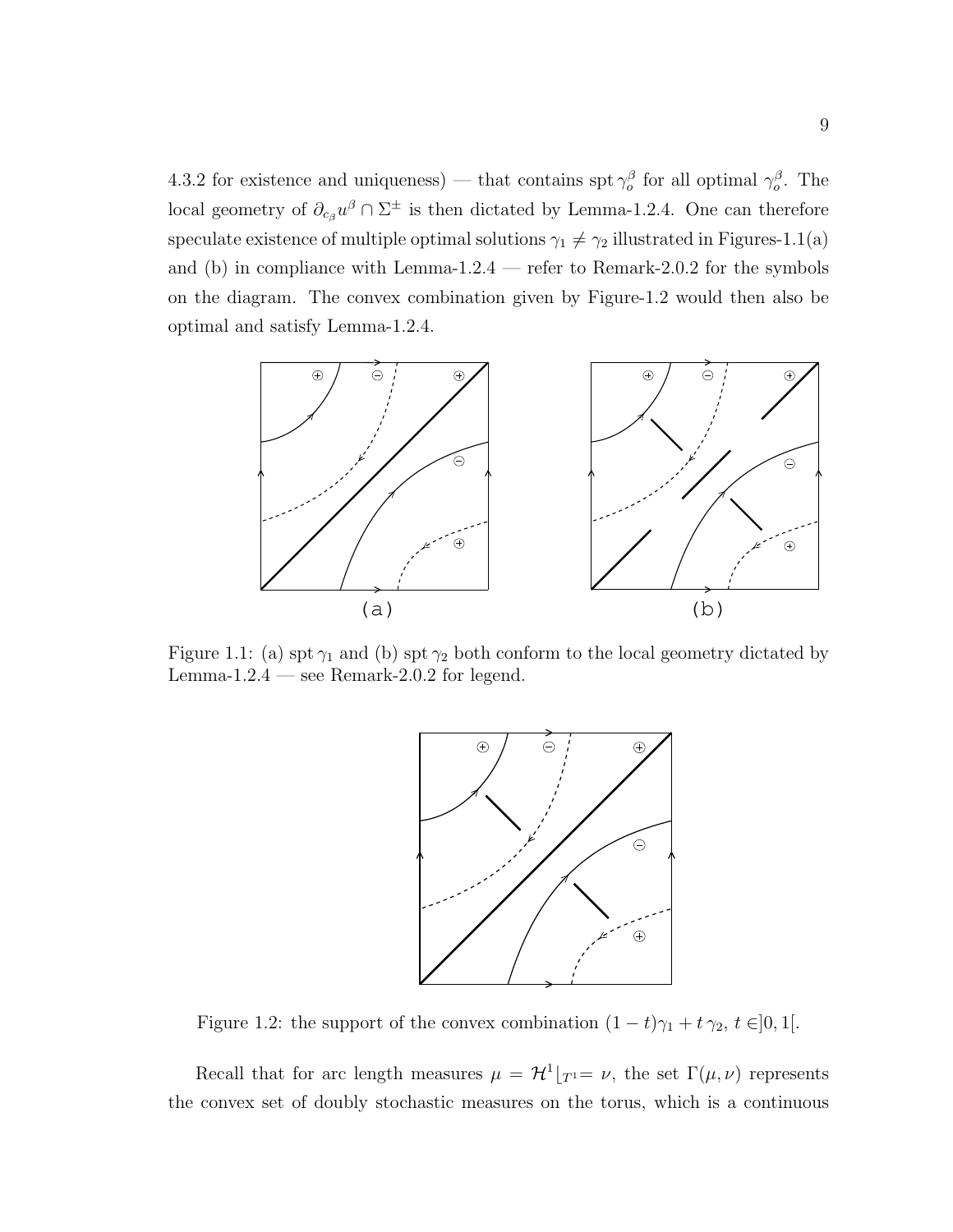analog of the convex set of doubly stochastic matrices. By Birkhoff [\[3\]](#page-82-3) the extreme points of the latter set are permutation matrices. One possible continuum analog is given by the graphs of bijective, measure preserving mappings. The study of such extreme doubly stochastic measures on the unit square  $I \times I := [0, 1] \times [0, 1]$  has a vast literature: a functional analytic characterization of these measures has been given by Douglas  $[6]$ , Lindenstrauss  $[15]$ , Losert  $[16]$  and others. In  $[15]$  a conjecture due to Phelps that every such extreme measure is singular with respect to the Lebesgue measure on  $I \times I$  has been proven; while in [\[16\]](#page-83-6) an extreme measure is constructed which is not concentrated on graphs. The solution to our variational problem  $(1.3)-(1.5)$  $(1.3)-(1.5)$  gives an example of an extreme measure concentrated on two graphs. This follows from a counter example due to Gangbo and McCann [\[10\]](#page-83-0) where a transport problem between two triangles  $\Omega$  and  $\Lambda$  — reflections of each other and made strictly convex by slight perturbation along the sides — shows that, even for a convex cost  $c(\mathbf{x}, \mathbf{y}) = |\mathbf{x} - \mathbf{y}|^2$  with arc length measures  $\tilde{\mu} = \mathcal{H}^1|_{\partial \Omega}$  and  $\tilde{\nu} = \mathcal{H}^1|_{\partial \Lambda}$ , the optimal solution fails to concentrate on the graph of a single map. The same conclusion holds for two isosceles triangles with different side lengths but the same perimeter giving at least two optimal maps [\[10\]](#page-83-0). Moreover, each point on the source curve need not necessarily have a unique destination on the target — as evident from the numerical simulations, due to Fry [\[8\]](#page-82-2), with a convex pentagon evolved optimally by the convex cost  $c(\mathbf{x}, \mathbf{y}) = |\mathbf{x} - \mathbf{y}|^2$  onto a non-convex pentagon. This constitutes a key difference between the optimal transport problem for boundary measures and for measures supported on domain interior. The preferred direction in which the residual mass at any such point flows conforms to a unique geometry that singles out the optimal  $\gamma_o^{\beta}$  among all joint measures in  $\Gamma(\mu, \nu)$ . This geometry can be described as: the  $\mu$ -mass located at each  $s_0 \in \mathbb{T}^1$  is transported under  $t_{\beta}^+$  $\phi^+_{\beta}$ :  $\mathbb{T}^1 \longrightarrow \mathbb{T}^1$  to a primary destination  $t^+_{\beta}$  $\phi_{\beta}^{+}(s_0) \in \mathbb{T}^1$  — the excess mass if any at  $s_0$  — i.e. when  $\frac{d\mu}{ds}(s_0) > \frac{dt^{\dagger}_{\beta}}{ds}(s_0) \frac{d\nu}{dt}(t^{\dagger}_{\beta})$  $\phi_{\beta}^{+}(s_0)$  — then flows to a secondary destination  $t_{\beta}^ \bar{\beta}(s_0) \in \mathbb{T}^1$  under  $t_{\beta}^ \overline{\beta} : \mathbb{T}^1 \longrightarrow \mathbb{T}^1$  so that if  $(s_0, t_\beta^-(s_0))$  is in spt  $\gamma_o^{\beta}$  then  $t_\beta^+$  $_{\beta}^{+}(s_0) \in \mathbb{T}^1$ is supplied by  $s_0$  alone. This geometry — proved in Lemma[-5.4.4](#page-70-1) — is also a consequence of  $c_{\beta}$ -monotonicity and imposes a global constraint on the  $c_{\beta}$ -cyclically monotone set  $\partial_{c_\beta}u^\beta$  containing spt  $\gamma_o^\beta$  by forbidding the simultaneous occurrence of points satisfying  $(s, t) \in \Sigma^+ \cap \partial_{c_\beta} u^\beta$  and  $(s, t_1), (s_1, t) \in \Sigma^- \cap \partial_{c_\beta} u^\beta$  — with  $(s, t)$  a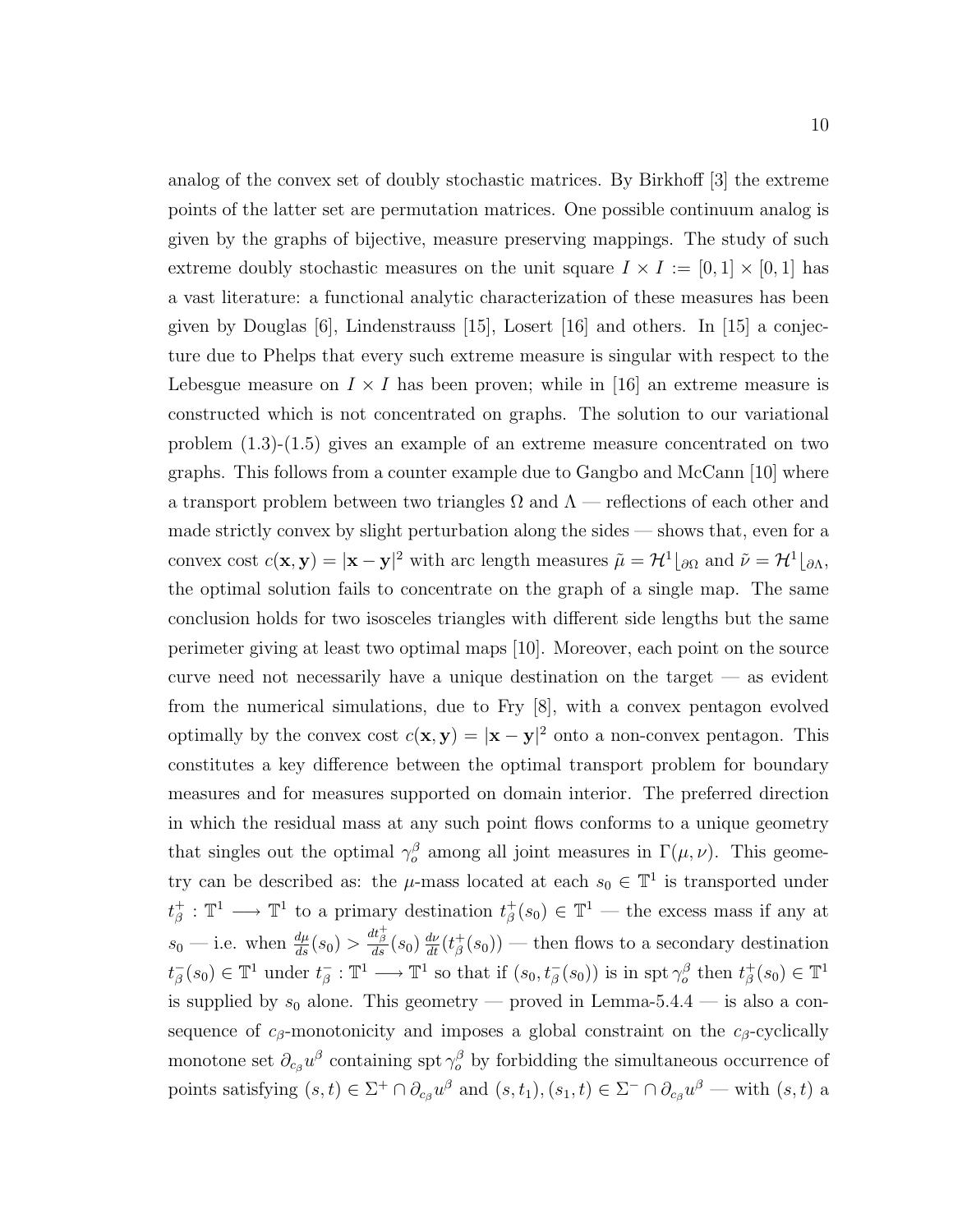*convex type* hinge — see Definition[-5.4.3.](#page-70-2) Figure[-1.2](#page-18-1) therefore represents a forbidden pattern for optimal solutions in this context, because it exhibits convex type hinges. Consequently  $\partial_{c_\beta}u^\beta$  can support exactly one solution  $\gamma_o^\beta \in \Gamma(\mu,\nu)$  for prescribed  $\mu$  and  $\nu$  — making  $\gamma_o^{\beta}$  unique. When rotations go unpenalized, this geometry was established for  $\beta = 0$  by Gangbo and McCann [\[10\]](#page-83-0). The current study consists of finding uniqueness of  $\gamma_o^{\beta}$  and investigating the smoothness of the optimal maps in the opposite regime  $\beta = 1$ , and also when  $1 - \epsilon < \beta \leq 1$  and  $0 \leq \beta < \epsilon$  for some  $\epsilon > 0$ . Much of the subtlety of the problem boils down to ruling out convex type hinges in this more general situation. Whether this geometry prevails to achieve uniqueness for arbitrary  $\beta$  is still unresolved. The principal tools in the sequel are dualization by Kantorovich [\[12\]](#page-83-4) and stability of non-degenerate critical points under small perturbations.

The persistence of uniqueness for values of the control parameter  $\beta$  close to zero or one is proved under an additional hypothesis that spt  $\gamma_o^{\beta}$  does not intersect the nodal lines  $\Sigma^0$  of the mixed partial of the cost function when  $\beta = 0$  or 1:

$$
\frac{\partial^2 c_{\beta}}{\partial s \partial t}(s, t) \neq 0 \qquad \text{for all } (s, t) \in \text{spt } \gamma_o^{\beta} \text{ and } \beta = 0, 1. \tag{1.15}
$$

We call this hypothesis a *geometrical non-degeneracy condition*, analogous to the non-vanishing of  $\frac{\partial^2 f}{\partial x^2}(x_0,0) \neq 0$  at a local minimum  $x_0$  for  $f(x,0)$ , that ensures  $f(x, \epsilon)$  has a local minimum near  $x_0$  for  $\epsilon$  small. In higher dimension  $(d > 1)$  the non-degeneracy condition on the cost function  $c : \mathbb{R}^d \times \mathbb{R}^d \longrightarrow \mathbb{R}$  gives

$$
\det D_{xy}^2 c \neq 0,\tag{1.16}
$$

which plays a role in the uniqueness argument of Ma, Trudinger and Wang [\[17\]](#page-83-7) concerning solutions of the dual [\(A.3\)](#page-77-0) to the Kantorovich's optimal transportation problem [\(A.1\)](#page-76-1).

#### <span id="page-20-0"></span>1.3 Organization of the manuscript

When only rotation is penalized, a proof for the existence of a unique solution for the transport problem  $(1.5)$  under strict convexity and  $C<sup>2</sup>$ -differentiability of the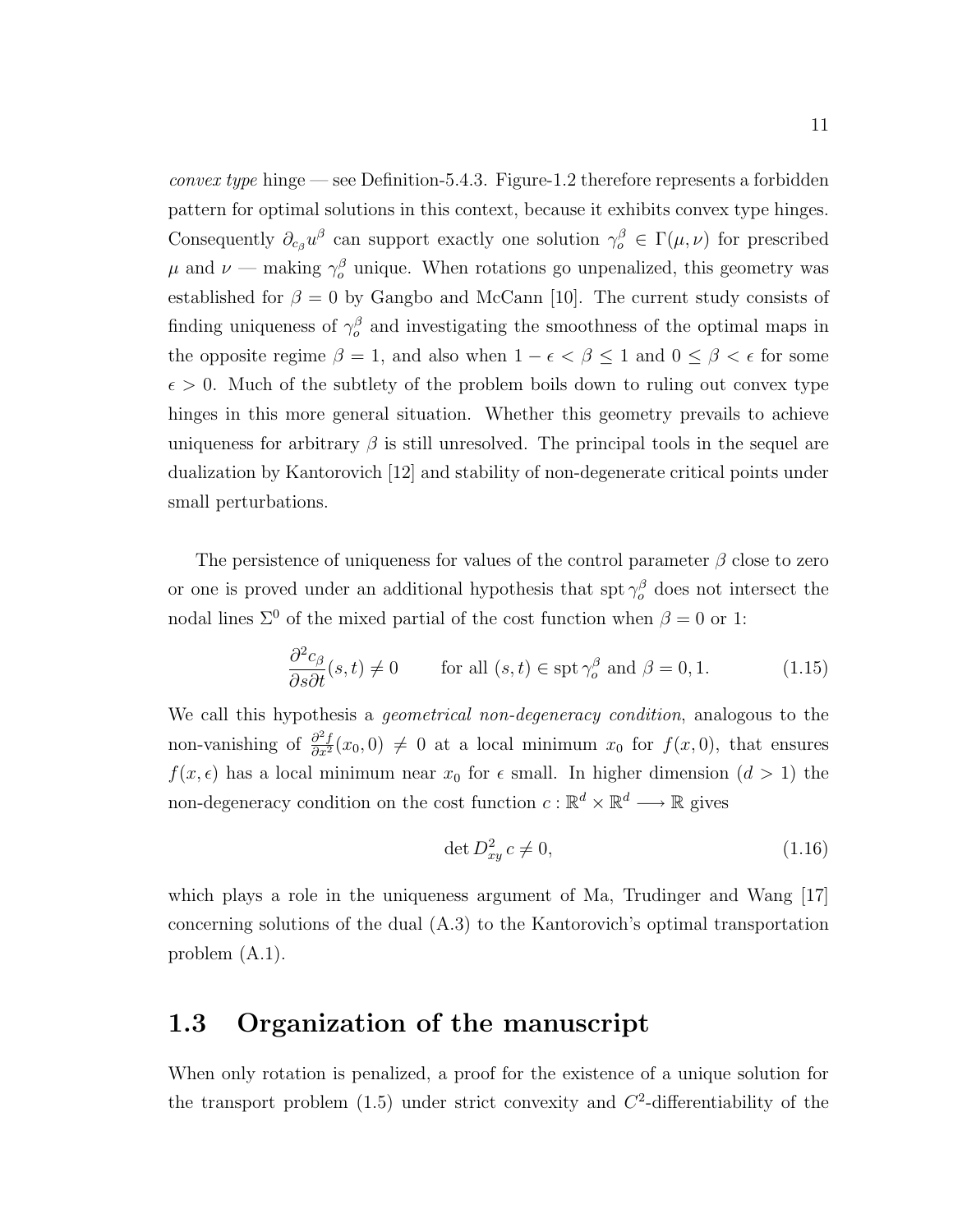boundaries is presented in Chapter-3 — with an explicit geometry of the support sketched out on  $\mathbb{T}^2$  for the toy model [\(1.3\)](#page-13-1)-[\(1.4\)](#page-13-2). Chapter-4 gives a characterization of spt  $\gamma_o^{\beta}$  on  $\mathbb{T}^2$  invoking Kantorovich's duality principle: a potential  $u^{\beta}$ :  $\mathbb{T}^1$   $\longrightarrow$ R is defined whose differentials determine the destinations on the target for the mass  $d\mu(s)$  located in a neighborhood of each  $s \in \mathbb{T}^1$ . This chapter also includes a compactness result for the space of dual solutions in the topology of uniform convergence. Chapter-5 is a perturbative argument to develop the necessary tools to rule out convex type hinges, thereby proving uniqueness of optimal solutions for values of  $\beta$  close to zero or one. Appendix[-A](#page-76-0) gives a very brief account of the Monge-Kantorovich optimal transportation problem. Appendix[-B](#page-78-0) establishes some differentiability properties of the dual potential  $u^{\beta}$ .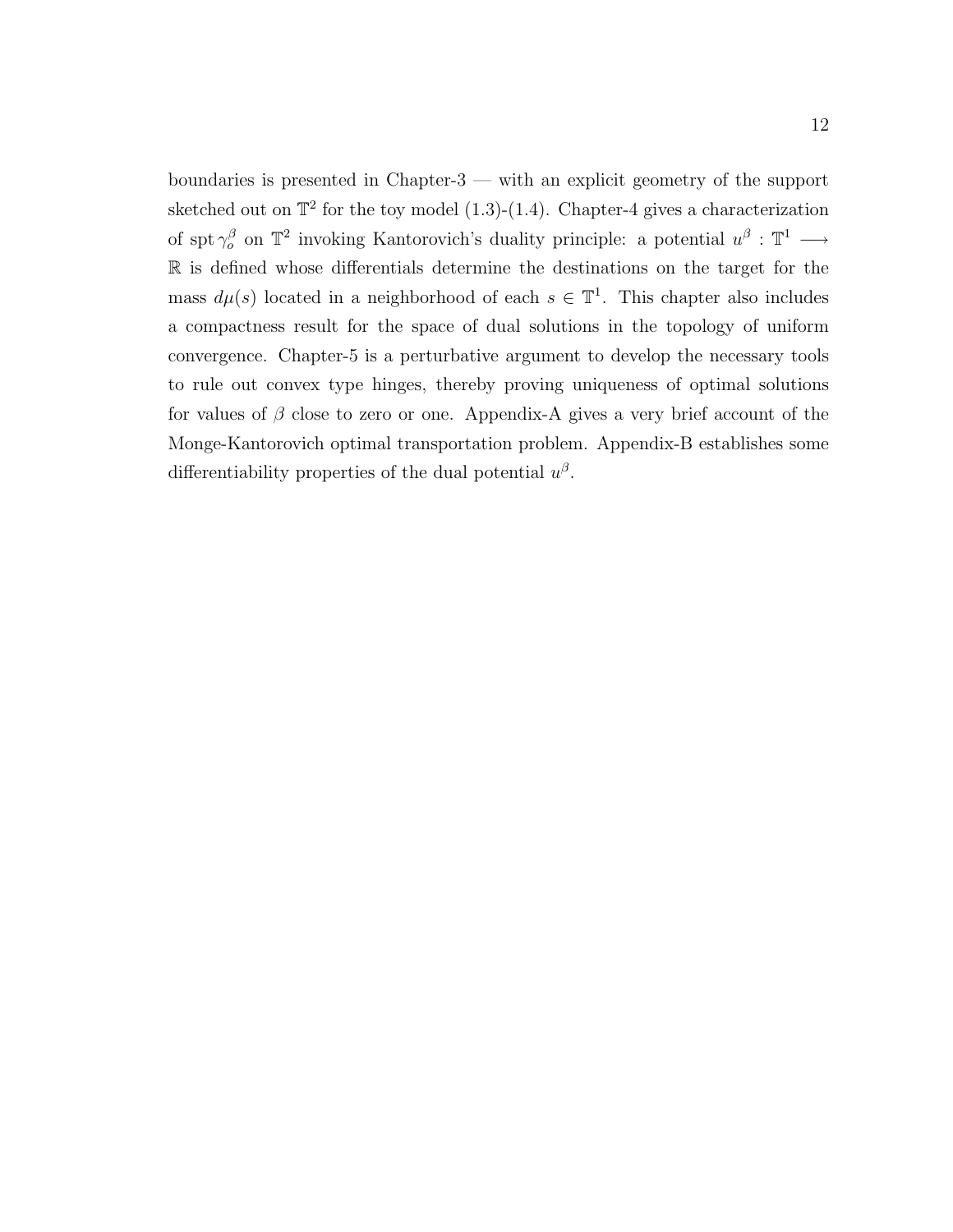# <span id="page-22-0"></span>Chapter 2

### Notations and definitions

| notation                                                    | meaning                                             | definition                                                                                                      |
|-------------------------------------------------------------|-----------------------------------------------------|-----------------------------------------------------------------------------------------------------------------|
| toy model                                                   |                                                     | equation $(1.3)$                                                                                                |
| $\mathbf{x}: \mathbb{T}^1 \longrightarrow \partial \Omega$  | constant speed                                      | equation(1.4)                                                                                                   |
| $\mathbf{y}: \mathbb{T}^1 \longrightarrow \partial \Lambda$ | parametrizations                                    |                                                                                                                 |
| $M_{\Omega}$ , $M_{\Lambda}$                                | bounds on the domains                               | $M_{\Omega} := \sup_{\mathbf{x} \in \overline{\Omega}}  \mathbf{x} ,$                                           |
|                                                             |                                                     | $M_{\Lambda} := \sup_{\mathbf{v} \in \overline{\Lambda}}  \mathbf{y} $                                          |
| $v_{\Omega}, v_{\Lambda}$                                   | constant speeds                                     | $v_{\Omega} = \left  \frac{d\mathbf{x}(s)}{ds} \right , v_{\Lambda} = \left  \frac{d\mathbf{y}(t)}{dt} \right $ |
| $\mathbf{T}_{\Omega}(s)$ , $\mathbf{T}_{\Lambda}(t)$        | tangent vectors to the                              | $\dot{\mathbf{x}}(s) = v_{\Omega} \mathbf{T}_{\Omega}(s),$                                                      |
|                                                             | boundaries $\partial\Omega$ , $\partial\Lambda$     | $\dot{\mathbf{y}}(t) = v_{\Lambda} \mathbf{T}_{\Lambda}(t)$                                                     |
| $K_{\Omega}(s)$ , $K_{\Lambda}(t)$                          | curvatures                                          | $\mathbf{T}_{\Omega}(s) = -v_{\Omega} K_{\Omega}(s) \mathbf{n}_{\Omega}(s)$                                     |
|                                                             |                                                     | $\dot{\mathbf{T}}_{\Lambda}(t) = -v_{\Lambda} K_{\Lambda}(t) \mathbf{n}_{\Lambda}(t)$                           |
| $\mathbf{n}_{\Omega}(s)$ , $\mathbf{n}_{\Lambda}(t)$        | unit outward normals to                             | $\ddot{\mathbf{x}}(s) = -v_0^2 K_{\Omega}(s) \mathbf{n}_{\Omega}(s),$                                           |
|                                                             | the boundaries $\partial\Omega$ , $\partial\Lambda$ | $\ddot{\mathbf{y}}(t) = -v_{\Lambda}{}^{2}K_{\Lambda}(t)\mathbf{n}_{\Lambda}(t)$                                |
| $\ K_{\Omega}\ _{\infty},\ K_{\Lambda}\ _{\infty}$          | bounds on curvatures                                | $  K_{\Omega}  _{\infty} := \sup_{s \in \mathbb{T}^1}  K_{\Omega}(s) $                                          |
|                                                             |                                                     | $  K_{\Lambda}  _{\infty} := \sup_{t \in \mathbb{T}^1}  K_{\Lambda}(t) $                                        |
| (s,t)                                                       | points on $\mathbb{T}^1 \times \mathbb{T}^1$        |                                                                                                                 |
| $\partial_{c_{\beta}}u$                                     | $c_{\beta}$ -subdifferential                        | Definition-4.1.3                                                                                                |
|                                                             | of $u:\mathbb{T}^1\longrightarrow\mathbb{R}$        |                                                                                                                 |
| $\partial_{\cdot}u$                                         | subdifferential of                                  | equation $(4.13)$                                                                                               |
|                                                             | convex $u:\mathbb{R}\longrightarrow\mathbb{R}$      |                                                                                                                 |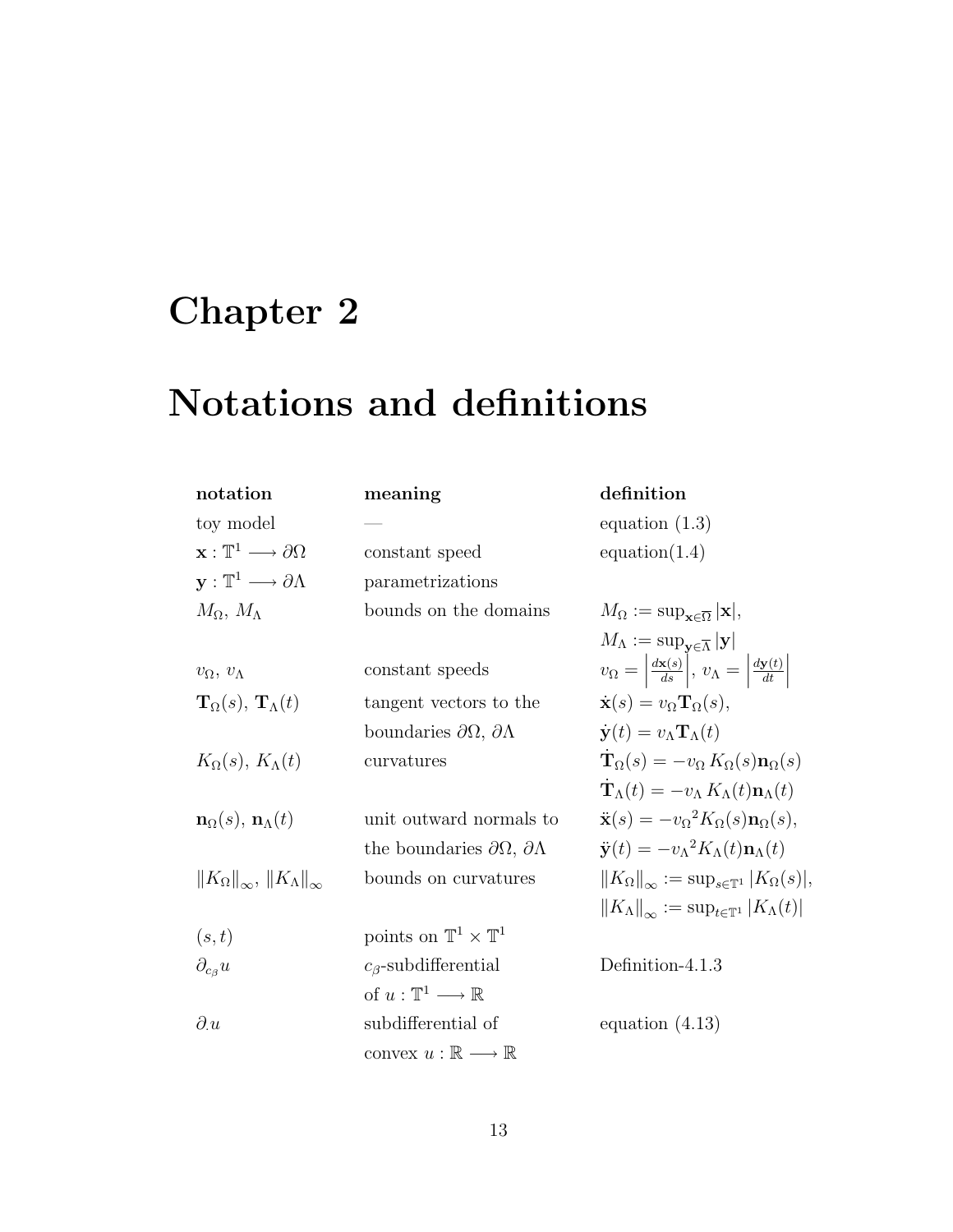| notation                      | meaning                                        | definition                                                          |
|-------------------------------|------------------------------------------------|---------------------------------------------------------------------|
| $u'_{-}$ and $u'_{+}$         | left and right                                 |                                                                     |
|                               | derivatives of $u$                             |                                                                     |
| id                            | the identity map                               | $id: \mathbb{T}^1 \longrightarrow \mathbb{T}^1$                     |
| $[s_1, s_2[, [s_1, s_2]$      | positively oriented                            |                                                                     |
|                               | open and closed arcs                           |                                                                     |
|                               | of $\mathbb{T}^1$ from $s_1$ to $s_2$          |                                                                     |
| $\left\  [s_1, s_2] \right\ $ | length of the positively                       | $\left\  [s_1, s_2] \right\  := \left  \int_{s_1}^{s_2} ds \right $ |
|                               | oriented arc $[s_1, s_2] \subset \mathbb{T}^1$ |                                                                     |
| $\operatorname{spt} \mu$      | support of a Borel                             | smallest closed                                                     |
|                               | measure $\mu$ on $\mathbb{T}^1$                | subset $K \subset \mathbb{T}^1$                                     |
|                               |                                                | with $\mu[\mathbb{T}^1 \backslash K] = 0$                           |
| $\Gamma(\mu,\nu)$             | set of joint measures                          | $\gamma \in \Gamma(\mu, \nu) \implies$                              |
|                               | with $\mu$ and $\nu$ for                       | $\gamma[B \times \mathbb{T}^1] = \mu[B]$                            |
|                               | marginals                                      | $\gamma[\mathbb{T}^1 \times B] = \nu[B]$                            |
|                               |                                                | for all Borel $B \subset \mathbb{T}^1$                              |
| $g_{\#}\mu$                   | push forward of the                            | $g_{\#}\mu[B] = \mu[g^{-1}(B)]$                                     |
|                               | measure $\mu$ by the map                       | for all Borel $B \subset \mathbb{T}^1$                              |
|                               | $q: \mathbb{T}^1 \longrightarrow \mathbb{T}^1$ |                                                                     |

Lemma 2.0.1 (change of variable formula). For a Borel measure  $\rho$  on  $\mathbb{R}^d$  if the map  $\mathbf{u}: \mathbb{R}^d \longrightarrow \mathbb{R}^n$  pushes  $\rho$  forward to  $\mathbf{u}_{\#}\rho$  then the change of variable theorem states: for every Borel function  $h : \mathbb{R}^n \longrightarrow \mathbb{R}$ ,

<span id="page-23-1"></span>
$$
\int_{\mathbb{R}^n} h \, d\mathbf{u}_\# \rho = \int_{\mathbb{R}^d} h \circ \mathbf{u} \, d\rho,\tag{2.1}
$$

meaning both integrals exist and are equal if either integral can be defined.

<span id="page-23-0"></span>Remark 2.0.2 (a remark on the schematics). In all the diagrams of the flat torus  $\mathbb{T}^2$ , the disjoint components  $\Sigma^+$  and  $\Sigma^-$  — defined by  $(3.12)$  — are represented by  $\oplus$  and  $\ominus$  respectively; while the solid curve is  $\Sigma_P^0$  and the dashed curve is  $\Sigma_N^0$  which represent their boundaries  $\Sigma^0 := \partial \Sigma^+ = \partial \Sigma^-$  oriented with respect to  $\Sigma^+$  — see [\(3.21\)](#page-32-0). The heavy solid curves, when present, are used to indicate the hypothetical support of a measure on  $\mathbb{T}^2$ .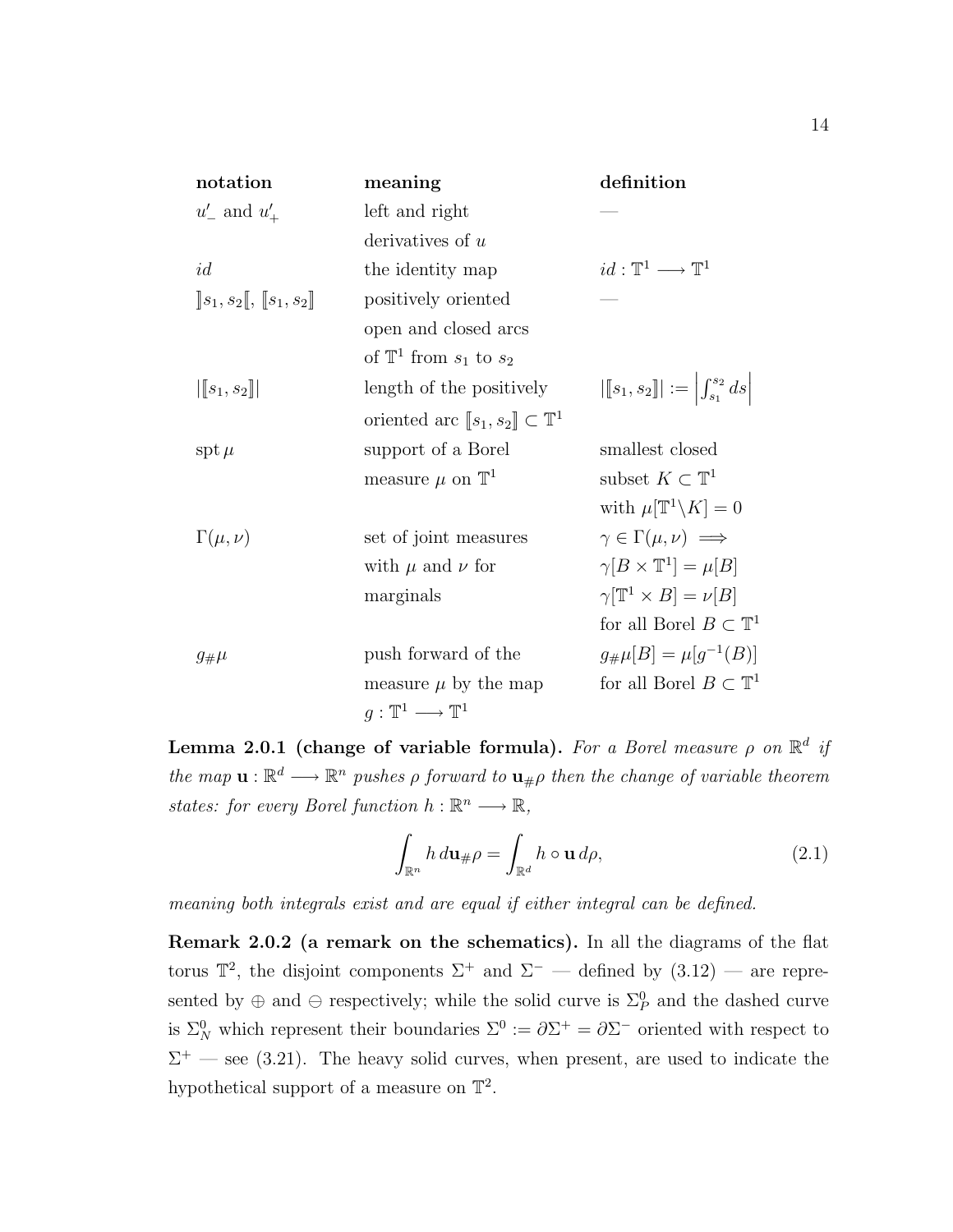### <span id="page-24-0"></span>Chapter 3

### Purely rotational cost

#### <span id="page-24-1"></span>3.1 Existence and uniqueness of solution

Consider the variational problem [\(1.2\)](#page-12-0). When  $\beta = 0$  the cost is purely translational and solving  $(1.2)$  is equivalent to computing the Wasserstein  $L^2$  metric between measures  $\tilde{\mu}$  and  $\tilde{\nu}$  supported on the domain boundaries. The optimal solution  $\tilde{\gamma}^0_o$  the superscript standing for  $\beta = 0$  — is unique provided  $\Omega \subset \mathbb{R}^2$  is strictly convex and  $\tilde{\mu}$  is absolutely continuous with respect to the boundary measure  $\mathcal{H}^1|_{\partial\Omega}$ . This uniqueness result has been proven by Gangbo and McCann in [\[10\]](#page-83-0) where they also established the structure of the corresponding optimal transport maps  $\tilde{\mathbf{t}}_0^{\pm}:\partial\Omega\longrightarrow\partial\Lambda$ (the subscript zero for  $\beta = 0$ ) under strict convexity of both the domains  $\Omega$  and  $\Lambda$ .

In this section we prove uniqueness of the optimal solution  $\tilde{\gamma}^1_o$  for [\(1.2\)](#page-12-0) when  $\beta = 1$  and study the geometric properties of its support. By a suitable choice of coordinates we first reduce the  $\beta = 1$  case into a special  $\beta = 0$  problem — which is a Monge-Kantorovich optimal transport problem between measures supported on the gauss circles corresponding to the domain boundaries. Uniqueness is then derived exploiting the results of Gangbo and McCann [\[10\]](#page-83-0). We therefore invoke the notion of suitable measures introduced in [\[10\]](#page-83-0) and borrow the following definitions:

<span id="page-24-2"></span>Definition 3.1.1 (generalized normals and gauss maps). For the convex set  $\Omega \subset \mathbb{R}^2$  we say that  $\mathbf{n} \in \mathbb{R}^2$  is a generalized outward normal to  $\partial\Omega$  at  $\mathbf{x} \in \partial\Omega$  if  $0 \geq \mathbf{n} \cdot (\mathbf{z} - \mathbf{x})$  for all  $\mathbf{z} \in \overline{\Omega}$ . Thus the generalized outward normal coincides with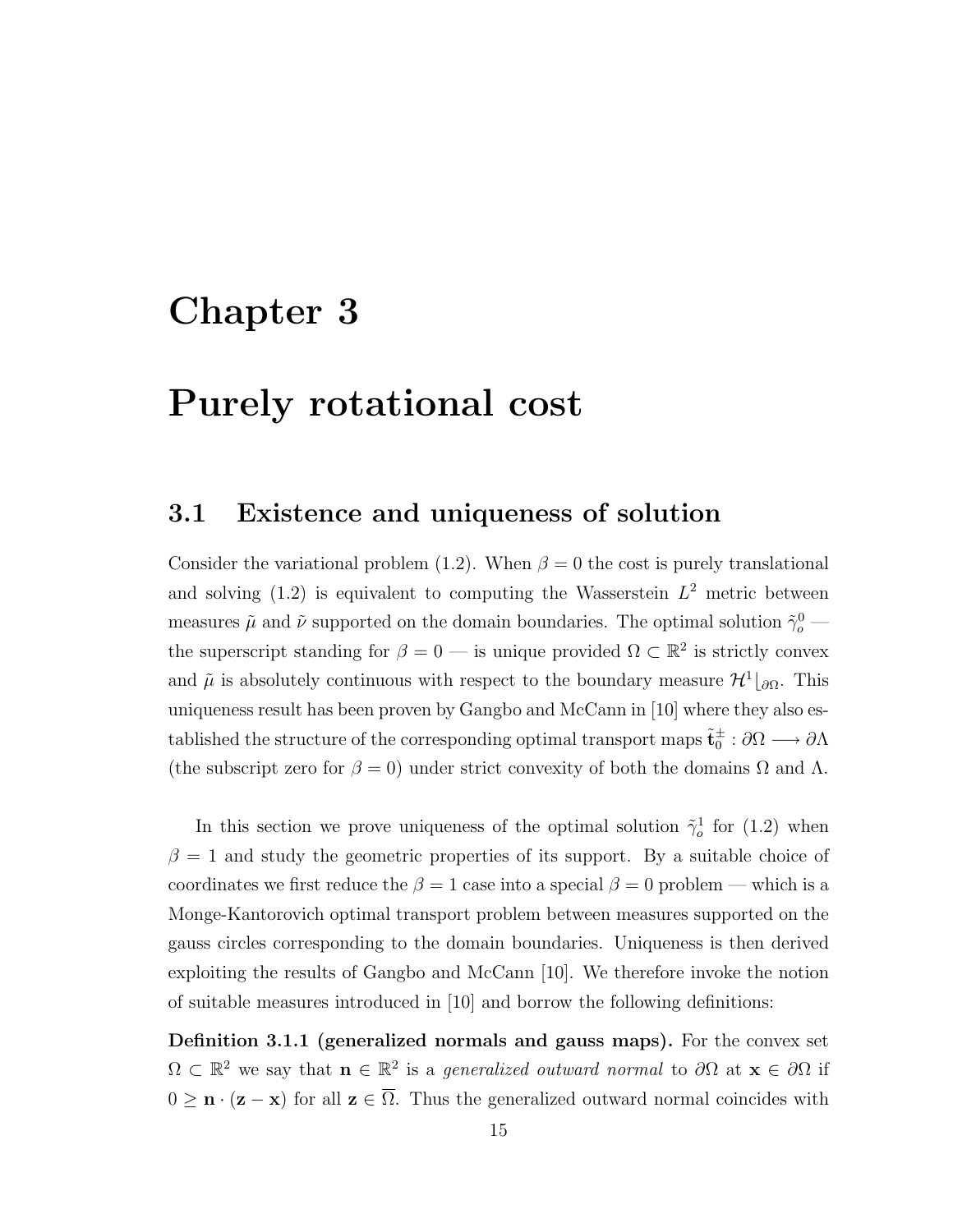the classical normal at points where  $\partial\Omega$  is differentiable. The convexity of  $\Omega$  yields a non-zero normal at every point of  $\partial\Omega$ . The set  $N_{\Omega}(\mathbf{x})$  of unit outward normals at  $x \in \partial\Omega$  (which is non-empty) then consists of a single element, denoted  $n_{\Omega}(x)$ , if and only if x is a point of differentiability for  $\partial\Omega$ . We use this unit outward normal to define the *gauss map*  $\tilde{n}_{\Omega}: \partial\Omega \longrightarrow S^1$  from the domain boundary  $\partial\Omega$  into the unit circle  $S^1$  in  $\mathbb{R}^2$ . And similarly  $\tilde{n}_\Lambda : \partial \Lambda \longrightarrow S^1$  for  $\partial \Lambda$ .

Definition 3.1.2 (suitable boundary measures). A pair of measures  $(\mu, \nu)$  on  $\mathbb{R}^2$  is said to be *suitable* if there exists bounded strictly convex domains  $\Omega$  and  $\Lambda \subset \mathbb{R}^2$  such that (i) spt  $\mu \subset \partial\Omega$  and, (ii) spt  $\nu = \partial\Lambda$  and (iii)  $\mu$  has no atoms. If also  $(\nu, \mu)$  is suitable then the pair  $(\mu, \nu)$  is called *symmetrically suitable*.

notations: In the following analysis we denote by  $S<sup>1</sup>$  the gauss circles generated by the gauss maps  $\tilde{\mathbf{n}}_{\Omega}: \partial\Omega \longrightarrow \mathbf{S}^1$  and  $\tilde{\mathbf{n}}_{\Lambda} : \partial\Omega \longrightarrow \mathbf{S}^1$  and adopt the notation whereby points  $\mathbf{x} \in \partial\Omega$  and  $\mathbf{y} \in \partial\Lambda$  on the domain boundaries are represented under gauss maps by  $\hat{\mathbf{x}} := \tilde{\mathbf{n}}_{\Omega}(\mathbf{x})$  and  $\hat{\mathbf{y}} := \tilde{\mathbf{n}}_{\Lambda}(\mathbf{y})$ . Also any mapping defined on  $\partial\Omega$  (or  $\partial\Lambda$ ) will be denoted by tildes while the corresponding quantities defined on the respective gauss circles by hats. The subscript 1 on any symbol indicates restriction to  $\beta = 1$ — while in  $\tilde{\gamma}_o^1$  the superscript stands for  $\beta = 1$  and the subscript o for optimal.

<span id="page-25-1"></span>Theorem 3.1.3 (uniqueness of optimal  $\tilde{\gamma}$  for  $\beta = 1$ ). Let  $\Omega, \Lambda \subset \mathbb{R}^2$  be bounded strictly convex domains in  $\mathbb{R}^2$  with  $C^2$  boundaries and symmetrically suitable measures  $\tilde{\mu}$  on  $\partial\Omega$  and  $\tilde{\nu}$  on  $\partial\Lambda$ . Denoting the outward unit normals to  $\partial\Omega$  and  $\partial\Lambda$  by  $\tilde{\mathbf{n}}_{\Omega}$  and  $\tilde{\mathbf{n}}_{\Lambda}$ , rewrite [\(1.2\)](#page-12-0) for  $\beta = 1$  as

$$
\inf_{\tilde{\gamma}\in\Gamma(\tilde{\mu},\tilde{\nu})}\int_{\partial\Omega\times\partial\Lambda}|\tilde{\mathbf{n}}_{\Omega}(\mathbf{x})-\tilde{\mathbf{n}}_{\Lambda}(\mathbf{y})|^2 d\tilde{\gamma}(\mathbf{x},\mathbf{y}).
$$
\n(3.1)

<span id="page-25-0"></span>Then there exists a unique joint measure  $\tilde{\gamma} \in \Gamma(\tilde{\mu}, \tilde{\nu})$ , denoted  $\tilde{\gamma}_o^1$ , for which the minimum is achieved.

*Proof.* Because  $\partial\Omega$  and  $\partial\Lambda$  are  $C^2$  smooth and  $\Omega$ ,  $\Lambda$  are strictly convex the gauss maps  $\tilde{\mathbf{n}}_{\Omega}: \partial\Omega \longrightarrow \mathbf{S}^1$  and  $\tilde{\mathbf{n}}_{\Lambda}: \partial\Lambda \longrightarrow \mathbf{S}^1$  from the boundaries into the unit circles  $S<sup>1</sup>$  are homeomorphisms.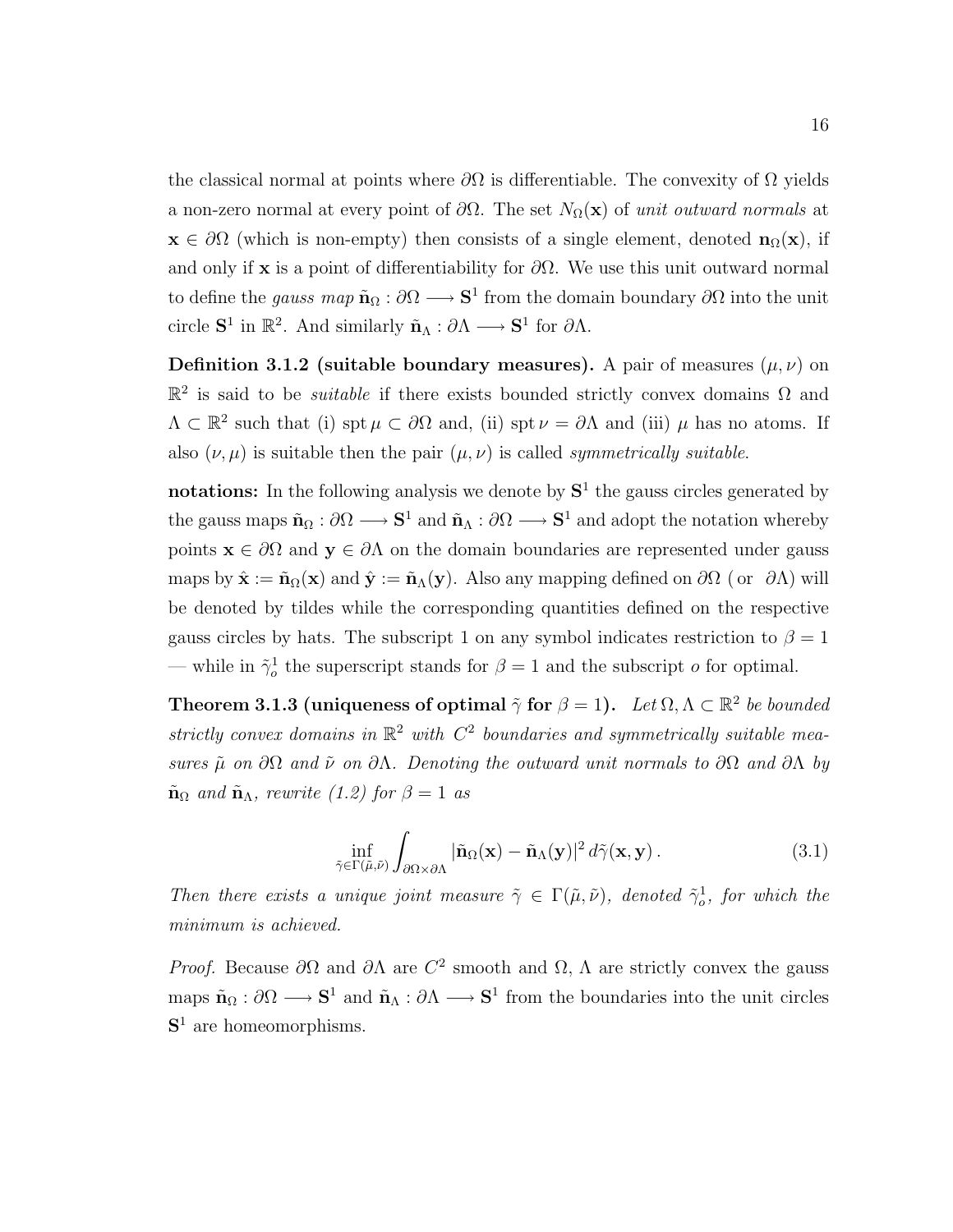*Claim:* The push forward measures  $\tilde{\mathbf{n}}_{\Omega\#\mu}$  and  $\tilde{\mathbf{n}}_{\Lambda\#\nu}$ , obtained by pushing  $\tilde{\mu}$  and  $\tilde{\nu}$  to the unit circles through the gauss maps, are symmetrically suitable measures on  $S^1$ .

*Proof of Claim:* The proof consists in showing by contradiction that (i) spt  $\tilde{\mathbf{n}}_{\Omega\#\tilde{\mu}}$  $= S<sup>1</sup>$  and (ii)  $\tilde{\mathbf{n}}_{\Omega\#\mu}$  has no atoms and using the symmetry under the interchange  $(\partial\Omega, \tilde{\mu}) \leftrightarrow (\partial\Lambda, \tilde{\nu})$  to conclude the same for  $\tilde{\mathbf{n}}_{\Lambda\#}\tilde{\nu}$ .

(i). Assume spt  $\tilde{\mathbf{n}}_{\Omega\#}\tilde{\mu} \subset \mathbf{S}^1$  with strict containment. Then there exists  $\hat{\mathbf{x}}_0 \in \mathbf{S}^1$ such that  $\hat{\mathbf{x}}_0 \notin \text{spt } \tilde{\mathbf{n}}_{\Omega} \# \tilde{\mu}$ . This implies there exists some open arc  $\tilde{A} \subset \mathbf{S}^1$  containing the point  $\hat{\mathbf{x}}_0$  with  $\tilde{\mathbf{n}}_{\Omega\#}\tilde{\mu}[\hat{A}] = 0$ . Then

$$
0 = \tilde{\mathbf{n}}_{\Omega\#}\tilde{\mu}\left[\widehat{A}\right] = \tilde{\mu}\left[\tilde{\mathbf{n}}_{\Omega}^{-1}(\widehat{A})\right] \ge \tilde{\mu}\left[A\right] > 0,
$$

where A is some open arc of  $\partial\Omega$  containing the point  $\mathbf{x}_0 \in \partial\Omega$  such that  $\tilde{\mathbf{n}}_{\Omega}(\mathbf{x}_0) =$  $\hat{\mathbf{x}}_0 \in \mathbf{S}^1$  and  $\tilde{\mathbf{n}}_{\Omega}(A) \subseteq \hat{A}$ . Since  $(\tilde{\mu}, \tilde{\nu})$  are symmetrically suitable spt  $\tilde{\mu} = \partial \Omega$  which gives the above strict inequality.

(ii). Assume  $\tilde{\mathbf{n}}_{\Omega\#\tilde{\mu}}$  has an atom at  $\hat{\mathbf{x}}_0 \in \mathbf{S}^1$ . Then

$$
0<\tilde{\mathbf{n}}_{\Omega\#}\tilde{\mu}[\{\hat{\mathbf{x}}_0\}]=\tilde{\mu}[\{\tilde{\mathbf{n}}^{-1}_{\Omega}(\hat{\mathbf{x}}_0)\}]=\tilde{\mu}[\{\mathbf{x}_0\}]=0\,,
$$

where  $\mathbf{x}_0 \in \partial\Omega$  such that  $\tilde{\mathbf{n}}_{\Omega}(\mathbf{x}_0) = \hat{\mathbf{x}}_0$ . The last equality follows from the fact that since  $\tilde{\mathbf{n}}_{\Omega}$  is a homeomorphism, the subset  $\{\tilde{\mathbf{n}}_{\Omega}^{-1}$  $\{\mathbf{x}_0\} = \{\mathbf{x}_0\} \subset \partial\Omega$  is a singleton set and by the hypothesis of symmetrically suitable  $\tilde{\mu}$  has no atom.

The contradictions in (i) and (ii) and the symmetry under  $(\partial\Omega, \tilde{\mu}) \leftrightarrow (\partial\Lambda, \tilde{\nu})$  then confirm the claim.

back to the proof of the theorem: denote the pushed forward measures on the gauss circles by  $\hat{\mu} := \tilde{\mathbf{n}}_{\Omega \#} \tilde{\mu}$  and  $\hat{\nu} := \tilde{\mathbf{n}}_{\Lambda \#} \tilde{\nu}$ . Then  $\hat{\gamma} := (\tilde{\mathbf{n}}_{\Omega} \times \tilde{\mathbf{n}}_{\Lambda})_{\#} \tilde{\gamma}$  is a joint measure on  $S^1 \times S^1$  with marginals  $\hat{\mu}$  and  $\hat{\nu}$ . Using the change of variable formula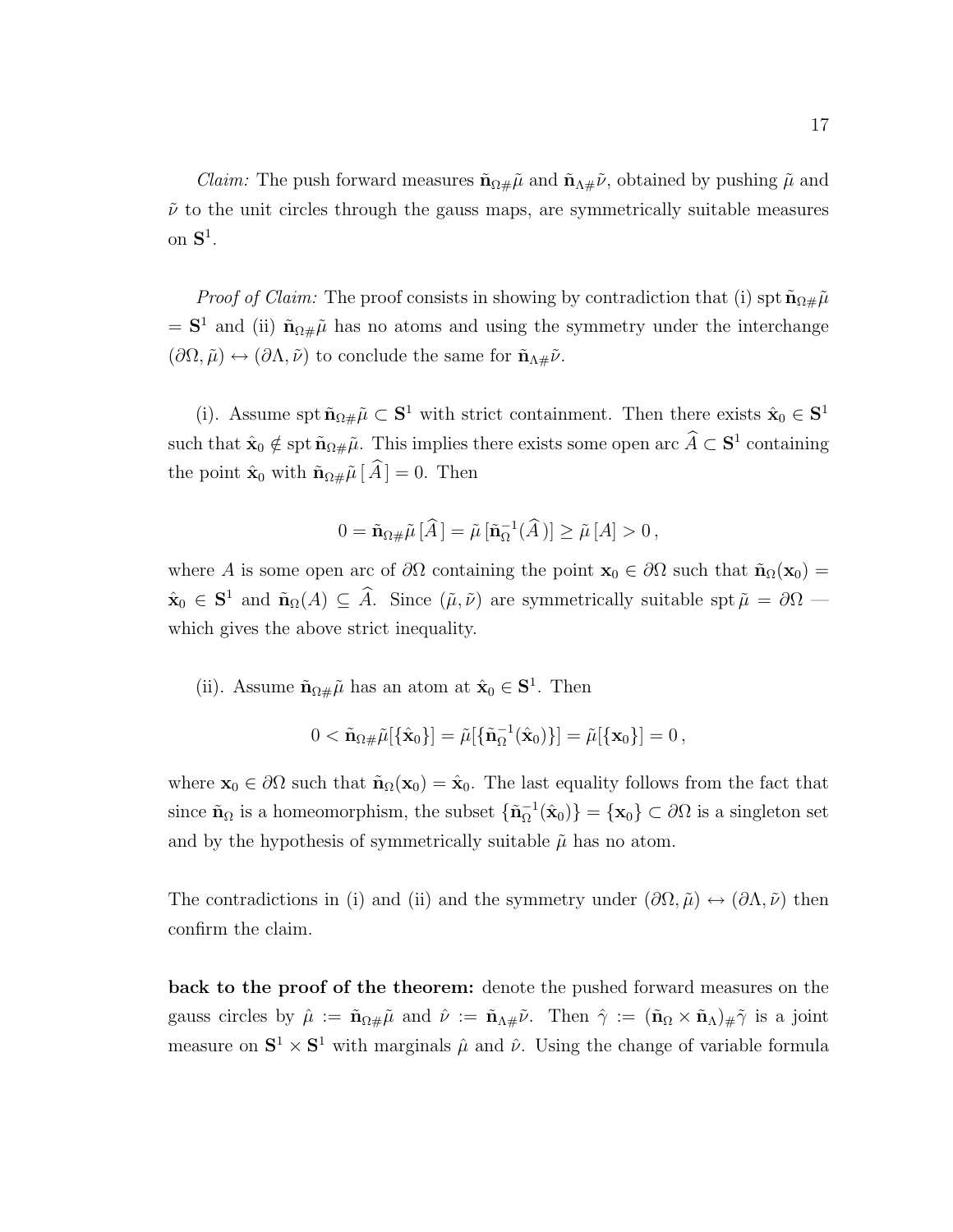<span id="page-27-0"></span> $(2.1)$  one can check that solving  $(3.1)$  is equivalent to finding

$$
\inf_{\hat{\gamma} \in \Gamma(\hat{\mu}, \hat{\nu})} \int_{\mathbf{S}^1 \times \mathbf{S}^1} |\hat{\mathbf{x}} - \hat{\mathbf{y}}|^2 d\hat{\gamma}(\hat{\mathbf{x}}, \hat{\mathbf{y}}).
$$
 (3.2)

Now, conv $(S^1) \subset \mathbb{R}^2$  is a strictly convex, bounded domain on the plane and by the claim  $(\hat{\mu}, \hat{\nu})$  are symmetrically suitable measures on  $S^1 \times S^1$ . The Uniqueness Theorem-2.6 (and the regularity results [section-3]) of Gangbo and McCann [\[10\]](#page-83-0) then asserts that the optimization problem [\(3.2\)](#page-27-0) has a unique minimizer thus ensuring a unique solution  $\tilde{\gamma}^1_o$  for [\(3.1\)](#page-25-0) through the inverse gauss maps.  $\Box$ 

<span id="page-27-2"></span>Proposition 3.1.4 (optimal maps and smoothness). Let  $\Omega$ ,  $\Lambda$  denote strictly convex bounded planar domains with  $C^2$ -smooth boundaries and symmetrically suitable measures  $\tilde{\mu}$  on  $\partial\Omega$  and  $\tilde{\nu}$  on  $\partial\Lambda$ . Then there exist two maps  $\tilde{\mathbf{t}}_1^{\pm}:\partial\Omega\longrightarrow\partial\Lambda$ whose graphs contain the support of the unique optimal solution  $\tilde{\gamma}^1_o$  of Theorem[-3.1.3](#page-25-1) for  $(3.1)$  with

$$
\{(\mathbf{x}, \tilde{\mathbf{t}}_1^+(\mathbf{x}))\}_{\mathbf{x}\in\partial\Omega} \subset \operatorname{spt} \tilde{\gamma}_o^1 \subset \{(\mathbf{x}, \tilde{\mathbf{t}}_1^+(\mathbf{x}))\}_{\mathbf{x}\in\partial\Omega} \cup \{(\mathbf{x}, \tilde{\mathbf{t}}_1^-(\mathbf{x}))\}_{\mathbf{x}\in\tilde{S}^2},
$$
(3.3)

where  $\tilde{S}^2 \subset \partial\Omega$  is the subset of  $\partial\Omega$  on which  $(\{x\} \times \partial\Lambda) \cap \text{spt } \tilde{\gamma}^1_o$  may consist of more than one point. Moreover, the map  $\tilde{\mathbf{t}}_1^+ : \partial \Omega \longrightarrow \partial \Lambda$  is a homeomorphism while the restriction of  $\tilde{\mathbf{t}}_1^- : \partial \Omega \longrightarrow \partial \Lambda$  to  $\tilde{S}^2$  is continuous with continuous inverse.

Proof. We recall from the proof of Theorem[-3.1.3](#page-25-1) that by a change of variable under the gauss maps  $\tilde{\mathbf{n}}_{\Omega}$  and  $\tilde{\mathbf{n}}_{\Lambda}$ , problem [\(3.1\)](#page-25-0) can be rewritten as [\(3.2\)](#page-27-0); the latter represents the  $\beta = 1$  case of the original problem [\(1.2\)](#page-12-0) reduced to a  $\beta = 0$  problem on gauss circles. Theorems-2.6 and -3.8 of Gangbo and McCann [\[10\]](#page-83-0) then yield two unique optimal maps  $\hat{\mathbf{t}}_1^{\pm} : \mathbf{S}^1 \longrightarrow \mathbf{S}^1$  that are characterized by the inequalities

$$
\hat{\mathbf{x}} \cdot \hat{\mathbf{t}}_1^+(\hat{\mathbf{x}}) \ge 0 \quad \text{and} \quad \hat{\mathbf{x}} \cdot \hat{\mathbf{t}}_1^-(\hat{\mathbf{x}}) \le 0,
$$
\n(3.4)

with  $\hat{\mathbf{t}}_1^+ = \hat{\mathbf{t}}_1^-$  identified except on a subset  $\hat{S}^2 \subset \mathbf{S}^1$  where the  $\hat{\mu}$ -mass can split as it is pushed forward through  $\tilde{\mathbf{n}}_{\Omega}$  — i.e. the subset where  $(\{\hat{\mathbf{x}}\} \times \mathbf{S}^1) \cap \text{spt } \hat{\gamma}_o$  may fail to be a singleton set of  $S^1 \times S^1$ . Moreover, the graphs of these maps cover the support spt  $\hat{\gamma}_o$  of the unique optimal solution  $\hat{\gamma}_o$  for [\(3.2\)](#page-27-0), with

<span id="page-27-1"></span>
$$
\{(\hat{\mathbf{x}}, \hat{\mathbf{t}}_1^+(\hat{\mathbf{x}}))\}_{\hat{\mathbf{x}} \in \mathbf{S}^1} \subset \operatorname{spt} \hat{\gamma}_o \subset \{(\hat{\mathbf{x}}, \hat{\mathbf{t}}_1^+(\hat{\mathbf{x}}))\}_{\hat{\mathbf{x}} \in \mathbf{S}^1} \cup \{(\hat{\mathbf{x}}, \hat{\mathbf{t}}_1^-(\hat{\mathbf{x}}))\}_{\hat{\mathbf{x}} \in \hat{S}^2 \subset \mathbf{S}^1}.\tag{3.5}
$$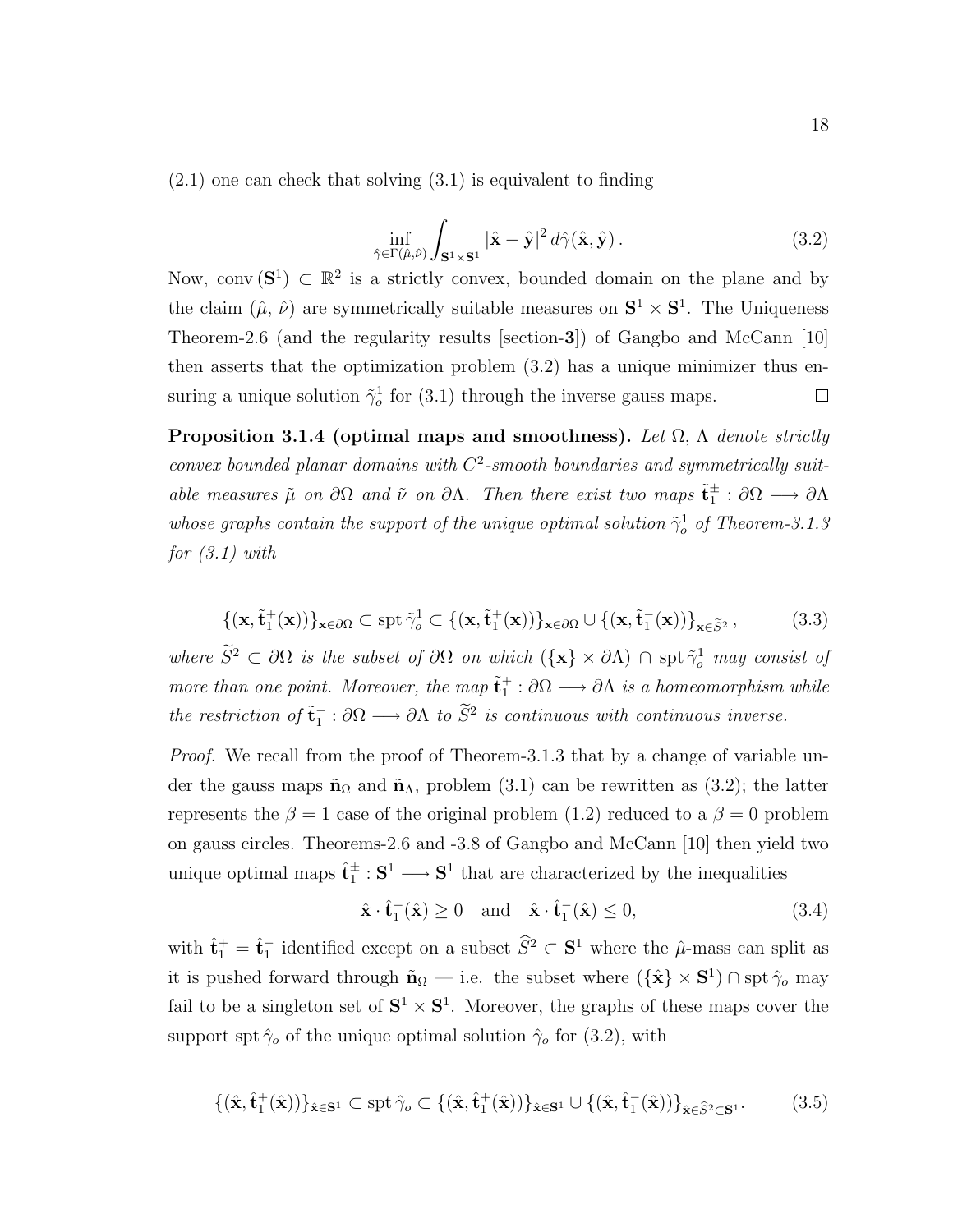One can use the symmetry  $(\partial \Omega, \tilde{\mu}) \leftrightarrow (\partial \Lambda, \tilde{\nu})$  to similarly define the inverse optimal maps  $\hat{\mathbf{s}}_1^{\pm} : \mathbf{S}^1 \longrightarrow \mathbf{S}^1$ . Identifying the points on the gauss circles with the outward unit normals, i.e.  $\hat{\mathbf{n}}(\hat{\mathbf{x}}) = \hat{\mathbf{x}}$  and  $\hat{\mathbf{n}}(\hat{\mathbf{y}}) = \hat{\mathbf{y}}$ , we follow Gangbo and McCann [\[10\]](#page-83-0) to define the decompositions  $S^1 = \tilde{n}_{\Omega}(\partial \Omega) = \tilde{S}^0 \cup \tilde{S}^1 \cup \tilde{S}^2$ :

<span id="page-28-0"></span>\n- (o). 
$$
\widehat{S}^0 := \{\hat{\mathbf{x}} \in \mathbf{S}^1 \mid \hat{\mathbf{t}}_1^+(\hat{\mathbf{x}}) = \hat{\mathbf{t}}_1^-(\hat{\mathbf{x}})
$$
 with  $\hat{\mathbf{n}}(\hat{\mathbf{x}}) \cdot \hat{\mathbf{n}}(\hat{\mathbf{t}}^+(\hat{\mathbf{x}})) = 0\},$
\n- (i).  $\widehat{S}^1 := \{\hat{\mathbf{x}} \in \mathbf{S}^1 \mid \hat{\mathbf{t}}_1^+(\hat{\mathbf{x}}) = \hat{\mathbf{t}}_1^-(\hat{\mathbf{x}})$  with  $\hat{\mathbf{n}}(\hat{\mathbf{x}}) \cdot \hat{\mathbf{n}}(\hat{\mathbf{t}}_1^+(\hat{\mathbf{x}})) > 0\},$
\n- (ii).  $\widehat{S}^2 := \{\hat{\mathbf{x}} \in \mathbf{S}^1 \mid \hat{\mathbf{t}}_1^+(\hat{\mathbf{x}}) \neq \hat{\mathbf{t}}_1^-(\hat{\mathbf{x}})$  with  $\hat{\mathbf{n}}(\hat{\mathbf{x}}) \cdot \hat{\mathbf{n}}(\hat{\mathbf{t}}_1^+(\hat{\mathbf{x}})) > 0$  and  $\hat{\mathbf{n}}(\hat{\mathbf{x}}) \cdot \hat{\mathbf{n}}(\hat{\mathbf{t}}_1^-(\hat{\mathbf{x}})) < 0\},$
\n

and  $S^1 = \tilde{\mathbf{n}}_{\Lambda}(\partial \Lambda) = \tilde{T}^0 \cup \tilde{T}^1 \cup \tilde{T}^2$ :

\n- (iv). 
$$
\widehat{T}^0 := \{ \hat{\mathbf{y}} \in \mathbf{S}^1 \mid \hat{\mathbf{s}}_1^+(\hat{\mathbf{y}}) = \hat{\mathbf{s}}_1^-(\hat{\mathbf{y}})
$$
 with  $\hat{\mathbf{n}}(\hat{\mathbf{y}}) \cdot \hat{\mathbf{n}}(\hat{\mathbf{s}}^+(\hat{\mathbf{y}})) = 0 \},$
\n- (v).  $\widehat{T}^1 := \{ \hat{\mathbf{y}} \in \mathbf{S}^1 \mid \hat{\mathbf{s}}_1^+(\hat{\mathbf{y}}) = \hat{\mathbf{s}}_1^-(\hat{\mathbf{y}})$  with  $\hat{\mathbf{n}}(\hat{\mathbf{y}}) \cdot \hat{\mathbf{n}}(\hat{\mathbf{s}}_1^+(\hat{\mathbf{y}})) > 0 \},$
\n- (vi).  $\widehat{T}^2 := \{ \hat{\mathbf{y}} \in \mathbf{S}^1 \mid \hat{\mathbf{s}}_1^+(\hat{\mathbf{y}}) \neq \hat{\mathbf{s}}_1^-(\hat{\mathbf{y}})$  with  $\hat{\mathbf{n}}(\hat{\mathbf{y}}) \cdot \hat{\mathbf{n}}(\hat{\mathbf{s}}_1^+(\hat{\mathbf{y}})) > 0$  and  $\hat{\mathbf{n}}(\hat{\mathbf{y}}) \cdot \hat{\mathbf{n}}(\hat{\mathbf{s}}_1^-(\hat{\mathbf{y}})) < 0 \}.$
\n

The continuity results in Proposition-3.7 of Gangbo and McCann [\[10\]](#page-83-0) then assert that

(vii).  $\hat{\mathbf{t}}_1^+ : \mathbf{S}^1 \longrightarrow \mathbf{S}^1$  is a homeomorphism with  $(\hat{\mathbf{t}}_1^+)^{-1} = \hat{\mathbf{s}}_1^+$ ; and (viii).  $\hat{\mathbf{t}}_1^- : \hat{S}^2 \longrightarrow \hat{T}^2$  is a homeomorphism with inverse map  $\hat{\mathbf{s}}_1^- \downharpoonright_{\hat{T}^2}$ .

Use the gauss maps to define the transport maps  $\tilde{\mathbf{t}}_1^{\pm}:=\tilde{\mathbf{n}}_{\Lambda}^{-1}$  $^{-1}_{\Lambda}$ ο $\hat{\mathbf{t}}_{1}^{\pm}$  ο $\tilde{\mathbf{n}}_{\Omega}: \partial \Omega \longrightarrow \partial \Lambda$ and  $\tilde{\mathbf{s}}_1^{\pm} := \tilde{\mathbf{n}}_{\Omega}^{-1}$  $\overline{\Omega}^{-1} \circ \hat{\mathbf{s}}_1^{\pm} \circ \tilde{\mathbf{n}}_{\Lambda} : \partial \Lambda \longrightarrow \partial \Omega$ . Replacing the hats by tildes in (o) through (vi) we can define similar decompositions  $\partial\Omega = \widetilde{S}^0 \cup \widetilde{S}^1 \cup \widetilde{S}^2$  and  $\partial\Lambda = \widetilde{T}^0 \cup \widetilde{T}^1 \cup \widetilde{T}^2$ of the domain boundaries as their respective gauss circles since  $\hat{\mathbf{n}}(\hat{\mathbf{x}}) = \tilde{\mathbf{n}}_{\Omega}(\mathbf{x})$  and  $\hat{\mathbf{n}}(\hat{\mathbf{y}}) = \tilde{\mathbf{n}}_{\Lambda}(\mathbf{y})$ . Strict convexity and  $C^2$ -smoothness of  $\partial\Omega$  and  $\partial\Lambda$  make the gauss maps diffeomorphisms. This enables one to extend the above conclusions [\(3.5\)](#page-27-1), (vii) and (viii) for the maps  $\hat{\mathbf{t}}_1^{\pm}$  and  $\hat{\mathbf{s}}_1^{\pm}$  on the gauss circles to the corresponding maps  $\tilde{\mathbf{t}}_1^{\pm}$ :  $\partial\Omega \longrightarrow \partial\Lambda$  and  $\tilde{\mathbf{s}}_1^{\pm}$ :  $\partial\Lambda \longrightarrow \partial\Omega$  between the domain boundaries to complete the proof of the proposition. $\Box$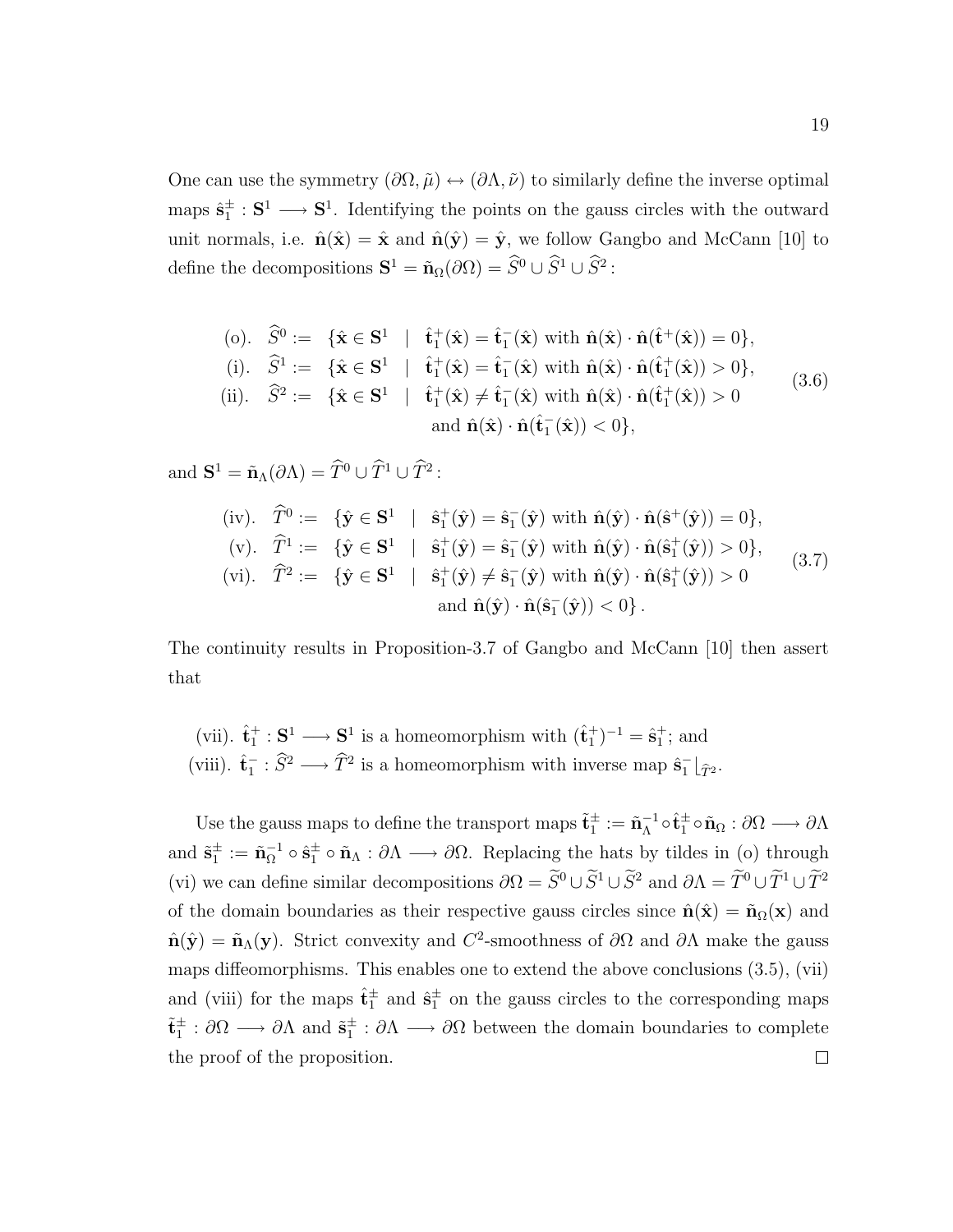#### <span id="page-29-0"></span>3.2 Geometry of optimal solution

Remark 3.2.1 (optimal joint measure). From the Uniqueness Theorem-2.6 of Gangbo and McCann [\[10\]](#page-83-0) one can readily read off the unique optimal solution  $\tilde{\gamma}^1_o$ when  $\beta = 1$  as  $\tilde{\gamma}_o^1 = \tilde{\gamma}_{o1}^1 + \tilde{\gamma}_{o2}^1$ , where

<span id="page-29-1"></span>
$$
\tilde{\gamma}_{o1}^1 = (\tilde{\mathbf{s}}_1^+ \times \tilde{\mathbf{id}})_\# \tilde{\nu}_1 \quad \text{and} \quad \tilde{\gamma}_{o2}^1 = (\tilde{\mathbf{id}} \times \tilde{\mathbf{t}}_1^-)_\# \tilde{\mu}_2 \,, \tag{3.8}
$$

with  $\tilde{\mathbf{t}}_1^{\pm} : \partial \Omega \longrightarrow \partial \Lambda$  and  $\tilde{\mathbf{s}}_1^{\pm} : \partial \Lambda \longrightarrow \partial \Omega$  the optimal maps defined in Proposition-[3.1.4](#page-27-2) and identity maps on  $\partial\Omega$  and  $\partial\Lambda$ . The measure  $\tilde{\nu}_1 := \tilde{\nu}|_{\tilde{T}^0 \cup \tilde{T}^1}$  in [\(3.8\)](#page-29-1) is the restriction of  $\tilde{\nu}$  to the subset  $\tilde{T}^0 \cup \tilde{T}^1$  of  $\partial \Lambda$ , where the optimal maps  $\tilde{s}_1^+ = \tilde{s}_1^$ are equal with  $\mathbf{x} = \tilde{\mathbf{s}}_1^+(\mathbf{y}) = \tilde{\mathbf{s}}_1^-(\mathbf{y})$  satisfying  $\tilde{\mathbf{n}}_{\Omega}(\mathbf{x}) \cdot \tilde{\mathbf{n}}_{\Lambda}(\mathbf{y}) \geq 0$ ; while  $\tilde{\mu}_2 := \tilde{\mu} - \tilde{\mu}_1$ for  $\tilde{\mu}_1 := \tilde{\mathbf{s}}_{1}^+ \tilde{\nu}_1$ . Furthermore, by Proposition-3.2 of [\[10\]](#page-83-0) when  $\mathbf{x}_0$  belongs to the subset  $\widetilde{S}^2 \subset \partial \Omega$  one has

$$
\tilde{\mathbf{n}}_{\Omega}(\mathbf{x}_0) = \lambda \left[ \tilde{\mathbf{n}}_{\Lambda}(\tilde{\mathbf{t}}_1^+(\mathbf{x}_0)) - \tilde{\mathbf{n}}_{\Lambda}(\tilde{\mathbf{t}}_1^-(\mathbf{x}_0)) \right]
$$

for some  $0 < \lambda \in \mathbb{R}$  making the gauss images of the points  $\tilde{\mathbf{t}}_1^+(\mathbf{x}_0) \neq \tilde{\mathbf{t}}_1^-(\mathbf{x}_0) \in \partial \Lambda$ lie on a line parallel the normal  $\tilde{\mathbf{n}}_{\Omega}(\mathbf{x}_0)$  to  $\partial\Omega$  at  $\mathbf{x}_0$ .

However the geometry of spt  $\tilde{\gamma}^1_o$  becomes more comprehensible when it is portrayed on the product of the parameter spaces for the constant speed parametrizations of  $\partial\Omega$  and  $\partial\Lambda$ . For that we resort to the slightly more restrictive assumptions of the toy model  $(1.3)$  and the constant speed parametrizations  $(1.4)$  that were introduced in the introduction. Notice that the above theorem and proposition regarding uniqueness of the optimal solution and smoothness of the transport maps hold equally for the toy model in which case they will be denoted by  $\gamma_o^1 \in \Gamma(\mu, \nu)$ and  $t_1^{\pm}$ :  $\mathbb{T}^1 \longrightarrow \mathbb{T}^1$  respectively — the superscript on  $\gamma_o^1$  and the subscript on  $t_1^{\pm}$  emphasizing  $\beta = 1$  (see [\(1.6\)](#page-14-1) and [\(1.7\)](#page-15-0) above) — with the transport maps characterized by

$$
\mathbf{n}_{\Omega}(s) \cdot \mathbf{n}_{\Lambda}(t_1^+(s)) \geq 0
$$
  
\n
$$
\mathbf{n}_{\Omega}(s) \cdot \mathbf{n}_{\Lambda}(t_1^-(s)) \leq 0,
$$
\n(3.9)

<span id="page-29-2"></span>with  $t_1^+$  and  $t_1^-$  identified outside the subset  $S_2(\beta = 1) \subset \mathbb{T}^1$  where  $(\{s\}\times\mathbb{T}^1)\cap\mathrm{spt}\,\gamma^1_o$ may fail to be a singleton set — cf. (ii) in  $(3.6)$ . Before exploring the geometry of spt  $\gamma_o^1$  on  $\mathbb{T}^2$ , we give a characterization of the cost function [\(1.8\)](#page-15-1) on the flat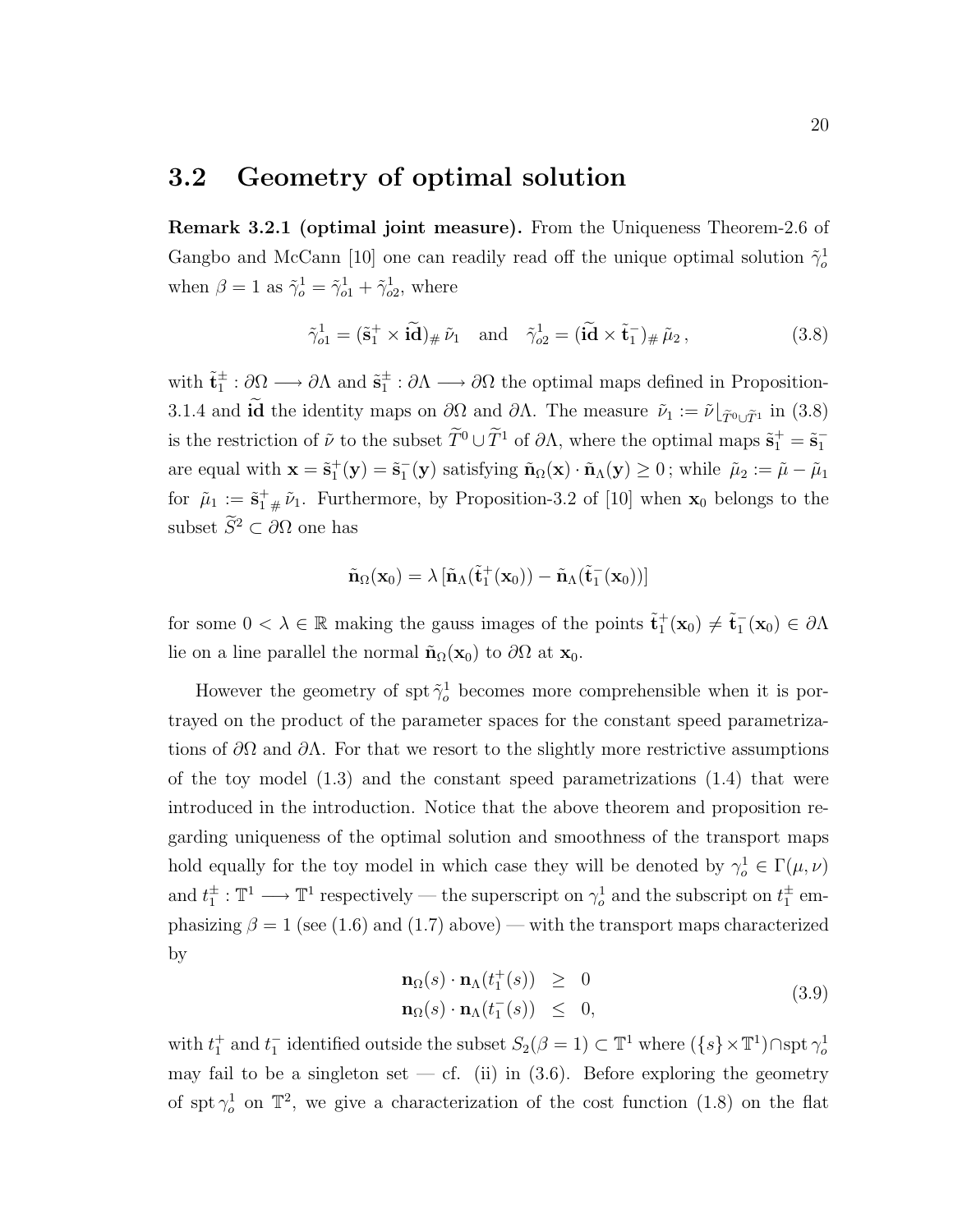torus into two distinct classes which we call the *convex type* and the *concave type*; this characterization is enforced by the geometric constraints [\(1.3\)](#page-13-1) of the toy model, the optimal correlation [\(1.9\)](#page-16-2) of points on spt  $\gamma_o^{\beta}$  and periodicity of functions on torus.

geometric characterization of the cost: It follows from [\(1.11\)](#page-16-0) that the geometry of the optimal solution on  $\mathbb{T}^2$  is dictated — through  $c_\beta$ -cyclical monotonicity [\(1.9\)](#page-16-2) — by the sign of the mixed partial of the cost function:

<span id="page-30-2"></span>
$$
\frac{\partial^2 c}{\partial s \partial t} = [(1 - \beta) + \beta K_{\Omega}(s) K_{\Lambda}(t)] v_{\Omega} v_{\Lambda} \mathbf{n}_{\Omega}(s) \cdot \mathbf{n}_{\Lambda}(t), \tag{3.10}
$$

where we have used  $\mathbf{T}_{\Omega}(s) \cdot \mathbf{T}_{\Lambda}(t) = \mathbf{n}_{\Omega}(s) \cdot \mathbf{n}_{\Lambda}(t)$  — for the other notations we refer to Chapter[-2.](#page-22-0) By  $(1.3)$  the quantity in the square bracket is strictly positive — the sign of the mixed partial is therefore given by that of the dot product of the outward unit normals. For each fixed  $s \in \mathbb{T}^1$ , strict convexity of  $\Lambda$  forces the dot product to change sign twice on  $\mathbb{T}^1$  giving a decomposition of  $\mathbb{T}^2$  — independent of  $\beta$  — into three disjoint subsets:

<span id="page-30-3"></span>
$$
\mathbb{T}^2 = \Sigma^+ \cup \Sigma^0 \cup \Sigma^-, \tag{3.11}
$$

<span id="page-30-1"></span>with

$$
\Sigma^{+} := \{ (s,t) \in \mathbb{T}^{2} \mid \frac{\partial^{2}c}{\partial s \partial t}(\beta, s, t) > 0 \},
$$
  
\n
$$
\Sigma^{0} := \{ (s,t) \in \mathbb{T}^{2} \mid \frac{\partial^{2}c}{\partial s \partial t}(\beta, s, t) = 0 \},
$$
  
\n
$$
\Sigma^{-} := \{ (s,t) \in \mathbb{T}^{2} \mid \frac{\partial^{2}c}{\partial s \partial t}(\beta, s, t) < 0 \}.
$$
\n(3.12)

We denote

$$
\Sigma^{k}(s) := \{ t \in \mathbb{T}^{1} \mid (s, t) \in \Sigma^{k} \} \text{ for } k = +, 0, -.
$$
 (3.13)

<span id="page-30-0"></span>Accordingly we define:

Definition 3.2.2 (convex type vs. concave type). A  $C<sup>2</sup>$ -differentiable function  $c: \mathbb{T}^2 \longrightarrow \mathbb{R}$  is said to be of *convex type* if its mixed partial is non-negative, i.e.  $\frac{\partial^2 c}{\partial s \partial t}(s,t) \geq 0$ . The function is of *concave type* if it satisfies  $\frac{\partial^2 c}{\partial s \partial t}(s,t) \leq 0$ .

For each fixed  $\beta \in [0, 1]$ , this makes the cost function  $c(\beta, s, t)$  of [\(1.8\)](#page-15-1) convex type on  $\Sigma^+ \cup \Sigma^0$  and concave type on  $\Sigma^- \cup \Sigma^0$  so that the graphs of the optimal maps  $t_1^{\pm}$ :  $\mathbb{T}^1 \longrightarrow \mathbb{T}^1$  (covering spt  $\gamma_o^1$ ) are contained in the subsets  $\Sigma^+ \cup \Sigma^0$  and  $\Sigma^- \cup \Sigma^0$  of  $\mathbb{T}^2$  respectively — compare [\(3.9\)](#page-29-2) with [\(3.10\)](#page-30-2), [\(3.12\)](#page-30-1). Proposition[-3.2.5](#page-32-1) explains the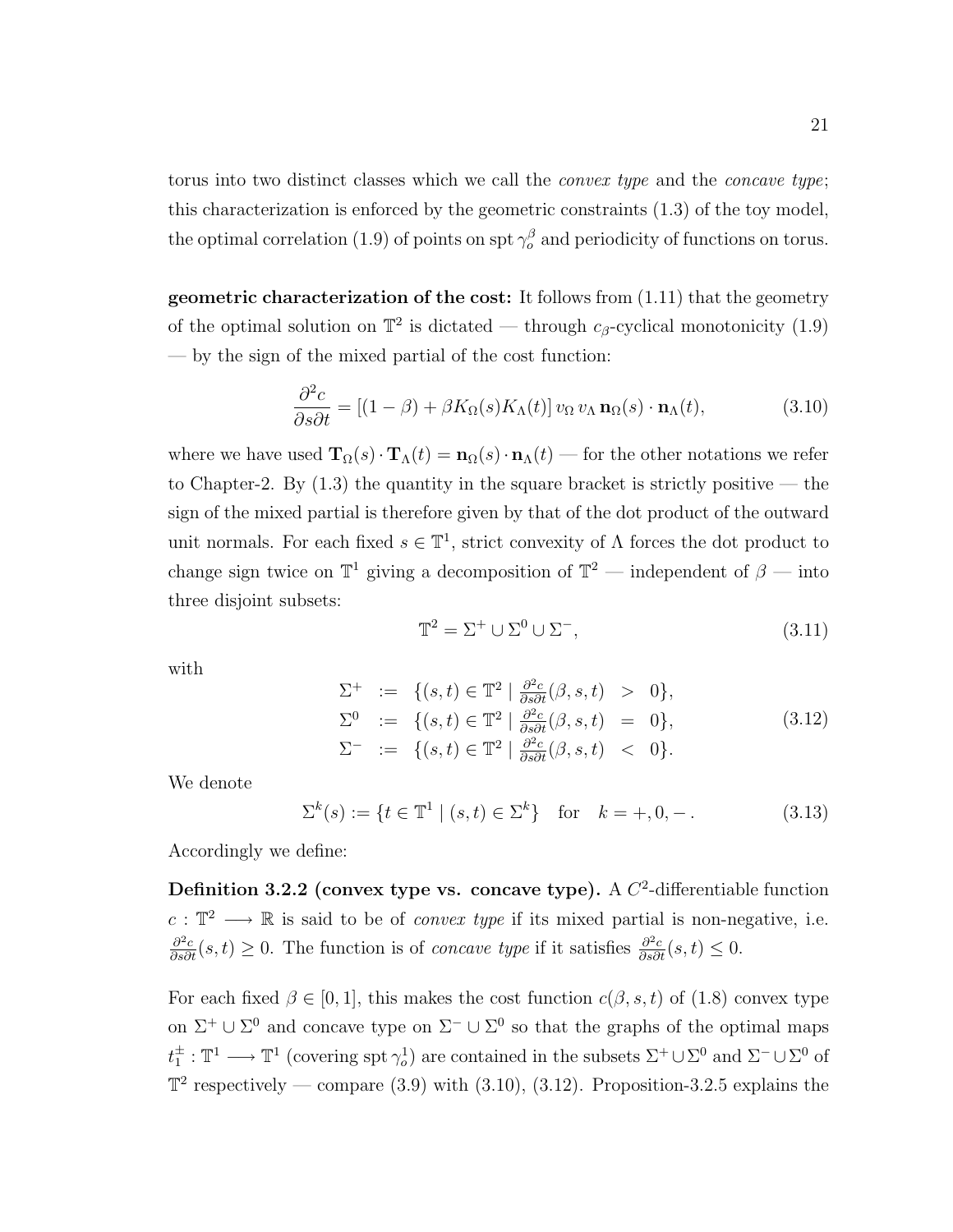rationale for this classification by exploring the geometry of these graphs and hence of spt  $\gamma_o^1$  on  $\mathbb{T}^2$ . We further note that when the optimal solution is a minimizer instead of a maximizer, the inequalities in Definition[-3.2.2](#page-30-0) will reverse due to the reversal of the inequality defining  $c_{\beta}$ -cyclical monotonicity [\(1.9\)](#page-16-2).

It is convenient at this point to introduce the angular parametrization or the *inverse gauss parametrization* of  $\partial\Omega$  and  $\partial\Lambda$  for the toy model and their respective gauss circles  $\tilde{\mathbf{n}}_{\Omega}(\partial\Omega) = \mathbf{S}^1$  and  $\tilde{\mathbf{n}}_{\Lambda}(\partial\Lambda) = \mathbf{S}^1$ :

<span id="page-31-1"></span>Definition 3.2.3 (angular parametrization). Let  $\phi$  (or  $\theta$ ) — called the *angular* parameter — denote points on  $[0, 2\pi] \equiv \mathbb{R}/2\pi\mathbb{Z} \equiv \mathbf{T}^1$  parametrizing the gauss circle  $S^1$  so that  $\hat{\mathbf{n}}(\phi) := (\cos \phi, \sin \phi) \in S^1$ . Under this parametrization the points on the domain boundaries, ∂Ω and ∂Λ, can be represented by

$$
\mathbf{x}(\phi) \in \arg \max_{\mathbf{x} \in \partial \Omega} \mathbf{x} \cdot \hat{\mathbf{n}}(\phi) \quad \text{and} \quad \mathbf{y}(\theta) \in \arg \max_{\mathbf{y} \in \partial \Omega} \mathbf{y} \cdot \hat{\mathbf{n}}(\theta). \tag{3.14}
$$

One can check using Definition[-3.1.1](#page-24-2) that  $\tilde{\mathbf{n}}_{\Omega}(\mathbf{x}(\phi)) = \hat{\mathbf{n}}(\phi)$  and  $\tilde{\mathbf{n}}_{\Lambda}(\mathbf{y}(\theta)) = \hat{\mathbf{n}}(\theta)$ giving a one to one correspondence between the constant speed parameters  $(s, t) \in$  $\mathbb{T}^1 \times \mathbb{T}^1 =: \mathbb{T}^2$  and the angular parameters  $(\phi, \theta) \in \mathbb{T}^1 \times \mathbb{T}^1 =: \mathbb{T}^2$  for  $\partial\Omega$  and  $\partial\Lambda$ of the toy model [\(1.3\)](#page-13-1).

By a change of variable the corresponding cost function  $\bar{c}(\beta, \phi, \theta)$  on  $[0, 1] \times \mathbf{T}^2$  is defined according to the formula

$$
\bar{c}(\beta, \phi, \theta) = (1 - \beta)\mathbf{x}(\phi) \cdot \mathbf{y}(\phi) + \beta \cos(\phi - \theta)
$$
\n(3.15)

where we wrote (using the above definition)  $\tilde{\mathbf{n}}_{\Omega}(\mathbf{x}(\phi)) \cdot \tilde{\mathbf{n}}_{\Lambda}(\mathbf{y}(\theta)) = \cos(\phi - \theta)$  in the term multiplying  $\beta$ . For  $\beta = 1$  the mixed partial of the cost function with respect to the angular parameters is given by

<span id="page-31-0"></span>
$$
\frac{\partial^2 \bar{c}}{\partial \phi \partial \theta} (1, \phi, \theta) = \cos(\phi - \theta), \qquad (3.16)
$$

whose sign gives a similar decomposition  $\mathbf{T}^2 = \bar{\Sigma}^+ \cup \bar{\Sigma}^0 \cup \bar{\Sigma}^-$  as [\(3.11\)](#page-30-3), with the cost  $\bar{c}(\beta, \phi, \theta)$  convex type on  $\bar{\Sigma}^+ \cup \bar{\Sigma}^0$  and concave type on  $\bar{\Sigma}^- \cup \bar{\Sigma}^0$ ; while the nodal lines are given by  $\bar{\Sigma}^0 = \{(\phi, \theta) \mid \cos(\phi - \theta) = 0\}$  or equivalently by

$$
\bar{\Sigma}^0 = \{ \phi - \theta = (2n - 1)\frac{\pi}{2} \mid n \in \mathbb{Z} \}. \tag{3.17}
$$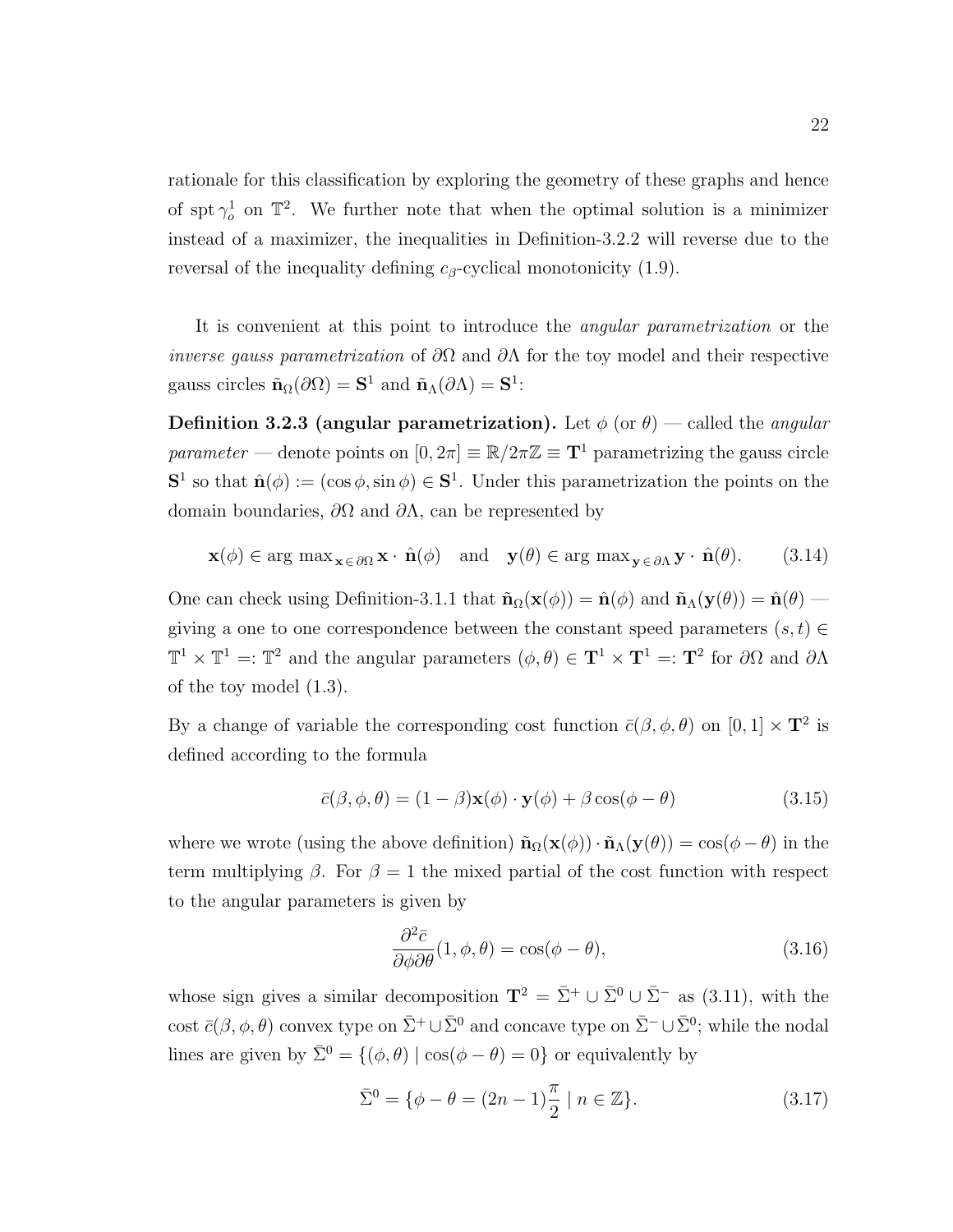For each fixed  $\phi$ , cos( $\phi - \theta$ ) has two zeros on  $\mathbf{T}^1$  — this allows a further decomposition

$$
\bar{\Sigma}^0 = \bar{\Sigma}_P^0 \cup \bar{\Sigma}_N^0,\tag{3.18}
$$

with

$$
\bar{\Sigma}_P^0 := \{ \phi - \theta = (4n - 1)\frac{\pi}{2} \mid n \in \mathbb{Z} \},\tag{3.19}
$$

<span id="page-32-2"></span>
$$
\bar{\Sigma}_N^0 := \{ \phi - \theta = (4n+1)\frac{\pi}{2} \mid n \in \mathbb{Z} \}
$$
 (3.20)

giving two non-intersecting strictly increasing components oriented positively and negatively with respect to the set  $\bar{\Sigma}^+$  — see e.g. Figure[-3.2](#page-35-0) for the schematics, the symbols are defined in Remark[-2.0.2.](#page-23-0)

**Lemma 3.2.4** ( $\Sigma^0$  locally strictly increasing). Under the hypotheses [\(1.3\)](#page-13-1)-[\(1.4\)](#page-13-2) of the toy model the set  $\Sigma^0$  decomposes as a disjoint union  $\Sigma^0_P \cup \Sigma^0_N$  of two locally non-decreasing subsets of  $\mathbb{T}^2$ . Each of these subsets is given by the graph of an orientation preserving homeomorphism of  $\mathbb{T}^1$ .

*Proof.* The lemma follows directly from  $(3.17)$ ,  $(3.19)$  and  $(3.20)$  through the homeomorphism  $(s, t) \mapsto (\phi, \psi)$  of  $(\mathbb{R}/\mathbb{Z})^2$  onto  $(\mathbb{R}/2\pi\mathbb{Z})^2$  giving

<span id="page-32-0"></span>
$$
\Sigma^0 = \Sigma_P^0 \cup \Sigma_N^0,\tag{3.21}
$$

with  $\Sigma_P^0$  positively oriented and  $\Sigma_N^0$  negatively oriented with respect to  $\Sigma^+$  — see Figure[-3.1.](#page-33-0)  $\Box$ 

The next proposition demonstrates that spt  $\gamma_o^1$  is non-decreasing on  $\Sigma^+$  and locally non-increasing on  $\Sigma^-$  by establishing monotonicity of the optimal maps whose graphs on  $\mathbb{T}^2$  contain the support. Here we denote the counterpart of the set  $\widetilde{S}^2 \subset \partial \Omega$ by  $S_2(\beta = 1) \subset \mathbb{T}^1$  on the parameter space  $\mathbb{T}^1$ , i.e.  $s \in S_2(\beta = 1)$  implies that the  $\mu$ -mass at s can split into two potential destinations  $t_1^+(s) \neq t_1^-(s)$  on spt  $\nu$ .

<span id="page-32-1"></span>Proposition 3.2.5 (monotonicity of the optimal maps  $t_1^{\pm}$ ). Consider the constant speed parametrizations  $(1.4)$  for the boundaries of the bounded strictly convex domains  $\Omega$ ,  $\Lambda \subset \mathbb{R}^2$  from the toy model [\(1.3\)](#page-13-1). Then for  $\beta = 1$ , the optimal maps  $t_1^{\pm} : \mathbb{T}^1 \longrightarrow \mathbb{T}^1$  satisfy

- (i)  $t_1^+ : \mathbb{T}^1 \longrightarrow \mathbb{T}^1$  is a non-decreasing map,
- (ii)  $t_1^- : \mathbb{T}^1 \longrightarrow \mathbb{T}^1$  restricted to  $S_2(\beta = 1)$  is locally non-increasing.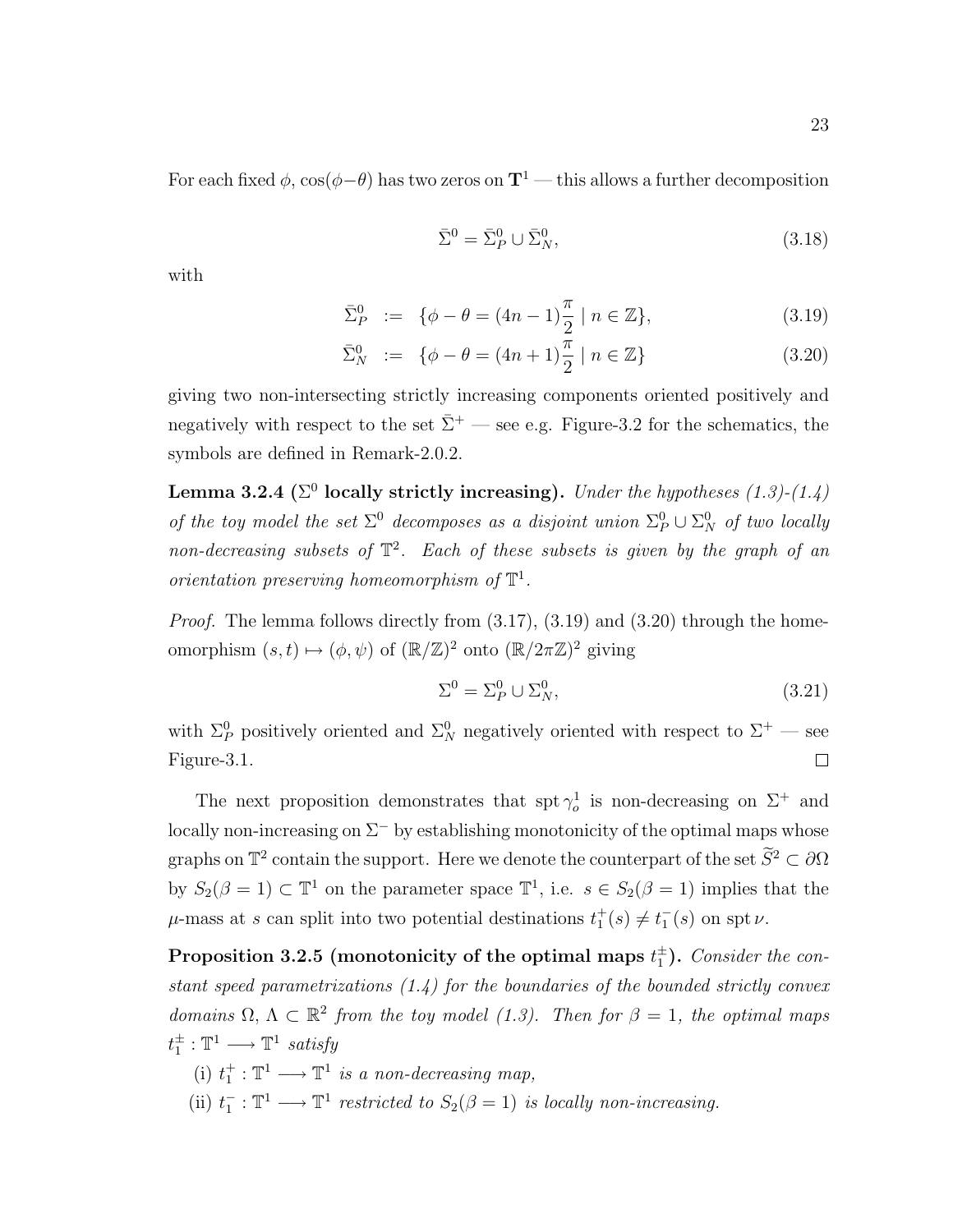*Proof.* (i) We first argue local non-decreasingness. The claim then becomes global by the fact that  $t_1^+ : \mathbb{T}^1 \longrightarrow \mathbb{T}^1$  is a homeomorphism by Proposition[-3.1.4.](#page-27-2) We also recall from [\(3.9\)](#page-29-2), [\(3.10\)](#page-30-2) and [\(3.12\)](#page-30-1) that graph $(t_1^+)$  is contained in  $\Sigma^+ \cup \Sigma^0 \subset \mathbb{T}^2$ . To produce a contradiction we now assume that the optimal map  $t_1^+ : \mathbb{T}^1 \longrightarrow \mathbb{T}^1$  fails to be locally non-decreasing somewhere. Then there exist a sufficiently small subset of  $\Sigma^+$  containing the distinct points  $(s^k, t^k := t^+_1(s^k))$ , for  $k = 1, 2$ , so that — after reindexing if necessary — the points  $(s^1, t^1)$  and  $(s^2, t^2)$  constitute the upper-left and lower-right corners respectively of the rectangle  $\llbracket s^1, s^2 \rrbracket \times \llbracket t^2, t^1 \rrbracket$  contained entirely in  $\Sigma^+$ . By Proposition[-3.1.4](#page-27-2) graph $(t_1^+)$  is contained in spt  $\gamma_o^1$  — which makes spt  $\gamma_o^1 \cap \Sigma^+$  a locally decreasing subset, but this contradicts Lemma[-1.2.4](#page-16-3) — since by optimality spt  $\gamma_o^1$  is a c<sub>1</sub>-cyclically monotone subset of  $\mathbb{T}^2$  — Smith and Knott [\[26\]](#page-84-3) — and hence a  $c_1$ -monotone subset. This precludes  $t_1^+$  from being locally orientation reversing. Since any homeomorphism of  $\mathbb{T}^1$  either preserves orientation globally, or reverses it, the map  $t_1^+$  must be globally increasing — as asserted by claim-(i).



Figure 3.1:  $t_1^+$  is locally orientation preserving:  $c_\beta$ -monotonicity precludes simultaneous occurrence of  $(s^1, t^1)$  and  $(s^2, t^2)$  in spt  $\gamma_o^1$ .

<span id="page-33-0"></span>(ii) The local non-increasingness of the map  $t_1^-|_{S_2(\beta=1)}$  can be similarly argued.

This concludes the proof of the proposition.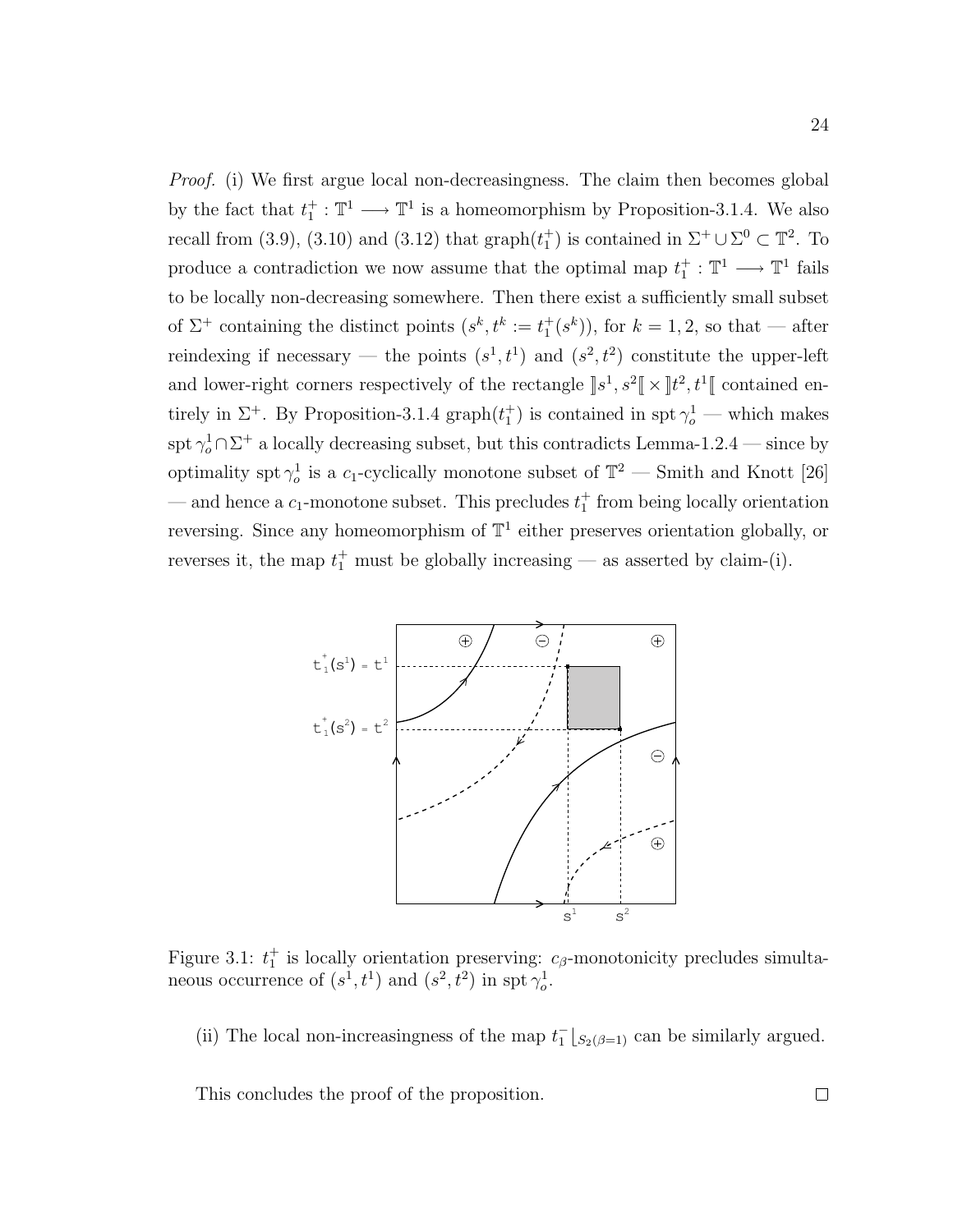In the next lemma we establish a fact to be used later in Proposition[-3.2.7](#page-34-0) to study the structure of the subset spt  $\gamma_o^1 \cap \Sigma^0$ .

<span id="page-34-2"></span>**Lemma 3.2.6.** For the cost function  $c(1, s, t)$  from [\(1.8\)](#page-15-1) the integral of its mixed partial over any subset of  $\mathbb{T}^2$  of the form  $Q := \|s^1, s^2\| \times \|t^1, t^2\|$  is zero when  $Q$  has the diagonally opposite vertices  $(s^1, t^1)$  and  $(s^2, t^2)$  both on  $\Sigma_P^0$  (or both on  $\Sigma_N^0$ ).

*Proof.* Recall that all points  $(s, t)$  on  $\Sigma_P^0$  or  $\Sigma_N^0$  satisfy  $\mathbf{n}_{\Omega}(s) \cdot \mathbf{n}_{\Lambda}(t) = 0$ . Treating the unit normals as points on the gauss circle  $S^1$  and having both  $(s^1, t^1)$  and  $(s^2, t^2)$ on  $\Sigma_P^0$  (or on  $\Sigma_N^0$ ), this forces

<span id="page-34-1"></span>
$$
\mathbf{n}_{\Omega}(s^1)\cdot \mathbf{n}_{\Omega}(s^2) = \mathbf{n}_{\Lambda}(t^1)\cdot \mathbf{n}_{\Lambda}(t^2) =: \cos \phi
$$

for some  $0 < \phi < 2\pi$ , so that

$$
\int_{Q} \frac{\partial^2 c}{\partial s \partial t} (1, s, t) ds dt = \int_{s^1}^{s^2} \int_{t^1}^{t^2} \frac{\partial^2 c}{\partial s \partial t} (1, s, t) ds dt
$$
  
\n
$$
= \mathbf{n}_{\Omega}(s^1) \cdot \mathbf{n}_{\Lambda}(t^1) + \mathbf{n}_{\Omega}(s^2) \cdot \mathbf{n}_{\Lambda}(t^2)
$$
  
\n
$$
- \mathbf{n}_{\Omega}(s^1) \cdot \mathbf{n}_{\Lambda}(t^2) - \mathbf{n}_{\Omega}(s^2) \cdot \mathbf{n}_{\Lambda}(t^1)
$$
  
\n
$$
= 0 + 0 - \cos(\pi/2 + \phi) - \cos(\pi/2 - \phi)
$$
  
\n
$$
= 0,
$$
  
\n(3.22)

thus proving the claim in the lemma.

One can readily check that the claim  $(3.22)$  of Lemma[-3.2.6](#page-34-2) holds equally on  $\mathbf{T}^2$ under the angular parameters.

<span id="page-34-0"></span>Proposition 3.2.7 (geometry of spt  $\gamma_o^1$  on  $\mathbb{T}^2$ ). Consider the toy model [\(1.3\)](#page-13-1)-[\(1.4\)](#page-13-2). For  $\beta = 1$  the support of the optimal solution  $\gamma_o^1$  may intersect  $\Sigma^0$  at at most two points:  $\Sigma^0 \cap \text{spt } \gamma_o^1 \subseteq \{(s^1, t^1), (s^2, t^2)\} \subset \mathbb{T}^2$  with  $(s^1, t^1) \in \Sigma_P^0$  and  $(s^2, t^2) \in \Sigma_N^0$ .

Proof. We prove the proposition by contradiction using Lemma[-3.2.6.](#page-34-2) Consider the subset  $\Sigma_P^0 \subset \mathbb{T}^2$  and assume that spt  $\gamma_o^1$  intersects it at two points  $(s^0, t^0), (s^2, t^2) \in$ spt  $\gamma_o^1 \cap \Sigma_P^0$  for  $s^0 \neq s^2$ ,  $t^0 \neq t^2$ . Reindex if necessary to make the set  $\]s^0, s^2[\subset \mathbb{T}^1]$ positively oriented — then so is  $]t^0, t^2[ \subset \mathbb{T}^1$  by the relation  $\mathbf{n}_{\Omega}(s) \cdot \mathbf{n}_{\Lambda}(t) = 0$  on  $\Sigma_P^0$ . This assumption combines with Definition[-3.2.3](#page-31-1) to give the points  $(\phi^0, \theta^0) \neq (\phi^2, \theta^2)$ on  $\bar{\Sigma}_{P}^{0}$  of [\(3.19\)](#page-32-2) and some  $n \in \mathbb{Z}$  so that

$$
\theta^{i} = \phi^{i} - (4n - 1)(\pi/2)
$$
 for  $i = 0, 2$ .

 $\Box$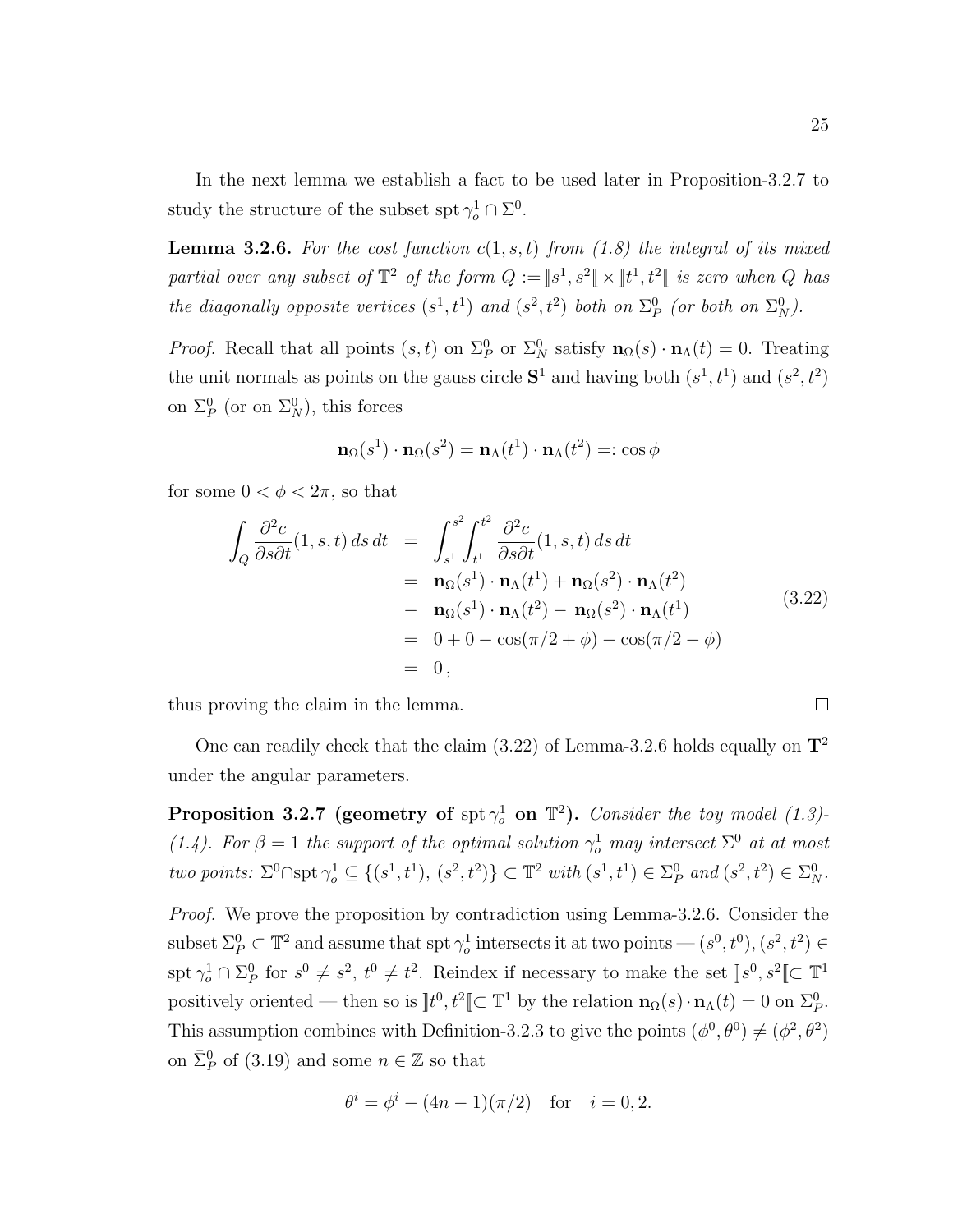

<span id="page-35-0"></span>Figure 3.2: spt  $\bar{\gamma}_o^1$  cannot intersect  $\bar{\Sigma}_P^0$  at both  $(\phi^0, \theta^0)$  and  $(\phi^2, \theta^2)$ .

It causes no loss of generality to restrict to  $d(\phi^0, \phi^2) \leq \pi$ . Homeomorphism and nondecreasingness of the optimal map  $t_1^+ : \mathbb{T}^1 \longrightarrow \mathbb{T}^1$  yields a point  $t^1 = t_1^+(s^1)$  on  $] \mathbb{T}^0, t^2 [$ for some  $s^1 \in [s^0, s^2]$  and consequently a point  $(\phi^1, \theta^1) \in \overline{\Sigma}^+ \cap (\llbracket \phi^0, \phi^2 \rrbracket \times \llbracket \theta^0, \theta^2 \rrbracket)$ on  $\mathbf{T}^2$  — see Figure[-3.2.](#page-35-0) Since the points  $(\phi^k, \theta^k)$  for  $k = 0, 1, 2$  belong to the support of the optimal solution on  $\mathbf{T}^2$  — which we call  $\bar{\gamma}_o^1$  — they must satisfy [\(1.9\)](#page-16-2) for  $n = 2$ , namely:

$$
\sum_{k=0}^{2} \bar{c}(1, \phi^k, \theta^k) - \bar{c}(1, \phi^{\alpha(k)}, \theta^k) \ge 0.
$$
 (3.23)

We show below that for the cyclic permutation  $\alpha(k) = k - 1$ , the above inequality fails to hold. Identifying  $\phi^{-1} = \phi^2$  one gets

$$
\begin{split}\n\bar{c}(1,\phi^{0},\theta^{0}) + \bar{c}(1,\phi^{1},\theta^{1}) + \bar{c}(1,\phi^{2},\theta^{2}) - \bar{c}(1,\phi^{2},\theta^{0}) - \bar{c}(1,\phi^{0},\theta^{1}) - \bar{c}(1,\phi^{1},\theta^{2}) \\
&= [\bar{c}(1,\phi^{0},\theta^{0}) + \bar{c}(1,\phi^{1},\theta^{1}) - \bar{c}(1,\phi^{0},\theta^{1}) - \bar{c}(1,\phi^{1},\theta^{0})] + [\bar{c}(1,\phi^{2},\theta^{2}) \\
&\quad - \bar{c}(1,\phi^{1},\theta^{2}) - \bar{c}(1,\phi^{2},\theta^{0}) + \bar{c}(1,\phi^{1},\theta^{0})] \\
&= \int_{\phi^{0}}^{\phi^{1}} \int_{\theta^{0}}^{\theta^{1}} \frac{\partial^{2}\bar{c}}{\partial\phi\partial\theta}(1,\phi,\theta) \,d\phi \,d\theta + \int_{\phi^{1}}^{\phi^{2}} \int_{\theta^{0}}^{\theta^{2}} \frac{\partial^{2}\bar{c}}{\partial\phi\partial\theta}(1,\phi,\theta) \,d\phi \,d\theta \\
&= \int_{\phi^{0}}^{\phi^{2}} \int_{\theta^{0}}^{\theta^{2}} \frac{\partial^{2}\bar{c}}{\partial\phi\partial\theta}(1,\phi,\theta) \,d\phi \,d\theta - \int_{\phi^{0}}^{\phi^{1}} \int_{\theta^{1}}^{\theta^{2}} \frac{\partial^{2}\bar{c}}{\partial\phi\partial\theta}(1,\phi,\theta) \,d\phi \,d\theta \\
&< 0.\n\end{split}
$$

We get the first equality by rearranging the terms in the line above and adding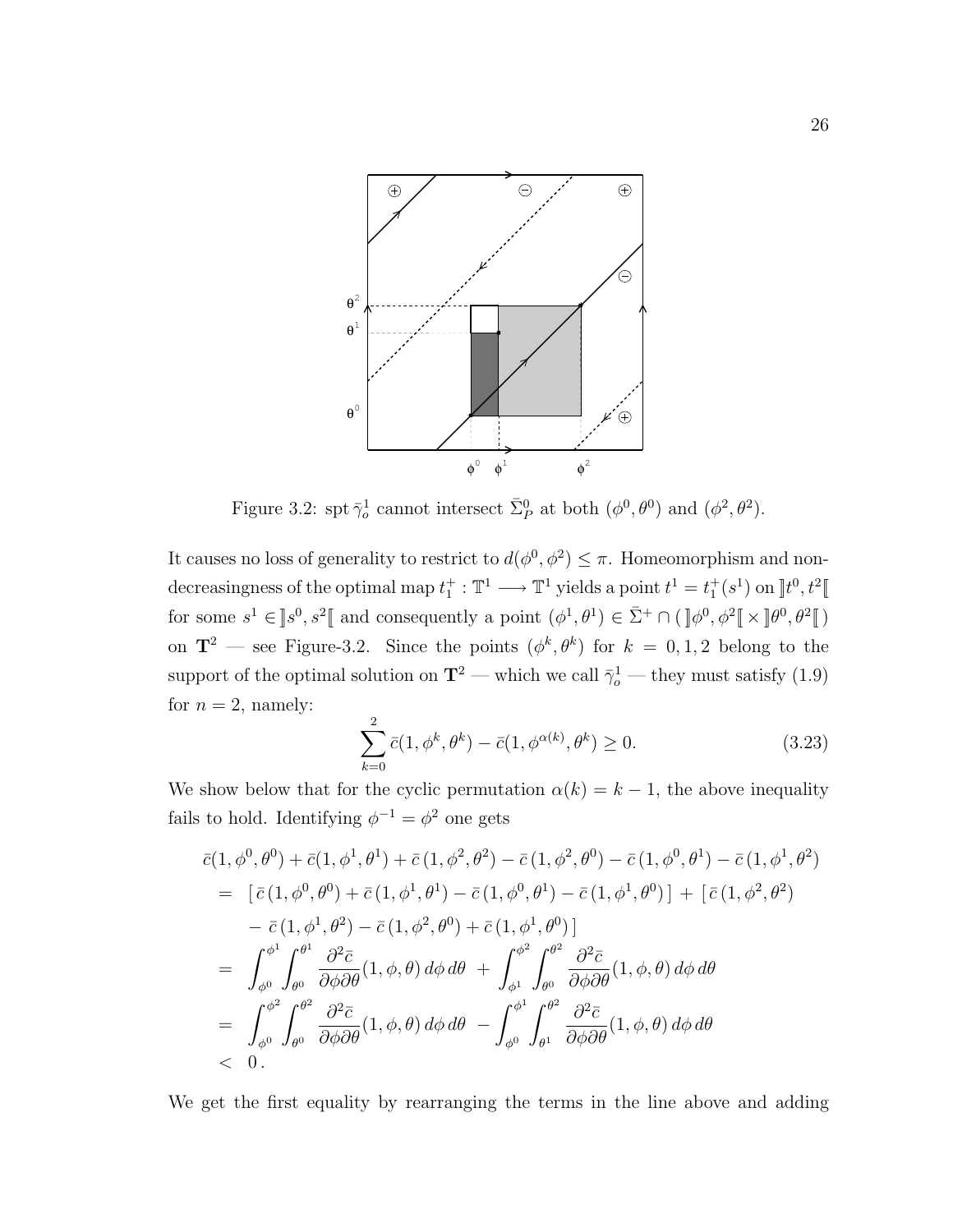and subtracting the term  $\bar{c} (1, \phi^1, \theta^0)$ . The third equality follows from the second by periodicity of functions on torus. The first term in the third equality is zero by [\(3.22\)](#page-34-0) of Lemma[-3.2.6,](#page-34-1) while the second term is an integration over a strictly positive quantity since the cost is convex type on  $\|\phi^o, \phi^1\| \times \|\theta^1, \theta^2\| \subset \bar{\Sigma}^+$ . Thus if spt  $\bar{\gamma}^1_o$  intersects  $\bar{\Sigma}_P^0$  at more than one point it fails to satisfy  $c_\beta$ -cyclical monotonicity [\(3.23\)](#page-35-0) for the triples  $(\phi^k, \theta^k)$ ,  $k = 0, 1, 2$ . The same holds for  $\overline{\Sigma}_N^0$ . Consequently, by a change of variable,  $\text{spt } \gamma_o^1 \cap \Sigma_P^0$  and  $\text{spt } \gamma_o^1 \cap \Sigma_N^0$  can at most be singleton subsets of  $\mathbb{T}^2$ . This concludes the proof of the proposition.  $\Box$ 

We conclude the chapter by giving a schematic of the support of optimal solution  $\gamma_o^1$  on the flat torus  $\mathbb{T}^2$ :



Figure 3.3:  $\beta = 1$ : the bold solid curves represent a possible support of the optimal solution which can intersect  $\Sigma_P^0$  at most once and  $\Sigma_N^0$  at most once.  $S_2(\beta = 1) \subset$ spt  $\mu = \mathbb{T}^1$  represent the subset where each point has two potential destinations causing splitting of mass. Notice that the support is locally decreasing in  $\Sigma^-$  and increasing throughout  $\Sigma^+$ .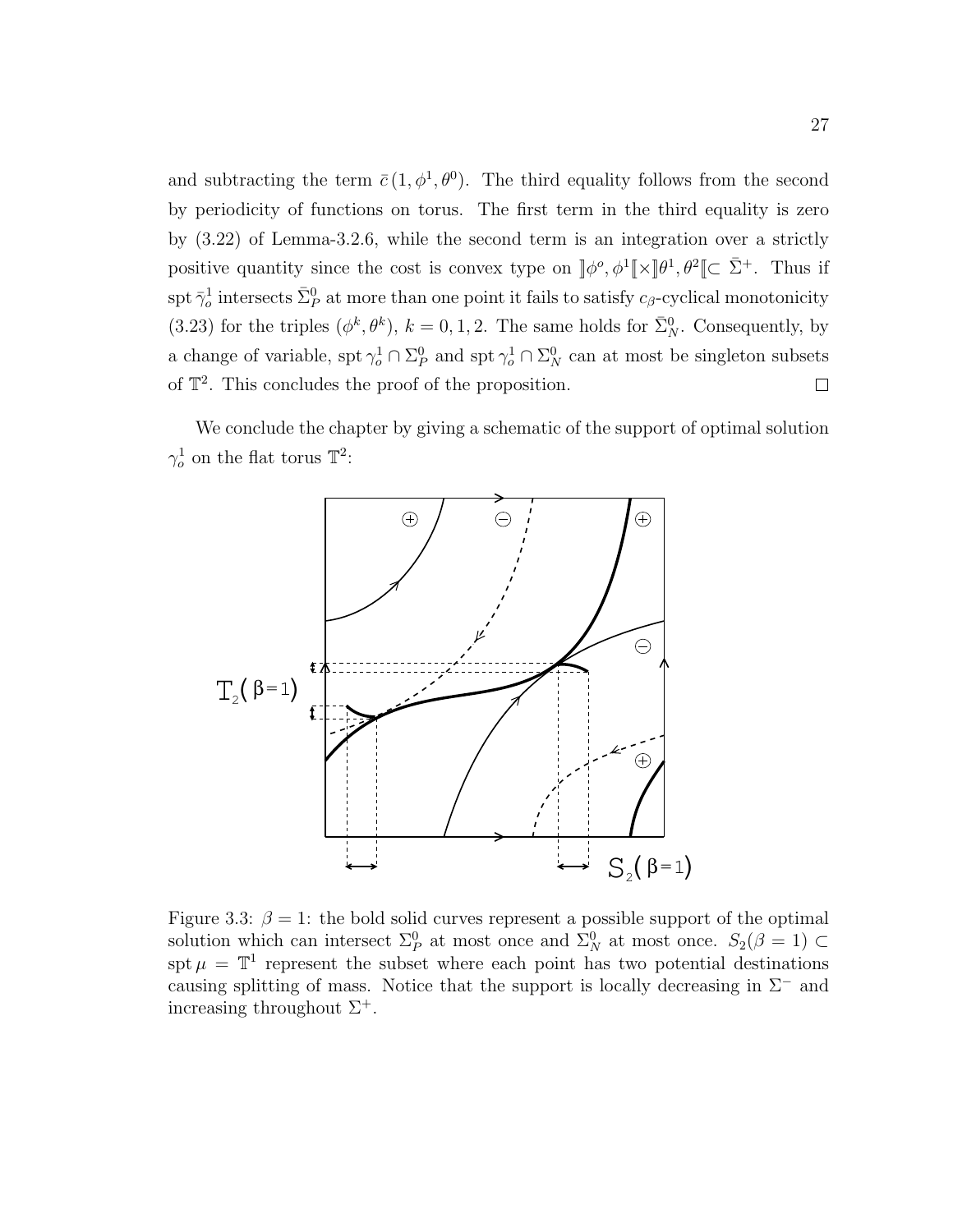## Chapter 4

# Duality: existence and uniqueness of dual solution

#### 4.1 The dual problem

By the Kantorovich duality principle [\[12\]](#page-83-0) one can write the dual problem to the infinite dimensional linear program  $(1.5)$  on the toy model  $(1.3)-(1.4)$  $(1.3)-(1.4)$  as

<span id="page-37-0"></span>
$$
\inf_{(u,v)\in\mathcal{A}_{\beta}}\Big\{\int_{\mathbb{T}^1}u(s)d\mu(s)+\int_{\mathbb{T}^1}v(t)d\nu(t)=:J_{\beta}(u,v)\Big\},\tag{4.1}
$$

where  $u : \mathbb{T}^1 \longrightarrow \mathbb{R}$  and  $v : \mathbb{T}^1 \longrightarrow \mathbb{R}$  are lower semi-continuous functions on the one dimensional torus while  $\mathcal{A}_{\beta}$  denotes the set of all such pairs  $(u, v)$  that satisfy  $u(s) + v(t) \geq c(\beta, s, t)$ , i.e.

$$
\mathcal{A}_{\beta} := \{ (u, v) \mid u(s) + v(t) \ge c(\beta, s, t) \}. \tag{4.2}
$$

<span id="page-37-1"></span>In this chapter we outline a proofs for the existence of the *dual optimizer*  $(u^{\beta}, v^{\beta})$ defined by

$$
(u^{\beta}, v^{\beta}) \in \arg\min_{(u,v)\in\mathcal{A}_{\beta}} J_{\beta}(u,v) \tag{4.3}
$$

These existence results, though well known, are included to give a background on the characterization of the support of optimal solutions  $\gamma_o^{\beta}$  for the primal problem [\(1.5\)](#page-14-0) in terms of the differentials of the dual solutions. The strategies for some of the proofs are adopted from McCann [\[18\]](#page-83-1). To check the lipschitz continuity of the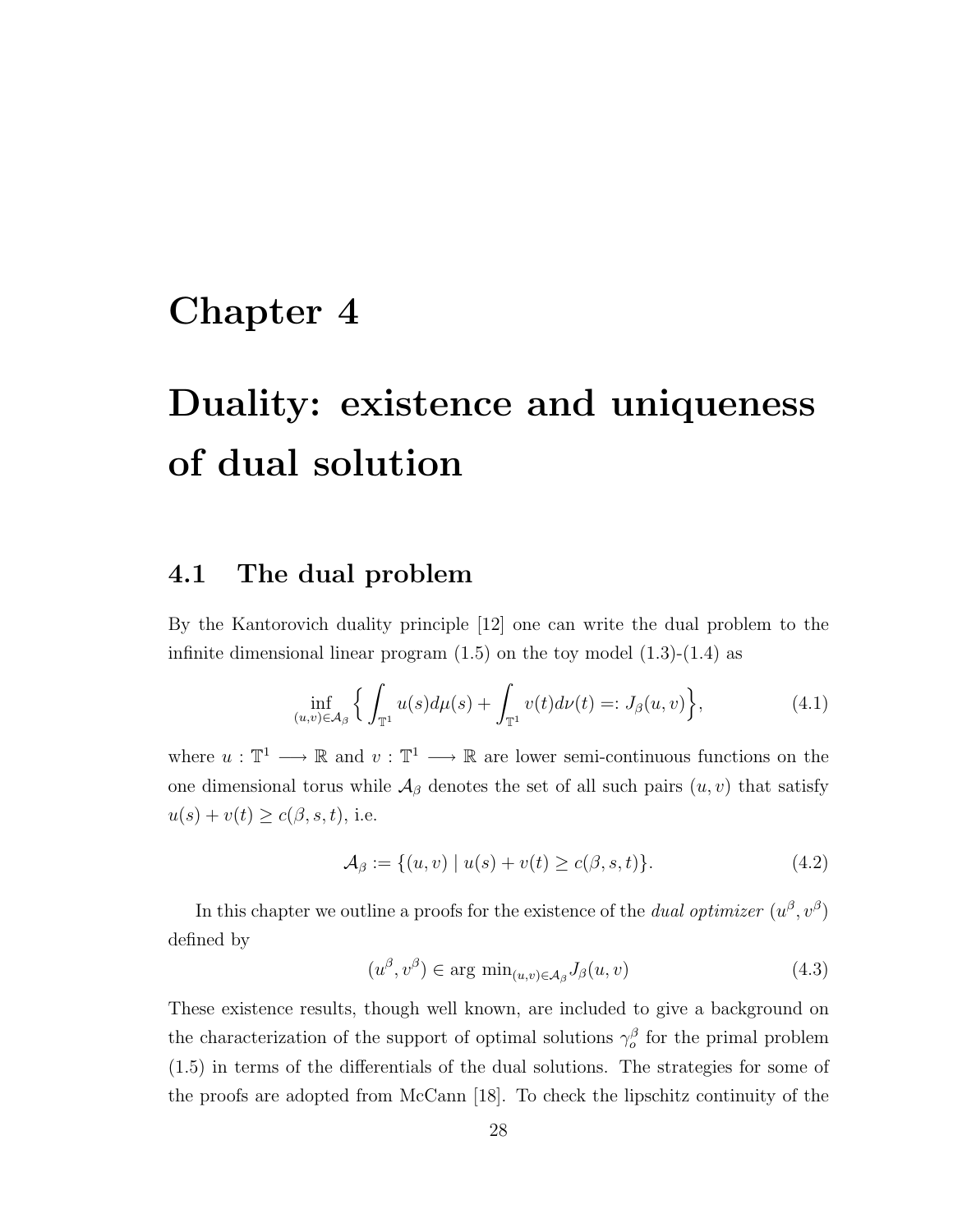cost function  $c(\beta, s, t)$  and the potentials  $u^{\beta}$  and  $v^{\beta}$ , we metrize the one-dimensional torus  $\mathbb{T}^1$  by the quotient metric:

<span id="page-38-5"></span>
$$
d(s_1, s_2) := \inf_{n \in \mathbb{Z}} |s_1 - s_2 - n|,
$$
\n(4.4)

for  $s_1, s_2 \in \mathbb{T}^1$ . We also introduce some definitions that generalizes the notions of Legendre-Fenchel transforms and subdifferentiability of convex functions to lower semi-continuous functions on  $\mathbb{T}^1$ .

<span id="page-38-0"></span>Definition 4.1.1 (c<sub>β</sub>-convexity and c<sub>β</sub>-transforms). For each  $\beta \in [0, 1]$  we call a function  $v : \mathbb{T}^1 \longrightarrow \mathbb{R}$  c<sub>β</sub>-convex if it is the supremum of translates and shifts of the cost function  $c_{\beta}: \mathbb{T}^2 \longrightarrow \mathbb{R}$  (defined by [\(1.8\)](#page-15-0)) by some lower semi-continuous function  $u: \mathbb{T}^1 \longrightarrow \mathbb{R}$ ; that is for all  $t \in \mathbb{T}^1$  if

<span id="page-38-2"></span>
$$
v(t) := \sup_{s \in \mathbb{T}^1} c(\beta, s, t) - u(s),
$$
\n(4.5)

which can also be referred to as the  $c_{\beta}$ -transform of  $u : \mathbb{T}^1 \longrightarrow \mathbb{R}$  and denoted  $u_{c_{\beta}}(t)$ .

Notice that  $c_{\beta}$ -convexity of  $v(t)$  on R is equivalent to convexity if the cost function is given by  $c_{\beta}(s,t) := st$  on  $\mathbb{R}^2$ ; while  $c_{\beta}$ -transform of  $u(s)$  is an analog of the Legendre-Fenchel transform if  $u(s)$  is a convex function on R with  $c_{\beta}(s,t) := st$  on  $\mathbb{R}^2$ . Due to the lack of symmetry of the cost function  $c(\beta, s, t)$  under the interchange  $s \leftrightarrow t$ , we identify

<span id="page-38-1"></span>
$$
c^{\beta}(t,s) := c_{\beta}(s,t) := c(\beta, s, t)
$$
\n
$$
(4.6)
$$

<span id="page-38-3"></span>and define by analogy:

<span id="page-38-4"></span>Definition 4.1.2 ( $c^{\beta}$ -convexity and  $c^{\beta}$ -transforms). Following Definition[-4.1.1](#page-38-0) we define for each  $\beta \in [0,1]$  a  $c^{\beta}$ -convex function  $u : \mathbb{T}^{1} \longrightarrow \mathbb{R}$  when the supremum is taken over  $t \in \mathbb{T}^1$  for some lower semi-continuous function  $v(t)$  on  $\mathbb{T}^1$  according to

$$
u(s) := \sup_{t \in \mathbb{T}^1} c(\beta, s, t) - v(t)
$$
  
=  $\sup_{t \in \mathbb{T}^1} c^{\beta}(t, s) - v(t) =: v_{c^{\beta}}(s),$  (4.7)

and call it the  $c^{\beta}$ -transform of  $v(t)$  — denoted  $v_{c^{\beta}}(s)$ .

**Definition 4.1.3 (c<sub>β</sub>-subdifferential).** Given  $\beta \in [0, 1]$  the c<sub>β</sub>-subdifferential  $\partial_{c_{\beta}} u$ of  $u: \mathbb{T}^1 \longrightarrow \mathbb{R}$  consists of the pairs  $(s, t) \in \mathbb{T}^2$  for which  $u(s') \geq u(s) + c(\beta, s', t)$  $c(\beta, s, t)$  for all  $s' \in \mathbb{T}^1$ .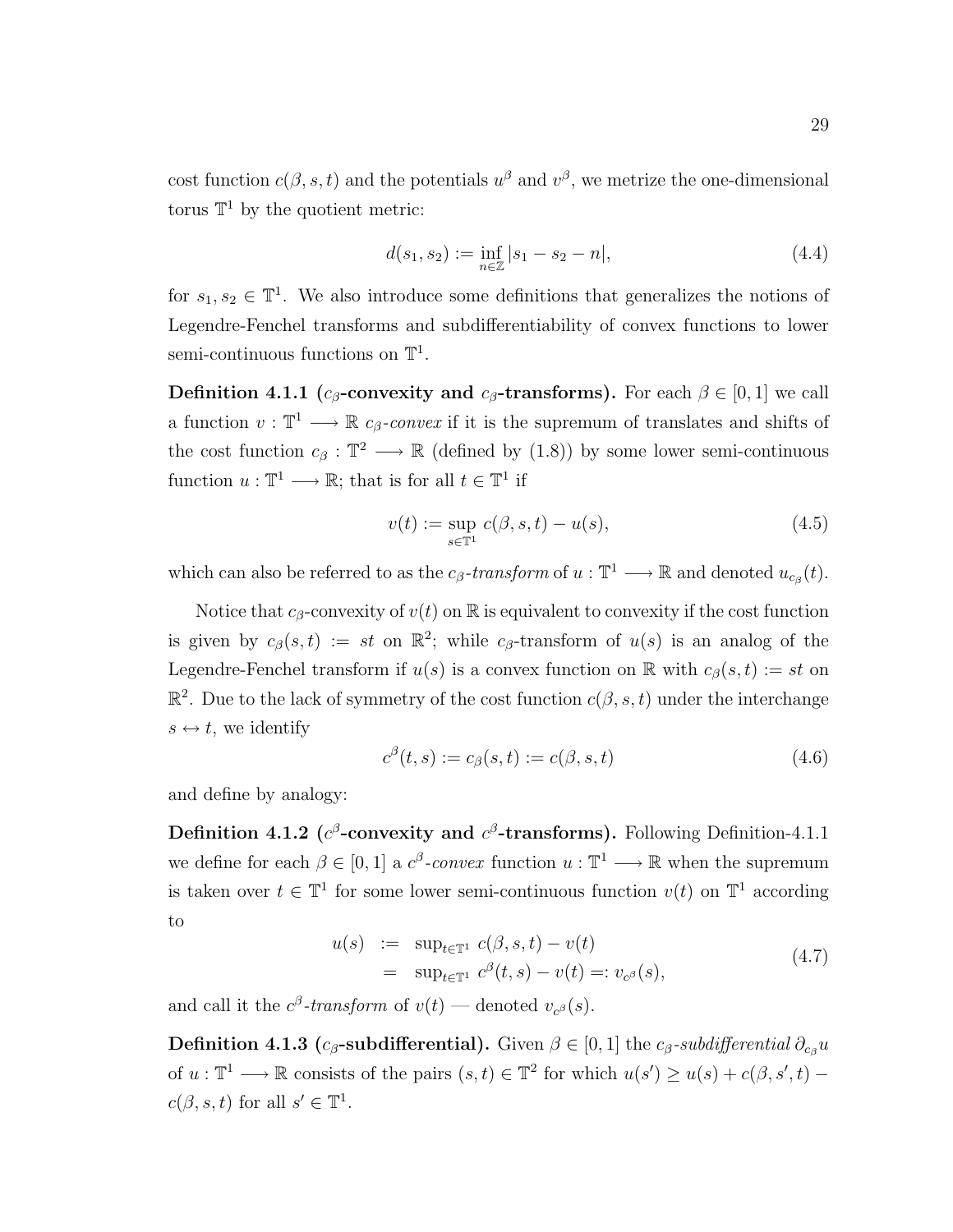Alternatively,  $(s, t) \in \partial_{c_{\beta}} u$  means  $c(\beta, s', t) - u(s')$  attains its maximum at  $s' = s$ which then combines with Definition[-4.1.1](#page-38-0) to give

<span id="page-39-0"></span>
$$
\partial_{c_{\beta}} u = \{ (s, t) \in \mathbb{T}^2 \mid u(s) + u_{c_{\beta}}(t) = c(\beta, s, t) \}. \tag{4.8}
$$

We also define the  $c_{\beta}$ -subgradient of u at  $s \in \mathbb{T}^1$  to be the subset  $\partial_{c_{\beta}}u(s) \subset \mathbb{T}^1$ consisting of those  $t \in \mathbb{T}^1$  for which  $(s, t) \in \partial_{c_\beta} u$ , i.e.

<span id="page-39-4"></span>
$$
\partial_{c_{\beta}}u(s) = \{t \in \mathbb{T}^1 \mid (s,t) \in \partial_{c_{\beta}}u\};\tag{4.9}
$$

while  $\partial_{c_{\beta}}u(B) := \cup_{s \in B} \ \partial_{c_{\beta}}u(s)$  for  $B \subset \mathbb{T}^1$ .

Analogously, the c<sup>β</sup>-subdifferential  $\partial_{c} \circ v$  of  $v(t)$  and the c<sup>β</sup>-subgradient  $\partial_{c} \circ v(t)$  of  $v(t)$  at  $t \in \mathbb{T}^1$  are defined according to

<span id="page-39-1"></span>
$$
\partial_{c^{\beta}} v := \{ (t, s) \in \mathbb{T}^2 \mid v(t) + v_{c^{\beta}}(s) = c(\beta, s, t) \}, \tag{4.10}
$$

<span id="page-39-5"></span>
$$
\partial_{c^{\beta}}v(t) := \{ s \in \mathbb{T}^1 \mid (t, s) \in \partial_{c^{\beta}}v \}. \tag{4.11}
$$

Remark 4.1.4. Using the identity [\(4.6\)](#page-38-1) and Lemma[-4.1.8](#page-41-0) one can check from [\(4.8\)](#page-39-0) and [\(4.10\)](#page-39-1) that

$$
(s,t) \in \partial_{c_{\beta}} u \Longleftrightarrow (t,s) \in \partial_{c^{\beta}} u_{c_{\beta}}.
$$
\n
$$
(4.12)
$$

Moreover, comparison with convex functions of R shows that if  $u : \mathbb{R} \longrightarrow \mathbb{R}$  is convex and  $c_{\beta}(s,t) = st$  on  $\mathbb{R}^2$  then the  $c_{\beta}$ -subdifferential coincides with the sub-differential of  $u(s)$  defined by

$$
\partial u := \{ (s, t) \in \mathbb{T}^2 \mid u(s') \ge u(s) + (s' - s)t \text{ for all } s' \in \mathbb{R} \}. \tag{4.13}
$$

<span id="page-39-3"></span><span id="page-39-2"></span>**Lemma 4.1.5 (lipschitz cost).** The cost function  $c : [0,1] \times \mathbb{T}^1 \times \mathbb{T}^1 \longrightarrow \mathbb{R}$  defined by  $(1.8)$  for the toy model  $(1.3)$  is uniformly lipschitz continuous as a function of s with

$$
|c(\beta, s_1, t) - c(\beta, s_2, t)| \le v_\Omega \left[ M_\Lambda + \|K_\Omega\|_\infty \right] d(s_1, s_2)
$$
 (4.14)

for all  $s_1, s_2 \in \mathbb{T}^1$  and for all  $(\beta, t) \in [0, 1] \times \mathbb{T}^1$ .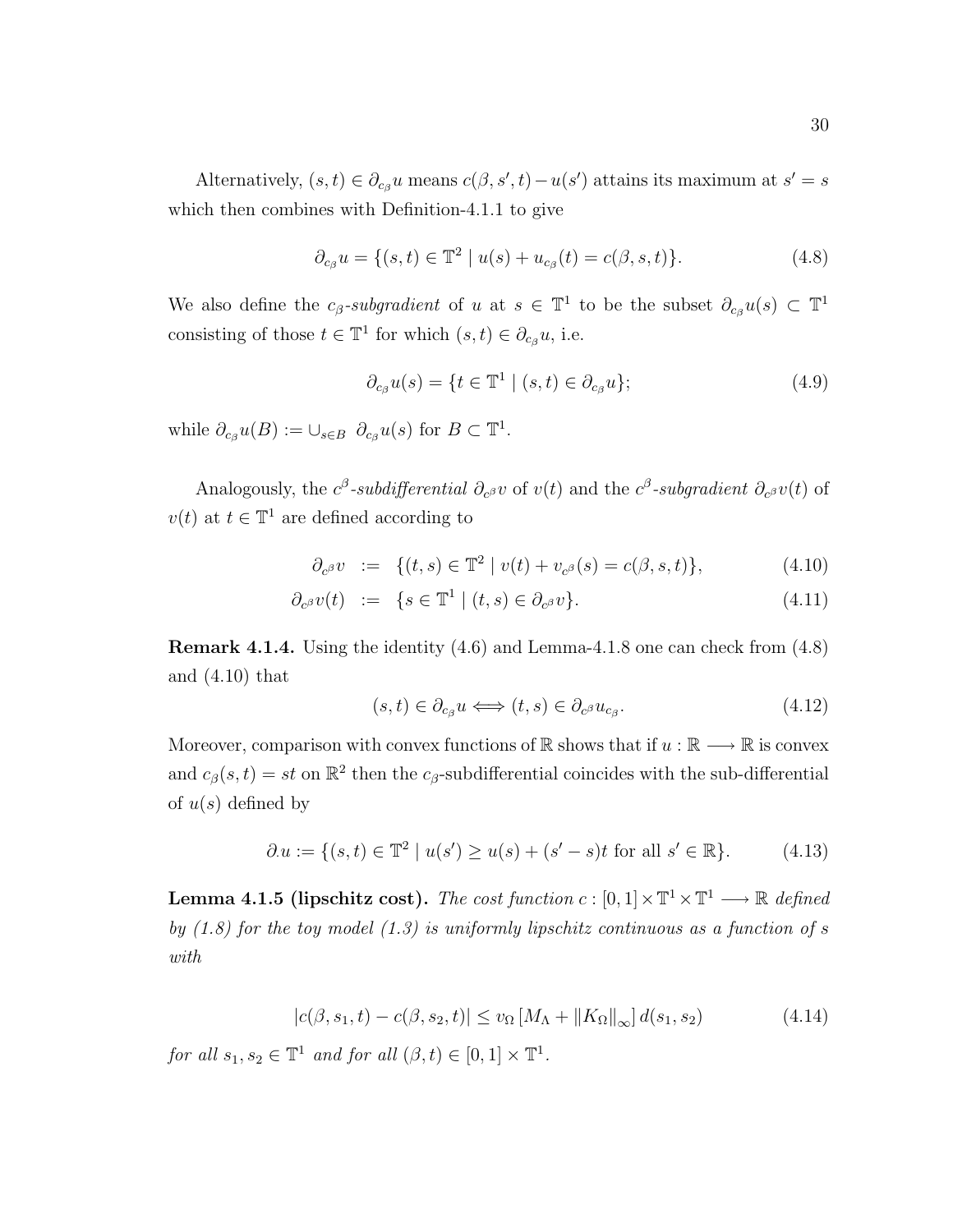*Proof.* Fix any two points  $s_1, s_2$  in  $\mathbb{T}^1$ . Then for all  $(\beta, t) \in [0, 1] \times \mathbb{T}^1$  one gets from [\(1.8\)](#page-15-0)

$$
c(\beta, s_2, t) - c(\beta, s_1, t)
$$
  
=  $(1 - \beta)[\mathbf{x}(s_2) - \mathbf{x}(s_1)] \cdot \mathbf{y}(t) + \beta[\mathbf{n}_{\Omega}(s_2) - \mathbf{n}_{\Omega}(s_1)] \cdot \mathbf{n}_{\Lambda}(t)$   
=  $(1 - \beta)\mathbf{y}(t) \cdot \int_{s_1}^{s_2} \frac{d\mathbf{x}(s)}{ds} ds + \beta \mathbf{n}_{\Lambda}(t) \cdot \int_{s_1}^{s_2} \frac{d\mathbf{n}_{\Omega}(s)}{ds} ds$   
=  $v_{\Omega} \left[ (1 - \beta)\mathbf{y}(t) \cdot \int_{s_1}^{s_2} \mathbf{T}_{\Omega}(s) ds + \beta \mathbf{n}_{\Lambda}(t) \cdot \int_{s_1}^{s_2} K_{\Omega}(s) \mathbf{T}_{\Omega}(s) ds \right],$ 

which implies

<span id="page-40-0"></span>
$$
|c(\beta, s_2, t) - c(\beta, s_1, t)| \le v_{\Omega} \left[ (1 - \beta) M_{\Lambda} + \beta \| K_{\Omega} \|_{\infty} \right] |[s_1, s_2]|,
$$
 (4.15)

where we used the Cauchy-Schwarz inequality and the facts that

 $\sqrt{ }$  $\int$  $\overline{\mathcal{L}}$  $|\mathbf{T}_{\Omega}(s)| = |\mathbf{n}_{\Lambda}(t)| = 1$ the domains and their curvatures are bounded (see Chapter[-2](#page-22-0) for notations)  $\int_{s_1}^{s_2} ds$  $=:\left|\left[\mathbf{s}_1,\mathbf{s}_2\right]\right| = \text{length of the positively oriented arc } \left[\mathbf{s}_1,\mathbf{s}_2\right]$  of  $\mathbb{T}^1$ .

Interchanging  $s_1 \leftrightarrow s_2$  regenerates [\(4.15\)](#page-40-0) with the arc length  $\vert [s_1, s_2] \vert$  replaced by  $\vert [s_2, s_1] \vert$ . Taking minimum over the two arc lengths and using

$$
\begin{cases} d(s_1, s_2) = \min\{||[s_1, s_2]||, |[s_2, s_1]|\} \\ \text{and } 0 \le \beta \le 1 \end{cases}
$$

yields [\(4.14\)](#page-39-2).

<span id="page-40-1"></span>Lemma 4.1.6 ( $c^{\beta}$ -convex potentials are lipschitz). Given  $\beta \in [0,1]$  let u:  $\mathbb{T}^1 \longrightarrow \mathbb{R}$  denote a  $c^{\beta}$ -convex potential defined by  $(4.5)$  for the cost function  $c(\beta, s, t)$ of [\(1.8\)](#page-15-0) and  $v : \mathbb{T}^1 \longrightarrow \mathbb{R}$  a lower semi-continuous function. Then u is uniformly lipschitz on T <sup>1</sup> with

$$
|u(s_1) - u(s_2)| \le v_\Omega \left[ M_\Lambda + \|K_\Omega\|_\infty \right] d(s_1, s_2). \tag{4.16}
$$

<span id="page-40-2"></span>Proof. The proof follows from Lemma[-4.1.5](#page-39-3) above and from Lemma-2 of McCann [\[18\]](#page-83-1) that the c-convex functions on a bounded metric space are lipschitz continuous when the cost function is lipschitz. $\Box$ 

 $\Box$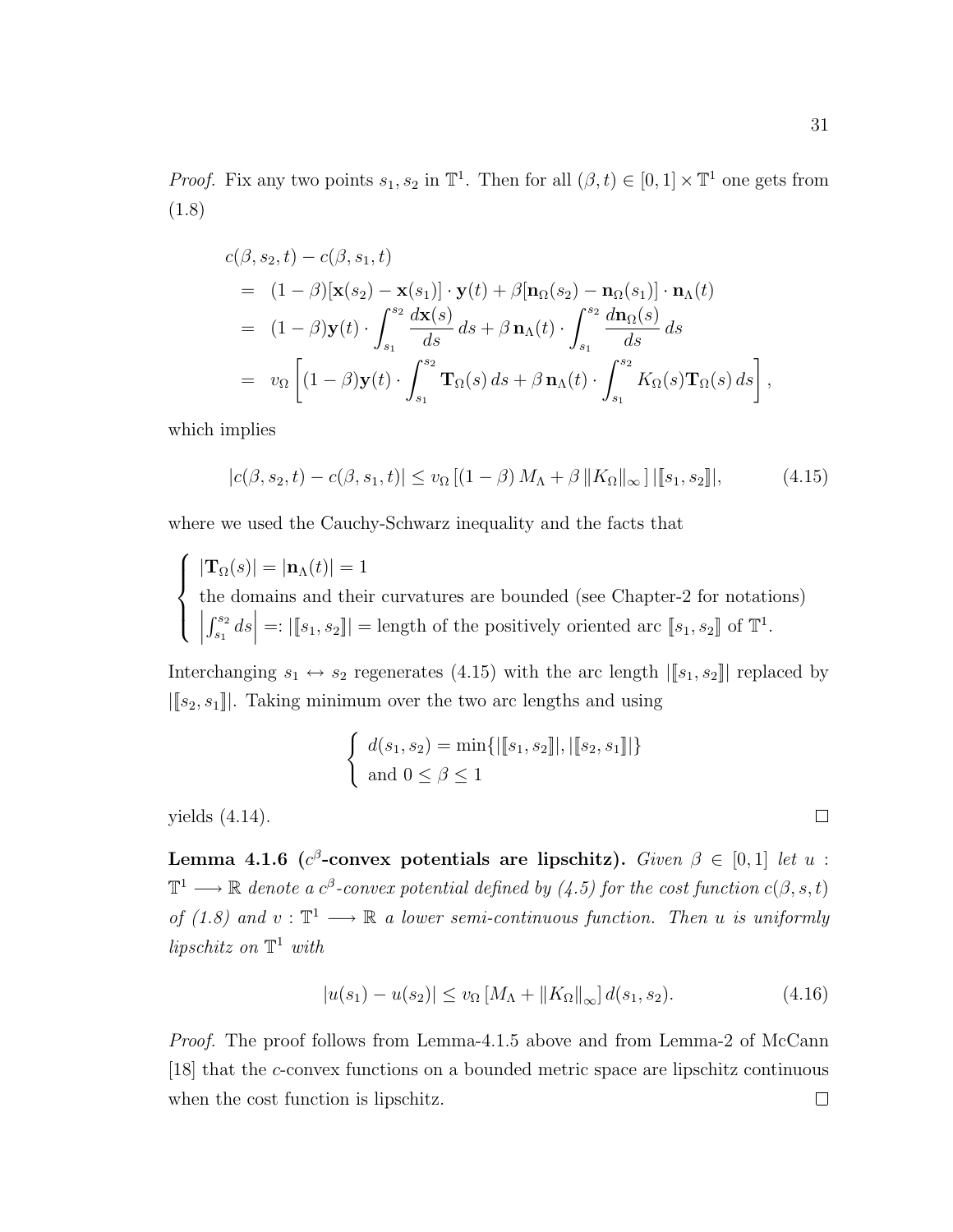#### Remark 4.1.7 (lipschitz  $c_{\beta}$ -transforms and bounded cost).

**R1.** Taking  $v(t) = u_{c_{\beta}}(t) := \sup_{s \in \mathbb{T}^1} c(\beta, s, t) - u(s)$  one gets from Lemma[-4.1.6](#page-40-1)

$$
|u_{c_{\beta}}(t_1) - u_{c_{\beta}}(t_2)| \leq v_{\Lambda} [M_{\Omega} + ||K_{\Lambda}||_{\infty}] d(t_1, t_2).
$$

**R2.** Letting  $M := \max\{v_{\Omega} [M_{\Lambda} + ||K_{\Omega}||_{\infty}], v_{\Lambda} [M_{\Omega} + ||K_{\Lambda}||_{\infty}]\}\$  one has

$$
|u(s_1) - u(s_2)| \leq M d(s_1, s_2),
$$
  
\n
$$
|u_{c_{\beta}}(t_1) - u_{c_{\beta}}(t_2)| \leq M d(t_1, t_2),
$$
  
\n
$$
|c(\beta, s_1, t) - c(\beta, s_2, t)| \leq M d(s_1, s_2),
$$
  
\n
$$
|c(\beta, s, t_1) - c(\beta, s, t_2)| \leq M d(t_1, t_2).
$$

**R3.** Moreover, using  $0 \leq \beta \leq 1$ :

$$
|c(\beta, s, t)| \le (1 - \beta)|\mathbf{x}(s)||\mathbf{y}(t)| + \beta |\mathbf{n}_{\Omega}(s)||\mathbf{n}_{\Lambda}(t)|
$$
  
\n
$$
\le (1 - \beta)M_{\Omega} M_{\Lambda} + \beta
$$
  
\n
$$
\le M_{\Omega} M_{\Lambda} + 1.
$$

The next lemma states a standard fact about *c*-convex functions:

<span id="page-41-0"></span>**Lemma 4.1.8.** A lower semi-continuous function  $u : \mathbb{T}^1 \longrightarrow \mathbb{R}$  is  $c^{\beta}$ -convex if and only if  $u = u_{c_{\beta}c^{\beta}} := (u_{c_{\beta}})_{c^{\beta}}$ .

Proof. The necessary condition follows directly from Definition[-4.1.2](#page-38-3) according to which  $u_{c_{\beta}c^{\beta}}(s) = (u_{c_{\beta}})_{c^{\beta}}(s)$  is the  $c^{\beta}$ -transform of the function  $u_{c_{\beta}}(t)$  which is Lip-schitz continuous by Lemma[-4.1.6](#page-40-1) and therefore makes  $u_{c_0c}$ <sub>6</sub>(s) a  $c^{\beta}$ -convex function. For the converse it suffices to show that any lower semi-continuous function  $v: \mathbb{T}^1 \longrightarrow \mathbb{R}$  satisfies  $v_{c^{\beta}c_{\beta}c^{\beta}} = v_{c^{\beta}}$ . For then setting  $u = v_{c^{\beta}}$  defines an arbitrary  $c^{\beta}$ -convex function and shows  $u = u_{c_{\beta}c^{\beta}}$ .

1. The definition of  $c^{\beta}$ -transform [\(4.7\)](#page-38-4) implies that  $v_{c^{\beta}}(s) + v(t) \geq c(\beta, s, t)$ . The  $c_{\beta}$ -transform of  $v_{c^{\beta}}(s)$  then gives

<span id="page-41-1"></span>
$$
v_{c^{\beta}c_{\beta}}(t) = \sup_{s \in \mathbb{T}^1} c(\beta, s, t) - v_{c^{\beta}}(s)
$$
  
\n
$$
\leq \sup_{s \in \mathbb{T}^1} v(t)
$$
  
\n
$$
= v(t) \quad \text{for all} \quad t \in \mathbb{T}^1.
$$
\n(4.17)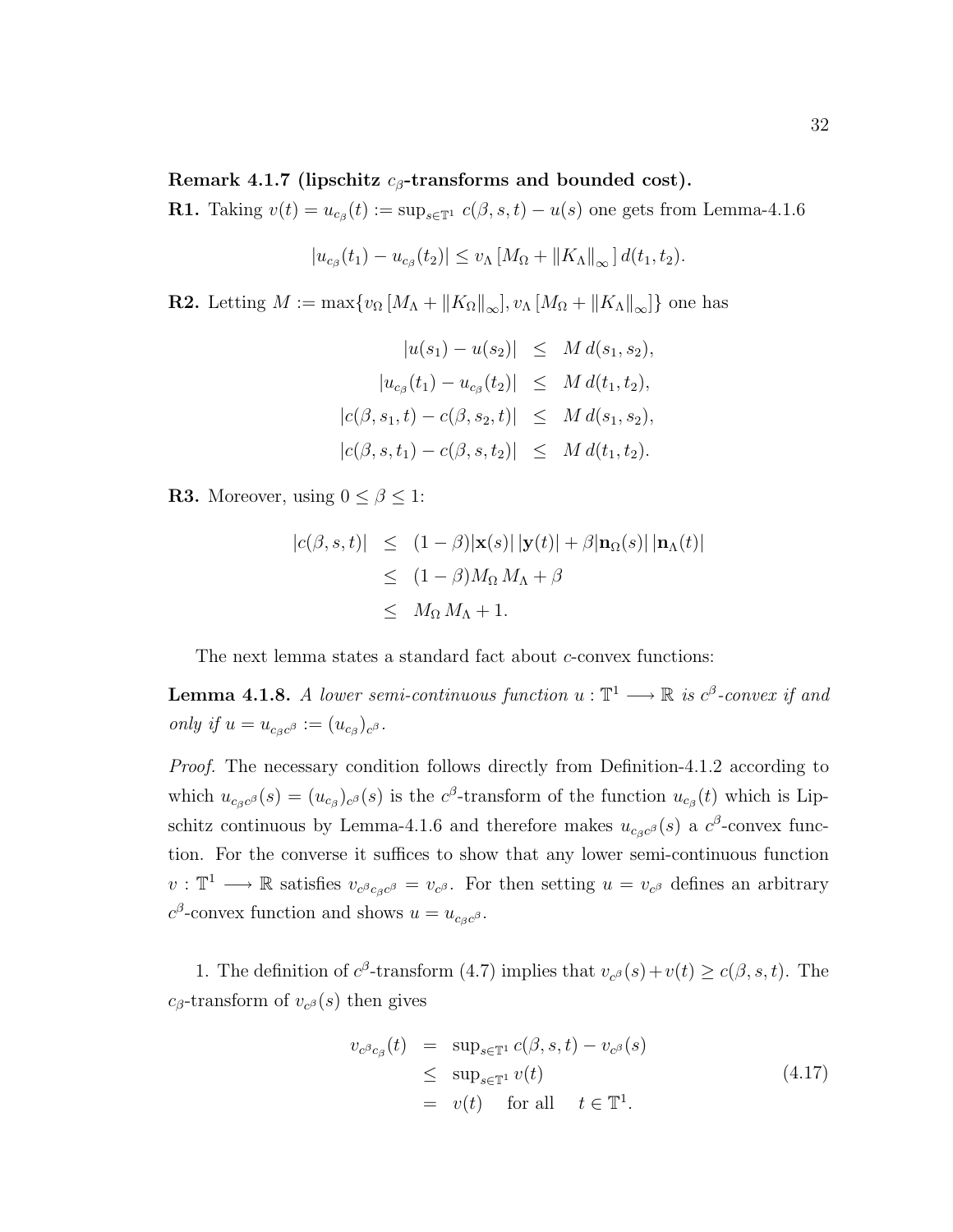2. Interchanging  $c^{\beta} \leftrightarrow c_{\beta}$  and  $s \leftrightarrow t$  one can write from [\(4.17\)](#page-41-1)

<span id="page-42-1"></span>
$$
v_{c_{\beta}c^{\beta}}(s) \le v(s) \quad \text{ for all } s \in \mathbb{T}^{1}.
$$
 (4.18)

Using this and taking  $w = v_{c}$  yields

$$
v_{c^{\beta}c_{\beta}c^{\beta}}(s) = (v_{c^{\beta}})_{c_{\beta}c^{\beta}}(s)
$$
  
\n
$$
= w_{c_{\beta}c^{\beta}}(s)
$$
  
\n
$$
\leq w(s) = v_{c^{\beta}}(s)
$$
\n(4.19)

giving  $v_{c^{\beta}c_{\beta}c^{\beta}}(s) \leq v_{c^{\beta}}(s)$  for all  $s \in \mathbb{T}^1$ .

3. To deduce the reverse inequality one can write from the definition of  $c^{\beta}$ transform that

$$
v_{c^{\beta}c_{\beta}c^{\beta}}(s) = (v_{c^{\beta}c_{\beta}})_{c^{\beta}}(s)
$$
  
\n
$$
= \sup_{t \in \mathbb{T}^1} c(\beta, s, t) - v_{c^{\beta}c_{\beta}}(t)
$$
  
\n
$$
\geq \sup_{t \in \mathbb{T}^1} c(\beta, s, t) - v(t)
$$
  
\n
$$
= v_{c^{\beta}}(s), \qquad (4.20)
$$

where the inequality follows from  $(4.17)$  and the last equality from  $(4.7)$ . This shows  $v_{c\beta c\beta} = v_{c\beta}$  to complete the lemma.  $\Box$ 

### 4.2 Topology of the space of  $c^{\beta}$ -convex functions

For each  $\beta \in [0,1]$  we define the set of  $c^{\beta}$ -convex functions on  $\mathbb{T}^1$  by  $\mathcal{B}^{\beta}$ :

$$
\mathcal{B}^{\beta} := \left\{ u : \mathbb{T}^1 \longrightarrow \mathbb{R} \mid u = u_{c_{\beta}c^{\beta}} \right\}.
$$
 (4.21)

<span id="page-42-0"></span>From Lemma[-4.1.6](#page-40-1) and Remark[-4.1.7](#page-40-2) it follows that the subset of  $\mathcal{B}^{\beta}$  for which every  $c^{\beta}$ -convex function satisfies  $u(s_0) = 0$  for some  $s_0 \in \mathbb{T}^1$  are uniformly bounded on  $\mathbb{T}^1$ :

<span id="page-42-2"></span>
$$
|u(s)| = |u(s) - u(s_o)|
$$
  
\n
$$
\leq M d(s, s_0)
$$
  
\n
$$
\leq M \text{ since } d(s, s_0) \leq 1.
$$
\n(4.22)

We denote this restriction to the uniformly bounded  $c^{\beta}$ -convex functions by

$$
\mathcal{B}_0^{\beta} := \left\{ u : \mathbb{T}^1 \longrightarrow \mathbb{R} \mid u = u_{c_{\beta}c^{\beta}} \text{ and } u(s_0) = 0 \text{ for some } s_0 \in \mathbb{T}^1 \right\},\qquad(4.23)
$$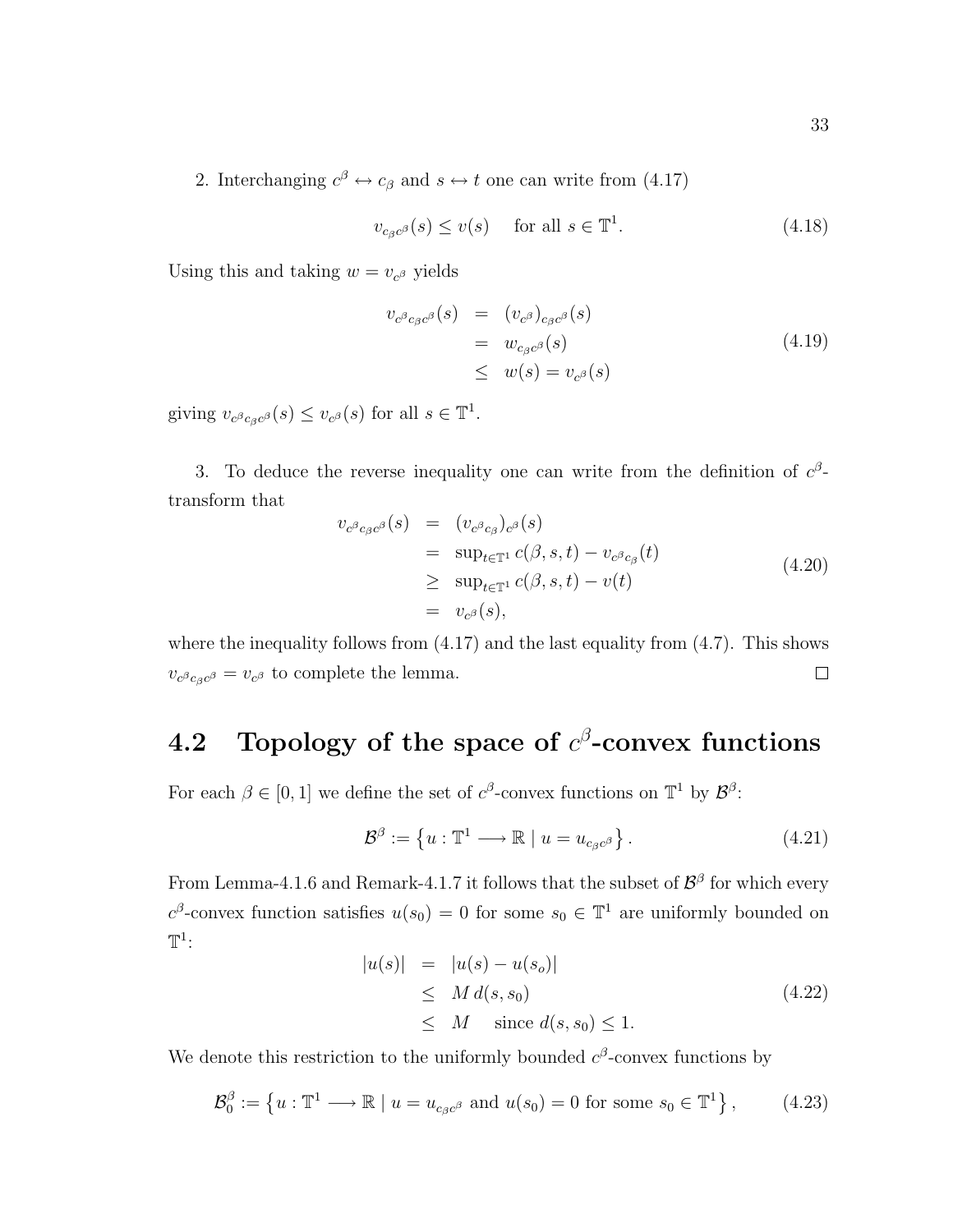<span id="page-43-2"></span>and define

$$
\mathcal{B}_0 := \left\{ (\beta, u) \mid \beta \in [0, 1], u \in \mathcal{B}_0^{\beta} \right\}
$$
 (4.24)

— a subset of the product space  $[0,1] \times C(\mathbb{T}^1)$ . In the following proposition we prove compactness of the set  $\mathcal{B}_0$  under the metric topology on [0, 1] and the topology of uniform convergence on  $C(\mathbb{T}^1)$ . We first prove the lemma:

<span id="page-43-3"></span>**Lemma 4.2.1.** The  $c_{\beta}$ -transforms  $u_{c_n}^n := u_{c_{\beta_n}}^n$  of the sequence  $u^n \in \mathcal{B}_0^{\beta_n}$  converges uniformly to  $u_{c_{\beta}}$  if  $u^n \to u$  uniformly as  $\beta_n \to \beta$ .

*Proof.* For each  $n \geq 1$  and  $t \in \mathbb{T}^1$  the  $c_{\beta}$ -transform satisfy

$$
u_{c_n}^n(t) = \sup_{s \in \mathbb{T}^1} c(\beta_n, s, t) - u^n(s).
$$

<span id="page-43-0"></span>Continuity-compactness argument yields an  $s_0^n$  for which the supremum is achieved

<span id="page-43-1"></span>
$$
u_{c_n}^n(t) = c(\beta_n, s_0^n, t) - u^n(s_0^n);
$$
\n(4.25)

whereas for all other  $s \in \mathbb{T}^1$  one has

$$
u_{c_n}^n(t) \ge c(\beta_n, s, t) - u^n(s).
$$
\n(4.26)

By [\(4.22\)](#page-42-0) the sequence  $u^n \in \mathcal{B}_0^{\beta_n}$  is uniformly bounded with  $|u^n(s)| \leq M$  — for M independent of s and  $n$  — which combines with  $(4.25)$  and Remark[-4.1.7-](#page-40-2)R2 and -R3 to uniformly bound the  $c_{\beta}$ -transforms:

$$
|u_{c_n}^n(t)| = |c(\beta_n, s_0^n, t) + u^n(s_0^n)|
$$
  
\n
$$
\leq |c(\beta_n, s_0^n, t)| + |u^n(s_0^n)|
$$
  
\n
$$
\leq 1 + M_{\Omega}M_{\Lambda} + M.
$$
\n(4.27)

Remark[-4.1.7-](#page-40-2)R2 further implies equilipschitzness of the sequence:

$$
|u_{c_n}^n(t_1) - u_{c_n}^n(t_2)| \leq M d(t_1, t_2).
$$

The Arzela-Ascoli argument then provides a subsequence, also denoted  $u_{c_n}^n$ , that converges uniformly to some lipschitz continuous function  $v : \mathbb{T}^1 \longrightarrow \mathbb{R}$ , and  $s_0^n \to s_0$ for a further subsequence. In the limit  $\beta_n \to \beta$ , the uniform convergences  $u^n \to u$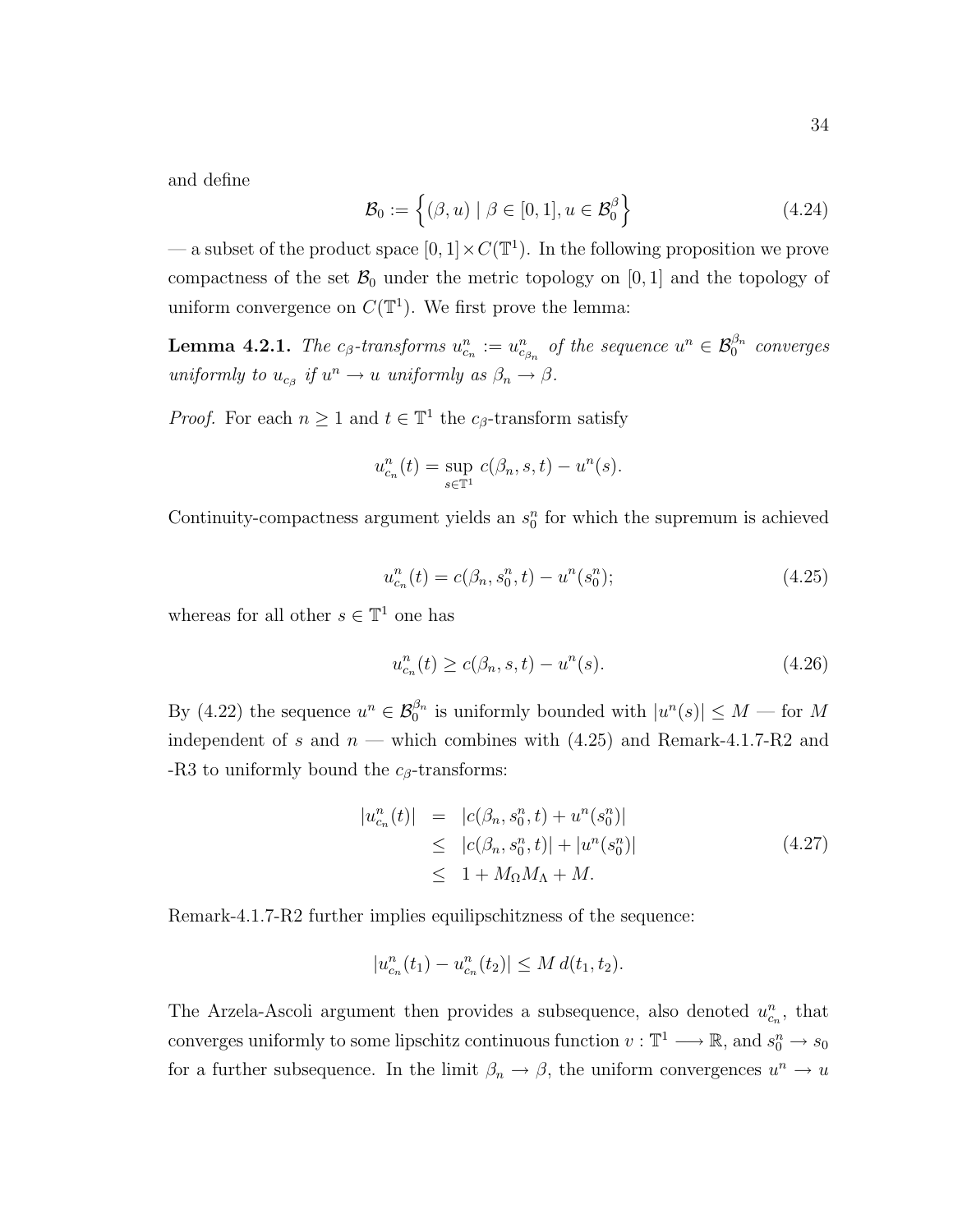and  $u_{c_n}^n \to v$ , and the continuity of the cost function in  $\beta$  and s force [\(4.25\)](#page-43-0) and [\(4.26\)](#page-43-1) to converge to

<span id="page-44-0"></span>
$$
v(t) = c(\beta, s_0, t) - u(s_0)
$$
\n(4.28)

$$
v(t) \ge c(\beta, s, t) - u(s) \text{ for all } s \in \mathbb{T}^1. \tag{4.29}
$$

This implies that

$$
v(t) = c(\beta, s_0, t) - u(s_0)
$$
by (4.28)  
\n
$$
\leq \sup_{s \in \mathbb{T}^1} c(\beta, s, t) - u(s)
$$
  
\n
$$
\leq v(t)
$$
by (4.29)

forcing equality and therefore  $v(t) = \sup_{s \in \mathbb{T}^1} c(\beta, s, t) - u(s) = u_{c_{\beta}}(t)$  to complete the proof.  $\Box$ 

<span id="page-44-1"></span>**Proposition 4.2.2** ( $\mathcal{B}_0$  is compact). The set  $\mathcal{B}_0$  defined by [\(4.24\)](#page-43-2) is compact in the product space  $[0,1] \times C(\mathbb{T}^1)$  when  $[0,1]$  is metrized by the Euclidean norm and  $C(\mathbb{T}^1)$  by the  $L^{\infty}$  norm.

*Proof.* Pick a sequence  $(\beta_n, u^n) \in \mathcal{B}_0$ . Then by definition  $u^n \in \mathcal{B}_0^{\beta_n}$ .

Claim  $(\mathcal{B}_0^{\beta})$  $\beta_0$  is closed): If  $u^n$  converges uniformly to  $u$  as  $\beta_n \to \beta$  then  $u \in \mathcal{B}_0^{\beta}$ .

*Proof of Claim:* By  $c^{\beta}$ -convexity  $u^n$  satisfies for each  $s \in \mathbb{T}^1$ 

$$
u^{n}(s) = \sup_{t \in \mathbb{T}^{1}} c(\beta_{n}, s, t) - u^{n}_{c_{n}}(t),
$$
  
\n
$$
u^{n}(s) = u^{n}_{c_{n}c^{n}}(s),
$$
\n(4.30)

where  $u_{c_n}^n := u_{c_{\beta_n}}^n$  is the  $c_{\beta}$ -transform of  $u^n$ . By Lemma[-4.2.1](#page-43-3) the hypothesis of the claim asserts that  $u_{c_n}^n \to u_{c_\beta}$  uniformly as  $\beta_n \to \beta$ . Interchanging  $c^\beta \leftrightarrow c_\beta$  and  $s \leftrightarrow t$ , the lemma applied to  $u_{c_n}^n \to u_{c_\beta}$  implies the uniform convergence  $u_{c_n c^n}^n \to u_{c_\beta c^\beta}$ . It therefore follows that

$$
|u(s) - u_{c_{\beta}c^{\beta}}(s)| \le |u(s) - u^{n}(s)| + |u^{n}_{c_{n}c^{n}}(s) - u_{c_{\beta}c^{\beta}}(s)|
$$
  

$$
\longrightarrow 0 \quad \text{as } n \to \infty
$$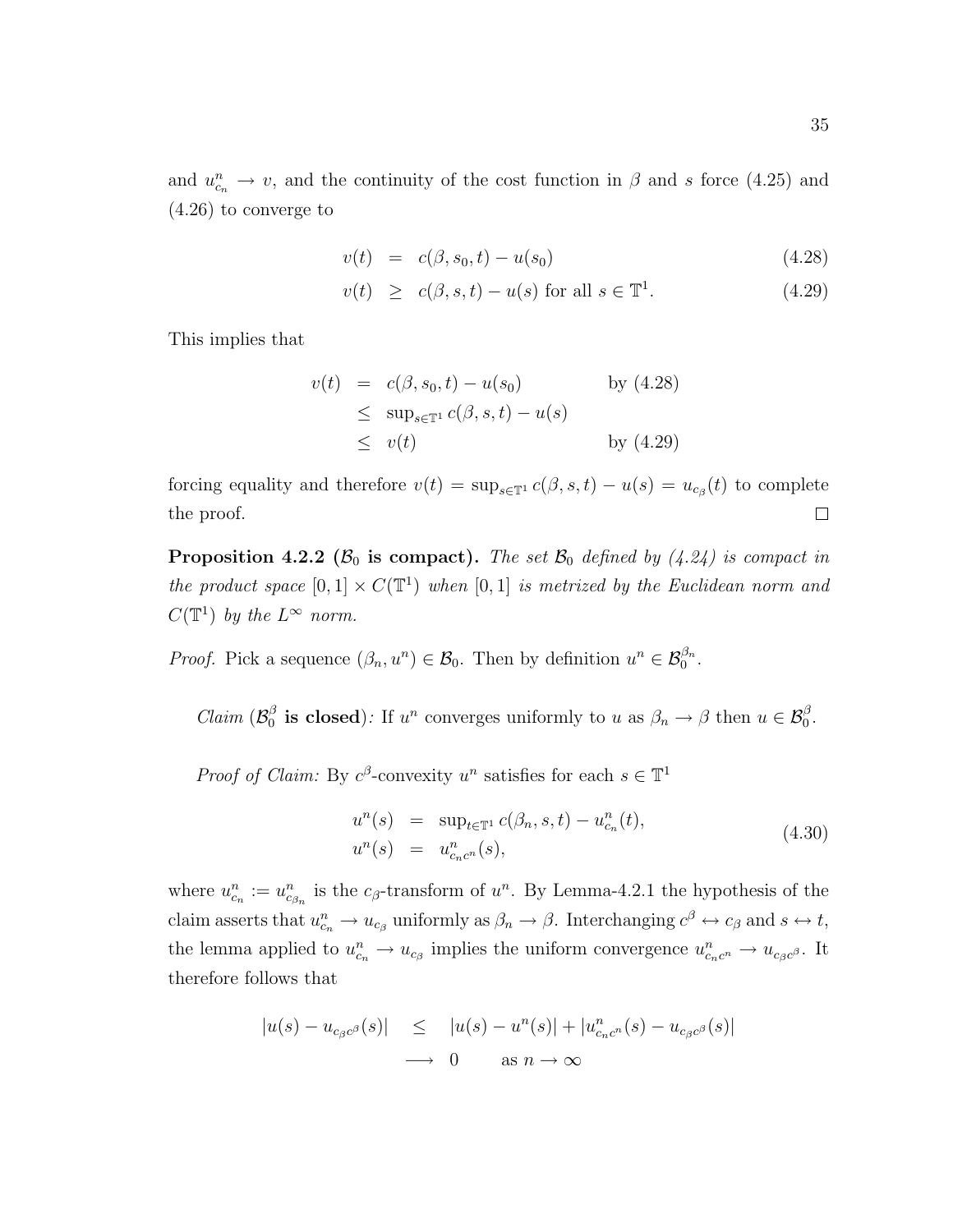giving  $u = u_{c_0c}$  – that is u is  $c^{\beta}$ -convex. Moreover,  $u^n(s_0^n) = 0$  and  $s_0 = \lim_{n \to \infty} s_0^n$ for a subsequence, also denoted  $s_0^n$ . From the uniform convergence  $u^n \to u$  and the lipschitiz continuity of  $u^n$  one derives

$$
|u(s_0)| \le |u(s_0) - u^n(s_0)| + |u^n(s_0) - u^n(s_0^n)|
$$
  
\n
$$
\le |u - u^n||_{L^{\infty}} + M d(s_0, s_0^n)
$$
  
\n
$$
\to 0 \quad \text{as } n \to \infty
$$
\n(4.31)

which ensures  $u \in \mathcal{B}_0^{\beta}$  to conclude the claim.

To prove compactness consider the sequence  $(\beta_n, u^n) \in \mathcal{B}_0$ . By compactness of [0, 1],  $\beta_n$  has a subsequence that converges to some  $\beta \in [0, 1]$ . By construction the sequence  $u^n \in \mathcal{B}_0^{\beta_n}$  — which is equilipschitz by Lemma[-4.1.6](#page-40-1) and Remark[-4.1.7-](#page-40-2)R2 — is uniformly bounded:

$$
|u^n(s)| \le M \quad \text{by (4.22)}
$$

with M independent of s and n. Then the Arzela-Ascoli argument extracts a convergent subsequence, also denoted  $u^n$ , which converges uniformly to a lipschitz function u on  $\mathbb{T}^1$  as  $n \to \infty$ . Passing to convergent sub-sub-sequences, also denoted  $(\beta_n, u^n)$ , it follows from the claim that  $(\beta_n, u^n) \to (\beta, u) \in \mathcal{B}_0$  as  $n \to \infty$ . Consequently every sequence in  $\mathcal{B}_0$  admits a subsequence that converges in  $\mathcal{B}_0$  thus making it  $\Box$ compact.

<span id="page-45-1"></span>**Remark 4.2.3.** For each fixed  $\beta \in [0,1]$  the set  $\mathcal{B}_0^{\beta}$  $\int_0^\beta$  of bounded  $c^\beta$ -convex functions is compact in the sup-norm topology on  $C(\mathbb{T}^1)$ .

Given  $\mu$ ,  $\nu$  and  $c(\beta, s, t)$  from [\(1.3\)](#page-13-0) and [\(1.8\)](#page-15-0), recall from [\(4.1\)](#page-37-0) that the total cost of the dual problem — for each  $\beta \in [0,1]$  and  $(u, v) \in \mathcal{A}_{\beta}$  — is given by

<span id="page-45-0"></span>
$$
J_{\beta}(u,v) := \int_{\mathbb{T}^1} u(s) \, d\mu(s) + \int_{\mathbb{T}^1} v(t) \, d\nu(t). \tag{4.32}
$$

<span id="page-45-2"></span>We further recall from the definition of  $c_{\beta}$ -transforms that every  $u \in \mathcal{B}_{0}^{\beta}$  satisfies  $(u, u_{c_{\beta}}) \in \mathcal{A}_{\beta}$ . The next proposition shows continuity of the dual cost in  $u \in \mathcal{B}_{0}^{\beta}$  in the sense that whenever  $(\beta_n, u^n) \in \mathcal{B}_0 \to (\beta, u)$ , the dual cost  $J_{\beta_n}(u^n, u^n_{c_n})$  converges to  $J_{\beta}(u, u_{c_{\beta}}).$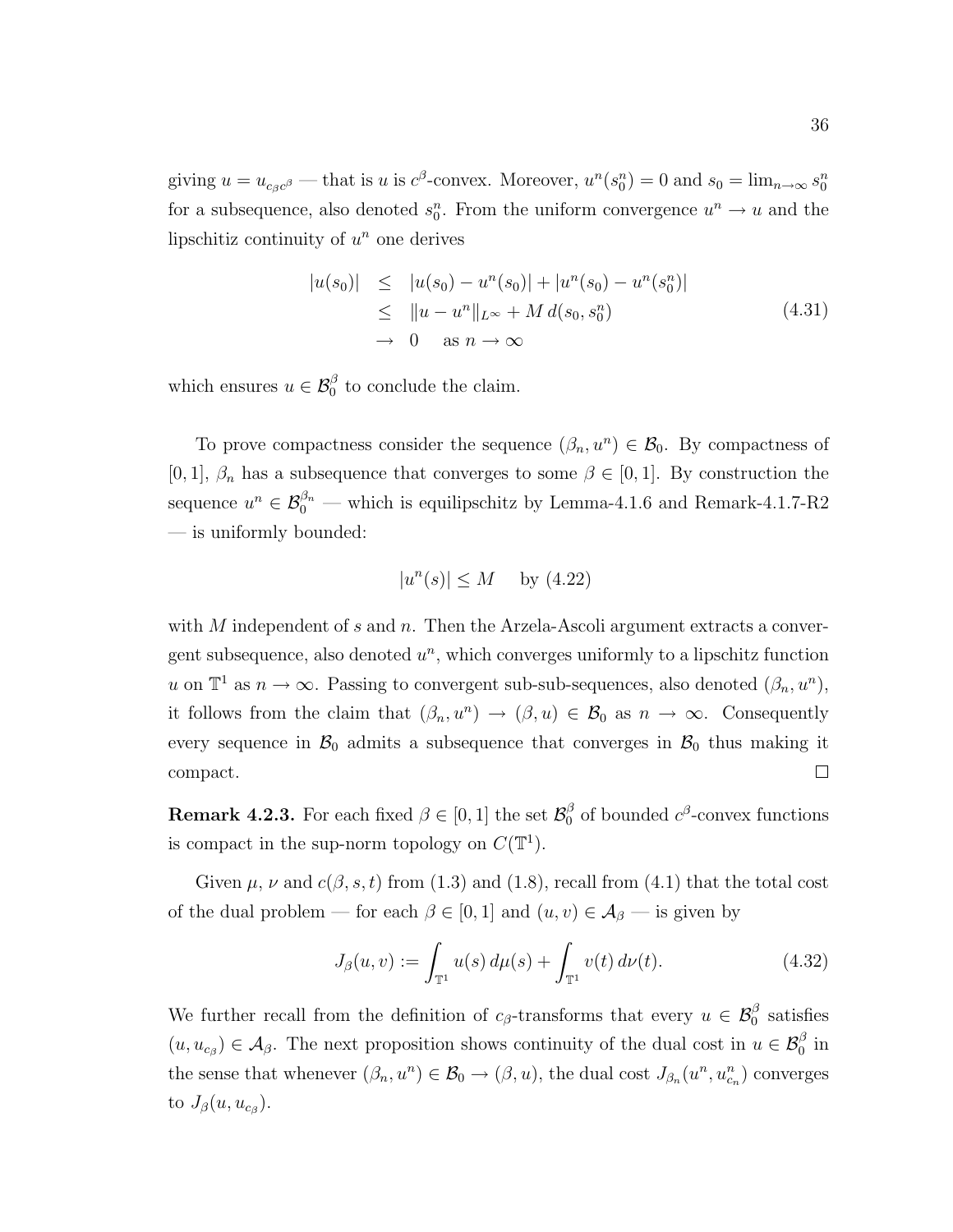Proposition 4.2.4 (continuity of dual cost). The dual cost  $J_\beta(u,u_{c_\beta})$  from  $(4.32)$  is continuous with respect to  $(\beta, u)$ .

*Proof.* Pick a sequence  $u^n \in \mathcal{B}_0^{\beta_n}$  for  $\beta_n \in [0,1]$  and denoting the associated cost function by  $c_n := c_{\beta_n}$  let  $u_{c_n}^n$  represent the  $c_n$ -transforms of  $u^n$ . Assume  $u^n \to$  $u \in \mathcal{B}_0^{\beta}$  uniformly as  $\beta_n \to \beta$ . Then Lemma[-4.2.1](#page-43-3) shows that the corresponding subsequence of the  $c_n$ -transforms satisfies  $||u_{c_n}^n - u_{c_\beta}||_{L^\infty} \to 0$  as  $n \to \infty$ . The dominated convergence theorem then yields  $\lim_{\beta_n \to \beta} J_{\beta_n}(u^n, u_{c_n}^n) = J_{\beta}(u, u_{c_{\beta}})$  to complete the proposition.  $\Box$ 

<span id="page-46-0"></span>Proposition 4.2.5 (existence of dual solution). Consider the toy model [\(1.3\)](#page-13-0)-[\(1.4\)](#page-13-1). Fix Borel probability measures  $\mu$  and  $\nu$  on  $\mathbb{T}^1$ , mutually continuous with respect to  $\mathcal{H}^1|_{\mathbb{T}^1}$ . Then for each  $\beta \in [0,1]$  the infimum in  $(4.1)$  is attained by the lipschitz potentials  $(u^{\beta}, v^{\beta}) \in A_{\beta}$  satisfying  $u^{\beta} = u^{\beta}_{\beta}$  $c_{\beta}^{\beta}$  :=  $(u_{c_{\beta}}^{\beta})_{c^{\beta}}$  and  $v^{\beta} = u_{c_{\beta}}^{\beta}$ .

*Proof.* Fix  $\beta \in [0,1]$ . Pick a sequence  $(\phi^n, \psi^n) \in \mathcal{A}_{\beta}$  for which  $J_{\beta}(u, v)$  tends to its minimum value on  $\mathcal{A}_{\beta}$ . Noting that  $(\phi_{c}^{n})$  $c_{\beta}^n c_{\beta}^{\beta}, \phi_{c_{\beta}}^n$  and  $\mathcal{A}_{\beta}$  and

$$
\begin{aligned}\n\phi_{c_{\beta}c^{\beta}}^{n} &\leq \phi^{n} &\text{from (4.18) and} \\
\phi_{c_{\beta}}^{n} &\leq \psi^{n} &\text{from } (\phi^{n}, \psi^{n}) \in \mathcal{A}_{\beta} \text{ and (4.5)},\n\end{aligned}
$$

 $\mathcal{L}_{c_{\beta}c^{\beta}}^{n}, \phi_{c_{\beta}}^{n} \leq J_{\beta}(\phi^{n}, \psi^{n}).$  Fix  $s_{0} \in \mathbb{T}^{1}$  and set  $\phi^{n}(s_{0}) = \lambda^{n}$ . Using the fact one gets  $J_\beta(\phi^n_c)$ that  $\phi_{c_{\beta}}^n = \phi_{c_{\beta}}^n$  $\sum_{c_\beta c^\beta c_\beta}^n$  from Lemma[-4.1.8,](#page-41-0) we can now mimic the proof of Proposition-3 of McCann [\[18\]](#page-83-1) to construct a minimizing sequence  $(u^n, u^n_{c_\beta}) := (\phi^n_{c_\beta})$  $\sum_{c_{\beta}c^{\beta}}^{n}-\lambda_{n}, \phi_{c_{\beta}}^{n}+\lambda_{n}) \in$  $\mathcal{A}_{\beta}$ . Since by construction  $u^n$  is a  $c^{\beta}$ -convex function that satisfies  $u^n(s_0) = 0$  one concludes  $u^n \in \mathcal{B}_0^{\beta}$ . Compactness (Remark[-4.2.3\)](#page-45-1) yields a convergent subsequence also denoted by  $u^n$  and a  $u = u_{c_0,c}$   $\in \mathcal{B}_0^{\beta}$  with  $||u^n - u||_{L^{\infty}} \to 0$  as  $n \to \infty$ . Finally taking  $\beta_n \equiv \beta$ , the continuity of the dual cost from Proposition[-4.2.4](#page-45-2) yields  $\lim_{n\to\infty} J_{\beta}(u^n, u_{c_{\beta}}^n) = J_{\beta}(u, u_{c_{\beta}}) =$  the minimum dual cost.  $\Box$ 

### 4.3 Characterization of the optimal solutions by the dual optimizers

In this section we give a characterization of the optimal solutions  $\gamma_o^{\beta}$  for the transport problem [\(1.5\)](#page-14-0) in terms of a dual optimizer from Proposition[-4.2.5](#page-46-0) and show that any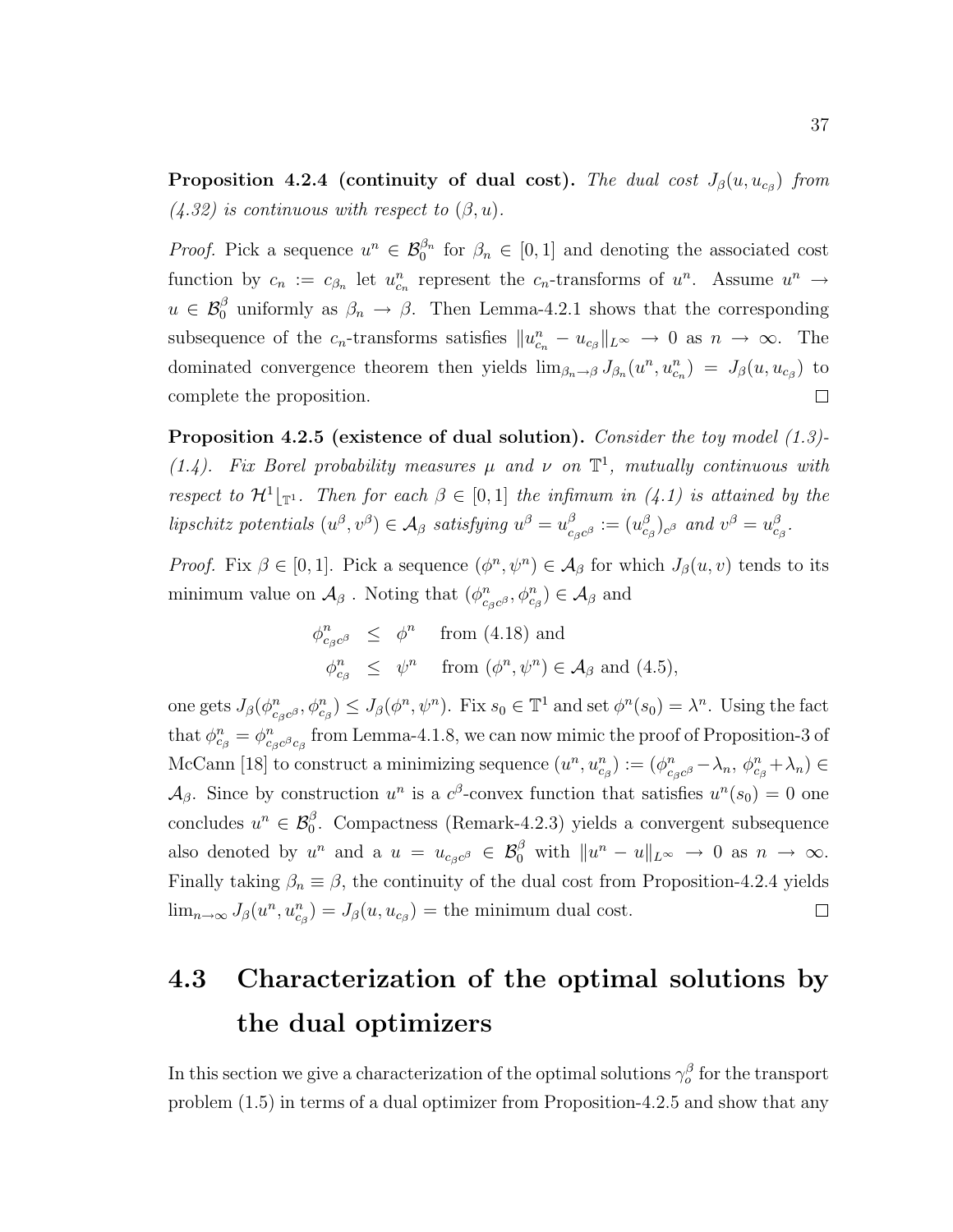such dual optimizer is unique up to some additive constant. We recall from Smith and Knott [\[26\]](#page-84-0) that optimality forces each  $\gamma_o^{\beta} \in \Gamma(\mu, \nu)$  to have  $c_{\beta}$ -cyclically monotone support — the union of all such supports itself being a  $c_{\beta}$ -cyclically monotone set (Corollary-2.4 of Gangbo and McCann [\[9\]](#page-82-0)) implying that for each optimal solution spt  $\gamma_o^{\beta}$  is contained in the same c<sub>β</sub>-cyclically monotone set. Theorem-2.7 in [\[9\]](#page-82-0) due to Rüschendorf [\[25\]](#page-84-1) gives a  $c^{\beta}$ -convex function whose  $c_{\beta}$ -subdifferential contains spt  $\gamma_o^{\beta}$  — a necessary and sufficient condition for  $c_{\beta}$ -cyclical monotonicity. For notational convenience we define:

<span id="page-47-2"></span>
$$
\Gamma_{\beta} := \{ \gamma_o^{\beta} \in \arg \min_{\Gamma(\mu,\nu)} C_{\beta}(\gamma) \} \tag{4.33}
$$

$$
Z_{\beta} := \cup_{\gamma_o^{\beta} \in \Gamma_{\beta}} \operatorname{spt} \gamma_o^{\beta}, \tag{4.34}
$$

and show that  $Z_{\beta} \subset \partial_{c_{\beta}} u^{\beta}$  for the dual optimizer  $u^{\beta}$  from Proposition[-4.2.5.](#page-46-0) We further recall that compactness makes the metric space  $(\mathbb{T}^1, d)$  a Polish space and enables one to deduce from Theorem-1.3 in Villani [\[29\]](#page-84-2) that the total optimal costs for the primal [\(1.5\)](#page-14-0) and dual [\(4.1\)](#page-37-0) problems are equal, i.e.

<span id="page-47-0"></span>
$$
\sup_{\gamma \in \Gamma(\mu,\nu)} \mathcal{C}_{\beta}(\gamma) = \inf_{(u,v) \in \mathcal{A}_{\beta}} J_{\beta}(u,v), \tag{4.35}
$$

for given  $\mu$ ,  $\nu$  and  $c(\beta, s, t)$  from [\(1.3\)](#page-13-0) and [\(1.8\)](#page-15-0). An equivalent statement is that for each fixed  $\beta \in [0,1]$ ,  $(u^{\beta}, v^{\beta}) \in \mathcal{A}_{\beta}$  and  $\gamma_o^{\beta} \in \Gamma(\mu, \nu)$  solve

$$
\int_{T^2} [u^{\beta}(s) + v^{\beta}(t) - c(\beta, s, t)] d\gamma_o^{\beta}(s, t) = 0
$$
\n(4.36)

if and only if  $\gamma_o^{\beta}$  and  $(u^{\beta}, v^{\beta})$  are the primal and dual optimizers from equations  $(1.6)$  and  $(4.3)$  respectively.

In the following lemma we claim that the support of a doubly stochastic measure on  $\mathbb{T}^2$  — with  $\mathcal{H}^1|_{\mathbb{T}^1}$  for marginals — projects onto  $\mathbb{T}^1$  under the projections  $\pi_1(s,t) = s \text{ or } \pi_2(s,t) = t.$ 

<span id="page-47-1"></span>Lemma 4.3.1 (support of a doubly stochastic measure on  $\mathbb{T}^2$ ). Let  $\mu$  and  $\nu$ be Borel probability measures on  $\mathbb{T}^1$  mutually continuous with respect to  $\mathcal{H}^1|_{\mathbb{T}^1}$  and let  $\gamma \in \Gamma(\mu, \nu)$  be a doubly stochastic measure on the flat torus  $\mathbb{T}^2$ . Then for each  $s \in \mathbb{T}^1$  there exists a point  $t \in \mathbb{T}^1$  for which  $(s, t) \in \operatorname{spt} \gamma$ .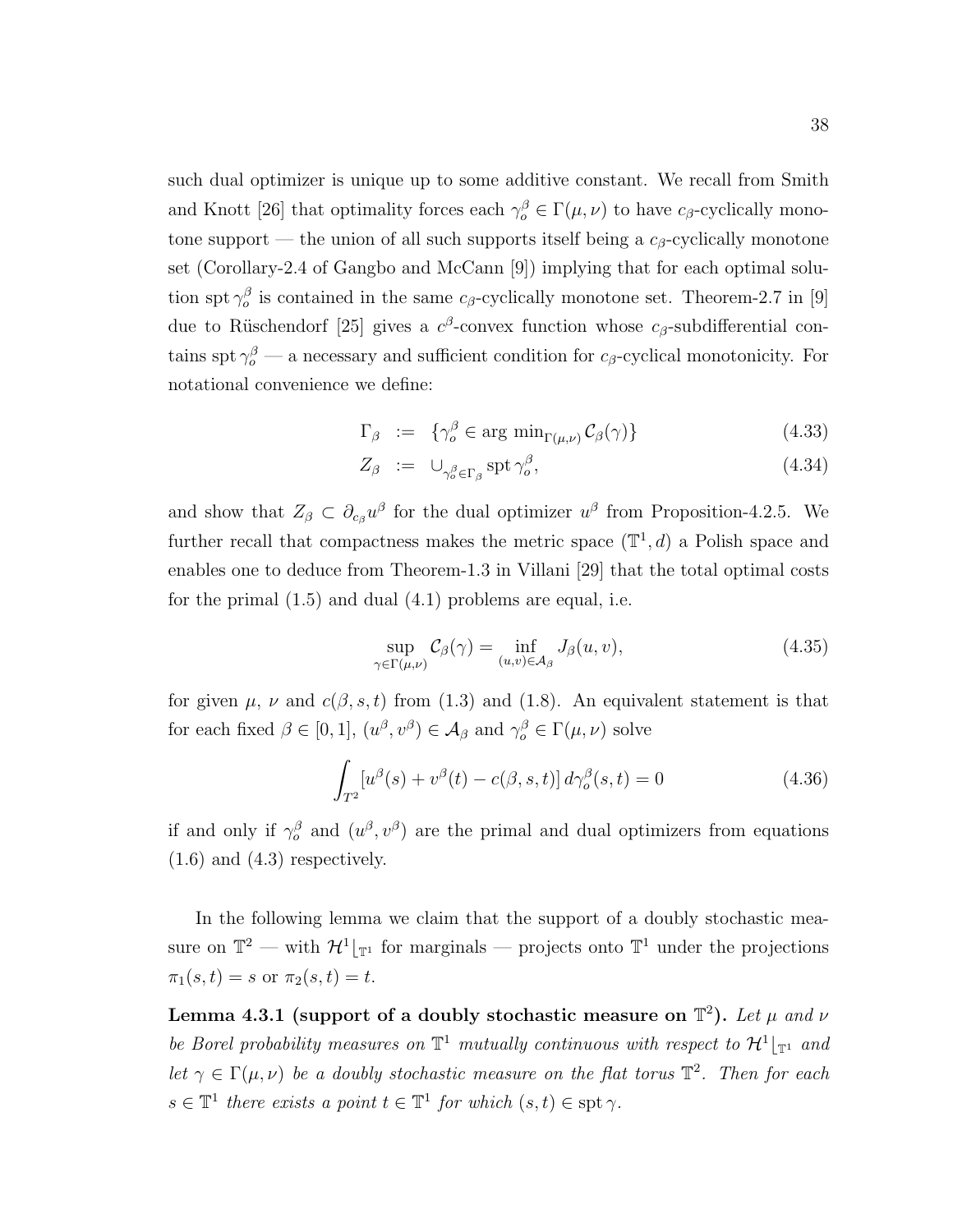*Proof.* Assume the statement is false. Then there exists an  $s_0 \in \mathbb{T}^1$  for which  $(s_0, t) \notin \text{spt } \gamma \text{ for all } t \in \mathbb{T}^1$ . Then there exists an open set  $U \subset \mathbb{T}^2$  (for example  $U = \mathbb{T}^2 \setminus \operatorname{spt} \gamma$  containing the slice  $\{s_0\} \times \mathbb{T}^1$  so that  $\gamma[U] = 0$ . By a standard fact in topology (referred to as the *tube lemma* in Munkres  $[21]$ ), U contains some tube  $A \times \mathbb{T}^1$  about  $s_0$  — where  $A \subset \mathbb{T}^1$  is an open arc containing  $s_0$ . By mutual continuity of  $\mu$  with respect to  $\mathcal{H}^1|_{\mathbb{T}^1}$  it then follows that

$$
0 < \mu[A] = \gamma[A \times \mathbb{T}^1] \le \gamma[U] = 0,
$$

which is a contradiction — hence the lemma.

<span id="page-48-0"></span>Proposition 4.3.2 (uniqueness of dual optimizer). Consider the toy model [\(1.3\)](#page-13-0) and its constant speed parametrizations [\(1.4\)](#page-13-1). For each  $0 \le \beta \le 1$  if  $(u^{\beta} =$  $u^{\beta}_{c}$  $\mathcal{C}_{\beta}^{\beta}$  or  $w_{c_{\beta}}^{\beta}$ ) represent the dual optimizers from Proposition[-4.2.5,](#page-46-0) then the  $c_{\beta}$ -subdifferential  $\partial_{c_\beta}u^\beta$  contains  $Z_\beta$ . Moreover apart from an additive constant,  $u^\beta$  is uniquely determined a.e. on  $\mathbb{T}^1$ 

*Proof.* Fix a  $\beta \in [0,1]$ . For each  $t_0 \in \mathbb{T}^1$  define the function  $F_{t_0} : \mathbb{T}^1 \longrightarrow \mathbb{R}$ by  $F_{t_0}(s) := u^{\beta}(s) + u^{\beta}_{c_{\beta}}(t_0) - c(\beta, s, t_0)$ . Then  $F_{t_0}(s)$  is non-negative on  $\mathbb{T}^1$  since  $(u^{\beta}, u_{c_{\beta}}^{\beta}) \in \mathcal{A}_{\beta}$ . By [\(4.36\)](#page-47-0),  $u^{\beta}(s) + u_{c_{\beta}}^{\beta}(t) - c(\beta, s, t) = 0$  at  $\gamma_o^{\beta}$ -a.e.  $(s, t) \in \mathbb{T}^2$ that is for all  $(s, t) \in Z_\beta$ . In other words  $F_{t_0}(s)$  is minimized for all  $s \in \mathbb{T}^1$  for which  $(s, t_0)$  belongs to  $Z_\beta$ . Lemma[-4.3.1](#page-47-1) asserts the existence of an  $s_0 \in \mathbb{T}^1$  for which  $(s_0, t_0) \in Z_\beta$ . Then  $F_{t_0}(s)$  vanishes at  $s = s_0$  forcing  $(s_0, t_0) \in \partial_{c_\beta} u^\beta$  by [\(4.8\)](#page-39-0). This is true for all  $(s_0, t_0) \in Z_\beta$  implying  $Z_\beta \subset \partial_{c_\beta} u^\beta$ .

uniqueness: suppose  $u^{\beta}$ ,  $\hat{u}^{\beta}$ :  $\mathbb{T}^1 \longrightarrow \mathbb{R}$  are  $c^{\beta}$ -convex functions with  $(u^{\beta} =$  $u^{\beta}_{c}$  $\frac{\beta}{c_{\beta}c^{\beta}}, u_{c_{\beta}}^{\beta}$  and  $(\hat{u}^{\beta} = \hat{u}_{c_{\beta}}^{\beta})$  $\int_{c_{\beta}c^{\beta}}^{\beta} \hat{u}_{c_{\beta}}^{\beta}$  maximizing  $J_{\beta}(u, v)$  among all pairs of functions in  $\mathcal{A}_{\beta}$ . Then  $\partial_{c_{\beta}}u^{\beta}$  and  $\partial_{c_{\beta}}\hat{u}^{\beta}$  both contain  $Z_{\beta}$ . By lipschitz continuity (Lemma[-4.1.6\)](#page-40-1)  $u^{\beta}$ ,  $\hat{u}^{\beta}$  are differentiable  $\mu$ -a.e. — Rademacher. Let  $D^{\beta}$ ,  $\hat{D}^{\beta}$  denote their domains of differentiability in  $\mathbb{T}^1$ . Then  $\mu[\mathbb{T}^1 \setminus D^{\beta}] = 0 = \mu[\mathbb{T}^1 \setminus \widehat{D}^{\beta}]$  and their intersection  $D^{\beta} \cap \widehat{D}^{\beta}$  carries the full  $\mu$ -measure. Then for all  $(s,t) \in [(D^{\beta} \cap \widehat{D}^{\beta}) \times \mathbb{T}^{1}] \cap Z_{\beta}$ one has  $\frac{du^{\beta}}{ds} = \frac{\partial c}{\partial s}(\beta, s, t) = \frac{d\hat{u}^{\beta}}{ds}$ . But  $u^{\beta}, \hat{u}^{\beta}$  are absolutely continuous with respect to the quotient metric [\(4.4\)](#page-38-5) by their lipschitz continuity. Then the difference  $u^{\beta} - \hat{u}^{\beta}$  is also absolutely continuous with  $\frac{d}{ds}(u^{\beta} - \hat{u}^{\beta}) = 0$   $\mu$ -a.e. on  $\mathbb{T}^{1}$ . This

 $\Box$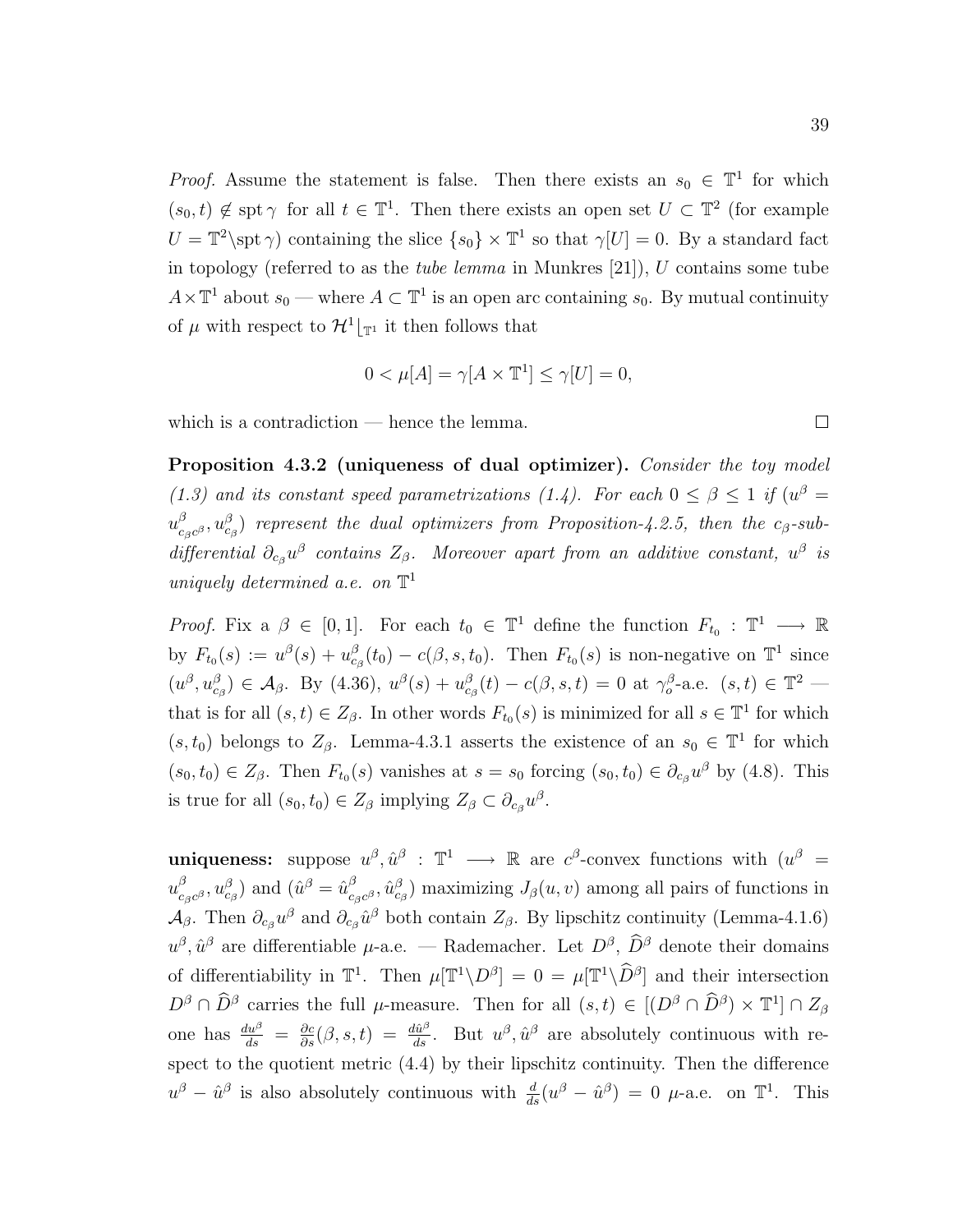implies  $u^{\beta}(s) - \hat{u}^{\beta}(s) = \text{constant } \mu$ -a.e.  $s \in \mathbb{T}^{1}$ . This completes the proof of the proposition.  $\Box$ 

The next proposition gives a convergence property for the primal and the dual solutions:

<span id="page-49-2"></span>**Proposition 4.3.3.** Let a sequence  $\gamma_o^n \in \Gamma_{\beta_n}$  of optimal solutions converge weak- $*$  to  $\gamma$ . If  $\mathrm{spt}\,\gamma_o^n$  lies in the  $c_\beta$ -subdifferential  $\partial_{c_n}u^n$  of the  $c^\beta$ -convex functions  $u^n\in\mathcal{B}_0^{\beta_n}$  for each n and if  $u^n$  converges uniformly to u, then  $\text{spt } \gamma \subset \partial_{c_{\beta_0}} u$  where  $\beta_0 = \lim_{n \to \infty} \beta_n$ .

*Proof.* From Lemma-9 of McCann [\[20\]](#page-83-3) the weak- $*$  limit  $\gamma$  has the same marginals as  $\gamma_o^n$  and that spt  $\gamma$  is  $c_\beta$ -cyclically monotone. By compactness of  $\mathcal{B}_0$  from Proposition-[4.2.2](#page-44-1) the uniform limit of the potentials satisfies  $u = u_{c_{\beta_o}c^{\beta_0}} \in \mathcal{B}_0^{\beta_0}$ ; and from Lemma-[4.2.1](#page-43-3) the  $c_n$ -transforms satisfy  $u_{c_n}^n \to u_{c_{\beta_0}}$  — here  $c_n := c_{\beta_n}$ . By optimality, for each n one gets from  $(4.36)$ :

<span id="page-49-1"></span><span id="page-49-0"></span>
$$
\int_{\mathbb{T}^2} [u^n(s) + u^n_{c_n}(t) - c(\beta_n, s, t)] d\gamma_o^n(s, t) = 0.
$$
 (4.37)

Denoting the cost function by  $c_{\beta}$  and suppressing s and t for convenience, one can write using [\(4.37\)](#page-49-0):

$$
\left| \int_{\mathbb{T}^2} [u(s) + u_{c_{\beta_0}}(t) - c(\beta_0, s, t)] d\gamma(s, t) \right|
$$
  
\n
$$
= \left| \int_{\mathbb{T}^2} (u^n + u_{c_n}^n - c_n) d\gamma_o^n - \int_{\mathbb{T}^2} (u + u_{c_{\beta_0}} - c_{\beta_0}) d\gamma \right|
$$
  
\n
$$
= \left| \int_{\mathbb{T}^2} (u^n - u) d\gamma_o^n + \int_{\mathbb{T}^2} (u_{c_n}^n - u_{c_{\beta_0}}) d\gamma_o^n + \int_{\mathbb{T}^2} (c_n - c_{\beta_0}) d\gamma_o^n \right|
$$
  
\n
$$
+ \int_{\mathbb{T}^2} (u + u_{c_{\beta_0}} - c_{\beta_0}) d\gamma_o^n - \int_{\mathbb{T}^2} (u + u_{c_{\beta_0}} - c_{\beta_0}) d\gamma \right|
$$
\n(4.38)

$$
\leq \|u^{n} - u\|_{L^{\infty}} + \|u^{n}_{c_{n}} - u_{c_{\beta_{0}}}\|_{L^{\infty}} + \|c_{n} - c_{\beta_{0}}\|_{L^{\infty}}
$$
  
+ 
$$
\left|\int_{\mathbb{T}^{2}} [u + u_{c_{\beta_{0}}} - c_{\beta_{0}}] d\gamma_{o}^{n} - \int_{\mathbb{T}^{2}} [u + u_{c_{\beta_{0}}} - c_{\beta_{0}}] d\gamma\right|
$$

where we used  $\int_{\mathbb{T}^2} d\gamma_o^n = 1$  in the last step. Letting the limit go to infinity in [\(4.38\)](#page-49-1), the uniform convergences of  $u^n, u_{c_n}^n$  and  $c_n$  and the weak- $*$  convergence of  $\gamma_o^n$  yield

$$
\int_{\mathbb{T}^2} [u(s) + u_{c_{\beta_0}}(t) - c(\beta_0, s, t)] d\gamma(s, t) = 0.
$$
\n(4.39)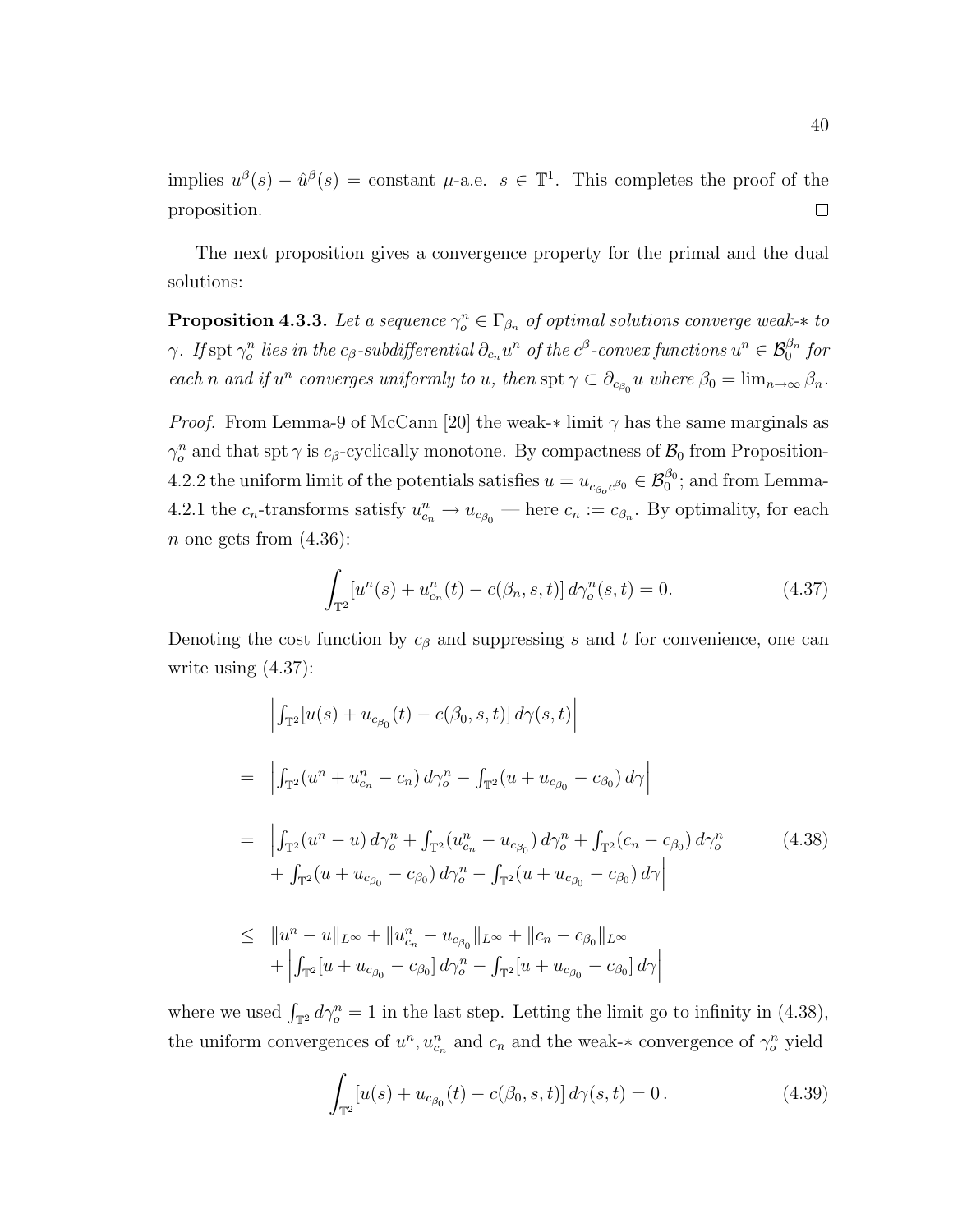The remarks on equation [\(4.36\)](#page-47-0) then enables one to conclude:

$$
(u, u_{c_{\beta_0}}) \in \arg\min_{\mathcal{A}_{\beta_0}} J_{\beta_0}(u, v)
$$
 and  $\gamma \in \Gamma_{\beta_0}$ .

The claim then follows from Proposition[-4.3.2](#page-48-0) by which  $\partial_{c_{\beta_0}} u$  contains the support  $\Box$ of all optimal solutions in  $\Gamma_{\beta_0}$  — in particular spt  $\gamma \subset \partial_{c_{\beta_0}} u$ .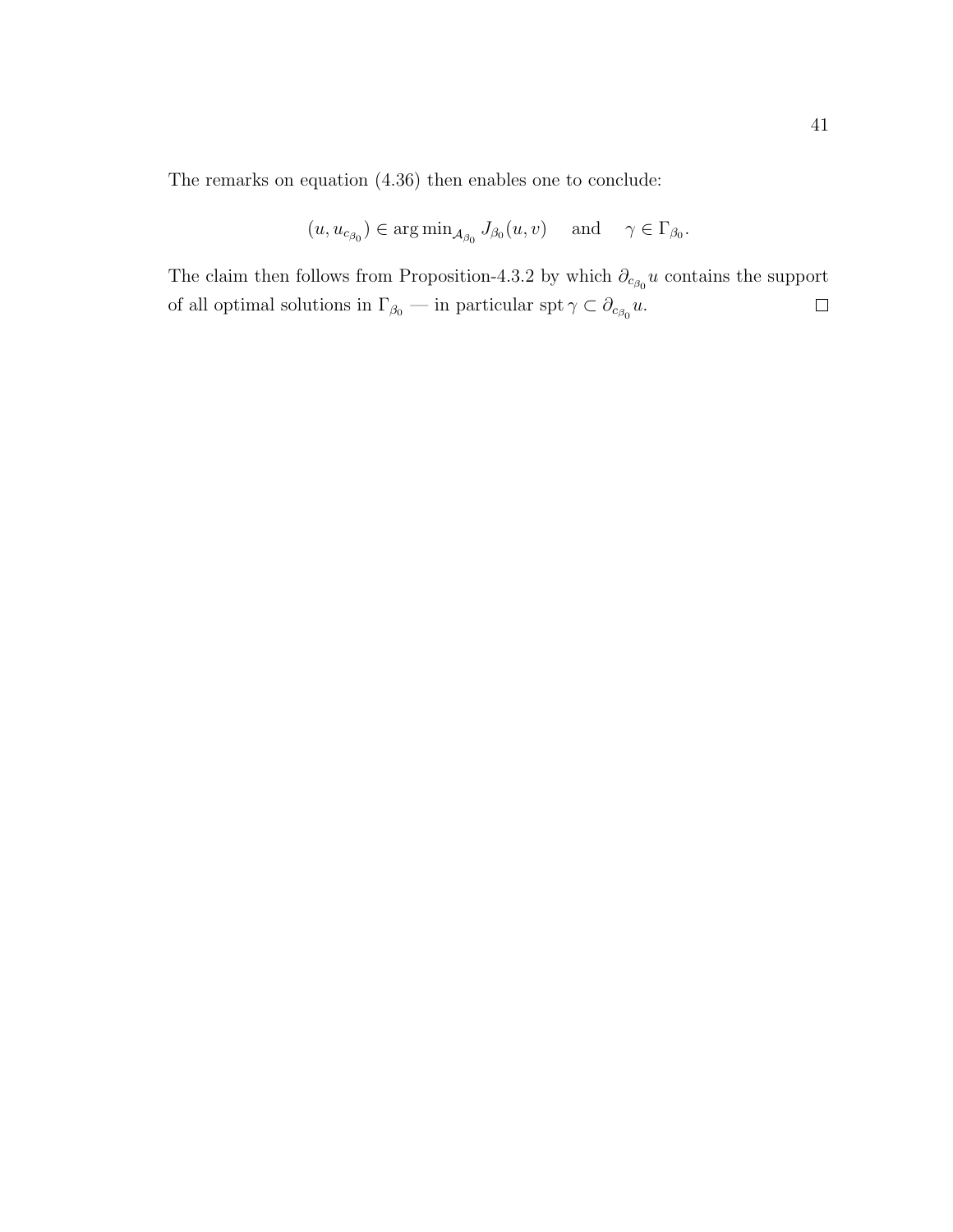## Chapter 5

# Persistence of uniqueness under perturbation of the cost

### 5.1 Dual potentials and optimal transport maps

Based on the geometry of the optimal measures for  $\beta = 0, 1$ , we develop in this chapter a perturbative argument to achieve uniqueness for the general case with  $\beta$ ranging over values close to zero or one where the the cost function [\(1.8\)](#page-15-0) penalizes both translation and rotation. All the arguments pertain to the toy model with the ultimate goal to determine  $\gamma_o^{\beta}$  uniquely in terms of the prescribed measures  $\mu$ ,  $\nu$  and the optimal transport maps in Definition[-5.1.4.](#page-54-0) Most of the analysis is restricted to 1 −  $\epsilon$  <  $\beta$  ≤ 1 for  $\epsilon$  > 0 — the conclusions for  $0 \leq \beta$  <  $\epsilon$  can be retrieved by replacing  $\beta$  by  $1 - \beta$ . We first state without proof a lemma from Gangbo and McCann [\[10\]](#page-83-4) that characterizes a pair of distinct points on the boundary of a strictly convex domain in  $\mathbb{R}^2$  in terms of their outward unit normals.

<span id="page-51-0"></span>**Lemma 5.1.1.** Take distinct points  $y_1, y_2 \in \partial \Lambda$  on the boundary of a strictly convex domain  $\Lambda \subset \mathbb{R}^2$ . Denote by  $N_{\Lambda}(\mathbf{y}_k)$  the set of outward unit normals to  $\partial \Lambda$  at  $\mathbf{y}_k$ for  $k = 1, 2$  — see Definition[-3.1.1.](#page-24-0) Then every outward unit normal  $\mathbf{q}_1 \in N_\Lambda(\mathbf{y}_1)$ to ∂Λ at  $y_1$  satisfies  $q_1 \cdot (y_1 - y_2) > 0$ . Similarly, each  $q_2 \in N_\Lambda(y_2)$  satisfies  $\mathbf{q}_2 \cdot (\mathbf{y}_1 - \mathbf{y}_2) < 0.$ 

By lipschitz continuity and Rademacher's theorem the optimal dual potentials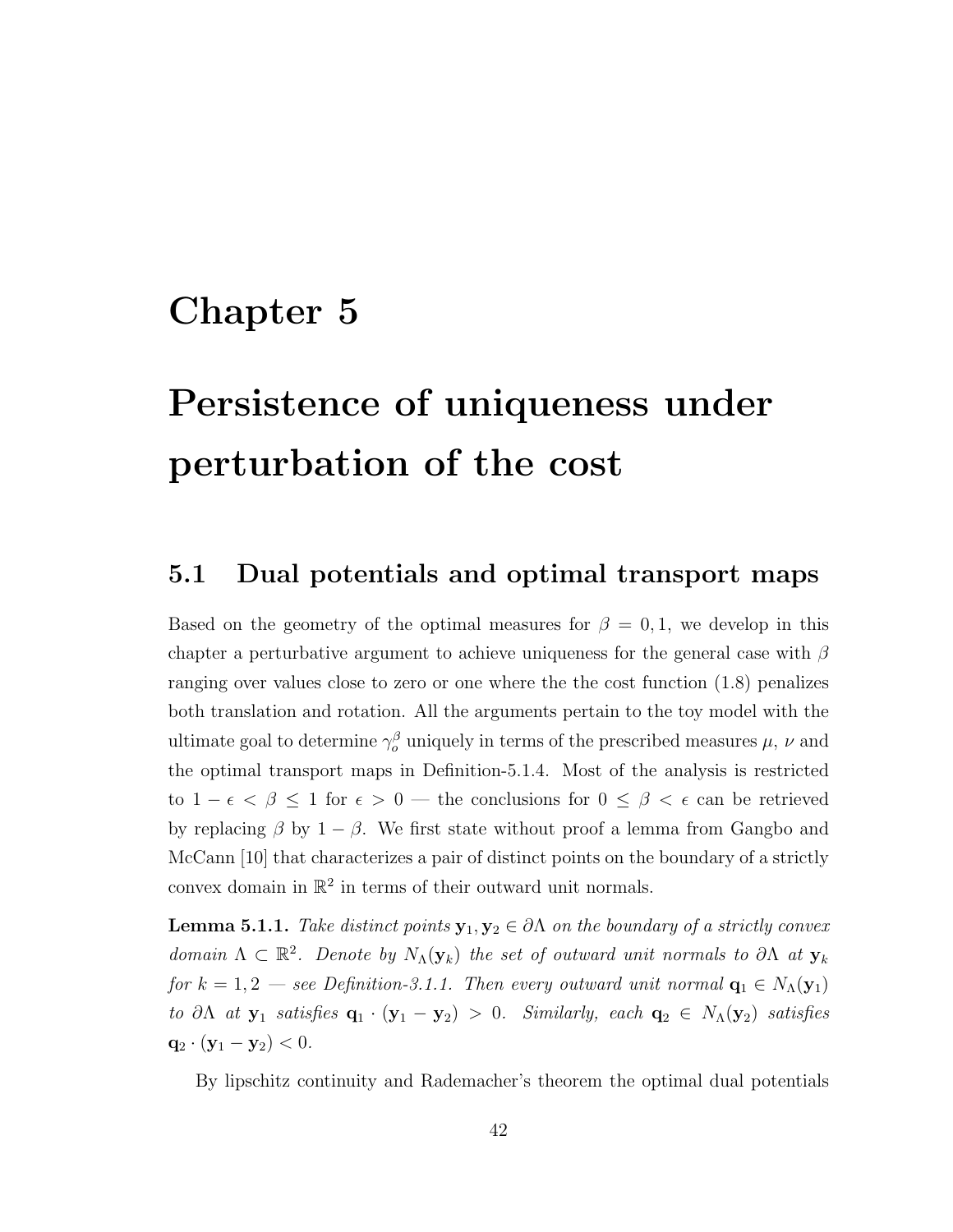$u^{\beta} \in \mathcal{B}_{0}^{\beta}$  are differentiable  $\mathcal{H}^{1}[\mathbb{T}^{1}$  and hence  $\mu$ -a.e. on  $\mathbb{T}^{1}$ . For each fixed  $\beta \in [0,1]$ we denote

<span id="page-52-0"></span>
$$
D^{\beta} := \text{ the domain of differentiability of } u^{\beta}(s) \text{ on } \mathbb{T}^{1}, \tag{5.1}
$$

and demonstrate in the next proposition that each  $s \in D^{\beta}$  supplies to at most two potential destinations on the support of  $\nu$ .

<span id="page-52-2"></span>**Proposition 5.1.2 (at most two images a.e.).** Consider the toy model  $(1.3)$ -[\(1.4\)](#page-13-1). Let  $u^{\beta} : \mathbb{T}^1 \longrightarrow \mathbb{R}$  represent the  $c^{\beta}$ -convex potential from Proposition[-4.3.2](#page-48-0) for which spt  $\gamma_o^{\beta} \subset \partial_{c_{\beta}} u^{\beta}$  for each optimal solution  $\gamma_o^{\beta}$  from [\(1.6\)](#page-14-1). Then given  $\beta \in [0,1]$  $for~each~s\in D^{\beta}~from~(5.1),~the~c_{\beta} \text{-subgradient}~\partial_{c_{\beta}}u^{\beta}(s)~contains~at~most~two~points$  $for~each~s\in D^{\beta}~from~(5.1),~the~c_{\beta} \text{-subgradient}~\partial_{c_{\beta}}u^{\beta}(s)~contains~at~most~two~points$  $for~each~s\in D^{\beta}~from~(5.1),~the~c_{\beta} \text{-subgradient}~\partial_{c_{\beta}}u^{\beta}(s)~contains~at~most~two~points$ of spt v with  $\partial_{c_{\beta}}u^{\beta}(s) \subseteq \{t_1, t_2\}$  satisfying  $\mathbf{n}_{\Omega}(s_0) \cdot \mathbf{n}_{\Lambda}(t_1) \geq 0$  and  $\mathbf{n}_{\Omega}(s_0) \cdot \mathbf{n}_{\Lambda}(t_2) \leq 0$ with strict inequalities unless  $t_1 = t_2$ .

*Proof.* Fix  $\beta \in [0,1], s_0 \in D^{\beta}$  and  $t \in \partial_{c_{\beta}}u^{\beta}(s_0)$ . Then by hypothesis the function  $u^{\beta}(s) + u^{\beta}_{c_{\beta}}(t) - c(\beta, s, t) \ge 0$  and is minimized by [\(4.8\)](#page-39-0) and [\(4.9\)](#page-39-4) at  $s = s_0$  — in which case one has

$$
\frac{d}{ds}\Big|_{s=s_0} u^{\beta}(s) = \frac{\partial}{\partial s}\Big|_{s=s_0} c(\beta, s, t)
$$
  
=  $v_{\Omega} \mathbf{T}_{\Omega}(s_0) \cdot [(1-\beta)\mathbf{y}(t) + \beta K_{\Omega}(s_0) \mathbf{n}_{\Lambda}(t)].$ 

The set  $\{(1-\beta)\mathbf{y}(t)+\beta K_{\Omega}(s_0)\mathbf{n}_{\Lambda}(t) \mid t \in \mathbb{T}^1\}$  represent the boundary of a uniformly blown up copy  $(1 - \beta)\Lambda + r\mathbf{B}_1(\mathbf{0})$  of the domain  $(1 - \beta)\Lambda$ ; here  $r = r(\beta, s_0) :=$  $\beta K_{\Omega}(s_0)$  and  $\mathbf{B}_1(0)$  the closed unit ball in  $\mathbb{R}^2$ . Denoting these points by  $\mathbf{b}_{\Lambda} \circ \mathbf{y}(t)$ for  $y(t) \in \partial \Lambda$ , the above equation can be rewritten as

<span id="page-52-1"></span>
$$
\mathbf{T}_{\Omega}(s_0) \cdot \mathbf{b}_{\Lambda} \circ \mathbf{y}(t) = \mathbf{C}_{\beta}(\mathbf{s}_0)
$$
\n(5.2)

for some constant  $C_{\beta}(s_0)$  depending on  $\beta, s_0$  and  $u^{\beta}$ . The solutions are those  $t \in$  $\mathbb{T}^1$  for which the line  $L := \{ \mathbf{z} \in \mathbb{R}^2 \mid \mathbf{z} \cdot \mathbf{T}_{\Omega}(s_0) = C_{\beta}(s_0) \},$  perpendicular to  $\mathbf{T}_{\Omega}(s_0)$ , intersects the blown up boundary  $\mathbf{b}_{\Lambda}(\partial \Lambda)$ . Lemma[-4.3.1](#page-47-1) and Proposition-[4.3.2](#page-48-0) guarantee at least one solution of [\(5.2\)](#page-52-1) by non-emptiness of  $\partial_{c\beta}u^{\beta}(s_0)$ , while strict convexity of  $\partial\Lambda$  and hence of  $\mathbf{b}_{\Lambda}(\partial\Lambda)$  ensures at most two solutions  $t_1\neq t_2\in \mathbb{T}^1$ for which  $\mathbf{b}_{\Lambda} \circ \mathbf{y}(t_1)$  and  $\mathbf{b}_{\Lambda} \circ \mathbf{y}(t_2)$  belong to  $\mathbf{L} \cap \mathbf{b}_{\Lambda}(\partial \Lambda)$ . Interchange  $t_1 \leftrightarrow t_2$  if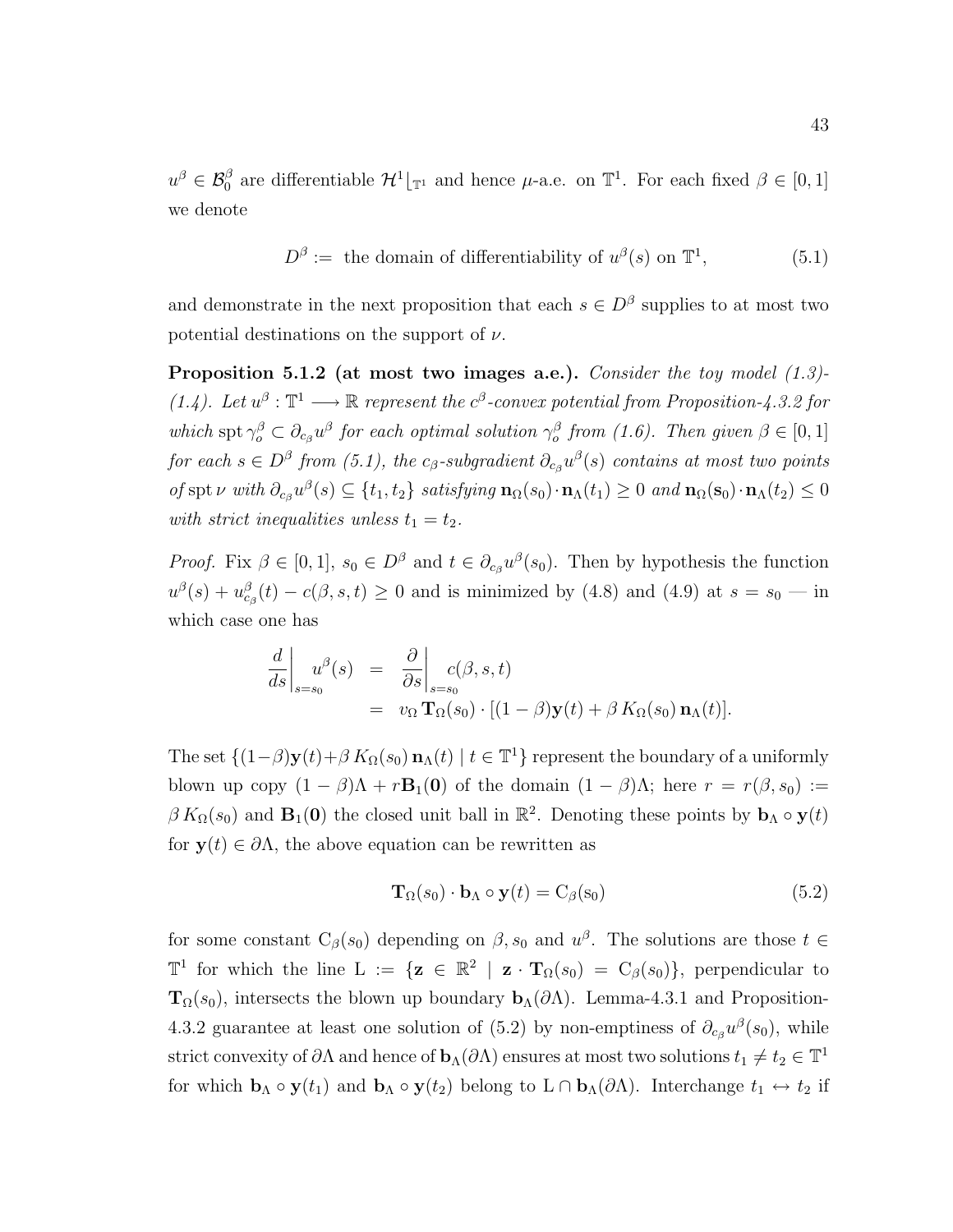necessary to make  $\mathbf{b}_{\Lambda} \circ \mathbf{y}(t_1) - \mathbf{b}_{\Lambda} \circ \mathbf{y}(t_2)$  parallel to  $\mathbf{n}_{\Omega}(s_0)$ . Then Lemma[-5.1.1](#page-51-0) asserts that

$$
\mathbf{n}_{\Omega}(s_0) \cdot \mathbf{n}_{\Lambda}(t_1) \ge 0 \quad \text{and} \quad \mathbf{n}_{\Omega}(s_0) \cdot \mathbf{n}_{\Lambda}(t_2) \le 0,
$$

where we identified the outward unit normals  $\tilde{\mathbf{n}}(\mathbf{b}_{\Lambda} \circ \mathbf{y}(t)) = \tilde{\mathbf{n}}_{\Lambda}(\mathbf{y}(t)) = \mathbf{n}_{\Lambda}(t)$  for all  $t \in \mathbb{T}^1$ . When L is tangent to  $\mathbf{b}_{\Lambda}(\partial \Lambda)$ , a unique solution exists with  $t_1 = t_2 = t$ and  $\mathbf{n}_{\Omega}(s_0) \cdot \mathbf{n}_{\Lambda}(t) = 0$  — the point  $\mathbf{x}(s_0) \in \partial \Omega$  is then mapped onto a unique point  $y(t) \in \partial \Lambda$  where the outward unit normal  $n_{\Lambda}(t)$  is at 90° with the initial orientation  $n_{\Omega}(s_0)$ . This completes the proof of the proposition.  $\Box$ 

<span id="page-53-0"></span>Remark 5.1.3 ( $c_{\beta}$ -subdifferentials and images). Geometrically what it means for a point  $(s_0, t_0) \in \mathbb{T}^2$  on the flat torus to belong to the  $c_\beta$ -subdifferential  $\partial_{c_\beta}u^\beta$ of the potential  $u^{\beta}$ :  $\mathbb{T}^1 \longrightarrow \mathbb{R}$  is that  $t_0 \in \mathbb{T}^1$  gives a translate of the shifted cost  $c(\beta, s, t_0) - v^{\beta}(t_0)$  which is dominated by  $u^{\beta}(s)$ , with equality at  $s = s_0$ where it is tangent to  $u^{\beta}(s)$ . By construction  $u^{\beta}(s)$  is finite on  $\mathbb{T}^1$  and therefore  $c_{\beta}$ -subdifferentiable at each  $s_0 \in \mathbb{T}^1$ ; while Lemma[-4.3.1](#page-47-1) and Proposition-[4.3.2](#page-48-0) guarantee at least one  $t_0 \in \mathbb{T}^1$  for which  $(s_0, t_0) \in \partial_{c_\beta} u^\beta$ . By Proposition-[5.1.2,](#page-52-2) for all  $s_0 \in D^{\beta}$  this  $t_0 \in \partial_{c_{\beta}}u^{\beta}(s_0)$  is characterized uniquely by the equation  $\frac{du^{\beta}}{ds}(s_0) = \frac{\partial c}{\partial s}(\beta, s_0, t_0)$  and the sign of the dot product  $\mathbf{n}_{\Omega}(s_0) \cdot \mathbf{n}_{\Lambda}(t_0)$ . If however  $u^{\beta}(s)$  fails to be differentiable at  $s = s_0$ , then the  $c_{\beta}$ -subdifferentiability, Lemma[-4.3.1](#page-47-1) and Proposition[-4.3.2](#page-48-0) ensure that  $u^{\beta}(s)$  still supports a shifted translate of the cost  $c(\beta, s, t)$  touching it from below for some  $t_0 \in \mathbb{T}^1$  that satisfies  $c(\beta, s_0, t_0) = u^{\beta}(s_0) + u^{\beta}_{c_{\beta}}(t_0)$ . An argument analogous to that in the proof of Lemma-C.7 of Gangbo and McCann [\[9\]](#page-82-0) shows that: if  $(s_0, t_0) \in \partial_{c_\beta} u^\beta$  then the subgradient of  $u^{\beta}(s)$  at  $s = s_0$  contains the subgradient of  $c(\beta, s, t_0)$  at  $s = s_0$ , i.e.  $\partial_s c(\beta, s_0, t_0) \subset \partial_t u^{\beta}(s_0)$  — where the subscript s indicates that the subgradient of the cost function is with respect to the variable s (see Chapter[-2](#page-22-0) for notations and definitions).  $C^2$ -differentiability of the cost function on  $\mathbb{T}^2$  forces  $\partial_s c(\beta, s, t_0) = \{\frac{\partial c}{\partial s}(\beta, s, t_0)\}\neq \emptyset$  for each  $s \in \mathbb{T}^1$  and consequently ensuring the subdifferentiability of  $u^{\beta}(s)$  everywhere on  $\mathbb{T}^{1}$ . By Lemma[-B.1.2,](#page-78-0)  $u^{\beta}(s)$  is uniformly semi-convex on  $\mathbb{T}^1$  and therefore has left and right derivatives where it fails to be differentiable. Denoting by  $u_{-}^{\beta'}(s)$  and  $u_{+}^{\beta'}(s)$  the left and right derivatives of  $u^{\beta}(s)$ on  $\mathbb{T}^1$  and by  $[x, y]$  the convex hull  $[x, y] := \{ \alpha x + (1 - \alpha)y \mid 0 \leq \alpha \leq 1 \}$  of the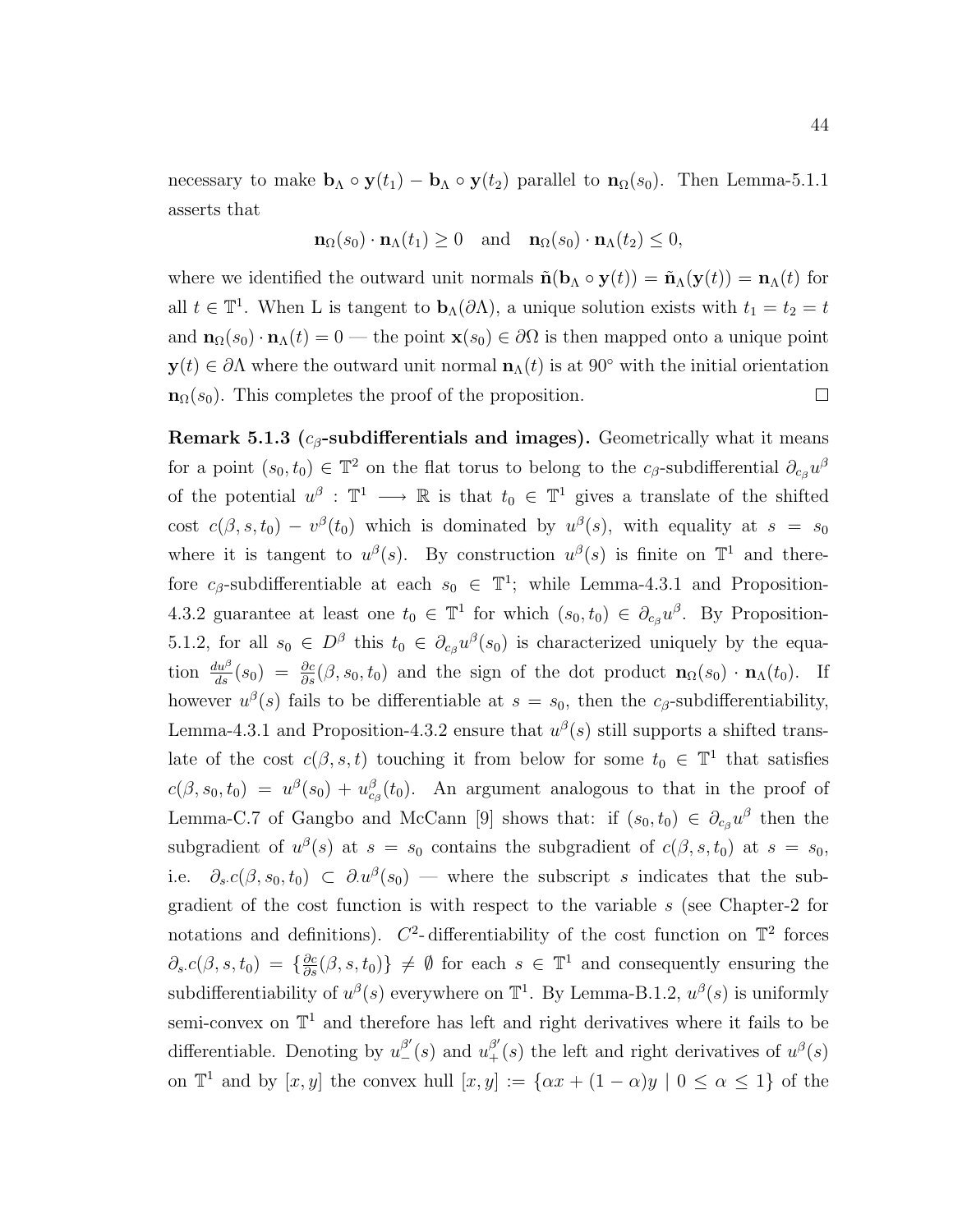points x, y on the real line R, we note that for each  $s \in \mathbb{T}^1$  the subgradient of  $u^{\beta}(s)$ is given by  $\partial u^{\beta}(s) = [u^{\beta'}_{+}(s), u^{\beta'}_{-}(s)]$  with  $u^{\beta'}_{+}(s) = u^{\beta'}_{-}(s) = \frac{du^{\beta}}{ds}(s)$  on  $D^{\beta}$  that is  $\mu$ -a.e.  $s \in \mathbb{T}^1$ .

The above string of arguments motivates the following definition for images under the optimal transportation [\(1.5\)](#page-14-0):

<span id="page-54-0"></span>Definition 5.1.4 (optimal maps). For the optimal transport problem [\(1.5\)](#page-14-0) on the toy model [\(1.3\)](#page-13-0)-[\(1.4\)](#page-13-1), we define for each  $\beta \in [0,1]$  the mappings  $t_{\beta}^{\pm}$  $\frac{\pm}{\beta} : \mathbb{T}^1 \longrightarrow \mathbb{T}^1$ — called the *optimal transport maps* — as follows: for each  $s \in \text{spt } \mu = \mathbb{T}^1$ , the images  $t_a^{\pm}$  $\frac{1}{\beta}(s) \in \text{spt } \nu = \mathbb{T}^1$  under these maps satisfy

<span id="page-54-3"></span>
$$
\frac{\partial c}{\partial s}(\beta, s, t_{\beta}^{\pm}(s)) \in [u^{\beta'}_{+}(s), u^{\beta'}_{-}(s)]
$$
  
\n
$$
u^{\beta}(s) + u_{c_{\beta}}^{\beta}(t_{\beta}^{\pm}(s)) = c(\beta, s, t_{\beta}^{\pm}(s))
$$
  
\n
$$
\mathbf{n}_{\Omega}(s) \cdot \mathbf{n}_{\Lambda}(t_{\beta}^{+}(s)) \geq 0
$$
  
\n
$$
\mathbf{n}_{\Omega}(s) \cdot \mathbf{n}_{\Lambda}(t_{\beta}^{-}(s)) \leq 0
$$
\n(5.3)

with equalities in the dot products if and only if the point  $\mathbf{x}(s) \in \partial \Omega$  gets mapped to a unique point  $y(t<sub>\beta</sub><sup>+</sup>)$  $\phi^+_{\beta}(s)) = \mathbf{y}(t_{\beta}^-)$  $(\bar{\beta}(s)) \in \partial \Lambda$  whose outward unit normal on  $\partial \Lambda$  is orthogonal to  $\mathbf{n}_{\Omega}(s)$ . Here  $u^{\beta} : \mathbb{T}^1 \longrightarrow \mathbb{R}$  and is its  $c_{\beta}$ -transform  $u_{c_{\beta}}^{\beta}$  are the unique dual optimizer from Proposition[-4.3.2.](#page-48-0)

### 5.2 Perturbation of  $\beta$

The purpose of this section is to develop the necessary formulations to achieve uniqueness of optimal solutions when  $\beta$  is perturbed from the value one to include the effects of both rotation and translation in the cost function.

<span id="page-54-2"></span>**Lemma 5.2.1.** Consider the toy model  $(1.3)-(1.4)$  $(1.3)-(1.4)$  $(1.3)-(1.4)$ . Given  $(\beta_0, s_0, t_0) \in [0, 1] \times \mathbb{T}^1 \times$  $\mathbb{T}^1$  and the cost function  $c: [0,1] \times \mathbb{T}^1 \times \mathbb{T}^1 \longrightarrow \mathbb{R}$  defined by  $(1.8)$ , if  $(s_0, t_0) \in \Sigma^+ \cup \Sigma^$ then there exists a unique  $t_1 \in \mathbb{T}^1 \backslash \{t_0\}$  so that

<span id="page-54-1"></span>
$$
\frac{\partial c}{\partial s}(\beta_0, s_0, t_0) = \frac{\partial c}{\partial s}(\beta_0, s_0, t_1).
$$
\n(5.4)

Furthermore  $(s_0, t_0) \in \Sigma^+$  if and only if  $(s_0, t_1) \in \Sigma^-$ . On the other hand if  $(s_0, t_0) \in$  $\Sigma^0$  then no  $t_1 \in \mathbb{T}^1 \backslash \{t_0\}$  satisfies [\(5.4\)](#page-54-1).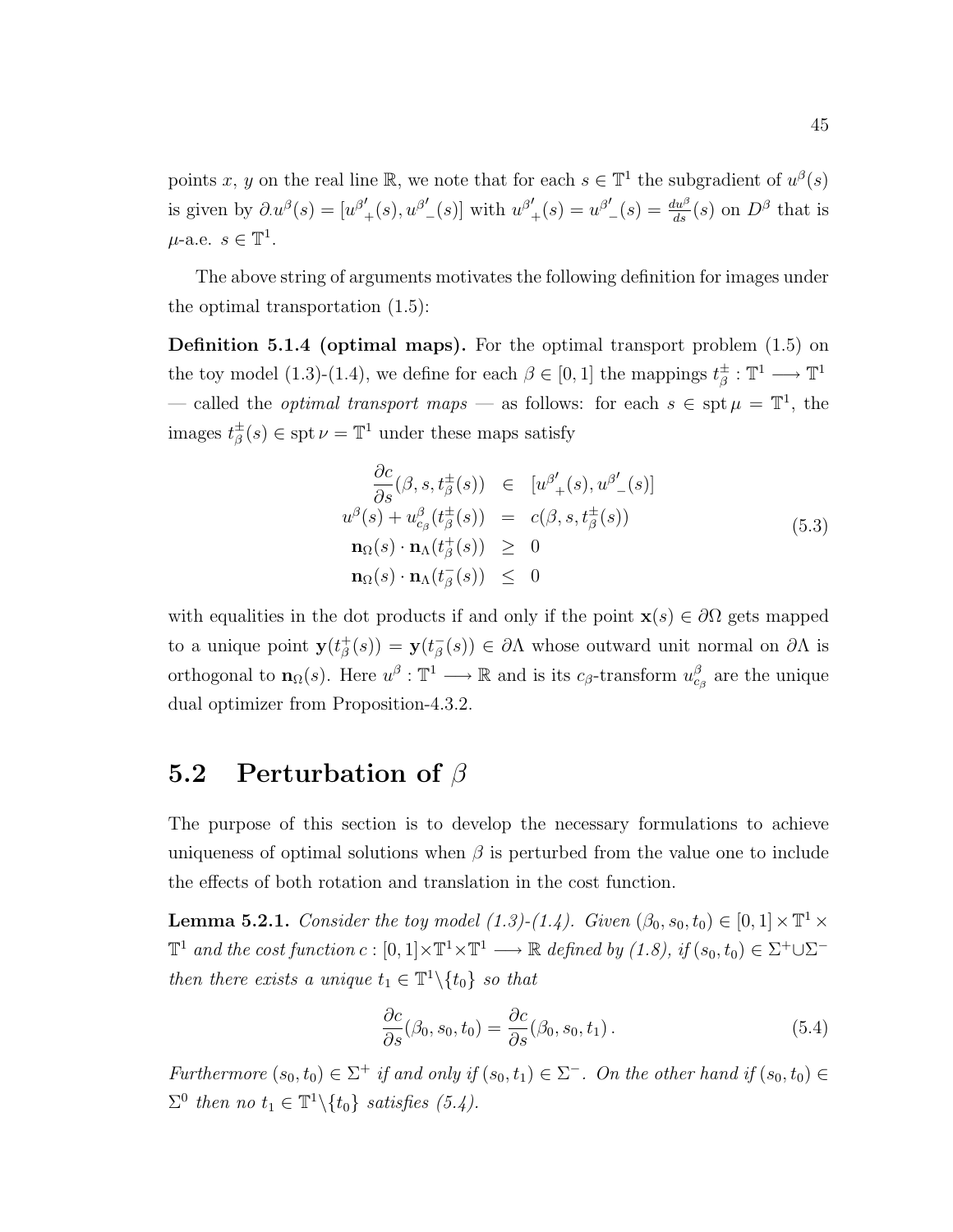*Proof.* Fix  $s_0 \in \mathbb{T}^1$ ,  $t_0 \in \mathbb{T}^1$  and  $\beta_0 \in [0,1]$ . For any  $t \in \mathbb{T}^1$  that solves equation [\(5.4\)](#page-54-1) one has  $\frac{\partial c}{\partial s}(\beta_0, s_0, t_0) - \frac{\partial c}{\partial s}(\beta_0, s_0, t) = 0$  — following the proof of the above Proposition[-5.1.2](#page-52-2) this can be rewritten as

<span id="page-55-0"></span>
$$
\mathbf{T}_{\Omega}(s_0) \cdot [\mathbf{b}_{\Lambda} \circ \mathbf{y}(t_0) - \mathbf{b}_{\Lambda} \circ \mathbf{y}(t)] = 0, \qquad (5.5)
$$

where

$$
\mathbf{b}_{\Lambda} \circ \mathbf{y}(t) := (1 - \beta)\mathbf{y}(t) + \beta K_{\Omega}(s_0) \mathbf{n}_{\Lambda}(t). \tag{5.6}
$$

Denote by  $L_0$  the line in  $\mathbb{R}^2$  that is perpendicular to  $\mathbf{T}_{\Omega}(s_0)$  and passes through the point  $\mathbf{b}_{\Lambda} \circ \mathbf{y}(t_0)$  of the uniformly blown-up boundary  $\mathbf{b}_{\Lambda}(\partial \Lambda)$ . The solutions of equation [\(5.5\)](#page-55-0) are those  $t \in \mathbb{T}^1$  for which  $L_0$  intersects  $\mathbf{b}_\Lambda(\partial \Lambda)$  at  $\mathbf{b}_\Lambda \circ \mathbf{y}(t)$ . Strict convexity of  $\partial\Lambda$  and hence of  $\mathbf{b}_{\Lambda}(\partial\Lambda)$  ensures the existence of exactly one such t, denoted  $t_1$  — with  $t_1 = t_0$  when  $L_0$  is tangent to  $\mathbf{b}_{\Lambda}(\partial \Lambda)$  at  $\mathbf{b}_{\Lambda} \circ \mathbf{y}(t_0)$ . For  $(s_0, t_0) \in \Sigma^+ \cup \Sigma^-$ , depending on whether  $\mathbf{b}_\Lambda \circ \mathbf{y}(t_0) - \mathbf{b}_\Lambda \circ \mathbf{y}(t_1)$  is parallel or anti-parallel to  $\mathbf{n}_{\Omega}(s_0)$ , the dot product  $\mathbf{n}_{\Omega}(s_0) \cdot \mathbf{n}_{\Lambda}(t_0)$  is strictly positive or strictly negative (by Lemma[-5.1.1\)](#page-51-0) thus forcing  $(s_0, t_0) \in \Sigma^+$  if and only if  $(s_0, t_1) \in \Sigma^-$ — see [\(3.12\)](#page-30-0) for definitions of  $\Sigma^{\pm}$ . If  $(s_0, t_0) \in \Sigma^0$  then  $\mathbf{n}_{\Omega}(s_0) \cdot \mathbf{n}_{\Lambda}(t_0) = 0$  which forces  $L_0$  to be tangent to  $\mathbf{b}_{\Lambda}(\partial \Lambda)$  and  $t_1$  to degenerate into  $t_0$  — whence follows the lemma.  $\Box$ 

The following definitions are based on the observation of Lemma[-5.2.1](#page-54-2) and the  $c_{\beta}$ -monotonicity [\(1.10\)](#page-16-0) or rather its variant [\(1.11\)](#page-16-1):

**Definition 5.2.2.** Define the maps  $f : [0,1] \times \mathbb{T}^1 \times \mathbb{T}^1 \times \mathbb{T}^1 \longrightarrow \mathbb{R}$  and  $F : [0,1] \times$  $\mathbb{T}^1 \times \mathbb{T}^1 \times \mathbb{T}^1 \times \mathbb{T}^1 \longrightarrow \mathbb{R}$  by

<span id="page-55-1"></span>
$$
f(\beta, s, t', t'') := \int_{t'}^{t''} \frac{\partial^2 c}{\partial s \partial t}(\beta, s, t) dt
$$
 (5.7)

$$
F(\beta, \hat{s}, s_0, t', t'') \ := \ \int_{s_0}^{\hat{s}} \int_{t'}^{t''} \frac{\partial^2 c}{\partial s \partial t}(\beta, s, t) \, ds \, dt. \tag{5.8}
$$

**Remark 5.2.3** (*f*, *F* and  $\partial_{c_{\beta}}u^{\beta}$ ). Given  $\beta \in [0,1]$ ,  $s \in \mathbb{T}^1$  and  $t' \neq t''$ , observe that  $(s_0, t_0, t_1) = (s, t', t'')$  satisfies [\(5.4\)](#page-54-1) if and only if  $f(\beta, s, t', t'') = 0$ . For distinct points  $(s_1, t_1), (s_2, t_2) \in \partial_{c_\beta} u^\beta \subset \mathbb{T}^2$ , the  $c_\beta$ -monotonicity of  $\partial_{c_\beta} u^\beta$  is equivalent to non-negativity of  $F(\beta, s_2, s_1, t_1, t_2)$  — compare [\(5.8\)](#page-55-1) with [\(1.10\)](#page-16-0) and [\(1.11\)](#page-16-1). In other words the inequality

<span id="page-55-2"></span>
$$
F(\beta, \hat{s}, s_0, t', t'') \ge 0
$$
\n(5.9)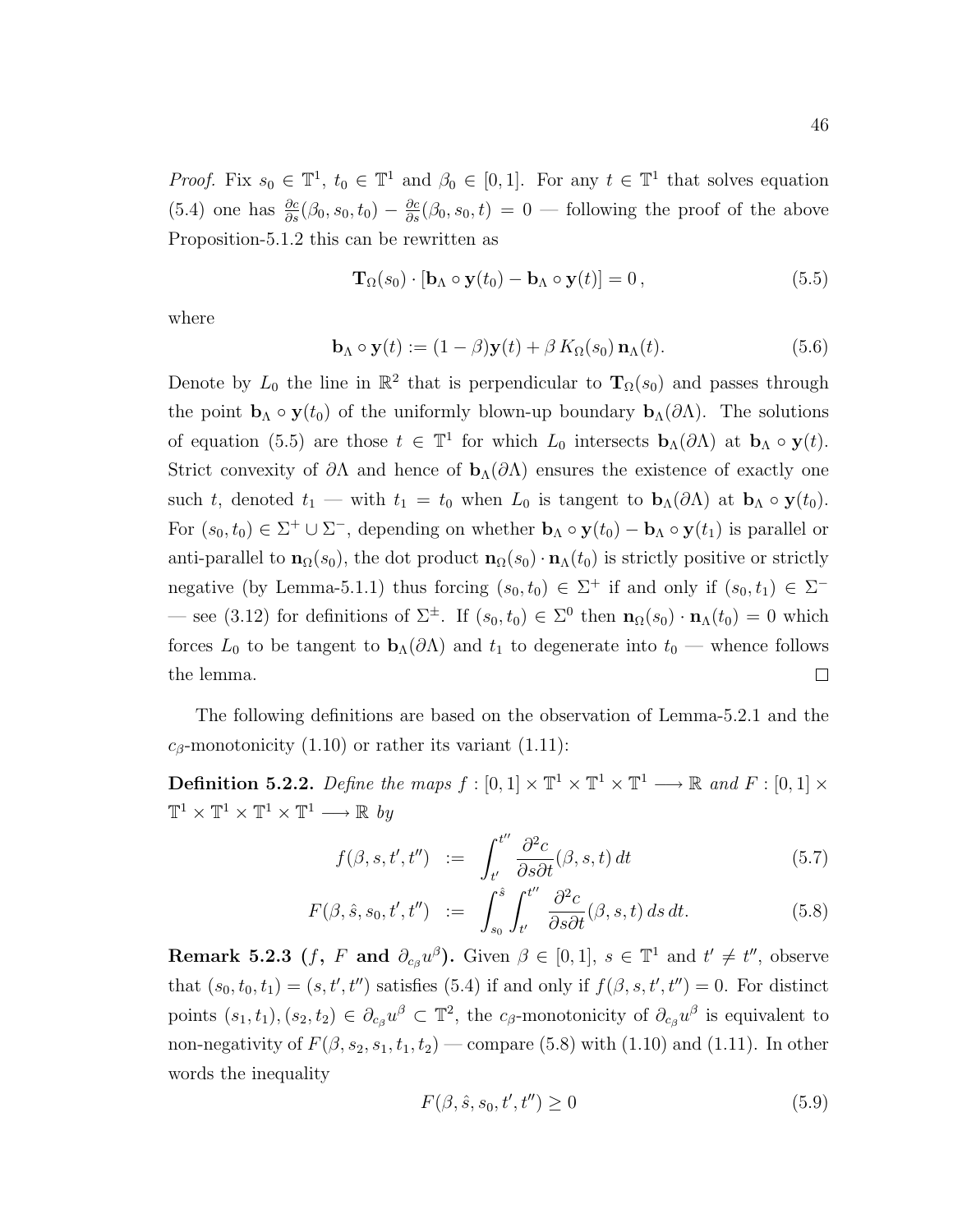gives a reformulation of the  $c_{\beta}$ -monotonicity [\(1.10\)](#page-16-0) for the points  $(s_0, t')$  and  $(\hat{s}, t'')$ formed by pairing the second argument with the fifth and the third argument with the fourth. This gives a consistency check (through Propositions[-5.2.6](#page-56-0) and [-5.2.8](#page-59-0) under suitable constraints) for a pair of points on  $\mathbb{T}^2$  to belong to spt  $\gamma_o^{\beta}$ .

<span id="page-56-2"></span>Remark 5.2.4 (notation convention). In the following analysis whenever we restrict the functions  $f(\beta, s, t', t'')$  and  $F(\beta, \hat{s}, s_0, t', t'')$  to points  $(t', t'')$  for which Lemma[-5.2.1](#page-54-2) holds, as a convention we will use double prime superscript on  $t$  when it belongs to  $\overline{\Sigma}^{-}(s)$  and single prime when  $t \in \overline{\Sigma}^{+}(s)$ . Here the bar over the sets  $\Sigma^{\pm}(s)$  denotes the closures:  $\overline{\Sigma^{\pm}}(s) = \Sigma^{\pm}(s) \cup \Sigma^{0}(s)$ .

We recall from Proposition[-3.2.7](#page-34-2) that for  $\beta = 1$  there can exist at most one point where spt  $\gamma_o^1$  intersects  $\Sigma_P^0$  and one point where spt  $\gamma_o^1$  intersects  $\Sigma_N^0$ . In the remainder of this section our aim is to interpret disjointness of spt  $\gamma_o^1$  from  $\Sigma^0$  as a non-degeneracy condition for critical points of the function  $F(1, \hat{s}, s_0, t', t'')$ . We then find an  $\epsilon > 0$  for which spt  $\gamma_o^{\beta}$  continues to have empty intersection with  $\Sigma^0$  for all values of  $\beta$  in  $1 - \epsilon < \beta < 1$  — Propositions[-5.2.7.](#page-58-0) The stability of non-degenerate critical points under small perturbations then enable us to give a perturbative argument for the persistence of uniqueness of optimal solutions  $\gamma_o^{\beta}$  for each  $\beta$  in the range  $1 - \epsilon < \beta < 1$  — Proposition[-5.2.8](#page-59-0) and Theorem[-5.4.7.](#page-73-0) With this aim we define:

<span id="page-56-3"></span>**Definition 5.2.5**  $(S_0(\beta))$ . For each fixed  $\beta \in [0,1]$ , let  $(u^{\beta} = u^{\beta})$  $\frac{\beta}{c_{\beta}c^{\beta}}, u_{c_{\beta}}^{\beta}) \in \mathcal{A}_{\beta}$  be the unique dual optimizer of Proposition[-4.3.2.](#page-48-0) Define by  $S_0(\beta) \subset \mathbb{T}^1$  the subset consisting of all  $s \in \mathbb{T}^1$  for which the  $c_\beta$ -subgradient  $\partial_{c_\beta}u^\beta(s)$  intersects  $\Sigma^0(s)$  at some  $t \in \mathbb{T}^1$  so that  $\mathbf{n}_{\Omega}(s) \cdot \mathbf{n}_{\Lambda}(t) = 0$ , i.e.

<span id="page-56-1"></span>
$$
S_0(\beta) := \{ s \in \mathbb{T}^1 \mid \partial_{c_{\beta}} u^{\beta}(s) \cap \Sigma^0(s) \neq \emptyset \}. \tag{5.10}
$$

<span id="page-56-0"></span>**Proposition 5.2.6.** For  $0 \le \beta \le 1$  and  $s_0 \in \mathbb{T}^1$ , fix  $t', t'' \in \mathbb{T}^1$  so that  $f(\beta, s_0, t', t'')$  $= 0$  with either t' or t'' in  $\partial_{c\beta}u^{\beta}(s_0)$ . Assume  $S_0(\beta = 1) = \emptyset$ . Then the function  $\hat{s} \longrightarrow F(1, \hat{s}, s_0, t', t'')$ , defined by [\(5.8\)](#page-55-1), is  $C^2(\mathbb{T}^1)$  smooth, non-negative and has no critical points except for a global minimum at  $\hat{s} = s_0$  and a global maximum at some  $s_1 \neq s_0$ . Both critical points are non-degenerate, meaning  $\frac{\partial^2 F}{\partial s^2}$  $\frac{\partial^2 F}{\partial \hat{s}^2}(1, s_k, s_0, t', t'') \neq 0$ *for*  $k = 0, 1$ .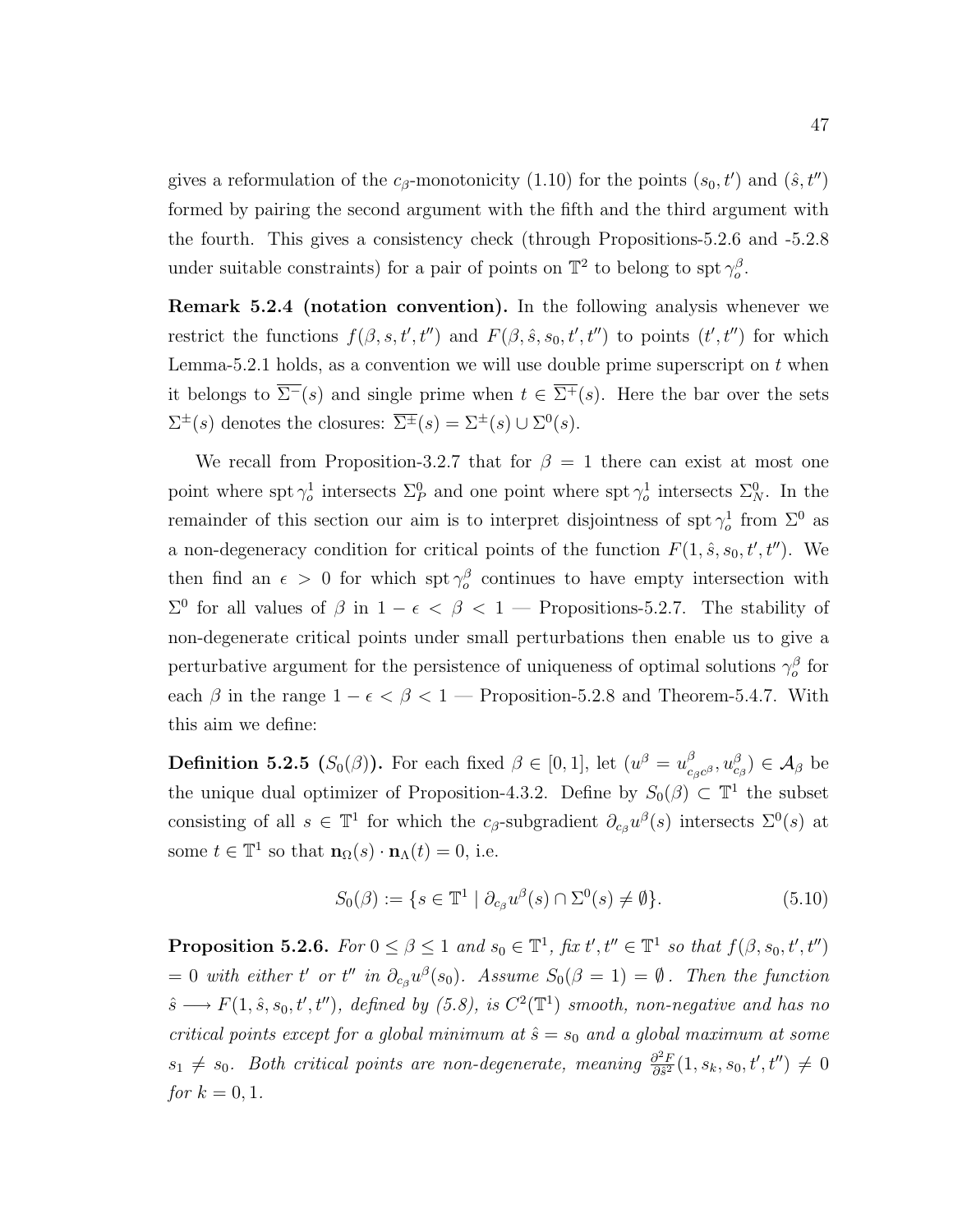*Proof.* Set  $\beta = 1$ . Let  $u \in \mathcal{B}_0^1$  denote the  $c^{\beta}$ -convex potential for which the  $c_{\beta}$ subdifferential  $\partial_{c_1}u$  contains the support of the corresponding optimal solution  $\gamma_o^1$ . The hypothesis  $S_0(\beta = 1) = \emptyset$  precludes  $\partial_{c_1} u$  from intersecting  $\Sigma^0$  — thus forcing  $t' \neq t''$  for all  $s \in \mathbb{T}^1$  whenever  $f(1, s, t', t'') = 0$  with either  $t'$  or  $t''$  in  $\partial_{c_1} u(s)$ . Proposition[-3.1.4](#page-27-0) asserts that

$$
\{(s, t_1^+(s))\}_{s \in \mathbb{T}^1} \subset \operatorname{spt} \gamma_o^1 \subset \partial_{c_1} u \tag{5.11}
$$

with the optimal map  $t_1^+ : \mathbb{T}^1 \longrightarrow \mathbb{T}^1$  (Definition[-5.1.4\)](#page-54-0) a homeomorphism, so that one can identify  $t' = t_1^+(s)$  for all  $s \in \mathbb{T}^1$  whenever  $s, t', t''$  satisfy the hypotheses.

Fix  $s_0 \in \mathbb{T}^1$ . Fix  $t'_{01} := t_1^+(s_0)$  and  $t''_{01} := t''(s_0, t'_0)$  in accordance with the hypotheses. Then the  $C^2$ -smoothness of  $F(\beta, \hat{s}, s_0, t'_{01}, t''_{01})$  on  $\hat{s}$  follows directly from equation [\(5.8\)](#page-55-1) by the  $C^2$ -differentiability of the cost function  $c(1, s, t) = \mathbf{n}_{\Omega}(s) \cdot \mathbf{n}_{\Lambda}(t)$ and the continuous dependence of  $t_{01}'$  hence of  $t_{01}''$  on  $s_0$  through  $f(1, s_0, t_{01}', t_{01}'') = 0$ . Using  $f(1, s, t'_{01}, t''_{01}) = \int_{t'_{01}}^{t''_{01}}$  $\frac{\partial^2 c}{\partial s \partial t}(1, s, t) dt$  rewrite [\(5.8\)](#page-55-1) as

<span id="page-57-1"></span><span id="page-57-0"></span>
$$
F(1, \hat{s}, s_0, t'_{01}, t''_{01}) = \int_{s_0}^{\hat{s}} f(1, s, t'_{01}, t''_{01}) ds.
$$
 (5.12)

Differentiating  $(5.12)$  with respect to  $\hat{s}$  one gets

$$
\frac{\partial F}{\partial \hat{s}}(1, \hat{s}, s_0, t'_{01}, t''_{01}) = f(1, \hat{s}, t'_{01}, t''_{01}) \n= \frac{\partial c}{\partial s}(1, \hat{s}, t''_{01}) - \frac{\partial c}{\partial s}(1, \hat{s}, t'_{01}) \n= -v_{\Omega} K_{\Omega}(\hat{s}) \mathbf{T}_{\Omega}(\hat{s}) \cdot [\mathbf{n}_{\Lambda}(t'_{01}) - \mathbf{n}_{\Lambda}(t''_{01})].
$$
\n(5.13)

By construction  $f(1, \hat{s}, t'_{01}, t''_{01}) = 0$  at  $\hat{s} = s_0$  forcing the vector  $\mathbf{n}_{\Lambda}(t'_{01}) - \mathbf{n}_{\Lambda}(t''_{01})$  to be perpendicular to  $\mathbf{T}_{\Omega}(s_0)$ . This vector is in fact parallel to  $\mathbf{n}_{\Omega}(s_0)$  by Lemma[-5.1.1](#page-51-0) through the identity  $t'_{01} = t_1^+(s_0)$  satisfying  $\mathbf{n}_{\Omega}(s_0) \cdot \mathbf{n}_{\Lambda}(t_1^+(s_0)) \geq 0$ . The hypothesis  $S_0(\beta = 1) = \emptyset$  and the strict convexity of  $\Omega$  imply there can be exactly two distinct points  $\hat{s} \in \mathbb{T}^1$  where  $f(1, \hat{s}, t_{01}', t_{01}'')$  vanishes. These points — called  $s_0$  and  $s_1$ — constitute the critical points of  $F(1, \hat{s}, s_0, t'_{01}, t''_{01})$  by [\(5.13\)](#page-57-1) and are characterized respectively by the normals  $\mathbf{n}_{\Omega}(s_0)$  and  $\mathbf{n}_{\Omega}(s_1)$  parallel and anti-parallel to  $\mathbf{n}_{\Lambda}(t'_{01})$  –  $\mathbf{n}_{\Lambda}(t_{01}^{\prime\prime})$ . Using  $\dot{\mathbf{T}}_{\Omega}(s) = -v_{\Omega} K_{\Omega}(s) \mathbf{n}_{\Omega}(s)$ , a second derivative of [\(5.13\)](#page-57-1) with respect to  $\hat{s}$  gives

$$
\frac{\partial^2 F}{\partial \hat{s}^2} (1, \hat{s}, s_0, t'_{01}, t''_{01}) = \frac{\dot{K}_{\Omega}(\hat{s})}{K_{\Omega}(\hat{s})} \frac{\partial F}{\partial \hat{s}} (1, \hat{s}, s_0, t'_{01}, t''_{01}) \n+ v_{\Omega}^2 K_{\Omega}(\hat{s})^2 \mathbf{n}_{\Omega}(\hat{s}) \cdot [\mathbf{n}_{\Lambda}(t'_{01}) - \mathbf{n}_{\Lambda}(t''_{0})].
$$
\n(5.14)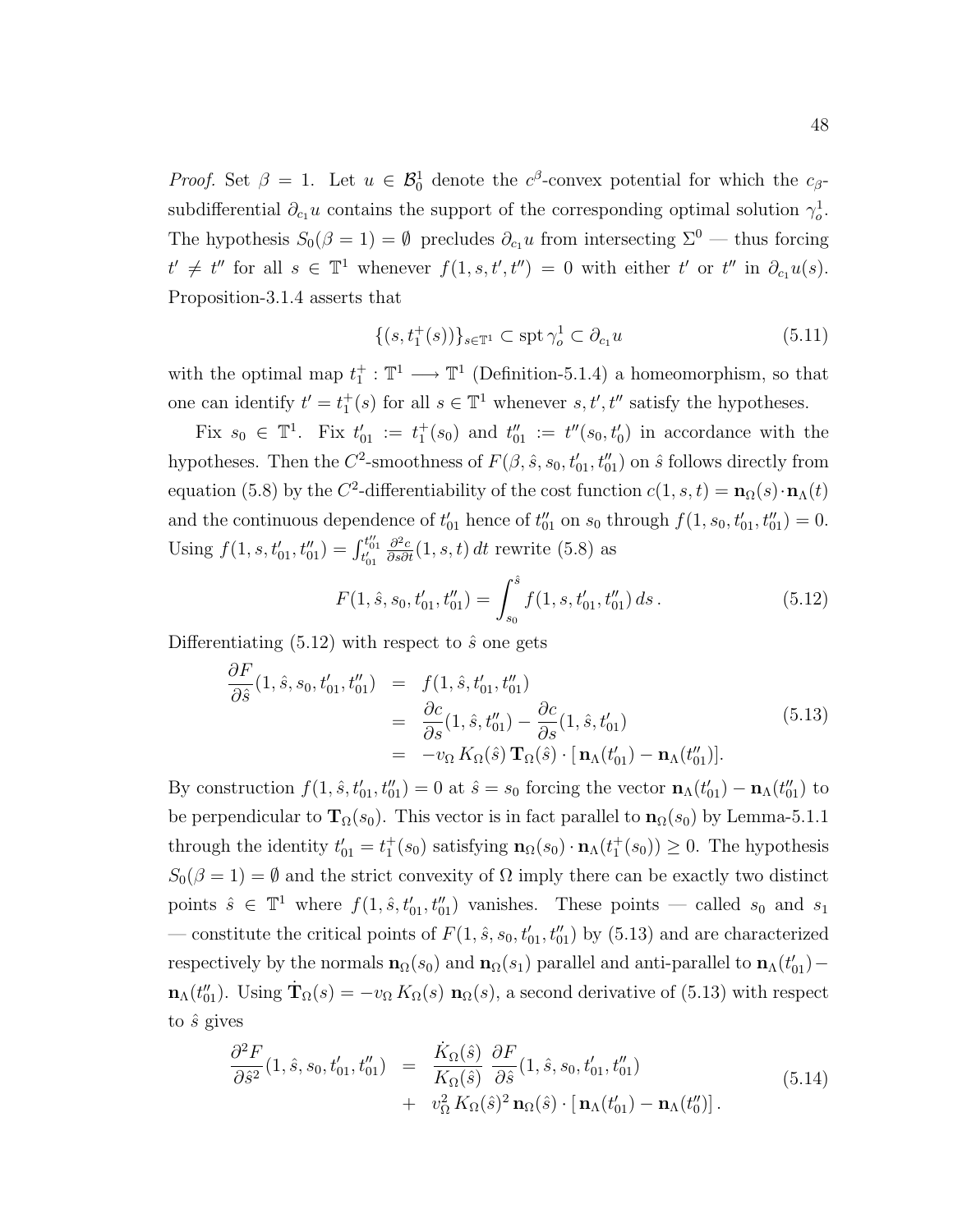Whence one can conclude

<span id="page-58-1"></span>
$$
\frac{\partial^2 F}{\partial \hat{s}^2} (1, s_0, s_0, t'_{01}, t''_{01}) = \frac{\partial f}{\partial \hat{s}} (1, s_0, t'_{01}, t''_{01}) > 0
$$
\n
$$
\frac{\partial^2 F}{\partial \hat{s}^2} (1, s_1, s_0, t'_{01}, t''_{01}) = \frac{\partial f}{\partial \hat{s}} (1, s_1, t'_{01}, t''_{01}) < 0,
$$
\n(5.15)

so that  $\hat{s} = s_0$  and  $\hat{s} = s_1$  are respectively the global (being the only critical points) minimizer and maximizer of  $F(1, \hat{s}, s_0, t'_{01}, t''_{01})$  on  $\mathbb{T}^1$ .

For the non-negativity condition we note that by continuity [\(5.15\)](#page-58-1) further implies  $f(1, s, t_{01}', t_{01}'') > 0$  on the open arc  $||s_0, s_1||$  of  $\mathbb{T}^1$  while  $f(1, s, t_{01}', t_{01}'') \leq 0$ on the complement  $[s_1, s_0]$ , with equality at  $s = s_0$  and  $s = s_1$ . This together with the fact that  $\int_{\mathbb{T}^1} f(1, s, t_{01}', t_{01}'') ds = 0$  (by periodicity) applied to [\(5.12\)](#page-57-0) yields  $F(1, \hat{s}, s_0, t'_{01}, t''_{01}) \ge 0$  for all  $\hat{s} \in \mathbb{T}^1$  and vanishing at  $\hat{s} = s_0$ , the unique minimizer.

<span id="page-58-0"></span>**Proposition 5.2.7.** If  $S_0(\beta = 1) = \emptyset$  then there exists an  $\epsilon > 0$  so that  $S_0(\beta) = \emptyset$ for all  $1 \geq \beta > 1 - \epsilon$ .

*Proof.* To derive a contradiction assume that  $S_0(\beta = 1) = \emptyset$  but for all  $\epsilon > 0$  there exists a  $\beta \in [1-\epsilon, 1]$  for which  $S_0(\beta)$  is non-empty. Then by assumption, for each  $n \geq 1$ , there exists  $1 > \beta_n > 1 - \frac{1}{n}$  $\frac{1}{n}$  for which  $S_0(\beta_n) \neq \emptyset$ . Let  $s_n := s(\beta_n) \in S_0(\beta_n)$ . Denote by  $c_n$  the cost function associated with  $\beta_n$  and by  $u^n := u^{\beta_n} = u^{\beta_n}_{c_n c^n}$ ,  $v^n := u_{c_n}^n$  the corresponding dual optimizers with  $u^n \in \mathcal{B}_0^{\beta_n}$  of [\(4.23\)](#page-42-2). Non-emptiness of  $S_0(\beta_n)$  implies there exists a  $t_n := t(\beta_n, s_n) \in \partial_{c_n} u^n(s_n)$  for which

$$
u^{n}(s_{n}) + v^{n}(t_{n}) = c(\beta_{n}, s_{n}, t_{n})
$$
  
\n
$$
\frac{\partial^{2}c}{\partial s\partial t}(\beta_{n}, s_{n}, t_{n}) = 0.
$$
\n(5.16)

Since  $(\beta_n, u^n) \in \mathcal{B}_0$  from [\(4.24\)](#page-43-2) and  $\mathcal{B}_0$  is compact by Proposition[-4.2.2,](#page-44-1) a subsequence — also denoted  $(\beta_n, u^n)$  — converges to  $(1, u) \in \mathcal{B}_0$  as  $n \to \infty$ . Then  $u \in \mathcal{B}_0^1$ by [\(4.24\)](#page-43-2). Lemma[-4.2.1](#page-43-3) forces a corresponding subsequence of the  $c_n$ -transforms, also denoted by  $v^n$ , to converge to  $v = u_{c_1}$  as  $n \to \infty$ . Moreover, compactness of  $\mathbb{T}^2$ implies the sequence  $(s_n, t_n) \in \partial_{c_n} u^n \subset \mathbb{T}^2$  has a convergent subsequence that converges to some  $(s_{\infty}, t_{\infty}) \in \mathbb{T}^2$ . Hence for a sub-subsequence of  $(u^n, v^n, s_n, t_n)$ , also

<span id="page-58-2"></span> $\Box$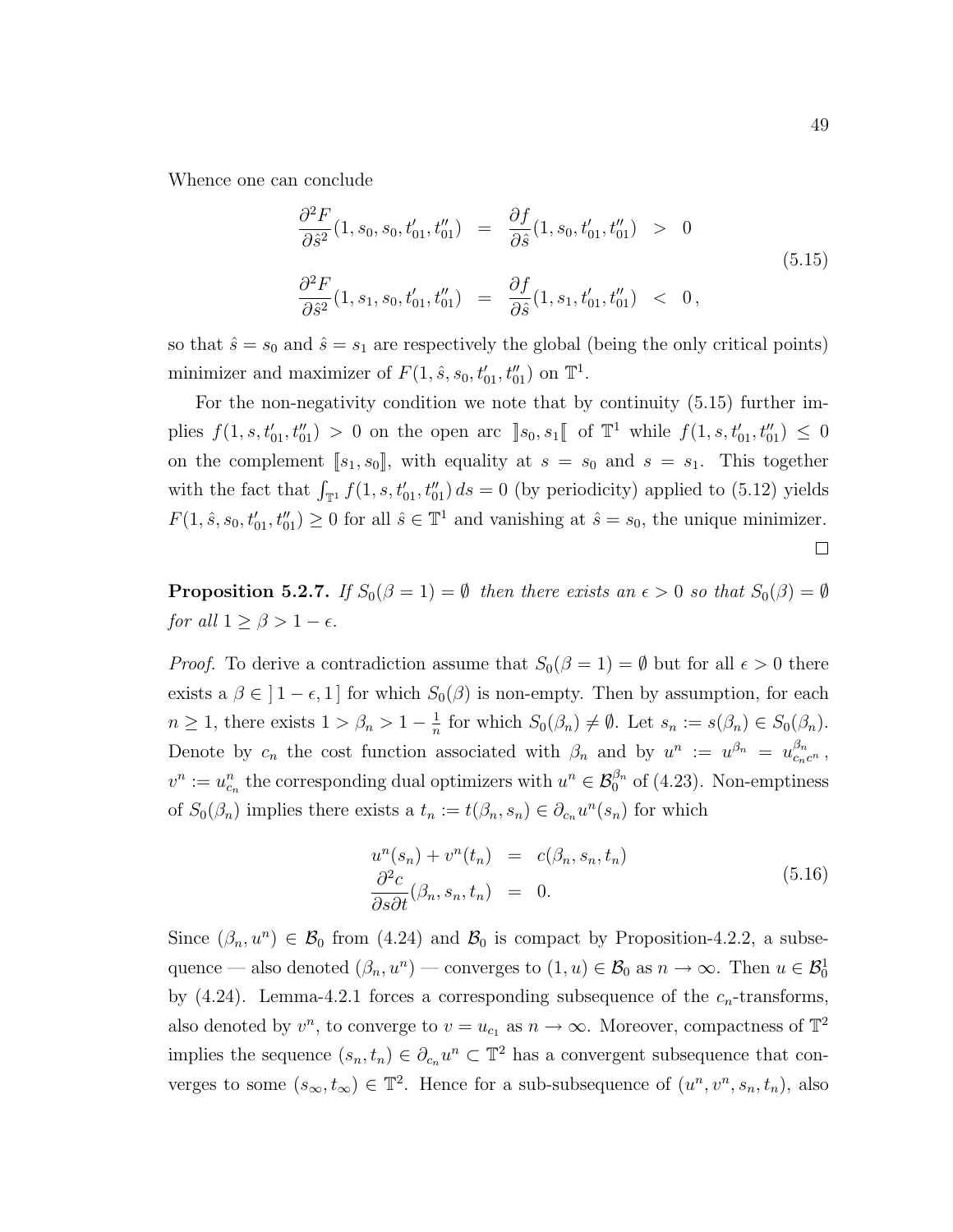denoted by n, equation [\(5.16\)](#page-58-2) continues to hold. Taking the limit  $n \to \infty$  yields:

<span id="page-59-1"></span>
$$
u(s_{\infty}) + u_{c_1}(t_{\infty}) = c(1, s_{\infty}, t_{\infty})
$$
  
\n
$$
\frac{\partial^2 c}{\partial s \partial t}(1, s_{\infty}, t_{\infty}) = 0.
$$
\n(5.17)

We used continuity in all the arguments  $\beta$ , s and t of the cost function  $c(\beta, s, t)$  and its mixed partial  $\frac{\partial^2}{\partial s \partial t} c(\beta, s, t)$  and the Lipschitz continuity (hence uniform continuity) of the potentials  $u^n$  and  $v^n$  to get [\(5.17\)](#page-59-1). But (5.17) combines with [\(4.8\)](#page-39-0), [\(3.12\)](#page-30-0), [\(5.10\)](#page-56-1) and the hypothesis to assert that  $s_{\infty} \in S_0(\beta = 1) = \emptyset$  — a contradiction thus proving the proposition.  $\Box$ 

The next proposition extends a result proved for  $\beta = 1$  in Proposition[-5.2.6](#page-56-0) to  $\beta$  which are merely close to 1. It employs a perturbation argument which relies on the geometrical condition  $S_0(\beta = 1) = \emptyset$  to preclude degeneracies.

<span id="page-59-0"></span>**Proposition 5.2.8.** If  $S_0(\beta = 1) = \emptyset$ , there exists an  $\epsilon > 0$  such that for fixed  $\beta > 1 - \epsilon$  and  $f(\beta, s_0, t', t'') = 0$  with either t' or t'' in  $\partial_{c_\beta}u^{\beta}(s_0)$ , the function  $\hat{s} \longrightarrow F(\beta, \hat{s}, s_0, t', t'')$  is  $C^2(\mathbb{T}^1)$  smooth and has no critical points except for a global minimum at  $\hat{s} = s_0$  and a global maximum at some  $\hat{s}_{\beta} \neq s_0$ . Moreover  $F(\beta, \hat{s}, s_0, t', t'') \geq 0$  with equality if and only if  $\hat{s} = s_0$ . Here t' and t'' are labeled in accordance with Remark[-5.2.4](#page-56-2) and  $u^{\beta} \in \mathcal{B}_{0}^{\beta}$  is the optimal dual potential from Proposition[-4.3.2.](#page-48-0)

*Proof.* The hypothesis  $S_0(\beta = 1) = \emptyset$  combines with Proposition[-5.2.7](#page-58-0) to provide an  $\epsilon > 0$  for which the set  $S_0(\beta)$  continues to be empty for all  $1 - \epsilon < \beta \leq 1$ . For each such  $\beta$  one therefore has  $t'_{0\beta} := t'(\beta, s_0)$  distinct from  $t''_{0\beta} := t''(\beta, s_0)$  whenever  $f(\beta, s_0, t'_{0\beta}, t''_{0\beta}) = 0$  and either  $t'_{0\beta}$  or  $t''_{0\beta}$  belongs to  $\partial_{c_\beta}u^{\beta}(s_0)$ . Consider this  $\epsilon > 0$ . The strategy for the proof is to show the uniform convergence of  $F(\beta, \hat{s}, s_0, t'_{0\beta}, t''_{0\beta})$ and its first and second partials with respect to  $\hat{s}$  as  $\beta \to 1$  to the corresponding quantities of Proposition[-5.2.6](#page-56-0) and extend the conclusions there to  $\beta$  close 1.

2. Claim: When either  $t'_{0\beta}$  or  $t''_{0\beta}$  belongs to  $\partial_{c_{\beta}}u^{\beta}(s_0)$  with  $f(\beta, s_0, t'_{0\beta}, t''_{0\beta}) = 0$ , a subsequence of  $t'_{0\beta}$  converges to  $t_1^+(s_0)$  as  $\beta \to 1$ .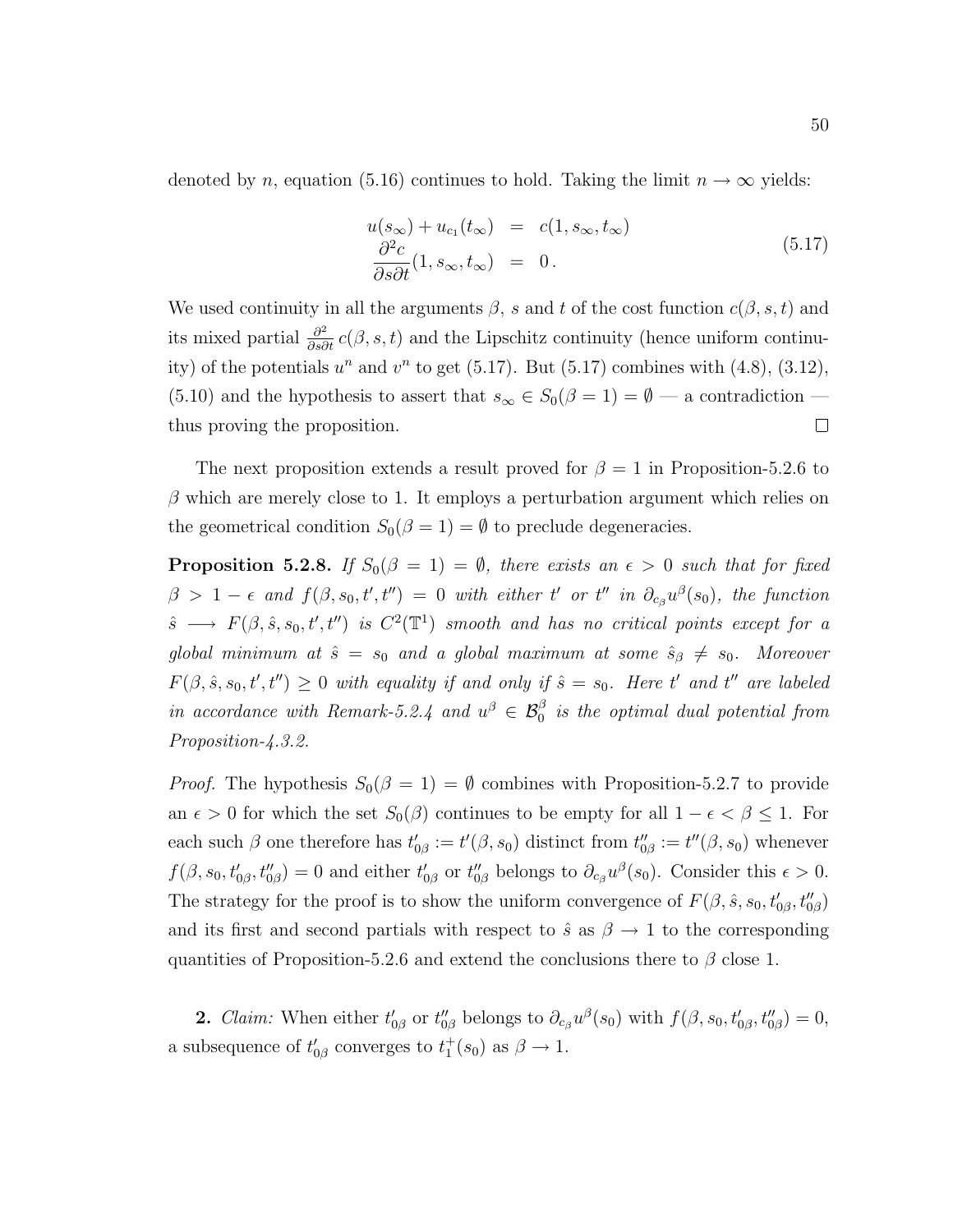*Proof of Claim:* Compactness of  $\mathbb{T}^2$  allows one to extract a subsequence, also denoted  $(t'_{0\beta}, t''_{0\beta})$ , that converges to some  $(t'_{01}, t''_{01}) \in \mathbb{T}^2$ . By hypotheses the convergent subsequence satisfies

<span id="page-60-0"></span>
$$
u^{\beta'}_{\quad} (s_0) \leq \frac{\partial c}{\partial s} (\beta, s_\beta, t'_{0\beta}) \leq u^{\beta'}_{+} (s_0) \tag{5.18}
$$

$$
u^{\beta}(s_0) + u^{\beta}_{c_{\beta}}(t'_{0\beta}) \geq c(\beta, s_0, t'_{0\beta})
$$
\n(5.19)

$$
\frac{\partial^2 c}{\partial s^2}(\beta, s_0, t'_{0\beta}) > 0, \qquad (5.20)
$$

where the primes on the potentials represent the s-derivatives. The point  $t''_{0\beta}$  satisfies  $(5.18)$ ,  $(5.19)$  and a strict reverse inequality in  $(5.20)$ . Moreover,  $(5.19)$  is an equality whenever the point belongs to  $\partial_{c_{\beta}}u^{\beta}(s_0)$ . Recall from Lemma[-4.2.1](#page-43-3) that as  $\beta \to 1$  the uniform convergence  $u^{\beta} \to u$  implies  $u_{c_{\beta}}^{\beta} \to u_{c_1}$  uniformly. By Proposition[-4.3.3](#page-49-2) the weak-\* limit of the corresponding optimal solutions  $\gamma_o^{\beta}$ , with spt  $\gamma_o^{\beta} \subset \partial_{c_{\beta}} u^{\beta}$ , then satisfies spt  $\gamma_o^1 \subset \partial_{c_1} u$  with  $u \in \mathcal{B}_0^1$  the unique dual potential of Proposition[-4.3.2](#page-48-0) and  $\gamma_o^1$  the unique primal optimizer from Theorem[-3.1.3.](#page-25-0) The potentials  $u^{\beta}$  and the limit  $u$  are uniformly semi-convex by Lemma[-B.1.2,](#page-78-0) while  $u$  is continuously differentiable on  $\mathbb{T}^1$  — see the remark following Proposition-3.4 of Gangbo and McCann [\[10\]](#page-83-4). Passing to sub-subsequences, also denoted by  $\beta$ , the uniform convergence  $u^{\beta'}_{\pm} \to u'$ from Lemma[-B.2.1](#page-80-0) and the  $C<sup>2</sup>$ - differentiability of the cost function yield

$$
\frac{\partial c}{\partial s}(1, s_0, t'_{01}) = \frac{du}{ds}(s_0)
$$
\n
$$
u(s) + u_{c_1}(t'_{01}) \geq c(1, s_0, t'_{01})
$$
\n
$$
\frac{\partial^2 c}{\partial s^2}(1, s_0, t'_{01}) \geq 0
$$
\n(5.21)

as  $\beta \to 1$ . Similar relations hold for  $t_{01}''$  with the last inequality reversed. The equation  $\frac{\partial c}{\partial s}(1, s_0, t) = \frac{du}{ds}(s_0)$  has at most two solutions  $t \in \mathbb{T}^1$  with at least one of them in  $\partial_{c_1}u(s_0)$  by hypotheses — thus making either  $t'_{01}$  or  $t''_{01}$  belong to  $\partial_{c_1}u(s_0)$ . This combines with  $graph(t_1^+) \subset$  spt  $\gamma_o^1 \subset \partial_{c_1} u$  from Proposition[-3.1.4](#page-27-0) to assert  $t'_{01} = t_1^+(s_0)$  to prove the claim.

**3.** Setting  $f(\beta, s_0, t'_{0\beta}, t''_{0\beta}) = 0$ , the C<sup>2</sup>-differentiability of the cost function and continuity of all its derivatives in  $\beta$  force the corresponding limits  $(t_1^+(s_0), t_{01}'')$  to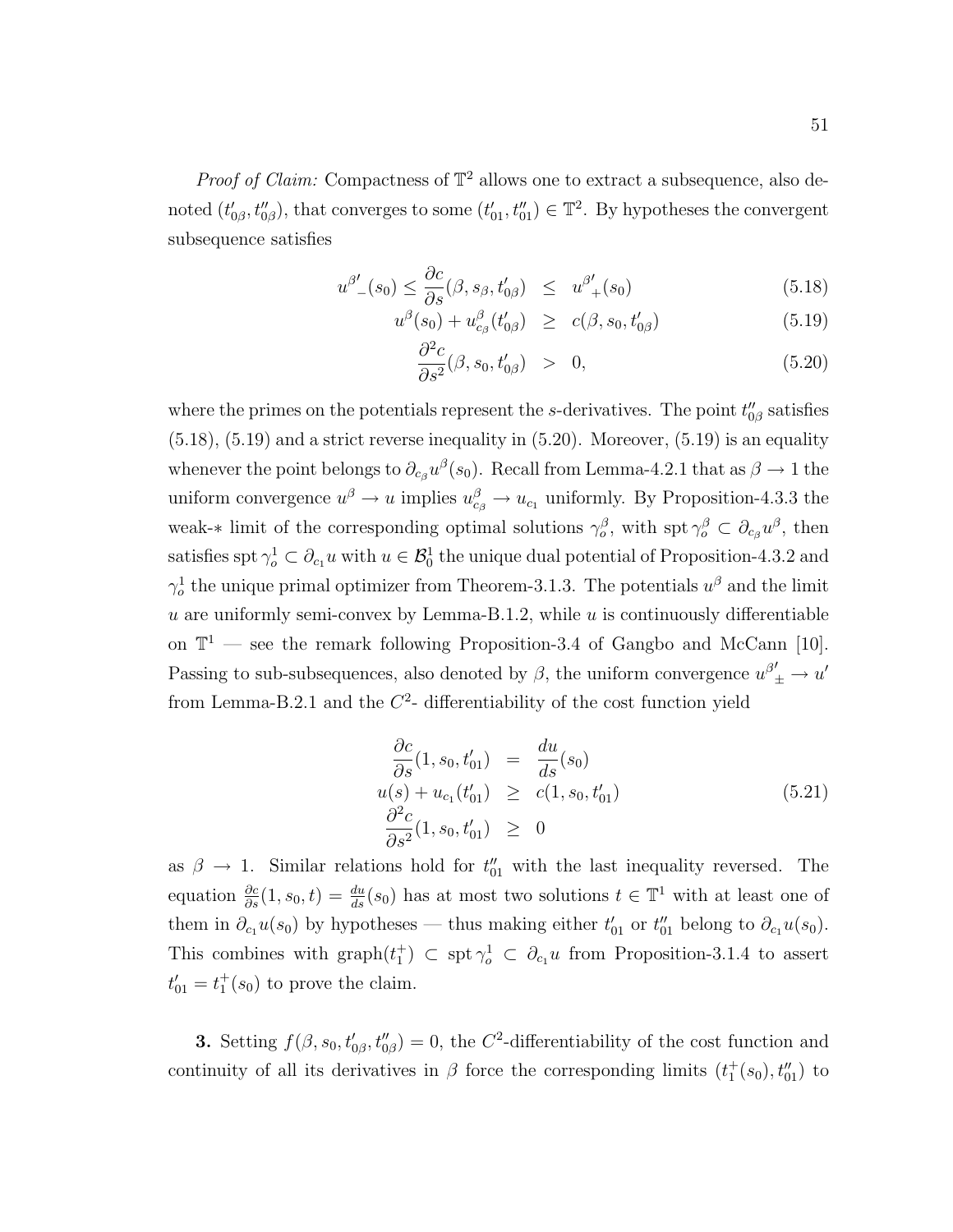satisfy  $f(1, s_0, t_1^+(s_0), t_{01}'') = 0$ . Using [\(5.8\)](#page-55-1) one gets

$$
\frac{\partial F}{\partial \hat{s}}(\beta, \hat{s}, s_0, t'_{0\beta}, t''_{0\beta}) = f(\beta, \hat{s}, t'_{0\beta}, t''_{0\beta})
$$
\n(5.22)

$$
\frac{\partial^2 F}{\partial \hat{s}^2}(\beta, \hat{s}, s_0, t'_{0\beta}, t''_{0\beta}) = \frac{\partial^2 c}{\partial \hat{s}^2}(\beta, \hat{s}, t''_{0\beta}) - \frac{\partial^2 c}{\partial \hat{s}^2}(\beta, \hat{s}, t'_{0\beta}),
$$
(5.23)

to derive the uniform convergences:

<span id="page-61-1"></span>
$$
F(\beta, \hat{s}, s_0, t'_{0\beta}, t''_{0\beta}) \longrightarrow F(1, \hat{s}, s_0, t_1^+(s_0), t''_{01})
$$
\n
$$
F(\beta, \hat{s}, s_0, t'_{0\beta}, t''_{0\beta}) \longrightarrow F(1, \hat{s}, s_0, t_1^+(s_0), t''_{01})
$$
\n
$$
(5.24)
$$

$$
\frac{\partial F}{\partial \hat{s}}(\beta, \hat{s}, s_0, t'_{0\beta}, t''_{0\beta}) \longrightarrow \frac{\partial F}{\partial \hat{s}}(1, \hat{s}, s_0, t_1^+(s_0), t''_{01})
$$
(5.25)

$$
\frac{\partial^2 F}{\partial \hat{s}^2}(\beta, \hat{s}, s_0, t'_{0\beta}, t''_{0\beta}) \longrightarrow \frac{\partial^2 F}{\partial \hat{s}^2}(1, \hat{s}, s_0, t_1^+(s_0), t''_{01})
$$
(5.26)

as  $\beta \to 1$  and to conclude the C<sup>2</sup>-differentiability of  $\hat{s} \longrightarrow F(\beta, \hat{s}, s_0, t'_{0\beta}, t''_{0\beta})$ .

4. From Proposition[-5.2.6,](#page-56-0)  $\hat{s} \longrightarrow F(1, \hat{s}, s_0, t'_{01}, t''_{01})$  is non-negative with exactly two non-degenerate critical points — a global minimum at  $\hat{s} = s_0$  and a global maximum at  $\hat{s} = s_1$ :

<span id="page-61-0"></span>
$$
\frac{\partial F}{\partial \hat{s}}(1, s_0, s_0, t'_{01}, t''_{01}) = 0 \text{ and } \frac{\partial^2 F}{\partial \hat{s}^2}(1, s_0, s_0, t'_{01}, t''_{01}) > 0
$$
\n
$$
\frac{\partial F}{\partial \hat{s}}(1, s_1, s_0, t'_{01}, t''_{01}) = 0 \text{ and } \frac{\partial^2 F}{\partial \hat{s}^2}(1, s_1, s_0, t'_{01}, t''_{01}) < 0
$$
\n(5.27)

— see [\(5.15\)](#page-58-1), with the function strictly increasing on the arc  $\llbracket s_0, s_1 \llbracket \subset \mathbb{T}^1$  and strictly decreasing on  $\llbracket s_1, s_0 \rrbracket$ .

**5.** In the following analysis we suppress the dependence on  $s_0$ ,  $t'_{0\beta}$  and  $t''_{0\beta}$  for convenience to write

$$
F_{\beta}(\hat{s}) := F(\beta, \hat{s}, s_0, t'_{0\beta}, t''_{0\beta})
$$
  
\n
$$
F_1(\hat{s}) := F(1, \hat{s}, s_0, t'_{01}, t''_{01}).
$$
\n(5.28)

From 4 since  $\frac{\partial^2 F_1}{\partial \hat{s}^2}$  $\frac{\partial^2 F_1}{\partial \hat{s}^2}(s_0) > 0$  and  $\frac{\partial^2 F_1}{\partial \hat{s}^2}$  $\frac{\partial^2 F_1}{\partial \hat{s}^2}(s_1) < 0$ , there must exist at least two points of inflections  $s_2 \in ]s_0, s_1[$  and  $s_3 \in ]s_1, s_0[$  with  $\frac{\partial^2 F_1}{\partial s^2}$  $\frac{\partial^2 F_1}{\partial \hat{s}^2}(s_k) = 0, k = 2, 3, \text{ and } \frac{\partial F_1}{\partial \hat{s}}(s_2) > 0$ and  $\frac{\partial F_1}{\partial \hat{s}}(s_3) < 0$ . Let  $A_0$  and  $A_1$  be closed arcs about the points  $s_0$  and  $s_1$  respectively and small enough so that they do not contain  $s_2$  or  $s_3$  and

$$
\frac{\partial^2 F_1}{\partial \hat{s}^2}(\hat{s}) > 0 \quad \text{on } A_0
$$
  

$$
\frac{\partial^2 F_1}{\partial \hat{s}^2}(\hat{s}) < 0 \quad \text{on } A_1
$$
 (5.29)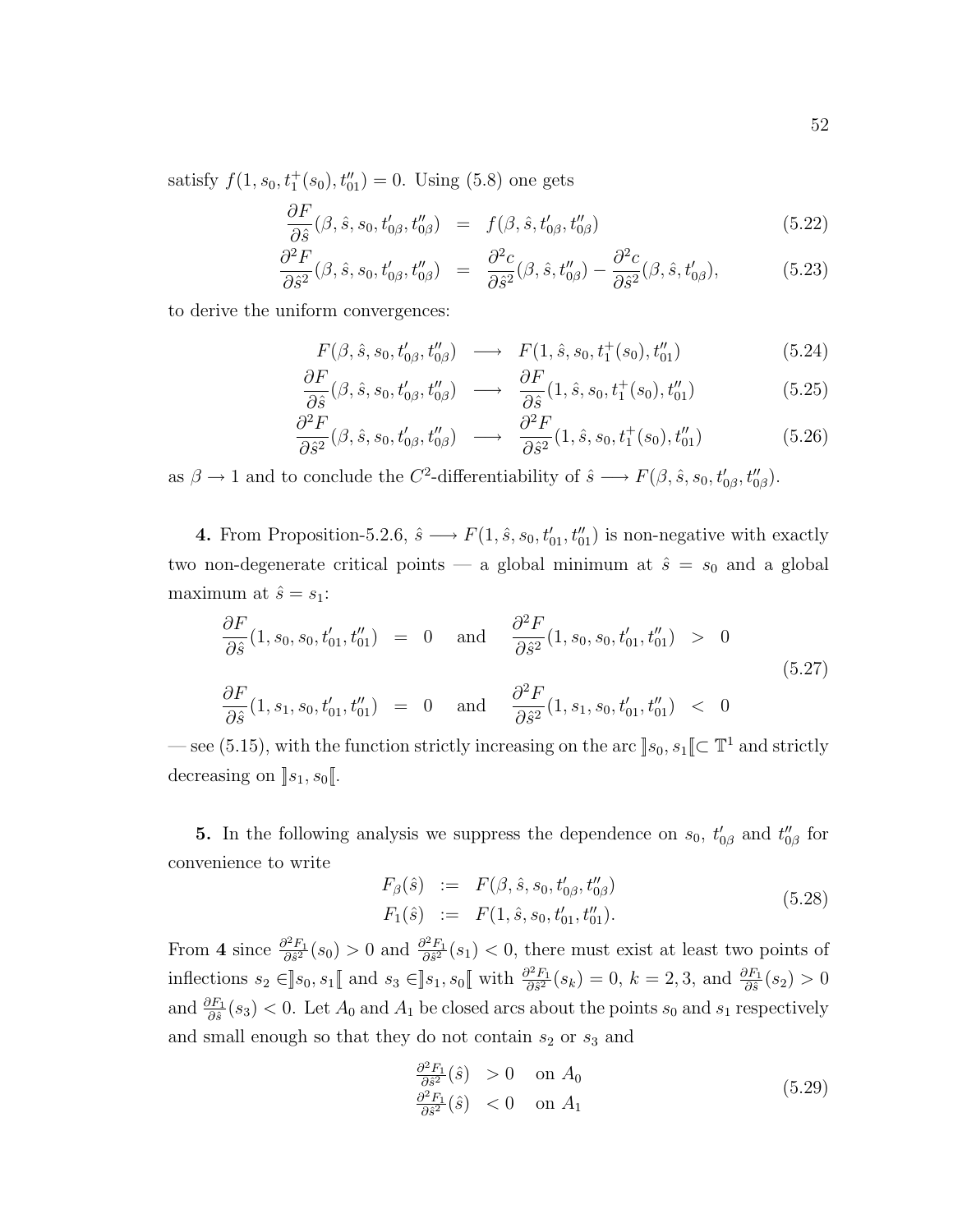hold by [\(5.27\)](#page-61-0) and  $C^2$ -differentiability of  $F_1(\hat{s})$ . Then the complement of  $A_0 \cup A_1$ on  $\mathbb{T}^1$  is the disjoint union of two open arcs called  $A_2$  and  $A_3$  with  $s_2 \in A_2$  and  $s_3 \in A_3$ . This therefore gives by 4 above:

$$
\frac{\partial F_1}{\partial \hat{s}}(\hat{s}) > 0 \quad \text{on } A_2
$$
\n
$$
\frac{\partial F_1}{\partial \hat{s}}(\hat{s}) < 0 \quad \text{on } A_3,
$$
\n(5.30)

<span id="page-62-1"></span>consequently by the uniform convergences from [\(5.26\)](#page-61-1) and [\(5.25\)](#page-61-1) we get for all  $\beta$ close to 1:

$$
\frac{\partial^2 F_{\beta}}{\partial \hat{s}^2}(\hat{s}) > 0 \quad \text{on } A_0
$$
  

$$
\frac{\partial^2 F_{\beta}}{\partial \hat{s}^2}(\hat{s}) < 0 \quad \text{on } A_1
$$
 (5.31)

<span id="page-62-0"></span>and

$$
\frac{\partial F_{\beta}}{\partial \hat{s}}(\hat{s}) > 0 \quad \text{on } A_2
$$
  
\n
$$
\frac{\partial F_{\beta}}{\partial \hat{s}}(\hat{s}) < 0 \quad \text{on } A_3.
$$
\n(5.32)

By [\(5.32\)](#page-62-0) there exist at least two points  $\tilde{s}_0 \in A_0$  and  $\tilde{s}_1 \in A_1$  where  $\frac{\partial F_\beta}{\partial \tilde{s}}(\hat{s})$  vanishes. Since by [\(5.31\)](#page-62-1),  $F_\beta(\hat{s})$  is strictly convex on  $A_0$  and strictly concave on  $A_1$  there are exactly two such points  $\tilde{s}_0$  and  $\tilde{s}_1$ . Thus the points  $\hat{s} = \tilde{s}_0$  and  $\hat{s} = \tilde{s}_1$  constitute the only critical points of the function  $F_{\beta}(\hat{s})$ , and they are non-degenerate by  $(5.31)$ with  $F_\beta(\tilde{s}_0)$  a global minimum and  $F_\beta(\tilde{s}_1)$  a global maximum.

**6. non-negativity:** Given  $\beta > 1 - \epsilon$  and  $s_0 \in \mathbb{T}^1$ , let  $t'_{0\beta} \neq t''_{0\beta} \in \mathbb{T}^1$  satisfy the hypotheses. Then  $\frac{\partial F}{\partial \hat{s}}(\beta, s_0, s_0, t'_{0\beta}, t''_{0\beta}) = f(\beta, s_0, t'_{0\beta}, t''_{0\beta}) = 0$  — which in the limit  $\beta \to 1$  converges to  $\frac{\partial F}{\partial \hat{s}}(1, s_0, s_0, t_1^+(s_0), t_{01}'') = 0$  by [\(5.25\)](#page-61-1). By [\(5.15\)](#page-58-1) from Proposition[-5.2.6](#page-56-0) one has  $\frac{\partial^2 F}{\partial s^2}$  $\frac{\partial^2 F}{\partial s^2}(1, s_0, s_0, t_1^+(s_0), t_{01}'') > 0$ . The uniform convergence [\(5.26\)](#page-61-1) then implies

$$
\frac{\partial^2 F}{\partial \hat{s}^2}(\beta, s_0, s_0, t'_{0\beta}, t''_{0\beta}) > 0,
$$
\n(5.33)

for all  $\beta$  near 1. This makes  $\hat{s} = s_0$  a local minimizer for  $\hat{s} \longrightarrow F(\beta, \hat{s}, s_0, t'_{0\beta}, t''_{0\beta})$ — which is the only minimizer by 5 giving  $\tilde{s}_0 = s_0$ . By construction the function vanishes at  $\hat{s} = s_0$  thus attaining a minimum of zero on  $\mathbb{T}^2$ , consequently  $F(\beta, \hat{s}, s_0, t'_{0\beta}, t''_{0\beta}) \geq 0$  for all  $\hat{s} \in \mathbb{T}^1$  to complete the proposition.  $\Box$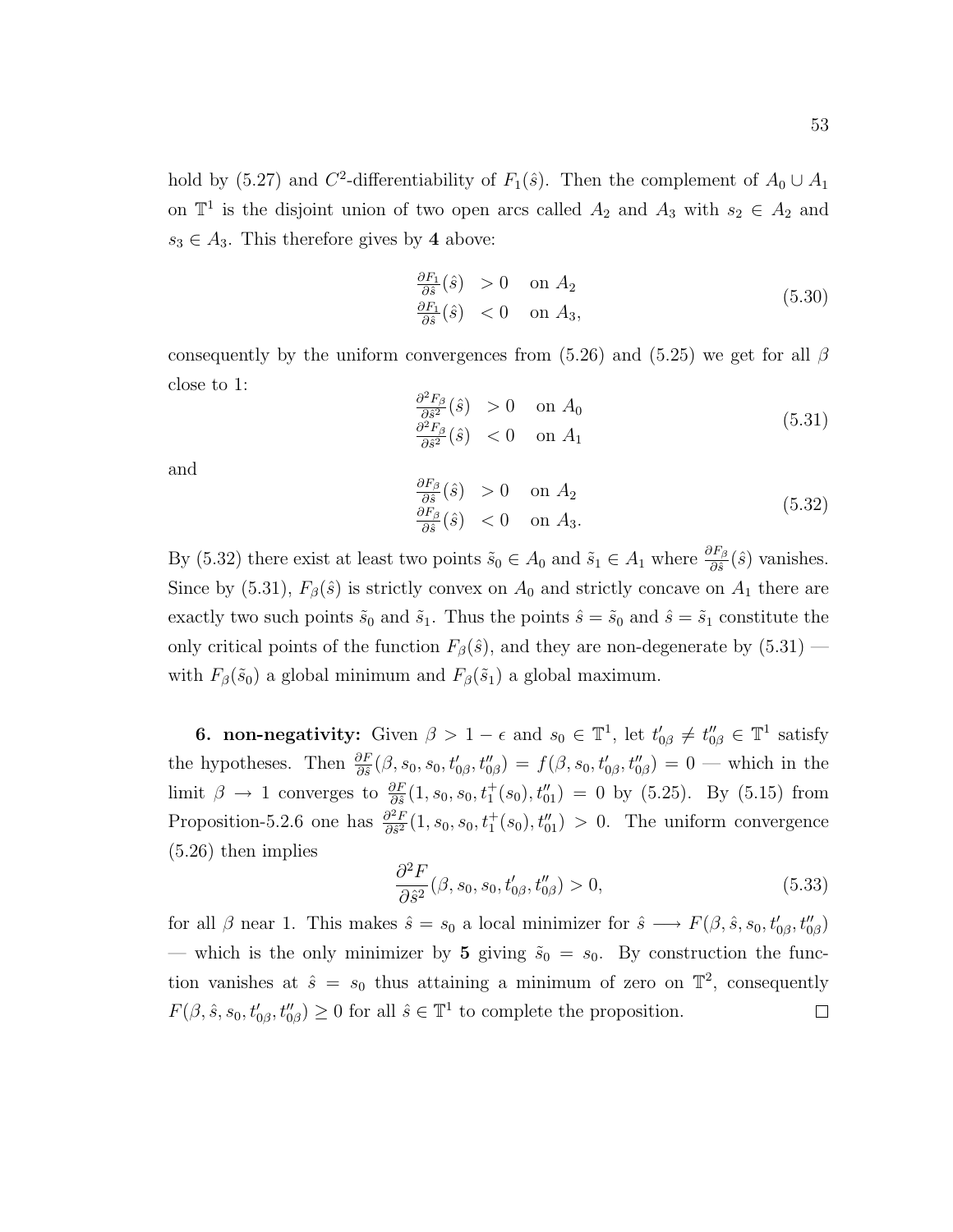### 5.3 Regularity of potentials and smoothness of transport maps

The next proposition is a regularity result which extends the a.e. statement of Proposition[-5.1.2](#page-52-2) to every point  $s_0 \in \mathbb{T}^1$ . For  $\beta = 0$  this was shown by Gangbo and McCann [\[10\]](#page-83-4).

<span id="page-63-0"></span>Proposition 5.3.1 (at most two images everywhere). Let  $s, t \in \mathbb{T}^1$  denote the constant speed parameters for the toy model [\(1.3\)](#page-13-0)-[\(1.4\)](#page-13-1) and let  $u^{\beta} : \mathbb{T}^1 \longrightarrow \mathbb{R}$ be the  $c^{\beta}$ -convex potential of Proposition[-4.3.2](#page-48-0) whose  $c_{\beta}$ -subdifferential contains the supports  $Z_{\beta}$  [\(4.34\)](#page-47-2) of all optimal solutions  $\gamma_o^{\beta}$  [\(1.6\)](#page-14-1). If  $S_0(\beta = 1) = \emptyset$ , then for each  $s_0 \in \mathbb{T}^1$  and each  $1 - \epsilon < \beta \leq 1$  (for the  $\epsilon > 0$  of Proposition[-5.2.7\)](#page-58-0) exactly one of the following statements holds:

(i)  $\partial_{c_{\beta}} u^{\beta}(s_0) = \{t_0\}$  with  $(s_0, t_0) \in \Sigma^+$ 

(ii)  $\partial_{c_{\beta}}u^{\beta}(s_0) = \{t_0, t_1\}$  with  $(s_0, t_0) \in \Sigma^+$  and  $(s_0, t_1) \in \Sigma^-$ .

*Proof.* Fix a  $\beta \in ]1 - \epsilon, 1]$ . Then by Proposition[-5.2.7,](#page-58-0)  $\partial_{c_{\beta}} u^{\beta}(s) \cap \Sigma^{0}(s) = \emptyset$  for all  $s \in \mathbb{T}^1$ . The key factor in the proof is the  $c_{\beta}$ -monotonicity [\(1.10\)](#page-16-0) of  $Z_{\beta}$  and of the  $c_{\beta}$ -subdifferential  $\partial_{c_{\beta}}u^{\beta} \supset Z_{\beta}$  of the potential that contains it.

**1.** *Claim-1:* Given  $s_0 \in \mathbb{T}^1$ , if the  $c_\beta$ -subgradient  $\partial_{c_\beta} u^\beta(s_0)$  at  $s_0$  has non-empty intersection with the subset  $\Sigma^-(s_0) \subset \mathbb{T}^1$ , then for each  $t'' \in \partial_{c_\beta} u^\beta(s_0) \cap \Sigma^-(s_0)$  the corresponding  $t' \neq t''$  in  $\Sigma^+(s_0)$ , satisfying  $f(\beta, s_0, t', t'') = 0$ , must also belong to  $\partial_{c_{\beta}}u^{\beta}(s_0).$ 

*Proof of Claim-1:* To produce a contradiction assume there exists an  $s_0 \in \mathbb{T}^1$ where the  $c_\beta$ -subgradient  $\partial_{c_\beta}u^\beta(s_0)$  of the potential intersects  $\Sigma^-(s_0)$  at some  $t_0$  while its counterpart  $t_2$  in  $\Sigma^+(s_0)$ , satisfying  $f(\beta, s_0, t_2, t_0) = 0$ , fails to be in  $\partial_{c_\beta} u^\beta(s_0)$ . By Lemma[-4.3.1](#page-47-1) and Proposition[-4.3.2](#page-48-0) one therefore has  $(s_0, t_2) \notin Z_\beta$ ; while the same lemma and proposition ensure the existence of an  $s_2$  in  $\mathbb{T}^1\setminus\{s_0\}$  for which  $(s_2, t_2) \in Z_\beta \subset \partial_{c_\beta} u^\beta \subset \Sigma^+ \cup \Sigma^-$  – Figure[-5.1.](#page-64-0) Conforming to the notations introduced in Remark[-5.2.4,](#page-56-2) the points  $t_0$ ,  $t_2$  can be represented as  $t_0 = t''$  and  $t_2 = t'$ with  $f(\beta, s_0, t', t'') = 0$ . Now for the pairs  $(s_0, t'')$ ,  $(s_2, t') \in \partial_{c_\beta} u^\beta$ ,  $c_\beta$ -monotonicity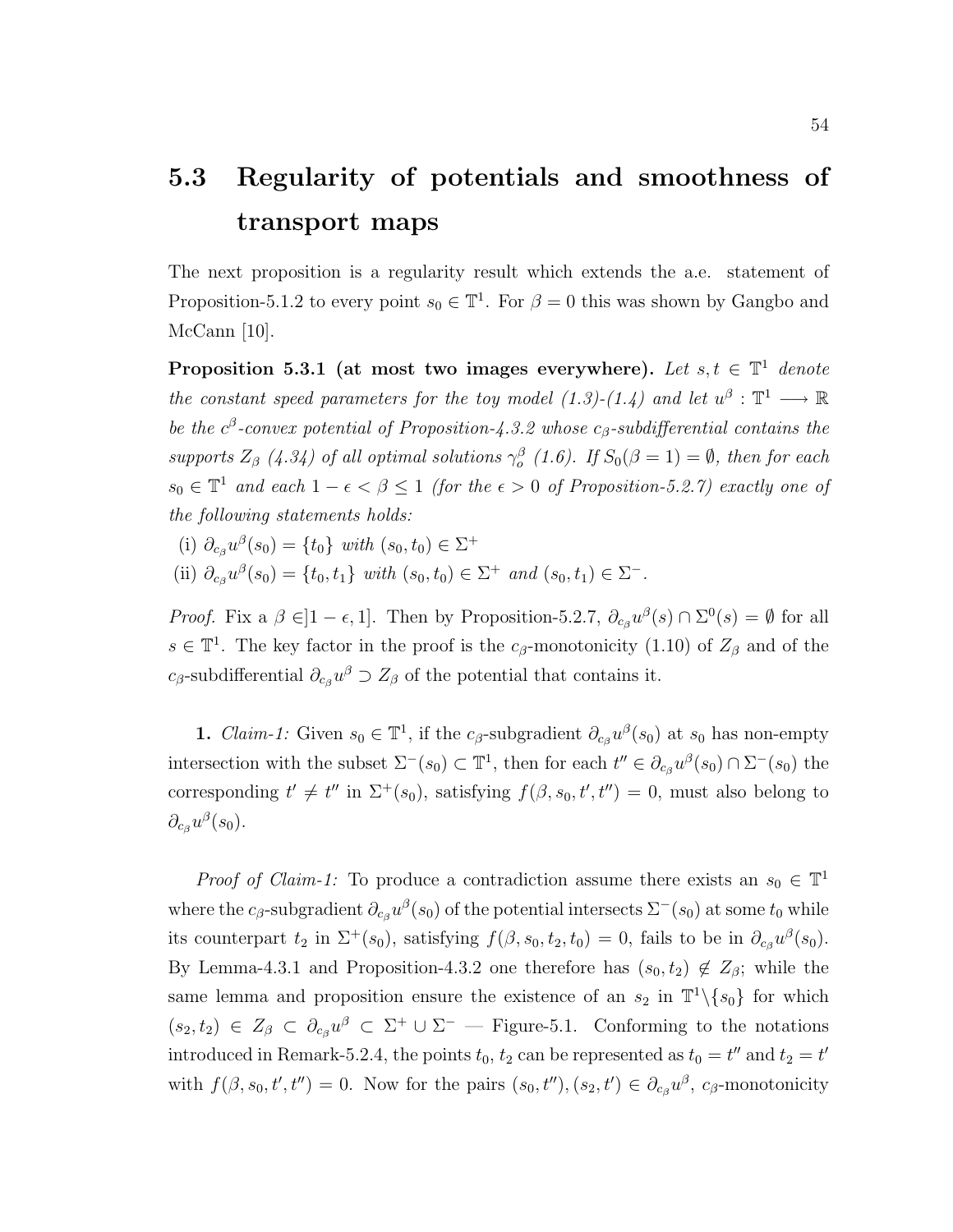implies:

$$
0 \leq c(\beta, s_0, t'') + c(\beta, s_2, t') - c(\beta, s_0, t') - c(\beta, s_2, t'')
$$
  
= 
$$
-\int_{s_0}^{s_2} \int_{t'}^{t''} \frac{\partial^2 c}{\partial s \partial t}(\beta, s, t) ds dt
$$
  
= 
$$
-F(\beta, s_2, s_0, t', t'') < 0.
$$

Where the strict inequality follows from  $F(\beta, s_2, s_0, t', t'') \geq 0$  vanishing at  $s_2 = s_0$ only (by Proposition[-5.2.8\)](#page-59-0) — which is not the case by the above assumption — the contradiction then confirms the claim.



<span id="page-64-0"></span>Figure 5.1:  $c_{\beta}$ -monotonicity: having  $(s_0, t_0) \in \Sigma^- \cap \partial_{c_{\beta}} u^{\beta}$  forces  $t_2 \in \Sigma^+(s_0)$ , satisfying  $\frac{\partial c}{\partial s}(\beta, s_0, t_2) = \frac{\partial c}{\partial s}(\beta, s_0, t_0)$ , to be in  $\partial_{c_\beta}u^\beta(s_0)$ .

**2.** *Claim-2:* For each  $s \in \mathbb{T}^1$  the subset  $\{s\} \times \Sigma^+(s)$  of  $\mathbb{T}^2$  has non-empty intersection with  $Z_{\beta}$ .

*Proof of Claim-2:* We recall from Lemma[-4.3.1](#page-47-1) and Proposition[-4.3.2](#page-48-0) that  $Z_{\beta}$  is a non-empty subset of  $\partial_{c\beta}u^{\beta}$ . Then Claim-1 applied to  $Z_{\beta}$  confirms the statement.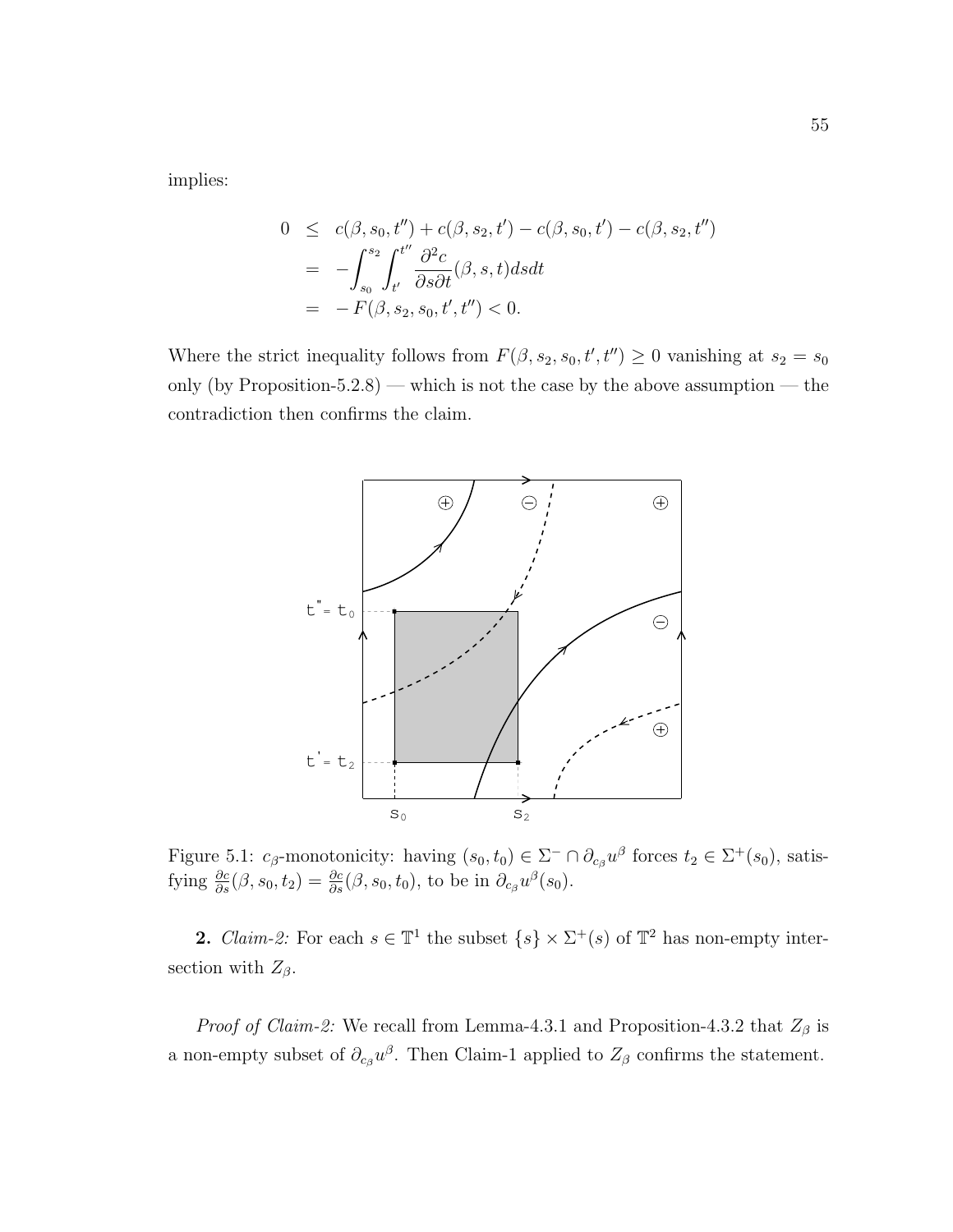(i) The proof of (i) is a direct consequence of Claim-1. If there exists an  $s_0 \in \mathbb{T}^1$ at which the c<sub>β</sub>-subgradient of the potential is the singleton set  $\{t_0\} \subset \mathbb{T}^1$ , then Claim-1 precludes  $t_0$  from belonging to  $\Sigma^-(s_0)$  — confirming the statement in (i).

3. We remark that the conclusions of Claims-1 and -2 are equally true under the interchange  $(\mathbb{T}^1, \mu, u^{\beta}) \leftrightarrow (\mathbb{T}^1, \nu, u_{c_{\beta}}^{\beta})$ . These observations are used in steps 6 and 5-c of the proof of (ii) respectively. We now proceed to prove (ii).

(ii) If  $s_0 \in \mathbb{T}^1$  is a point of differentiability of  $u^{\beta}(s)$  — i.e. if  $s_0 \in D^{\beta}$  — then the c<sub>β</sub>-subgradient there satisfies  $t_0 \in \partial_{c_\beta} u^\beta(s_0) \subseteq \{t_0, t_1\}$  and the conclusion of (ii) follows readily from Proposition[-5.1.2.](#page-52-2) We therefore focus on any point  $s_0 \in \mathbb{T}^1$ where differentiability of  $u^{\beta}(s)$  allegedly fails.

**4.** By Remark[-5.1.3,](#page-53-0) the subgradient of  $u^{\beta}(s)$  at each  $s_0 \in \mathbb{T}^1 \backslash D^{\beta}$  is given by the convex subset  $\partial u^{\beta}(s_0) = [u_+^{\beta'}(s_0), u_-^{\beta'}(s_0)] \subset \mathbb{R}$  so that all  $t \in \mathbb{T}^1$  that satisfy  $\frac{\partial c}{\partial s}(\beta, s_0, t) \in \partial_t u^{\beta}(s_0)$  belong to the c<sub>β</sub>-subgradient  $\partial_{c_{\beta}} u^{\beta}(s_0)$  at s<sub>0</sub> provided  $u^{\beta}(s_0) + u^{\beta}_{c_{\beta}}(t) = c(\beta, s_0, t).$ 

**5.** *Claim-3:*  $\partial_{c\beta}u^{\beta}(s) \cap \Sigma^{+}(s)$  is a singleton set for each  $s \in \mathbb{T}^{1}$ .

Proof of Claim-3: Claim-1 combines with Lemma[-4.3.1](#page-47-1) and Proposition[-4.3.2](#page-48-0) to assert that the subset  $\partial_{c_{\beta}}u^{\beta}(s) \cap \Sigma^+(s) \subset \mathbb{T}^1$  is non-empty for each  $s \in \mathbb{T}^1$  and is in fact a singleton set for each  $s \in D^{\beta}$  by Proposition[-5.1.2.](#page-52-2) We claim that this continues to be true for each  $s \in \mathbb{T}^1 \backslash D^{\beta}$ . Assume the contrary — then there exists an  $s_0 \in \mathbb{T}^1 \backslash D^{\beta}$  with at least two distinct points  $t_0 \neq t_2$  in  $\partial_{c_{\beta}} u^{\beta}(s_0) \cap \Sigma^+(s_0)$ . Interchange  $t_0 \leftrightarrow t_2$  if necessary to get  $\rrbracket t_0, t_2 \rrbracket \subset \Sigma^+(s_0)$ . We further claim that any point  $t \in \llbracket t_0, t_2 \rrbracket$  does not belong to  $\partial_{c_\beta} u^\beta(s) \cap \Sigma^+(s)$  for all  $s \in \mathbb{T}^1 \setminus \{s_0\}$ . If it does then one would have

**5-a.** either  $(s_0, t_0), (s, t) \in \partial_{c_\beta} u^\beta \cap \Sigma^+$  with  $\llbracket s, s_0 \llbracket \times \llbracket t_0, t \llbracket \subset \Sigma^+$ 

**5-b.** or  $(s_0, t_2), (s, t) \in \partial_{c_\beta} u^\beta \cap \Sigma^+$  with  $\]s_0, s[\![\times]\!]t, t_2[\![\subset \Sigma^+,$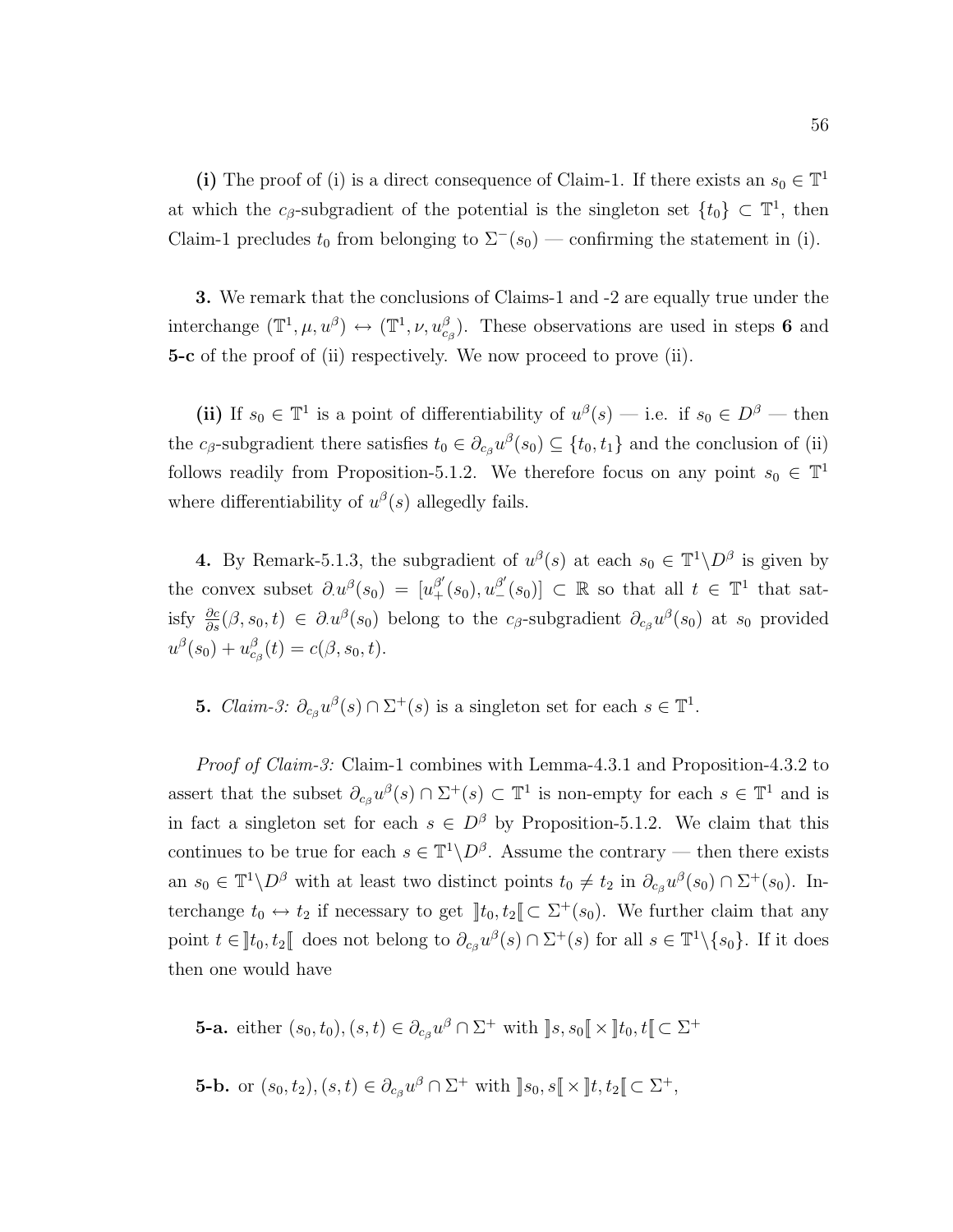so that in either case the upper-left and lower-right corners of the rectangles in  $\Sigma^+$ will be in  $\partial_{c_\beta}u^\beta$  — Figure[-5.2.](#page-66-0) By Lemma[-1.2.4](#page-16-2) this precludes  $\partial_{c_\beta}u^\beta$  from being  $c_{\beta}$ -monotone — and hence  $c_{\beta}$ -cyclically monotone.



<span id="page-66-0"></span>Figure 5.2:  $c_{\beta}$ -monotonicity forbids multiple images  $t_0 \neq t_2$  of  $s_0$  on  $\Sigma^+(s_0)$ .

**5-c.** Denote by  $\Sigma^{\pm *} := \{(t, s) | (s, t) \in \Sigma^{\pm}\}\$ and  $Z_{\beta}^{*} = \{(t, s) | (s, t) \in Z_{\beta}\}\$ the reflections of the sets  $\Sigma^{\pm}$  and  $Z_{\beta}$  under  $(s,t) \longrightarrow (t,s)$ . Then Claim-2, together with 5-a, -b and the symmetry  $(\mathbb{T}^1, \mu, u^{\beta}) \leftrightarrow (\mathbb{T}^1, \nu, u_{c_{\beta}}^{\beta}),$  forces  $\{s_0\} \times \llbracket t_0, t_1 \llbracket \subset$  $Z_{\beta}$ , otherwise there will be a  $t \in ]t_0, t_1[$  that satisfies  $(\Sigma^{+*}(t) \times \{t\}) \cap Z_{\beta}^* = \emptyset$ contrary to the claim — see the remark in  $3$ . By  $5-a$  and  $-b$  no other point in a δ-neighborhood of  $s_0 \in$  spt  $\mu = \mathbb{T}^1$  supplies the arc  $\Vert t_0, t_1 \Vert$  — this therefore assigns to  $\{s_0\}$  a positive  $\mu$ -mass equal to  $\nu(\, \llbracket t_0, t_1 \llbracket \, \rrbracket)$ :

$$
0 < \nu(\llbracket t_0, t_1 \rrbracket)
$$
  
=  $\gamma(\{s_0\} \times \llbracket t_0, t_1 \rrbracket)$   
 $\leq \mu(\{s_0\}).$ 

This contradicts the fact that  $\mu$  is mutually continuous with respect to  $\mathcal{H}^1|_{\mathbb{T}^1}$ . We therefore conclude that  $\partial_{c_{\beta}}u^{\beta}(s) \cap \Sigma^+(s)$  for each  $s \in \mathbb{T}^1$  contains exactly one point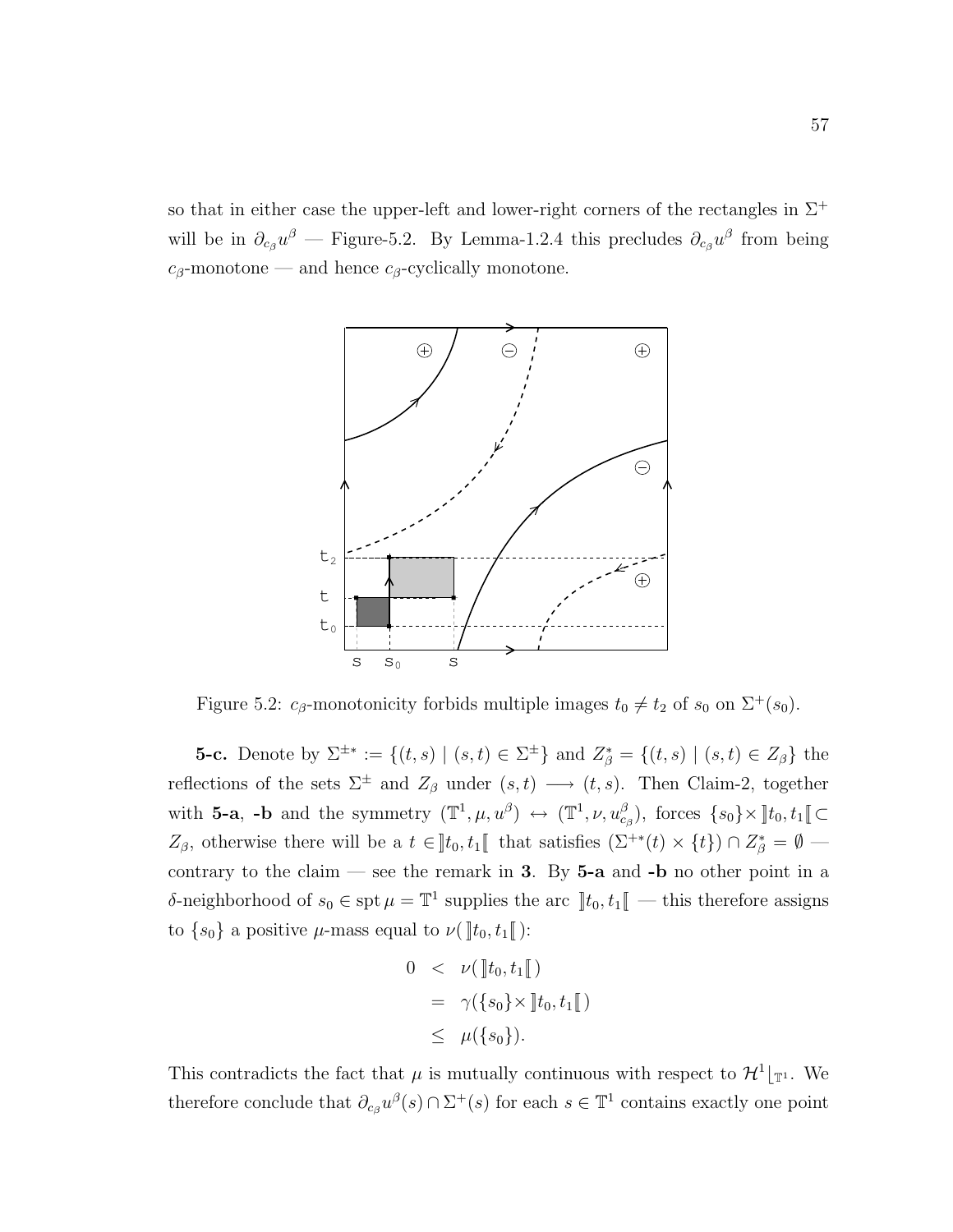proving the claim.

**6.** With  $s_0 \in \mathbb{T}^1 \backslash D^{\beta}$ , denote by  $t_0$  the single point in  $\partial_{c_{\beta}} u^{\beta}(s_0) \cap \Sigma^+(s_0)$  (from Claim-3). Corresponding to this  $t_0$  one can find, using Lemma[-5.2.1,](#page-54-2) a unique  $t_1 \in \Sigma^-(s_0)$  for which  $f(\beta, s_0, t_0, t_1) = 0$ . We claim that  $t_1$  is the only element in the set  $\partial_{c_{\beta}}u^{\beta}(s_0) \cap \Sigma^-(s_0)$ . Since any point  $t_3$  in  $\partial_{c_{\beta}}u^{\beta}(s_0) \cap \Sigma^-(s_0)$  other than  $t_1$ will satisfy  $\frac{\partial}{\partial s} c(\beta, s_0, t_3) \in \partial u^{\beta}(s_0)$  forcing, by Claim-1, the counterpart  $t_4 \in \Sigma^+(s_0)$ with  $f(\beta, s_0, t_4, t_3) = 0$  to be in  $\partial_{c_\beta} u^\beta(s_0)$  — this contradicts Claim-3 proved in 5. This concludes the proof of the proposition.  $\Box$ 

The above proposition motivates the following definitions:

<span id="page-67-0"></span>**Definition 5.3.2 (trichotomy).** Using the  $c^{\beta}$ -convex potential  $u^{\beta} \in \mathcal{B}_{0}^{\beta}$  and the conclusion of Proposition[-5.3.1](#page-63-0) one can define (for each  $\beta \in ]1 - \epsilon, 1]$ ) a disjoint decomposition  $\mathbb{T}^1 = S_0(\beta) \cap S_1(\beta) \cup S_2(\beta)$  of the s-parameter space with

- (o)  $S_0(\beta) := \{ s \in \mathbb{T}^1 \mid \partial_{c_{\beta}} u^{\beta}(s) = \{t_1\} \text{ with } (s, t_1) \in \Sigma^0 \}$  see Definition[-5.2.5](#page-56-3)
- (i)  $S_1(\beta) := \{ s \in \mathbb{T}^1 \mid \partial_{c_{\beta}} u^{\beta}(s) = \{ t_1 \} \text{ with } (s, t_1) \in \Sigma^+ \}$
- (ii)  $S_2(\beta) := \{ s \in \mathbb{T}^1 \mid \partial_{c_{\beta}} u^{\beta}(s) = \{t_1, t_2\} \text{ with } (s, t_1) \in \Sigma^+ \text{ and } (s, t_2) \in \Sigma^-\}$

<span id="page-67-1"></span>Definition 5.3.3 (symmetry and inverse maps). The symmetry under the interchange  $(\mathbb{T}^1, \mu, u^{\beta}) \leftrightarrow (\mathbb{T}^1, \nu, u_{c_{\beta}}^{\beta})$  allows a similar decomposition of the t-parameter space as  $\mathbb{T}^1 = T_0(\beta) \cup T_1(\beta) \cup T_2(\beta)$  with

- (o)  $T_0(\beta) := \{ t \in \mathbb{T}^1 \mid \partial_{c^{\beta}} u_{c_{\beta}}^{\beta}(t) = \{ s_1 \} \text{ with } (s_1, t) \in \Sigma^0 \}$
- (i)  $T_1(\beta) := \{ t \in \mathbb{T}^1 \mid \partial_{c^{\beta}} u_{c_{\beta}}^{\beta}(t) = \{ s_1 \} \text{ with } (s_1, t) \in \Sigma^+ \}$
- (ii)  $T_2(\beta) := \{ t \in \mathbb{T}^1 \mid \partial_{c^{\beta}} u_{c_{\beta}}^{\beta}(t) = \{s_1, s_2\} \text{ with } (s_1, t) \in \Sigma^+ \text{ and } (s_2, t) \in \Sigma^- \}$

and the existence of the *inverse optimal transport maps*  $s_{\beta}^{\pm}$  $\frac{1}{\beta}$ :  $\mathbb{T}^1 \longrightarrow \mathbb{T}^1$ , for the corresponding inverse optimal transport problem, defined similarly to [\(5.3\)](#page-54-3) using the symmetry.

We now see these maps are well-defined everywhere and not merely almost every-where. According to Proposition[-5.3.1](#page-63-0) and the above Definitions[-5.3.2](#page-67-0)[-5.3.3,](#page-67-1) given  $1-\epsilon < \beta < 1$  for which  $S_0(\beta) = \emptyset$ , the  $c_{\beta}$ -subgradient of the dual optimizer  $u^{\beta}$  at each  $s \in \mathbb{T}^1$  satisfies  $t_1 \in \partial_{c_\beta} u^\beta(s) \subseteq \{t_1, t_2\}$  for some  $t_1 \neq t_2 \in \mathbb{T}^1$  with  $\mathbf{n}_\Omega(s) \cdot \mathbf{n}_\Lambda(t_1) > 0$ and  $\mathbf{n}_{\Omega}(s) \cdot \mathbf{n}_{\Lambda}(t_2) < 0$  and  $\partial_{c_{\beta}}u^{\beta}(s) = \{t_1, t_2\}$  whenever  $s \in S_2(\beta)$ . Since the optimal solutions  $\gamma_o^{\beta}$  from [\(1.6\)](#page-14-1) satisfy spt  $\gamma_o^{\beta} \subset \partial_{c_{\beta}} u^{\beta}$ , a comparison with [\(5.3\)](#page-54-3) then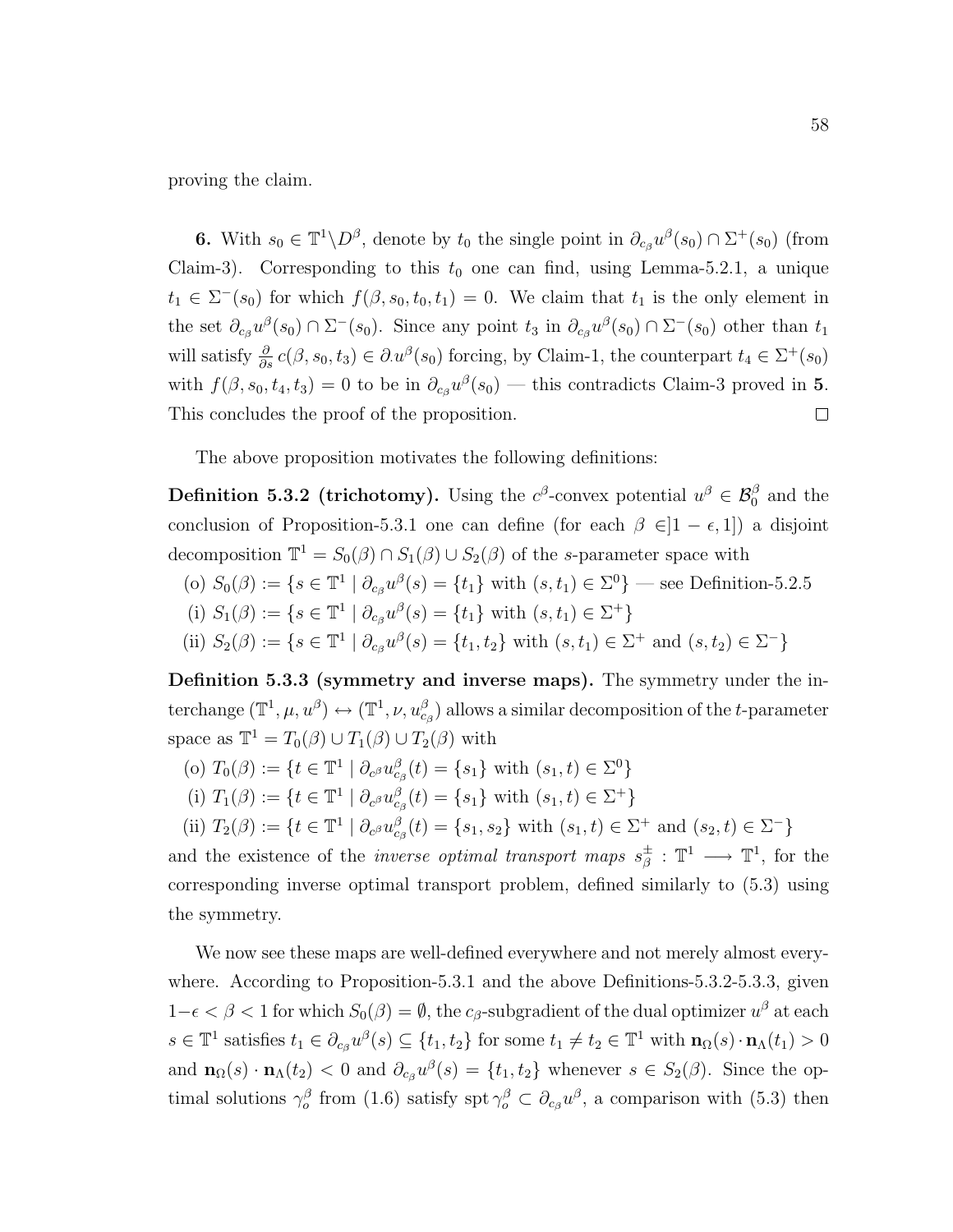shows that under the optimal transport problem [\(1.5\)](#page-14-0), each  $s \in S_1(\beta)$  is transported to a unique destination  $t^+_{\beta}$  $\phi_{\beta}^{+}(s) \in \text{spt } \nu = \mathbb{T}^1$  whereas for each  $s \in S_2(\beta)$  there are two possible destinations  $t^{\dagger}_{\beta}$  $_{\beta}^{+}(s) \neq t_{\beta}^{-}$  $\overline{B}_{\beta}(s)$  on spt  $\nu$ . The subsets  $T_1(\beta)$  and  $T_2(\beta)$ can be interpreted similarly under the inverse transport problem. Accordingly we redefine the optimal and the inverse optimal transport maps — for mere technical convenience later in the uniqueness proof — as follows:

Definition 5.3.4 (optimal and inverse optimal transport maps - redefined). For each  $1 - \epsilon < \beta \leq 1$  with  $S_0(\beta) = \emptyset$ , we define the *optimal transport maps*  $t^\pm_\beta$  $\frac{\pm}{\beta} : \mathbb{T}^1 \longrightarrow \mathbb{T}^1$  by  $t^{\pm}_{\beta}$  $_{\beta}^{\pm}(s) \in \partial_{c_{\beta}}u^{\beta}(s)$  and

- 1.  $t^+_{\beta}$  $^{+}_{\beta}(s) = t^{-}_{\beta}$  $\overline{\beta}(s)$  identified for all  $s \in S_1(\beta)$  with  $\mathbf{n}_\Omega(s) \cdot \mathbf{n}_\Lambda(t^{\pm}_{\beta})$  $_{\beta}^{\pm}(s))>0,$  and
- 2.  $t^+_{\beta}$  $\frac{1}{\beta}$  is distinct from  $t_{\beta}^ \bar{\beta}$  on the subset  $S_2(\beta)$  with  $\mathbf{n}_\Omega(s) \cdot \mathbf{n}_\Lambda(t_\beta^+)$  $\frac{1}{\beta}(s)$  > 0 and  $\mathbf{n}_{\Omega}(s) \cdot \mathbf{n}_{\Lambda}(t_{\beta}^{-})$  $_{\beta}^{-}(s)) < 0.$

By the symmetry under  $(\mathbb{T}^1, \mu, u^{\beta}, t^{\pm}_{\beta}) \leftrightarrow (\mathbb{T}^1, \nu, u^{\beta}_{c_{\beta}}, s^{\pm}_{\beta})$  the *inverse optimal trans*port maps  $s^{\pm}_{\beta}$  $\frac{1}{\beta}$ :  $\mathbb{T}^1 \longrightarrow \mathbb{T}^1$  are redefined similarly with  $S_k(\beta)$  replaced by  $T_k(\beta)$  for  $k = 1, 2.$ 

<span id="page-68-0"></span>Proposition 5.3.5 (optimal maps are homeomorphisms). Consider the toy model [\(1.3\)](#page-13-0)-[\(1.4\)](#page-13-1). When  $S_0(\beta = 1) = \emptyset$  and  $1 - \epsilon < \beta < 1$  for  $\epsilon > 0$  of Proposition-[5.2.7,](#page-58-0) the optimal and the inverse optimal transport maps are homeomorphisms and they satisfy:

- $(i)$   $t^+_{\beta}$  $\phi^+_{\beta} : \mathbb{T}^1 \longrightarrow \mathbb{T}^1$  is continuous with continuous inverse  $s^+_{\beta}$  $\frac{1}{\beta} : \mathbb{T}^1 \longrightarrow \mathbb{T}^1.$
- $(iii)$   $t_3^ \overline{\beta}: S_2(\beta) \longrightarrow T_2(\beta)$  is a homeomorphism with  $(t_{\beta}^-)$  $\frac{1}{\beta} \left[ S_2(\beta) \right)^{-1} = s_{\beta}^{-1}$  $\frac{1}{\beta}\Big\lfloor T_2(\beta) \cdot$

*Proof.* Fix a  $\beta$  in  $]1 - \epsilon, 1]$ . Then  $S_0(\beta) = \emptyset$  by Proposition[-5.2.7.](#page-58-0) Let  $(u^{\beta})$  $u^{\beta}_{c}$  $c_{\beta}^{\beta}$ ,  $u_{c_{\beta}}^{\beta}$  denote the optimal solutions to the dual problem [\(4.1\)](#page-37-0).

(i) A. continuity: Pick a sequence  $s_n \in \mathbb{T}^1$  and set  $t_n = t_\beta^+$  $_{\beta}^{+}(s_n)$ . By [\(5.3\)](#page-54-3) and Proposition[-5.3.1](#page-63-0) one has  $(s_n, t_n) \in \partial_{c_\beta} u^\beta$  with  $\mathbf{n}_\Omega(s_n) \cdot \mathbf{n}_\Lambda(t_n) > 0$  for each  $n \geq 1$ . By compactness,  $\mathbb{T}^2$  admits a subsequence also denoted by  $(s_n, t_n)$  that converges to some  $(s,t) \in \mathbb{T}^2$ . Since  $\partial_{c_\beta}u^\beta$  is closed by the continuity of  $c(\beta, s, t)$  and  $u^\beta(s)$ , one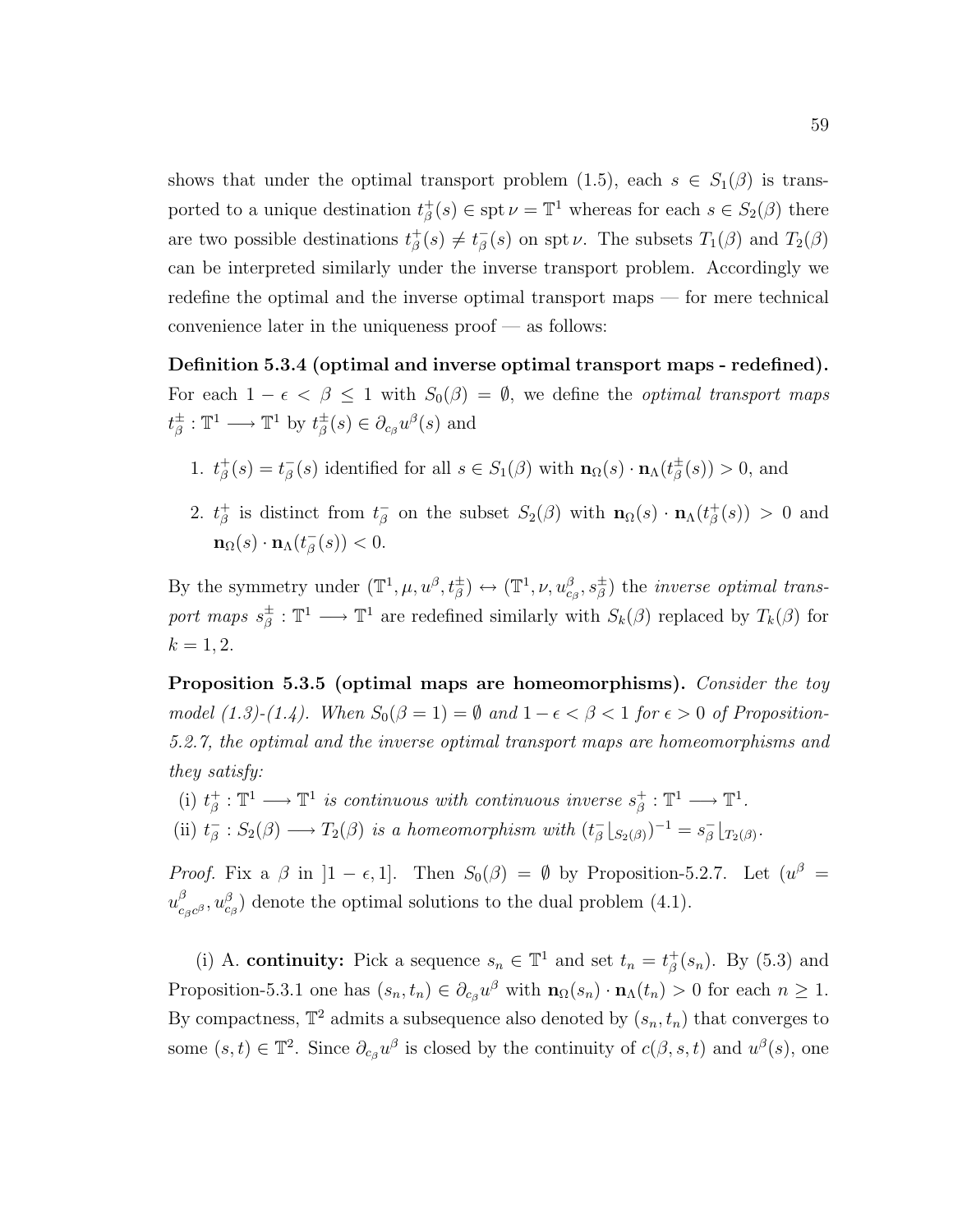has  $(s,t) \in \partial_{c_{\beta}} u^{\beta}$ . Strict convexity and differentiability  $(C^4)$  of the domain boundaries  $\partial\Omega$ ,  $\partial\Lambda$  make the maps  $\mathbf{n}_{\Omega}: \mathbb{T}^1 \longrightarrow \mathbf{S}^1$  and  $\mathbf{n}_{\Lambda}: \mathbb{T}^1 \longrightarrow \mathbf{S}^1$  continuous. Consequently  $\mathbf{n}_{\Omega}(s) \cdot \mathbf{n}_{\Lambda}(t) \geq 0$ ; the inequality is in fact strict because  $S_0(\beta) = \emptyset$ . Thus  $t = t_{\beta}^{+}$  $\frac{1}{\beta}(s)$  which implies that  $t_{\beta}^+$  $_{\beta}^{+}(s_n) \rightarrow t=t_{\beta}^{+}$  $\frac{1}{\beta}(s)$  whenever  $s_n \to s$  — confirming the continuity of  $t^+_{\beta}$ <sup>+</sup> on  $\mathbb{T}^1$ . Exploiting the symmetry  $(\mathbb{T}^1, \mu, u^\beta, t_\beta^\pm) \leftrightarrow (\mathbb{T}^1, \nu, u_{c_\beta}^\beta, s_\beta^\pm)$  a similar conclusion can be drawn for the inverse optimal maps  $s^+_{\beta}$  $\frac{1}{\beta} : \mathbb{T}^1 \longrightarrow \mathbb{T}^1.$ 

B. **inverse:** It suffices to show  $s^+_{\beta}$  $^+_\beta(t^+_\beta$  $\beta^+(s)$  = s for each  $s \in \mathbb{T}^1$  — for this will prove  $t^+_\beta$ <sup>+</sup> is one-to-one with continuous inverse and that  $s^+_\beta$  $\frac{1}{\beta}$  is onto. Symmetry then gives  $t^+_\beta$  $^+_\beta(s^+_\beta$  $\phi_{\beta}^{+}(t)$  = t establishing  $t_{\beta}^{+}$  $\frac{1}{\beta}$ :  $\mathbb{T}^1 \longrightarrow \mathbb{T}^1$  is a bijection with  $(t^+_{\beta})$  $(\frac{1}{\beta})^{-1} = s_{\beta}^{+}$  $_{\beta}^{+}.$ To prove  $s^+_{\beta}$  $^+_\beta(t^+_\beta$  $\phi_{\beta}^{+}(s)) = s$ : fix  $s \in \mathbb{T}^{1}$  and set  $t = t_{\beta}^{+}$ <sup>+</sup><sub>β</sub>(*s*). This implies  $(s,t) \in \partial_{c_{\beta}}u^{\beta}$ with  $\mathbf{n}_{\Omega}(s) \cdot \mathbf{n}_{\Lambda}(t) > 0$  — strict inequality since  $S_0(\beta) = \emptyset$ . Since the dual optimizer satisfies  $u^{\beta} = u^{\beta}$  $c_{\beta}^{\beta}$  it follows from [\(4.12\)](#page-39-5) that  $s \in \partial_{c^{\beta}} u_{c_{\beta}}^{\beta}(t)$ . The inequality  $\mathbf{n}_{\Omega}(s) \cdot \mathbf{n}_{\Lambda}(t) > 0$  then forces  $s = s_{\beta}^{+}$  $\phi^+_{\beta}(t)$ ; consequently  $s = s^+_{\beta}$  $^+_\beta(t^+_\beta$  $_{\beta}^{+}(s)).$ 

(ii) C. continuity: Noting that  $S_0(\beta) = \emptyset$ , a similar argument as in A applied to the map  $t_{\beta}^ \bar{\beta}: \mathbb{T}^1 \longrightarrow \mathbb{T}^1$  shows that for any sequence of points  $s_n \in S_2(\beta)$ setting  $t_n = t_\beta^ \bar{\beta}(s_n)$  yields a convergent subsequence, also denoted by n, for which  $(s_n, t_n) \to (s, t) \in \partial_{c_\beta} u^\beta$  with  $\mathbf{n}_\Omega(s) \cdot \mathbf{n}_\Lambda(t) < 0$  so that  $s \in S_2(\beta)$  with  $t = t_\beta^ \bar{\mathfrak{g}}(s)$ . This enables one to conclude compactness of  $S_2(\beta)$  in addition to continuity of  $t_{\beta}^ \bar{\beta}\left[ S_{2}(\beta)\right]$ Moreover, on the subset  $S_1(\beta) \subset \mathbb{T}^1$ ,  $t_\beta^ \frac{\overline{\phantom{a}}}{\beta}$  is continuous by the identity  $t_{\beta}^- = t_{\beta}^+$  $^+_{\beta}$  and A above — making  $t_{\beta}^ \bar{\beta}: \mathbb{T}^1 \longrightarrow \mathbb{T}^1$  a piecewise continuous function on  $\mathbb{T}^1$ . By symmetry  $s_{\beta}^ \bar{\beta}\vert_{T_2(\beta)}$  is also continuous.

D. **inverse:** Mimicking the proof in B: if  $t = t_{\beta}^ \bar{\mathfrak{g}}(s)$  for some  $s \in S_2(\beta)$  then  $(s, t) \in \partial_{c_{\beta}} u^{\beta}$  with  $\mathbf{n}_{\Omega}(s) \cdot \mathbf{n}_{\Lambda}(t) < 0$ . The sign of the dot product of the normals together with  $u^{\beta} = u^{\beta}$  $\frac{\beta}{c_{\beta}c^{\beta}}$  and [\(4.12\)](#page-39-5) then implies  $(t, s) \in \partial_{c^{\beta}} u_{c_{\beta}}^{\beta}$  with  $s = s_{\beta}^{-}$  $_\beta^-(t)$ for which t belongs to  $T_2(\beta)$  by Definition[-5.3.3.](#page-67-1) Thus for each  $s \in S_2(\beta)$ , one has  $s_{\beta}^ \frac{1}{\beta}(t_{\beta}^{-})$  $\bar{f}_{\beta}(s)$  = s with  $t_{\beta}^ \bar{f}_{\beta}(s) \in T_2(\beta)$ . While  $t_{\beta}^ \bar{\beta}(s_{\beta}^{-})$  $\bar{f}_{\beta}(t)$  = t on  $T_2(\beta)$  with  $s_{\beta}^{-}$  $\bar{\beta}(t) \in$  $S_2(\beta)$  can be argued using the symmetry under the interchange  $(\mathbb{T}^1, \mu, u^{\beta}, t^{\pm}_{\beta}) \leftrightarrow$  $(\mathbb{T}^1, \nu, u_{c_\beta}^\beta, s_\beta^\pm)$  — this proves the claim in (ii) to conclude the proof of the proposition.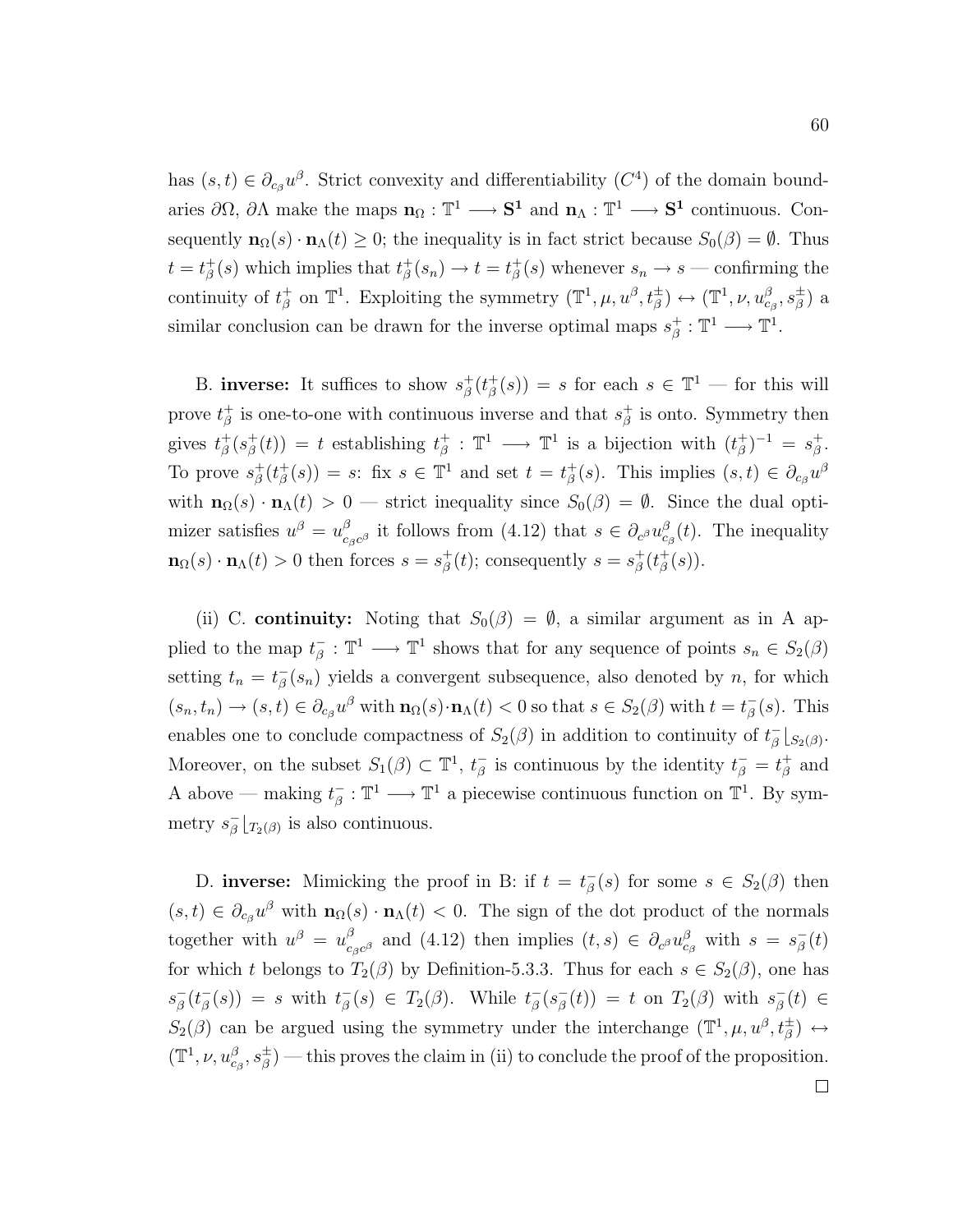#### 5.4 Uniqueness of optimal correlation

This section develops the characteristic geometry of a  $c_{\beta}$ -cyclically monotone set in  $\mathbb{T}^2$  that makes the optimal solution unique among all possible correlations on  $\mathbb{T}^2$ under the hypotheses of the toy model. The final theorem states this uniqueness result by defining  $\gamma_o^{\beta}$  uniquely in terms of the given quantities [\(1.3\)](#page-13-0).

<span id="page-70-1"></span>**Lemma 5.4.1 (cover of** spt  $\gamma_o^{\beta}$ ). Let  $\gamma_o^{\beta}$  denote an optimizer [\(1.6\)](#page-14-1) for the optimal transport problem [\(1.5\)](#page-14-0) for the toy model [\(1.3\)](#page-13-0)-[\(1.4\)](#page-13-1). Assume  $S_0(\beta = 1) = \emptyset$ . Then for the  $\epsilon > 0$  of Proposition[-5.2.7](#page-58-0) and each  $1 - \epsilon < \beta < 1$ ,

<span id="page-70-0"></span>
$$
\{(s, t_{\beta}^+(s))\}_{s \in \mathbb{T}^1} \subset \operatorname{spt} \gamma_o^{\beta} \subset \{(s, t_{\beta}^+(s))\}_{s \in \mathbb{T}^1} \cup \{(s, t_{\beta}^-(s))\}_{s \in S_2(\beta)}.\tag{5.34}
$$

*Proof.* Fix  $1 - \epsilon < \beta < 1$ . Let  $u^{\beta} : \mathbb{T}^1 \longrightarrow \mathbb{R}$  denote the dual optimizer from  $\frac{1}{\beta}$  and  $t_{\beta}^-$ Proposition[-4.3.2.](#page-48-0) From Proposition[-5.3.5](#page-68-0) the maps  $t^+_{\beta}$  $\bar{\beta}$ [ $S_2(\beta)$  are continuous. Under the redefinition of the optimal maps, Proposition[-5.3.1](#page-63-0) then asserts that the c<sub>β</sub>-subdifferential of  $u^{\beta}$  is the union of the graphs of these maps, i.e.  $\partial_{c_{\beta}}u^{\beta} = \text{graph}(t_{\beta}^+)$ <sup>+</sup><sub>β</sub></sub>)  $\cup$  graph $(t_{\beta}^-)$  $\bar{\beta}\left[s_2(\beta)\right)$ . The second inclusion in [\(5.34\)](#page-70-0) then follows from Proposition[-4.3.2](#page-48-0) which claims that spt  $\gamma_o^{\beta} \subset \partial_{c_{\beta}} u^{\beta}$ . By Lemma[-4.3.1,](#page-47-1) for each  $s \in \operatorname{spt} \mu = \mathbb{T}^1$  there exists a  $t \in \operatorname{spt} \nu = \mathbb{T}^1$  for which  $(s, t)$  belongs to  $\operatorname{spt} \gamma_o^{\beta}$ . This combines with the non-empty intersection of the subset  $\{\{s\} \times \Sigma^+(s)\}_{s \in \mathbb{T}^1} \subset \mathbb{T}^2$ with spt  $\gamma_o^{\beta}$  from Claim-2 of Proposition[-5.3.1](#page-63-0) and the continuity of  $t_{\beta}^+$  $\frac{1}{\beta}$  to conclude that  $graph(t^+_{\beta})$ <sup>+</sup><sub>β</sub>) is contained in spt  $\gamma_o^{\beta}$  — giving the first inclusion of [\(5.34\)](#page-70-0).  $\Box$ 

**Remark 5.4.2.** Since Lemma[-1.2.4](#page-16-2) applies to any  $C^2$ -differentiable function independent of  $\beta \in [0,1]$  and since  $t^+_{\beta}$  $\phi^{\dagger}_{\beta}$ :  $\mathbb{T}^1 \longrightarrow \mathbb{T}^1$  is a homeomorphism, a similar argument as in Proposition[-3.2.5-](#page-32-0)(i) shows that the graph of  $t^+_{\beta}$  $\frac{1}{\beta}$  is an increasing subset of  $\mathbb{T}^2$  in the sense of Definition[-1.2.1,](#page-15-1) while for  $t_{\beta}^ \bar{\beta}$  it is locally decreasing by (ii) of the same proposition.

Definition 5.4.3 (hinge: convex type and concave type). A set  $Z \subset \mathbb{T}^2$  is said to contain a *hinge* if Z contains points  $(s', t)$  and  $(s, t')$  with  $s \neq s'$  and  $t \neq t'$ such that  $(s, t) \in Z$ . The hinge is *convex type* if  $(s, t) \in Z \cap \Sigma^+$  and *concave type* if  $(s, t) \in Z \cap \Sigma^-$ .

<span id="page-70-2"></span>See Figure[-5.3](#page-72-0) for an illustration of hinges.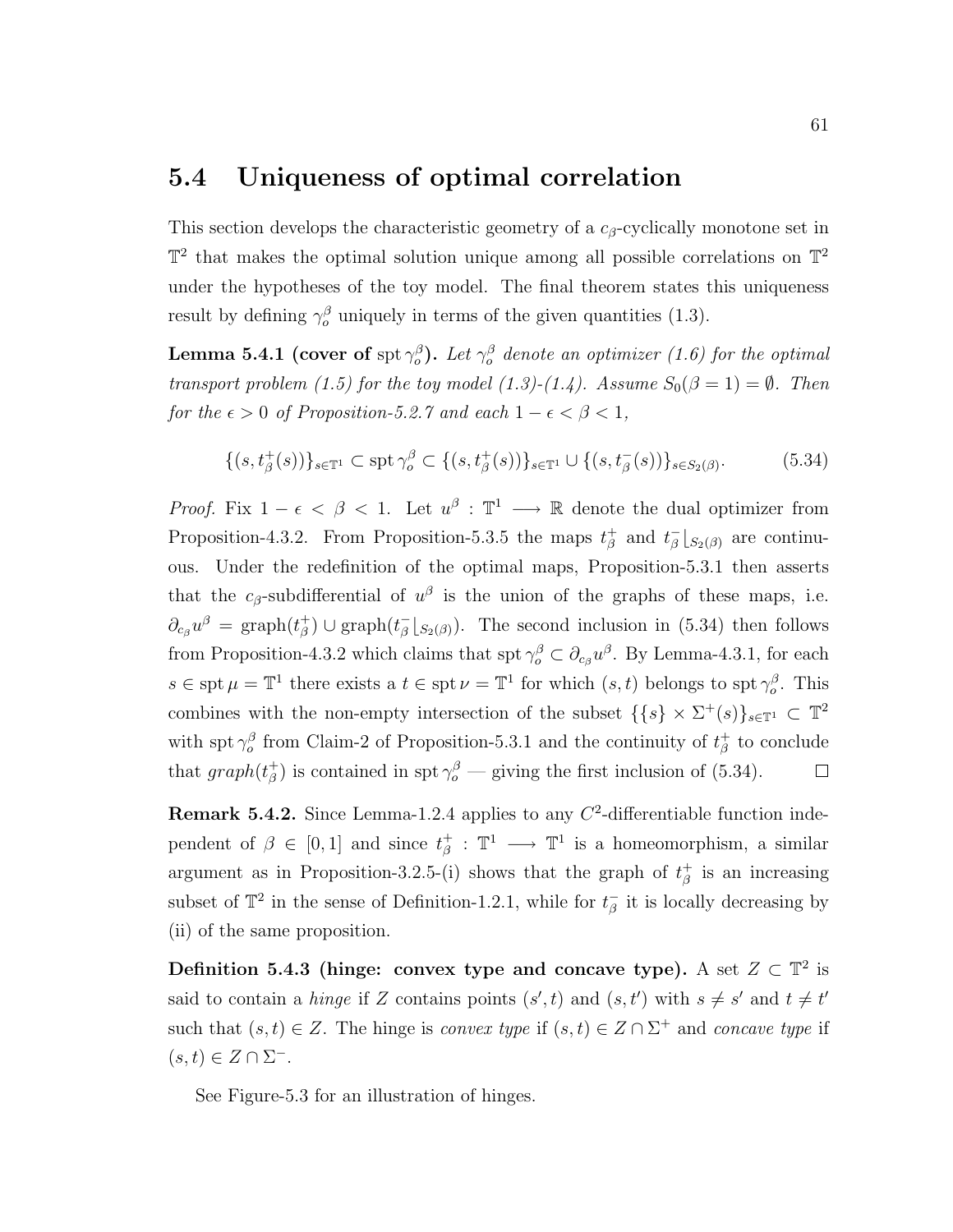**Lemma 5.4.4 (no convex type hinge).** Consider the toy model  $(1.3)-(1.4)$  $(1.3)-(1.4)$  $(1.3)-(1.4)$ . Assume  $S_0(\beta) = \emptyset$  for each  $1 - \epsilon < \beta < 1$  and  $\epsilon > 0$ . If  $\gamma_o^{\beta}$  and  $u^{\beta} = u_c^{\beta}$  $_{c_\beta c^\beta}^{\beta}$  are the optimal solutions for the primal  $(1.6)$  and the dual  $(4.1)$  transport problems, then each  $s \in S_2(\beta)$  satisfies  $\text{spt }\mu \cap \partial_{c\beta} u_{c\beta}^{\beta}(t_{\beta}^+)$  $_{\beta}^{+}(s)) = \{s\}.$ 

*Proof.* Fix  $1 - \epsilon < \beta < 1$  and  $s \in S_2(\beta)$ . If  $s_0 \in \text{spt } \mu \cap \partial_{c^{\beta}} u_{c_{\beta}}^{\beta}(t_{\beta}^+)$  $_{\beta}^{+}(s))$  for some  $s_0 \in \operatorname{spt} \mu = \mathbb{T}^1$  then one has  $(s_0, t^+_{\beta}(s)), (s, t^-_{\beta}(s)) \in \partial_{c_{\beta}} u^{\beta}$ . Then the reformu-lation [\(5.9\)](#page-55-2) of  $c_{\beta}$ -monotonicity yields  $F(\beta, s, s_o, t_{\beta}^+(s), t_{\beta}^-(s)) \geq 0$  or equivalently  $F(\beta, s_o, s, t^+_{\beta}(s), t^-_{\beta}(s)) \leq 0$  from [\(5.8\)](#page-55-1) by periodicity. Non-negativity of the function  $s_0 \longrightarrow F(\beta, s_o, s, t^+_{\beta}(s), t^-_{\beta}(s))$  from Proposition[-5.2.8](#page-59-0) then forces

$$
F(\beta,s_o,s,t^+_{\beta}(s),t^-_{\beta}(s))=0
$$

and consequently  $s_0 = s$  — since  $s_0 = s$  is the unique minimizer of the function. This concludes the proof of the lemma.  $\Box$ 

Remark 5.4.5 (underlying geometry and optimal transport scheme). Fix  $1 - \epsilon < \beta \leq 1$ , where  $\epsilon$  is small enough so that Proposition[-5.2.7](#page-58-0) implies  $S_0(\beta) = \emptyset$ . By Lemma[-5.4.1,](#page-70-1) each  $s \in \text{spt }\mu$  has at most two destinations  $t^{\pm}_{\beta}$  $\frac{1}{\beta}(s)$  on spt  $\nu$  with  $(s, t^{\dagger}_{\beta}(s))$  always in spt  $\gamma_o^{\beta}$ . We therefore call the image  $t^{\dagger}_{\beta}$  $\frac{1}{\beta}(s)$  under the map  $t_{\beta}^+$  $^+_{\beta}$  :  $\mathbb{T}^1 \longrightarrow \mathbb{T}^1$  the primary destination of s. Since the map  $t^+_{\beta}$  $\frac{1}{\beta}$  is a homeomorphism, each point on spt  $\nu$  can be the primary destination of exactly one  $s \in \text{spt } \mu$ . However, if the density at s satisfies

$$
\frac{d\mu}{ds}(s) > \frac{dt^+_{\beta}}{ds}(s)\frac{d\nu}{dt}(t^+_{\beta}(s)),\tag{5.35}
$$

meaning s has an excess mass after saturating its primary destination, then the surplus is transported to what we call a *secondary destination*, denoted  $t_{\beta}^ \bar{\beta}(s)$ , by the map  $t_{\beta}^ \bar{\beta}: \mathbb{T}^1 \longrightarrow \mathbb{T}^1$ . A comparison with Proposition[-5.3.1](#page-63-0) shows that all such s, where the mass is split into two destinations  $t^+_{\beta}$  $_{\beta}^{+}(s) \neq t_{\beta}^{-}$  $\bar{B}(s)$  belong to the subset  $S_2(\beta) \subset \operatorname{spt} \mu$ . Lemma[-5.4.4](#page-70-2) then precludes the primary image  $t^+_{\beta}$  $\frac{1}{\beta}(s)$  of  $s \in S_2(\beta)$ from receiving mass from any point on spt  $\mu$  other than s itself — making s the sole supplier of  $t^+_{\beta}$  $\frac{1}{\beta}(s)$ . Thus the non-existence of convex type hinges is an extension to  $\beta$ near zero or one of the characteristic geometry of optimal solutions in Gangbo and McCann [\[10\]](#page-83-4). It therefore enables us to adopt the strategy for the uniqueness proof in [\[10\]](#page-83-4) predicated on the notions of  $c_{\beta}$  monotonicity and sole supplier.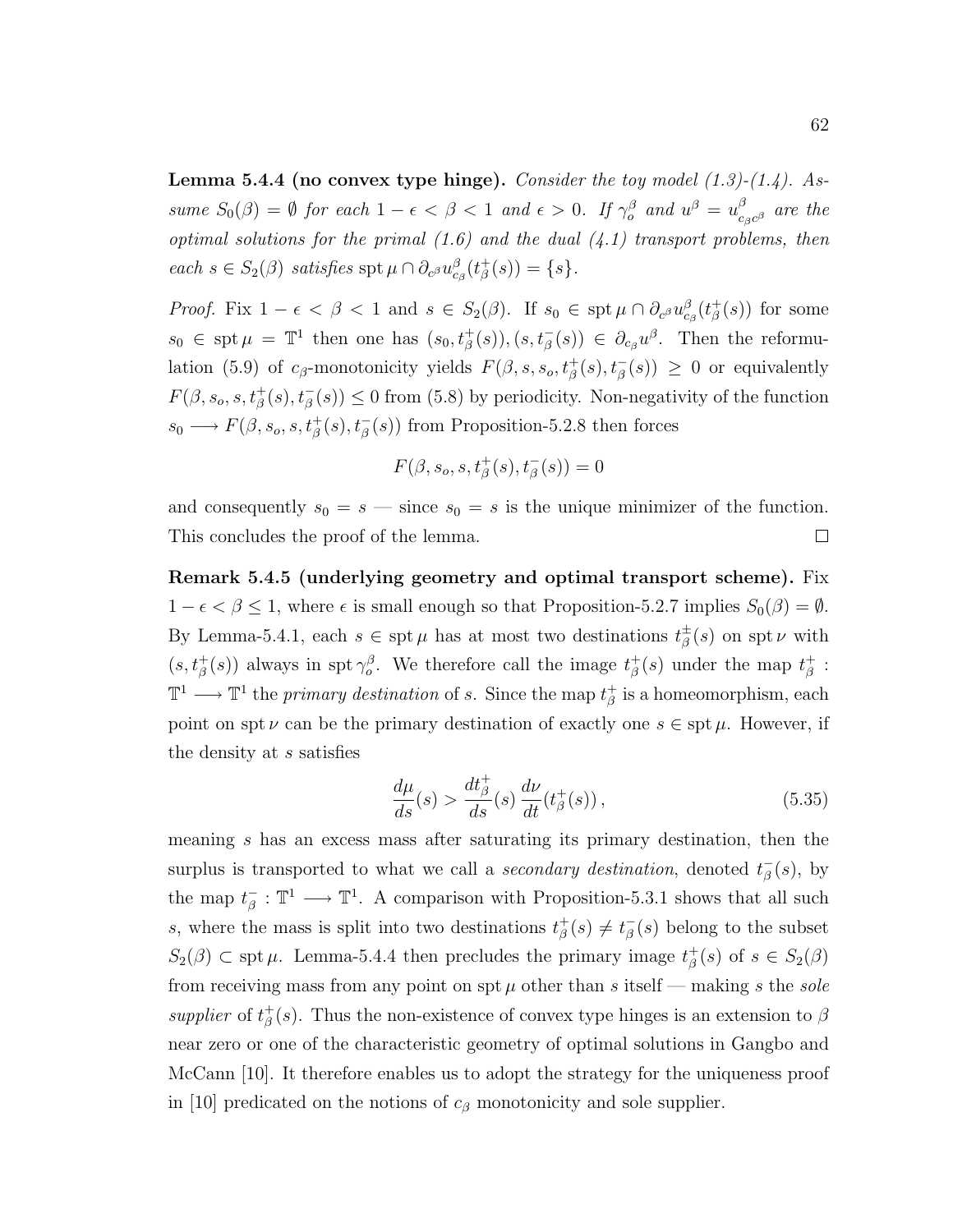• strategy for uniqueness proof: Making necessary changes in notation the strategy in [\[10\]](#page-83-0) can be paraphrased as follows: whatever  $\mu$ -mass of  $S^2(\beta)$  is destined for spt  $\nu$  under the map  $t^{\dagger}_{\beta}$  $\phi^+$ :  $\mathbb{T}^1 \longrightarrow \mathbb{T}^1$  is first transported backward to spt  $\mu$  through  $t \longrightarrow s_A^+$  $_{\beta}^{+}(t) = s_{\beta}^{-}$  $\bar{\beta}(t)$  to obtain a measure  $\mu_1 \leq \mu$  on  $\mathbb{T}^1 = \operatorname{spt} \mu$ , the difference  $\mu_2 := \mu - \mu_1$  is then pushed forward to spt  $\nu = \mathbb{T}^1$  through the map  $s \longrightarrow t_{\beta}^ \frac{1}{\beta}(s) = t_{\beta}^+$  $\beta^+_\beta(s)$  — thus enabling one to define  $\gamma$  uniquely in terms of these maps  $t^{\pm}_{\beta}$  $\frac{\pm}{\beta}$ ,  $s_{\beta}^{\pm}$  $\frac{\pm}{\beta}$  and the marginals  $\mu$ ,  $\nu$ .



Figure 5.3: The bold solid curves represent the schematics for spt  $\gamma_o^{\beta}$ . The points  $(s_0, t_\beta^-(s_0))$  and  $(s_1, t_\beta^-(s_1))$  on  $\Sigma^-$  are concave type hinges —  $c_\beta$ -monotonicity forbids any such hinges on  $\Sigma^+$ .

We now state a lemma from Gangbo and McCann [\[10\]](#page-83-0) which plays a crucial role in the uniqueness proof for  $\gamma_o^{\beta}$ :

<span id="page-72-0"></span>Lemma 5.4.6 (Measures on Graphs are Push-Forwards). Let  $(X, d)$  and  $(Y, \rho)$  be metric spaces with a Borel measure  $\mu$  on **X** and Borel map  $t : S \longrightarrow Y$ defined on a (Borel) subset  $S \subset \mathbf{X}$  of full measure  $\mu[\mathbf{X} \setminus S] = 0$ . If a non-negative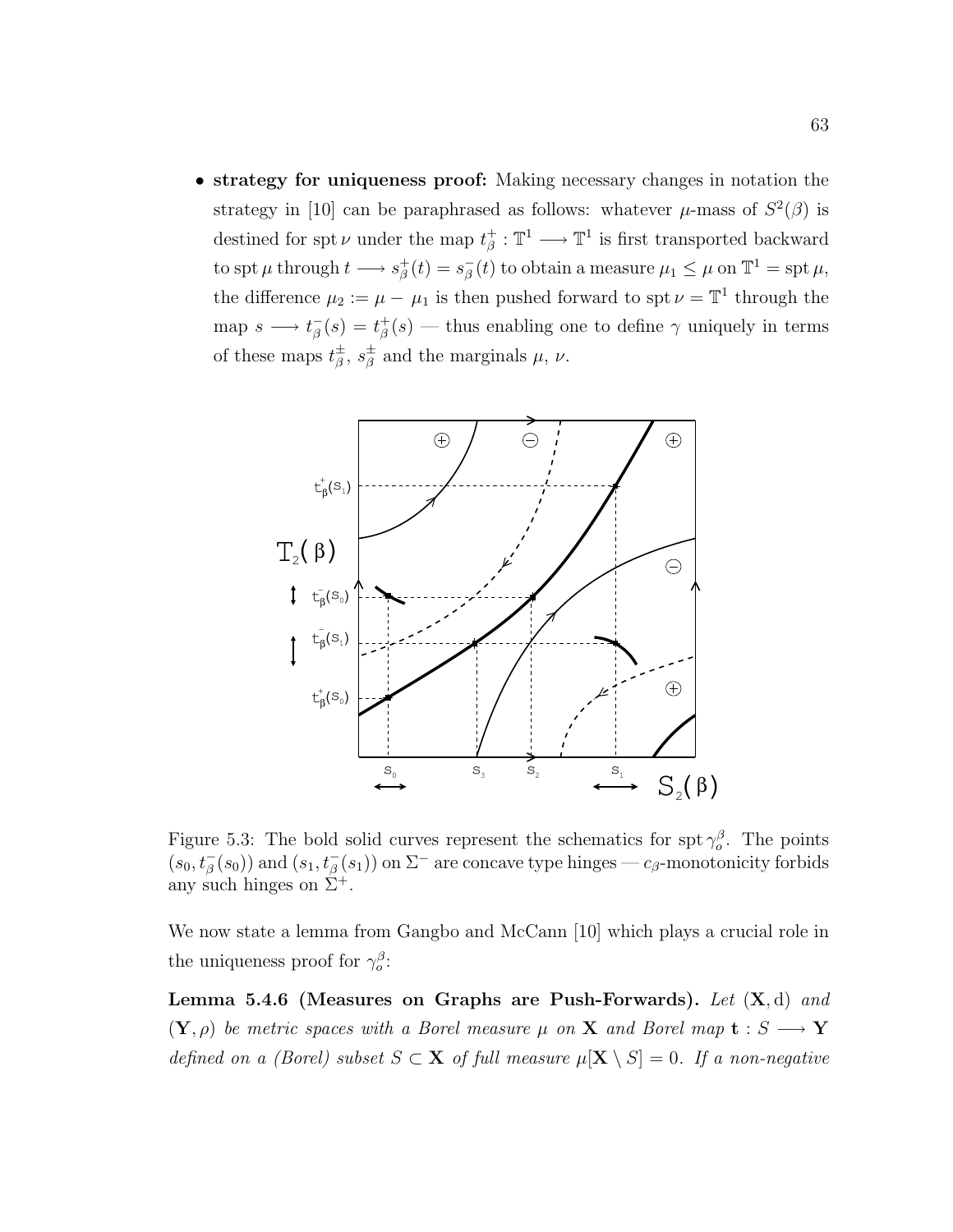Borel measure  $\gamma$  on the product space  $\mathbf{X} \times \mathbf{Y}$  has left marginal  $\mu$  and satisfies

$$
\int_{\mathbf{X}\times\mathbf{Y}} \rho(\mathbf{t}(\mathbf{x}), \mathbf{y}) d\gamma(\mathbf{x}, \mathbf{y}) = 0,
$$

then  $\gamma = (\mathbf{id} \times \mathbf{t})_{\#} \mu$ .

**Theorem 5.4.7 (uniqueness of**  $\gamma$  for  $1 - \epsilon < \beta \leq 1$ ). Consider the optimal trans-port problem [\(1.5\)](#page-14-0) on the toy model [\(1.3\)](#page-13-0)-[\(1.4\)](#page-13-1) under the constraint  $S_0(\beta = 1) = \emptyset$ . Take  $u^{\beta} : \mathbb{T}^1 \longrightarrow \mathbb{R}$  and  $\epsilon > 0$  as in Proposition[-5.3.1.](#page-63-0) Then for each  $1 - \epsilon < \beta < 1$ the supremum in [\(1.5\)](#page-14-0) is uniquely attained. The optimizer  $\gamma_o^{\beta} \in \Gamma(\mu, \nu)$  can be defined uniquely in terms of the prescribed measures  $\mu$  and  $\nu$ , and the cost function  $c_{\beta}$ given by  $(1.8)$ .

*Proof.* Fix a  $\beta$  in  $1 - \epsilon < \beta \leq 1$ . Then by Proposition[-5.2.7](#page-58-0)  $S_0(\beta) = \emptyset$  so that spt  $\mu = \mathbb{T}^1 = S_1(\beta) \cup S_2(\beta)$  from Definition[-5.3.2;](#page-67-0) whereas by symmetry spt  $\nu$  can be decomposed as  $\text{spt } \nu = \mathbb{T}^1 = T_1(\beta) \cup T_2(\beta)$ . Let

$$
\nu_1 := \nu\lfloor_{T_1(\beta)}
$$

denote the restriction of  $\nu$  to the subset  $T_1(\beta) \subset \text{spt } \nu$  where the inverse maps have unique images  $s^+_{\beta}$  $_{\beta}^{+}(t) = s_{\beta}^{-}$  $\bar{\beta}(t)$  on spt  $\mu$ . Let  $\gamma_o^{\beta}$  denote an optimal solution for  $(1.3)-(1.5)$  $(1.3)-(1.5)$  $(1.3)-(1.5)$  and set

$$
\gamma_{o1}^{\beta} := \gamma_o^{\beta} \lfloor_{\mathbb{T}^1 \times T_1(\beta)}.
$$

**1.** Define by  $\gamma_{o1}^{\beta*}$  $\frac{\beta *}{o1} := R_\# \gamma^\beta_{o1}$  $\int_{0}^{\beta}$  the reflection of  $\gamma_{01}^{\beta}$  under  $R(s,t) := (t, s)$ . Then Proposition[-4.2.5](#page-46-0) together with the symmetry  $(\mathbb{T}^1, \mu, u^{\beta}, t^{\pm}_{\beta}) \leftrightarrow (\mathbb{T}^1, \nu, u^{\beta}_{c_{\beta}}, s^{\pm}_{\beta})$  implies spt  $\gamma_{o1}^{\beta*} \subset \partial_{c^{\beta}} u_{c_{\beta}}^{\beta}$ . It therefore follows that the set

$$
(T_1(\beta) \times \mathbb{T}^1) \cap \partial_{c_{\beta}} u^{\beta}{}_{c_{\beta}} = \{(t, s^+_{\beta}(t)) \mid t \in T_1(\beta) \}
$$

carries the full mass of  $\gamma_{o1}^{\beta*}$  $_{o1}^{\beta*}$ . Then

$$
\int_{\mathbb{T}^1 \times \mathbb{T}^1} d(s_\beta^+(t),s) d\gamma_{o1}^{\beta*}(t,s) = \int_{(T_1(\beta) \times \mathbb{T}^1) \cap \partial_{c_\beta} u_{c_\beta}^\beta} d(s_\beta^+(t),s_\beta^+(t)) d\gamma_{o1}^{\beta*}(t,s) = 0.
$$

Noting that  $d : \mathbb{T}^1 \times \mathbb{T}^1 \longrightarrow \mathbb{R}$  defines a metric on the one-dimensional torus  $\mathbb{T}^1$  and  $\gamma_{o1}^{\beta*}$  has  $\nu_1$  as its left marginal we can use Lemma[-5.4.6](#page-72-0) to conclude that  $\gamma_{o1}^{\beta *} = (id \times s_\beta^+)$  $(\beta)_{\#}\nu_1$  which under reflection yields  $\gamma_{o1}^{\beta} = (s_{\beta}^{\dagger} \times id)_{\#}\nu_1$  that has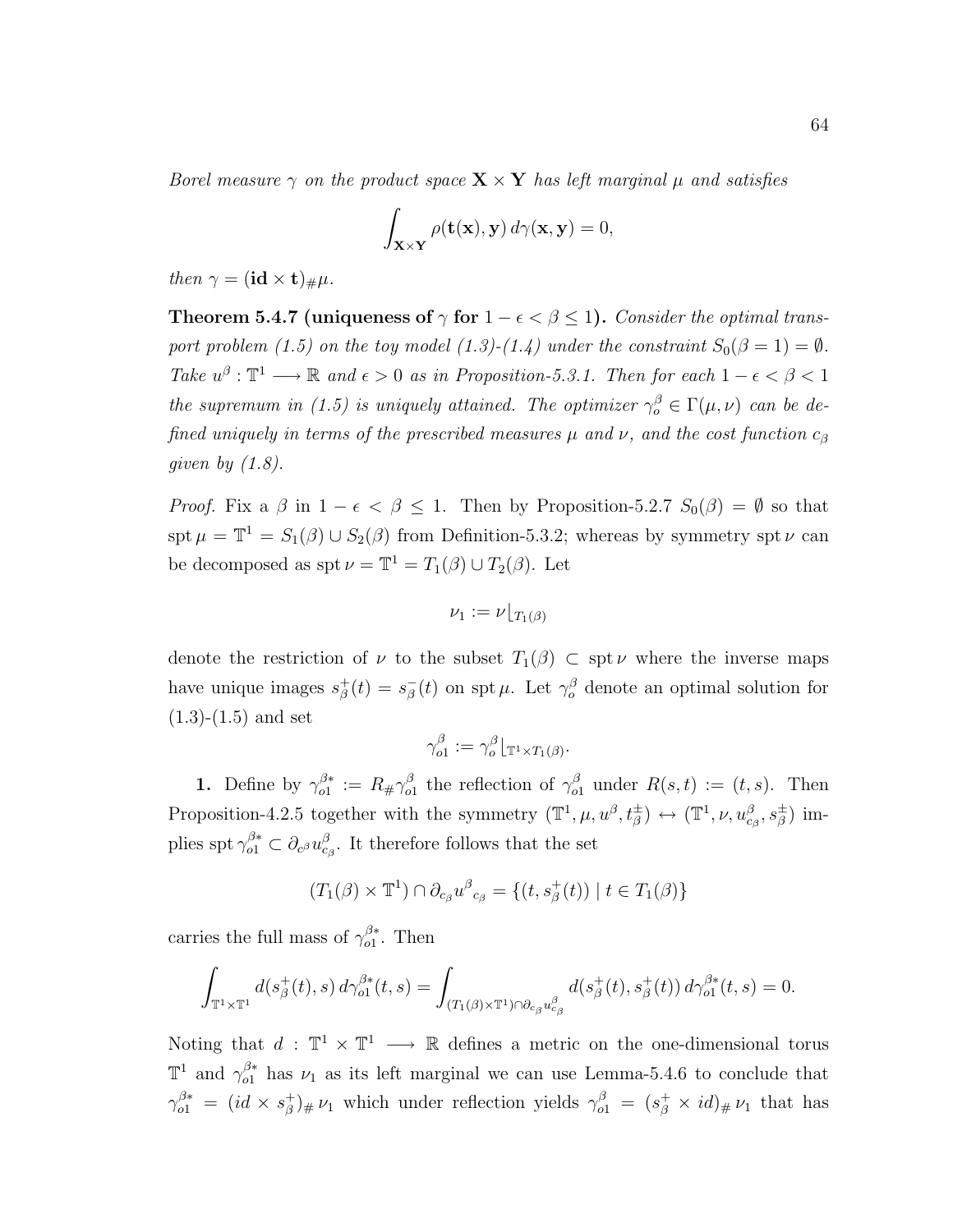$\mu_1 := s^+_{\beta}$  $\frac{1}{\beta}$  #  $\nu_1$  for left marginal.

**2.** Subtracting  $\gamma_o^{\beta}$  $\frac{\beta}{\rho 0}$  from  $\gamma_o^{\beta}$  we define  $\gamma_{o}^{\beta}$  $\chi^{\beta}_{o2} := \gamma^{\beta}_{o} - \gamma^{\beta}_{o1}$  which has  $\mu_2 := \mu - \mu_1$  for left marginal. We claim that

*Claim:* If 
$$
(s, t) \in (\mathbb{T}^1 \times T_2(\beta)) \cap \partial_{c_{\beta}} u^{\beta}
$$
 then  $t = t_{\beta}^-(s)$ .

*Proof of Claim:* Let  $(s,t) \in (\mathbb{T}^1 \times T_2(\beta)) \cap \partial_{c_\beta} u^\beta$ . If s belongs to  $S_1(\beta)$  then  $t = t_{\beta}^{+}$  $^{+}_{\beta}(s) = t^{-}_{\beta}$  $\bar{\beta}(s)$ . Or else  $s \in S_2(\beta)$  in which case either (i)  $t = t^+_{\beta}$  $_\beta^+(s)$  or (ii)  $t=t_{\beta}^ \bar{\beta}(s)$ . We show below that c<sub>β</sub>-monotonicity of  $\partial_{c_{\beta}}u^{\beta}$  implies

$$
[S_2(\beta) \times T_2(\beta)] \cap \Sigma^+ = \emptyset
$$

which then precludes (i) from occurring — making (ii) the only possibility. Assume  $t = t^+_{\beta}$  $\phi_{\beta}^{+}(s)$  for some  $(s,t) \in S_2(\beta) \times T_2(\beta)$ . Then the symmetry  $(\mathbb{T}^1, \mu, u^{\beta}, t^{\pm}_{\beta}) \leftrightarrow$  $(\mathbb{T}^1, \nu, u_{c_\beta}^\beta, s_\beta^\pm)$  gives  $s = s_\beta^+$  $\beta_{\beta}^{+}(t)$ . Definitions[-5.3.2](#page-67-0) and [5.3.3](#page-67-1) of the sets  $S_{2}(\beta)$  and  $T_{2}(\beta)$ then imply that there exist a  $t_1 = t_{\beta}^ \bar{\beta}(s) \in \partial_{c_{\beta}} u^{\beta}(s)$  and an  $s_1 = s_{\beta}^ \bar{\mathcal{L}}_{\beta}(t) \in \partial_{c^{\beta}} u_{c_{\beta}}^{\beta}(t).$ The fact that  $s^+_{\beta}$  $\frac{1}{\beta} \neq s_{\beta}^{-}$  $\bar{\beta}$  on  $T_2(\beta)$  then yields  $s = s^+_{\beta}$  $_{\beta}^{+}(t) \neq s_{\beta}^{-}$  $\bar{f}_{\beta}(t) = s_1$ . It therefore follows from above that  $s \neq s_1 \in \partial_{c^\beta} u_{c_\beta}^\beta(t_\beta^+)$  $\sigma_{\beta}^{+}(s)$ ) which contradicts Lemma[-5.4.4](#page-70-0) thus forcing  $t = t_a^ \overline{\beta}(s)$  whenever  $(s, t) \in \mathbb{T}^1 \times T_2(\beta)$  to complete the claim.

**3.** By optimality spt  $\gamma_{o2}^{\beta} \subset \partial_{c\beta}u^{\beta}$  (Proposition[-4.2.5\)](#page-46-0), while the definition of  $\gamma_{o2}^{\beta}$ o2 implies that  $\gamma_{o2}^{\beta} = \gamma^{\beta} \lfloor_{\mathbb{T}^1 \times T_2(\beta)}$  so that

$$
\int_{\mathbb{T}^1 \times \mathbb{T}^1} d(t_\beta^-(s), t) d\gamma_{o2}^\beta(s, t) = \int_{\mathbb{T}^1 \times T_2(\beta)} d(t_\beta^-(s), t) d\gamma_{o2}^\beta(s, t)
$$
  
\n
$$
= \int_{(\mathbb{T}^1 \times T_2(\beta)) \cap \partial_{c_\beta} u_{c_\beta}^\beta} d(t_\beta^-(s), t_\beta^-(s)) d\gamma_{o2}^\beta(s, t)
$$
  
\n
$$
= 0.
$$

Using Lemma[-5.4.6](#page-72-0) again we conclude that  $\gamma_{o2}^{\beta} = (id \times t_{\beta}^{-1})$  $(\frac{1}{\beta})_{\#}\mu_2.$ 

From 1 and 3 one can conclude that the optimal solution  $\gamma_o^{\beta}$  for  $1 - \epsilon < \beta < 1$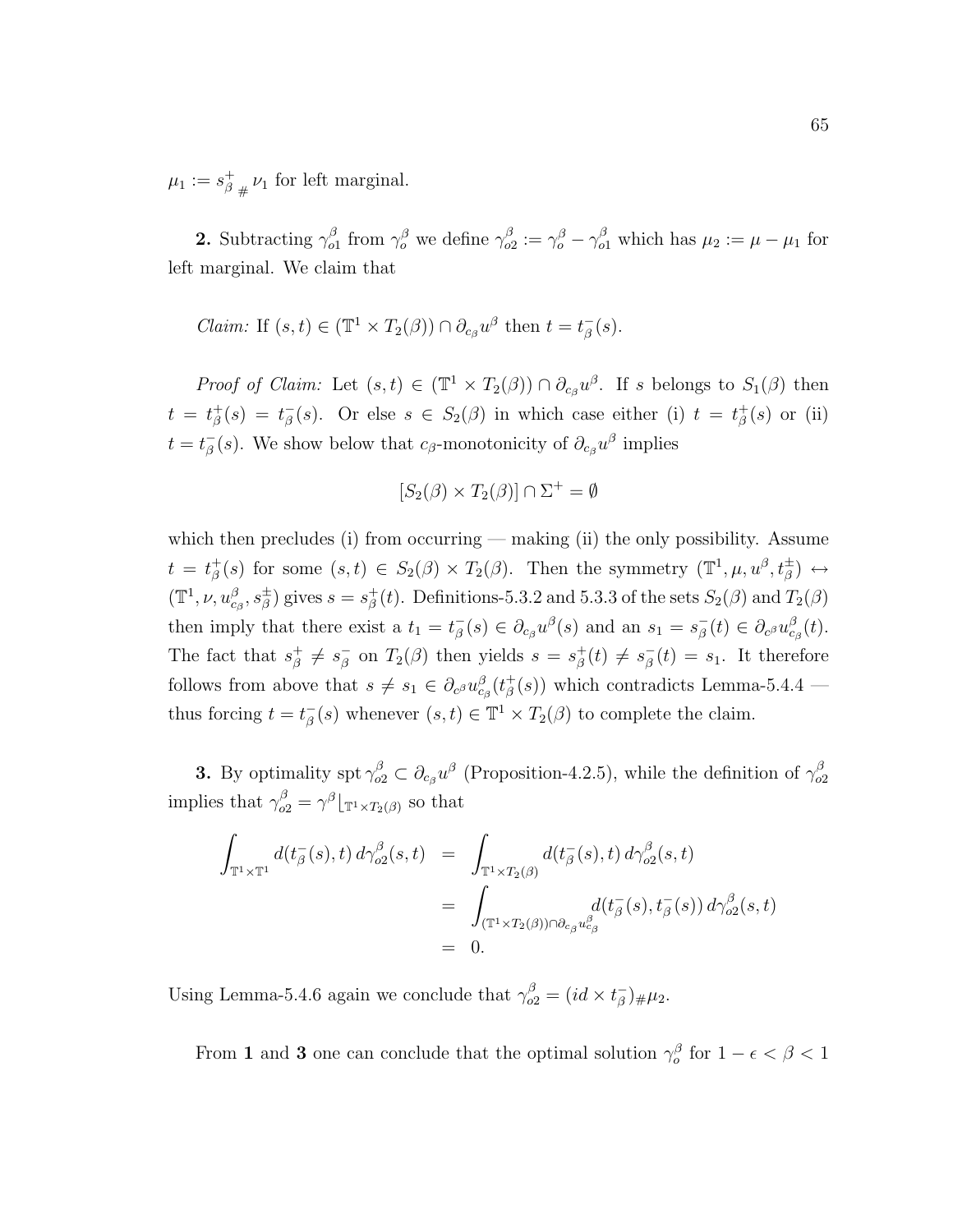can be written as  $\gamma_0^{\beta} = \gamma_{01}^{\beta} + \gamma_{02}^{\beta}$  with:

$$
\gamma_{o1}^{\beta} = (s_{\beta}^{+} \times id)_{\#} \nu|_{T_{1}(\beta)}
$$
  
\n
$$
\gamma_{o2}^{\beta} = (id \times t_{\beta}^{-})_{\#} \left(\mu - s_{\beta}^{+} \mu|_{T_{1}(\beta)}\right)
$$
\n(5.36)

determined uniquely in terms of the prescribed measures  $\mu$  and  $\nu$  and the optimal  $\frac{1}{\beta}$ ,  $s_{\beta}^{\pm}$ :  $\mathbb{T}^1 \longrightarrow \mathbb{T}^1$ . Definition[-5.3.4](#page-68-0) shows these maps depend on  $\mu$ ,  $\nu$  and  $c_{\beta}$ maps  $t^{\pm}_{\beta}$ only through the unique dual optimizer  $u^{\beta}$  of Proposition[-4.3.2.](#page-48-0) This completes the proof of the theorem. $\Box$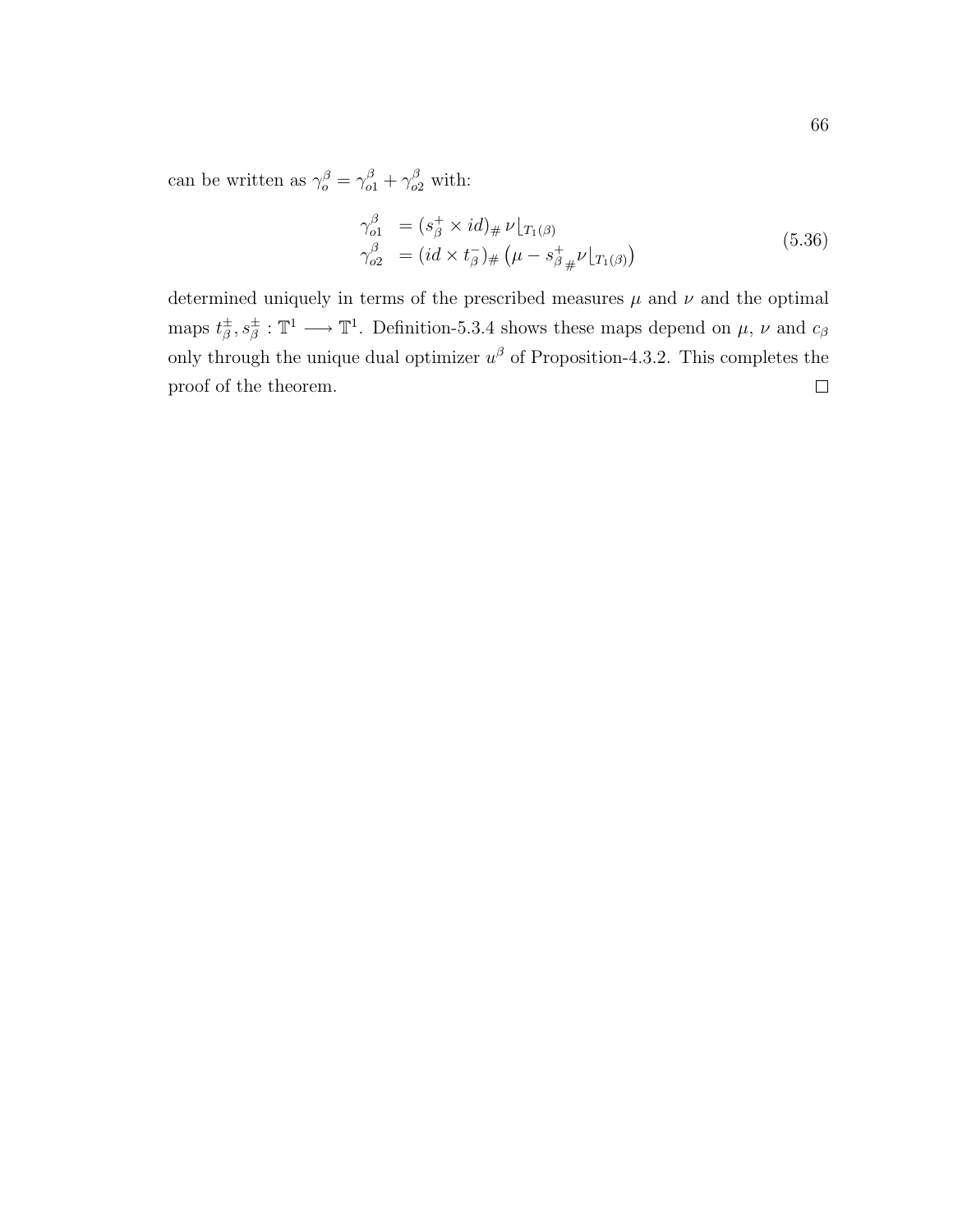# Appendix A The Monge-Kantorovich optimal transportation problem

A historical development of the optimal transport problem due to Monge (1781) and Kantorovich (1942) has been chronicled in Gangbo and McCann [\[9\]](#page-82-0), McCann [\[19\]](#page-83-1), Rachev and Ruschendorf [\[24\]](#page-84-0), Villani [\[29\]](#page-84-1) with references to applications in many fields of mathematical sciences — e.g. physics, economics, probability, material science, atmospheric science, geometry, inequalities, partial differential equations — while [\[29\]](#page-84-1) contains an exhaustive and comprehensive picture of the development of this topic into a powerful analytical technique. The original formulation of the Monge problem is in terms of volume preserving maps  $\mathbf{u} : \Omega \longrightarrow \Lambda$  between two subsets  $\Omega, \Lambda \subset \mathbb{R}^3$  with optimality measured against a cost function  $c(\mathbf{x}, \mathbf{y}) := |\mathbf{x} - \mathbf{y}|$ defined as the Euclidean distance. While Kantorovich's formulation transforms the optimization problem into a linear problem which is solved for a joint measure  $\gamma$ that satisfies:

<span id="page-76-0"></span>
$$
\inf_{\gamma \in \Gamma(\rho_1, \rho_2)} \int_{\Omega \times \Lambda} c(\mathbf{x}, \mathbf{y}) \, d\gamma(\mathbf{x}, \mathbf{y}), \tag{A.1}
$$

where  $\Omega$  and  $\Lambda$  can be any locally compact,  $\sigma$ -compact Hausdorff spaces with  $\rho_1$  and  $\rho_2$  probability measures on these domains and  $\Gamma(\rho_1, \rho_2)$  represents the convex set of all joint measures on  $\Omega \times \Lambda$  with  $\rho_1$  and  $\rho_2$  for marginals. Only optimal measures that are concentrated on graphs of measure preserving maps  $\mathbf{u} : \Omega \longrightarrow \Lambda$  are allowed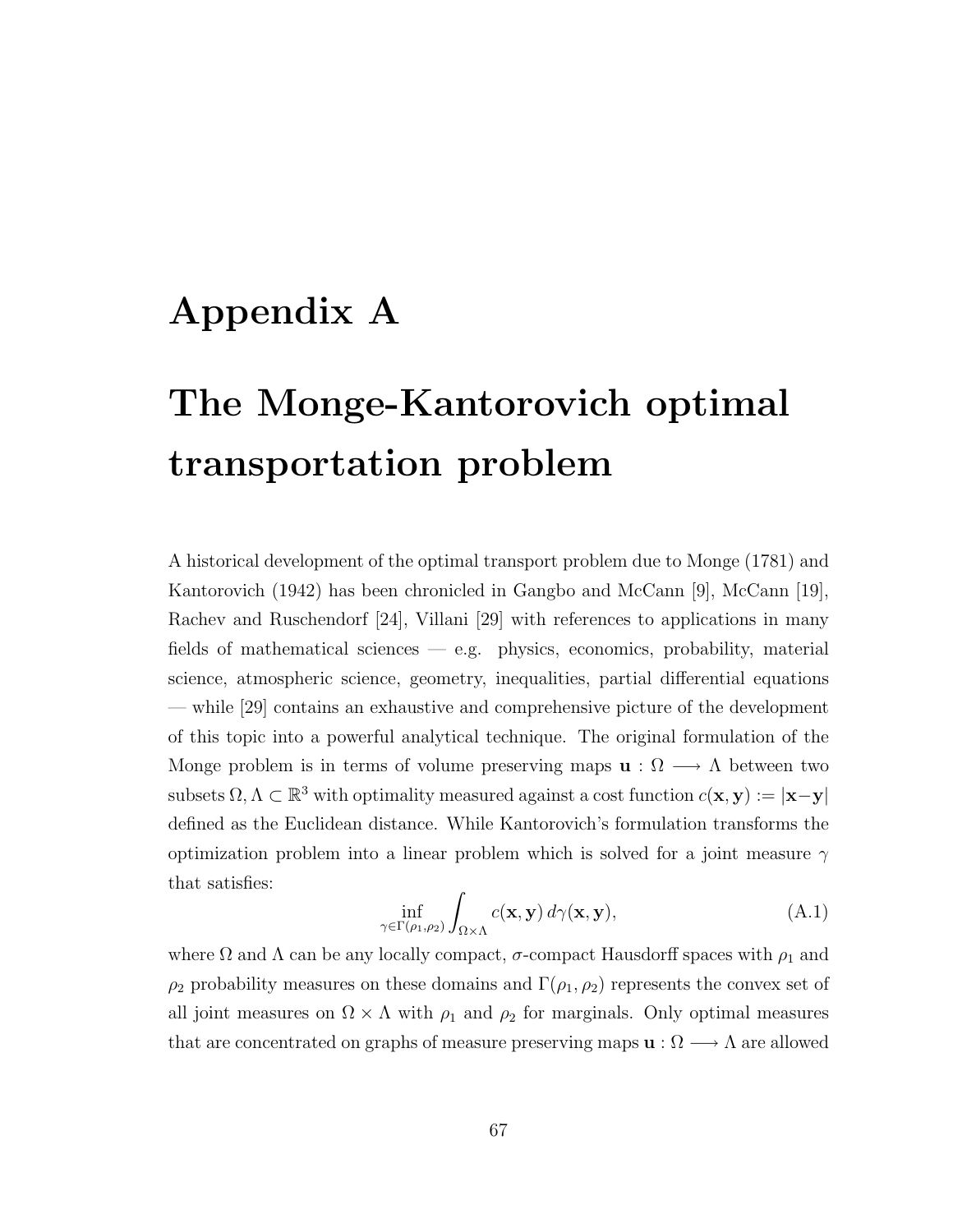to compete in the more restrictive generalization of Monge's problem:

$$
\inf_{\mathbf{u}_{\#}\rho_1=\rho_2} \int_{\Omega} c(\mathbf{x}, \mathbf{u}(\mathbf{x})) d\rho_1(\mathbf{x}), \tag{A.2}
$$

— see Brenier [\[2\]](#page-82-1), Gangbo and McCann [\[9\]](#page-82-0), McCann [\[19\]](#page-83-1), Evans [\[7\]](#page-82-2). Regularity of these maps for the convex cost  $c(\mathbf{x}-\mathbf{y}) := |\mathbf{x}-\mathbf{y}|^2$  were studied by Caffarelli [\[4\]](#page-82-3), [\[5\]](#page-82-4) for convex domains  $\Omega, \Lambda \subset \mathbb{R}^d$  with absolutely continuous probability measures  $d\rho_1(\mathbf{x}) := f(\mathbf{x})d\mathbf{x}$  and  $d\rho_2(\mathbf{y}) := g(\mathbf{y})d\mathbf{y}$  for which  $f(\mathbf{x})$  and  $g(\mathbf{y})$  are bounded away from zero and infinity. In [\[4\]](#page-82-3) he showed interior regularity if the target domain  $\Lambda$  was convex. In [\[5\]](#page-82-4) he showed this regularity extends to the boundary if both domains are convex (and smooth).

The dual problem to [\(A.1\)](#page-76-0) by Kantorovich's duality principle [\[12\]](#page-83-2) is

$$
\sup_{(\phi,\psi)} \left\{ \int_{\Omega} \phi(\mathbf{x}) \, d\rho_1(\mathbf{x}) + \int_{\Lambda} \psi(\mathbf{y}) \, d\rho_2(\mathbf{y}) \mid \phi(\mathbf{x}) + \psi(\mathbf{y}) \le c(\mathbf{x}, \mathbf{y}) \right\}.
$$
 (A.3)

Ma, Trudinger and Wang [\[17\]](#page-83-3) proved  $C^3$ -smoothness of the dual potentials  $\phi : \Omega \longrightarrow$  $\mathbb R$  and  $\psi : \Lambda \longrightarrow \mathbb R$  on certain bounded domains  $\Omega, \Lambda \subset \mathbb R^d$  for  $C^4$ -differentiable cost function satisfying the non-degeneracy condition [\(1.16\)](#page-20-0) with additional hypothesis on higher derivatives of the cost, and densities satisfying  $f \in C^2(\Omega)$ ,  $g \in C^2(\Lambda)$ .

For a Polish space **X** with the metric d, let  $P_p(\mathbf{X})$  denote the space of Borel probability measures on  $X$  with finite p-th moments. Then the *Wasserstein-p distance* defined by

$$
W_p(\mu, \nu) := \left\{ \inf_{\gamma \in \Gamma(\mu, \nu)} \int_{\mathbf{X} \times \mathbf{X}} d(\mathbf{x}, \mathbf{y})^p d\gamma(\mathbf{x}, \mathbf{y}) \right\}^{1/p}
$$
(A.4)

metrizes  $P_p(\mathbf{X})$  in terms of weak convergence in  $L^p(\mathbf{X})$ . Some non-linear partial differential equations, e.g. heat equation, porous medium equation, Fokker-Planck equation, can be formulated as gradient flow equations with respect to Wasserstein-2 distance to study stability and rates of convergence — see Jordan, Kinderlehrer and Otto [\[11\]](#page-83-4) and Otto [\[22\]](#page-83-5) for reference. Wasserstein gradient flows for  $p \neq 2$  were studied by Agueh [\[1\]](#page-82-5).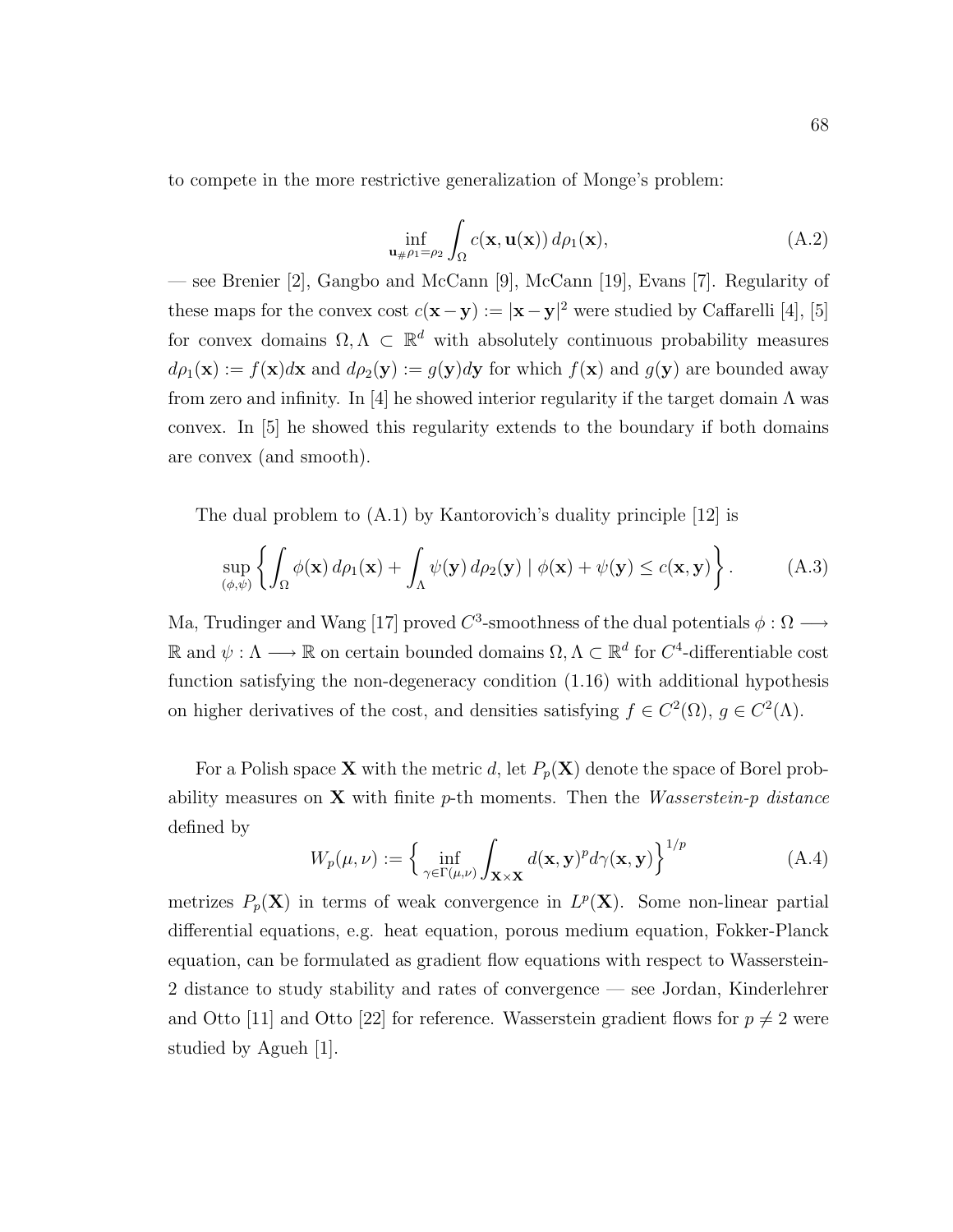## Appendix B

## Semi-convexity of the  $c_{\beta}$ -convex potentials

The purpose of this appendix is to establish semi-convexity of the  $c_\beta$ -convex potential of the dual problem [\(4.1\)](#page-37-0) to ensure existence of its left and right derivatives where it fails to be differentiable.

#### B.1 Uniform semi-convexity

Definition B.1.1 (uniformly semi-convex). A function  $\phi : \mathbb{T}^1 \longrightarrow \mathbb{R}$  is said to be *locally semi-convex* at  $s_0 \in \mathbb{T}^1$  if there is an open interval  $U_0 \subsetneq \mathbb{T}^1$  around  $s_0$  and a constant  $0 < \lambda_0 < \infty$  so that  $\phi(s) + \lambda_0 s^2$  is a convex function on  $U_0$ . We call  $\phi: \mathbb{T}^1 \longrightarrow \mathbb{R}$  uniformly semi-convex if  $\phi(s)$  is locally semi-convex at each  $s \in \mathbb{T}^1$ and the constant  $0 < \lambda < \infty$ , that makes  $\phi(s) + \lambda s^2$  locally convex, can be chosen to be independent of s or any other parameter that  $\phi$  might depend on. The constant  $\lambda$  is called the *modulus of semi-convexity*.

Lemma B.1.2 (uniform semi-convexity of  $c_{\beta}$ -convex potentials). The dual optimizer  $u^{\beta} : \mathbb{T}^1 \longrightarrow \mathbb{R}$  of Proposition[-4.3.2](#page-48-0) is uniformly semi-convex on  $\mathbb{T}^1$ .

Proof. We first show the uniform semi-convexity of the cost function — then use the definition of  $c_{\beta}$ -transform to prove the lemma. Fix  $s_0 \in \mathbb{T}^1$ . Differentiate  $c(\beta, s, t)$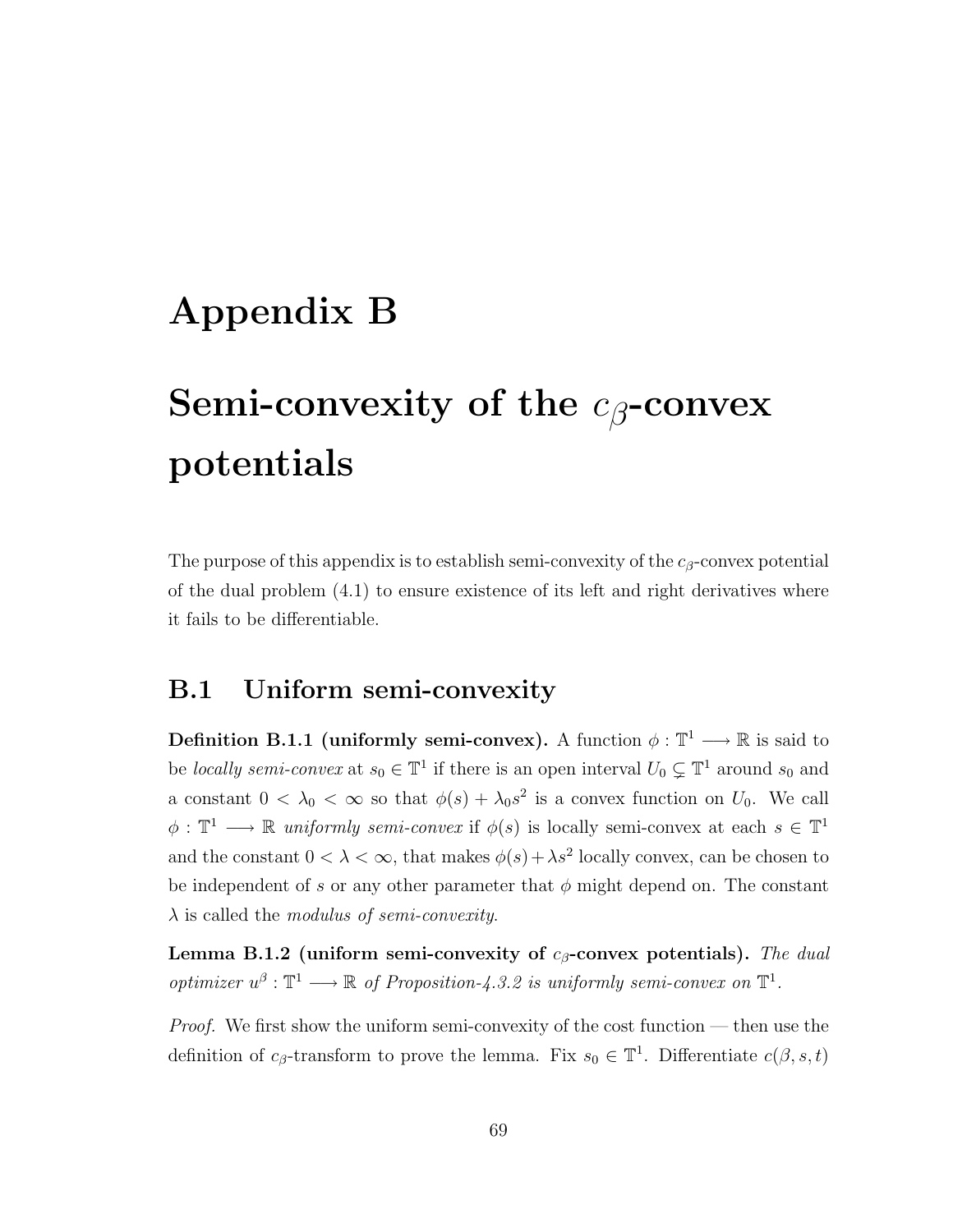twice with respect to s to get:

$$
\frac{\partial^2 c}{\partial s^2}(\beta, s_0, t) = - (1 - \beta)v_{\Omega}^2 K_{\Omega}(s_0) \mathbf{n}_{\Omega}(s_0) \cdot \mathbf{y}(t) - \beta v_{\Omega}^2 K_{\Omega}(s_0)^2 \mathbf{n}_{\Omega}(s_0) \cdot \mathbf{n}_{\Lambda}(t) \n+ \beta v_{\Omega} \dot{K}_{\Omega}(s_0) \mathbf{T}_{\Omega}(s_0) \cdot \mathbf{n}_{\Lambda}(t)
$$

$$
= - (1 - \beta) v_{\Omega}^2 K_{\Omega}(s_0) \mathbf{n}_{\Omega}(s_0) \cdot \mathbf{y}(t) - v_{\Omega}^2 \beta K_{\Omega}(s_0)^2 \mathbf{n}_{\Omega}(s_0) \cdot \mathbf{n}_{\Lambda}(t) - \beta [\ddot{\mathbf{T}}_{\Omega}(s_0) \cdot \mathbf{n}_{\Omega}(s_0)] [\mathbf{T}_{\Omega}(s_0) \cdot \mathbf{n}_{\Lambda}(t)]
$$

we get the second equality using  $K_{\Omega}(s_0) = -v_{\Omega}^{-1} \dot{\mathbf{T}}_{\Omega}(s_0) \cdot \mathbf{n}_{\Omega}(s_0)$  and  $\mathbf{T}_{\Omega}(s_0)$ .  $\dot{\mathbf{T}}_{\Omega}(s_0) = 0$ . Noting that the normals and the tangents are of unit length,  $0 \le \beta \le 1$ ,  $\Omega$  and  $\Lambda$  are bounded planar domains and that the curves parametrizing their boundaries are  $C<sup>4</sup>$  smooth, one gets using Cauchy-Schwarz

$$
\left| \frac{\partial^2 c}{\partial s^2} (\beta, s_0, t) \right| \le (1 - \beta) |K_{\Omega}(s_0)| |\mathbf{y}(t)| + \beta |K_{\Omega}(s_0)|^2 + \beta |\mathbf{T}_{\Omega}(s_0)|
$$
  
\n
$$
\le ||K_{\Omega}||_{\infty} (M_{\Lambda} + ||K_{\Omega}||_{\infty}) + Q_{\Omega}
$$
  
\n
$$
\le ||K_{\Omega}||_{\infty} M + Q_{\Omega}
$$
  
\n
$$
\le \lambda < 2\lambda
$$

<span id="page-79-0"></span>where,

$$
0 < \lambda := \max\left\{ \|K_{\Omega}\|_{\infty} M + Q_{\Omega}, \|K_{\Lambda}\|_{\infty} M + Q_{\Lambda} \right\} \tag{B.1}
$$

and

$$
Q_{\Omega} := \sup_{s \in \mathbb{T}^1} |\mathbf{T}_{\Omega}(s)|,
$$
  
\n
$$
Q_{\Lambda} := \sup_{t \in \mathbb{T}^1} |\mathbf{T}_{\Lambda}(t)|
$$
\n(B.2)

while the other symbols are defined in chapter[-2](#page-22-0) for notations. It therefore follows that  $\frac{\partial^2}{\partial s^2}$  $\frac{\partial^2}{\partial s^2} [c(\beta, s_0, t) + \lambda s_0^2] > 0$ . For each fixed  $\beta \in [0, 1]$  and  $t \in \mathbb{T}^1$  the function  $c(\beta, s, t) + \lambda s^2$  is  $C^2$  on  $\mathbb{T}^1$  — thus by continuity there is an open interval  $U_0 \subsetneq \mathbb{T}^1$ around  $s_0$  with  $\frac{\partial^2}{\partial s^2}$  $\frac{\partial^2}{\partial s^2} [c(\beta, s, t) + \lambda s^2] \ge 0$  for all  $s \in U_0$  — this makes the function  $c(\beta, s, t) + \lambda s^2$  convex on the subset  $U_0 \subsetneq \mathbb{T}^1$ . Since  $s_0 \in \mathbb{T}^1$  is arbitrary and  $0 < \lambda < \infty$  is independent of  $\beta$ , s and t, one can conclude that  $c(\beta, s, t)$  is a uniformly semi-convex function of s.

Let  $0 < \lambda < \infty$  be given by [\(B.1\)](#page-79-0). Given  $s \in \mathbb{T}^1$ , choose an open neighborhood  $U_s \subset \mathbb{T}^1$  of s so that  $c(\beta, s, t) + \lambda s^2$  is convex on  $U_s$ . For some lower semi-continuous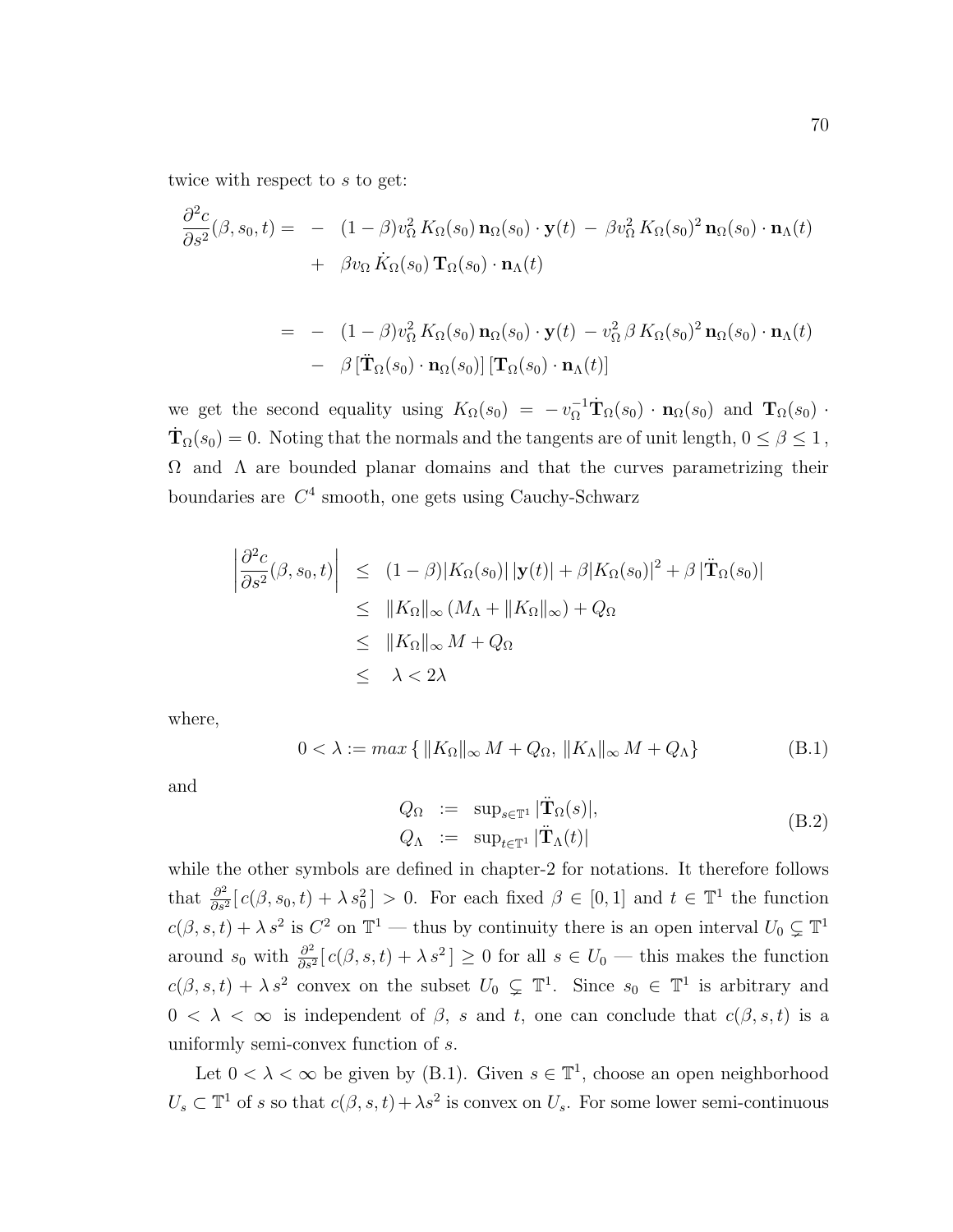function  $v^{\beta} : \mathbb{T}^1 \longrightarrow \mathbb{R}$ , the definition [\(4.5\)](#page-38-0) of  $c_{\beta}$ -convexity gives

$$
u^{\beta}(s) + \lambda s^2 = \sup_{t \in \mathbb{T}^1} c(\beta, s, t) + \lambda s^2 - v^{\beta}(t).
$$

Being the supremum of a family of convex functions of  $s \in U_s$ , the function  $u^{\beta}(s)$  +  $\lambda s^2$  is itself convex on  $U_s$ . This is true for all  $s \in \mathbb{T}^1$ . While non-dependence of  $0 < \lambda < \infty$  on  $\beta$ , s and t makes  $u^{\beta}(s)$  uniformly semi-convex on  $\mathbb{T}^1$ .  $\Box$ 

#### B.2 Convergence of derivatives

Lemma B.2.1 (convergence of  $u^{\beta'}_{\pm}$ ). Let  $u^n : \mathbb{T}^1 \longrightarrow \mathbb{R}$  be a sequence of uniformly semi-convex functions sharing the same modulus  $\lambda$  of semi-convexity. If the sequence converges uniformly to some  $C^1$ -function  $u : \mathbb{T}^1 \longrightarrow \mathbb{R}$ . Then the left and right derivatives  $u^n$  and  $u^n$  of  $u^n$  converge uniformly to  $\frac{du}{ds}$ .

*Proof.* By hypothesis there is a constant  $0 < \lambda < \infty$  and for each  $s \in \mathbb{T}^1$  there is an open interval  $U_s \subsetneq T^1$  on which the functions  $\phi_\lambda^n(s) := u^n(s) + \lambda s^2$  and  $\phi_{\lambda}(s) := u(s) + \lambda s^2$  are convex. We denote by  $\phi_{\lambda}^{n}$  $\prime$  $y'_{\pm}(s) := u^{n'}_{\pm}(s) + 2\lambda s$  the right and left derivatives of  $\phi_{\lambda}^{n}(s)$  at  $s \in U_s$ .

Claim:  $\phi_{\lambda}^{n}$  $\prime$  $y'_{\pm}(s)$  converge pointwise to  $\frac{d\phi_{\lambda}}{ds}(s)$  for all  $s \in \mathbb{T}^{1}$ .

Proof of Claim: Pick some  $s_0 \in \mathbb{T}^1$  and choose a  $\delta$ -neighborhood  $U_0$  as above. Denote by  $l_0^n := \phi_\lambda^n$  $\prime$  $\mathcal{L}(s_0)$  the left derivative of  $\phi_\lambda^n(s)$  at  $s_0$ . Then by convexity of  $\phi_\lambda^n(s)$  on  $U_0$  one gets

<span id="page-80-0"></span>
$$
\phi_{\lambda}^{n}(s) \geq \phi_{\lambda}^{n}(s_{0}) + l_{0}^{n}(s - s_{0}) \quad \forall s \in U_{0}
$$
\n(B.3)

$$
|l_0^n| \leq Lip\lfloor_{U_0}(\phi_\lambda^n) \leq Lip\lfloor_{U_0}(\phi_\lambda) + \epsilon \leq Lip\lfloor_{\mathbb{T}^1}(\phi_\lambda) + \epsilon \qquad (B.4)
$$

for each  $\epsilon > 0$  provided *n* is large enough. Because  $l_0^n$  is a bounded sequence of real numbers, by Bolzano-Weierstrass one can extract a convergent subsequence  $l_0^{n(k)} \to l$  converging to some  $l \in \mathbb{R}$ . Then passing to the convergent subsequence and taking the limit  $k \to \infty$  in [\(B.3\)](#page-80-0) one gets  $\phi_{\lambda}(s) \geq \phi_{\lambda}(s_0) + l(s - s_0)$  — which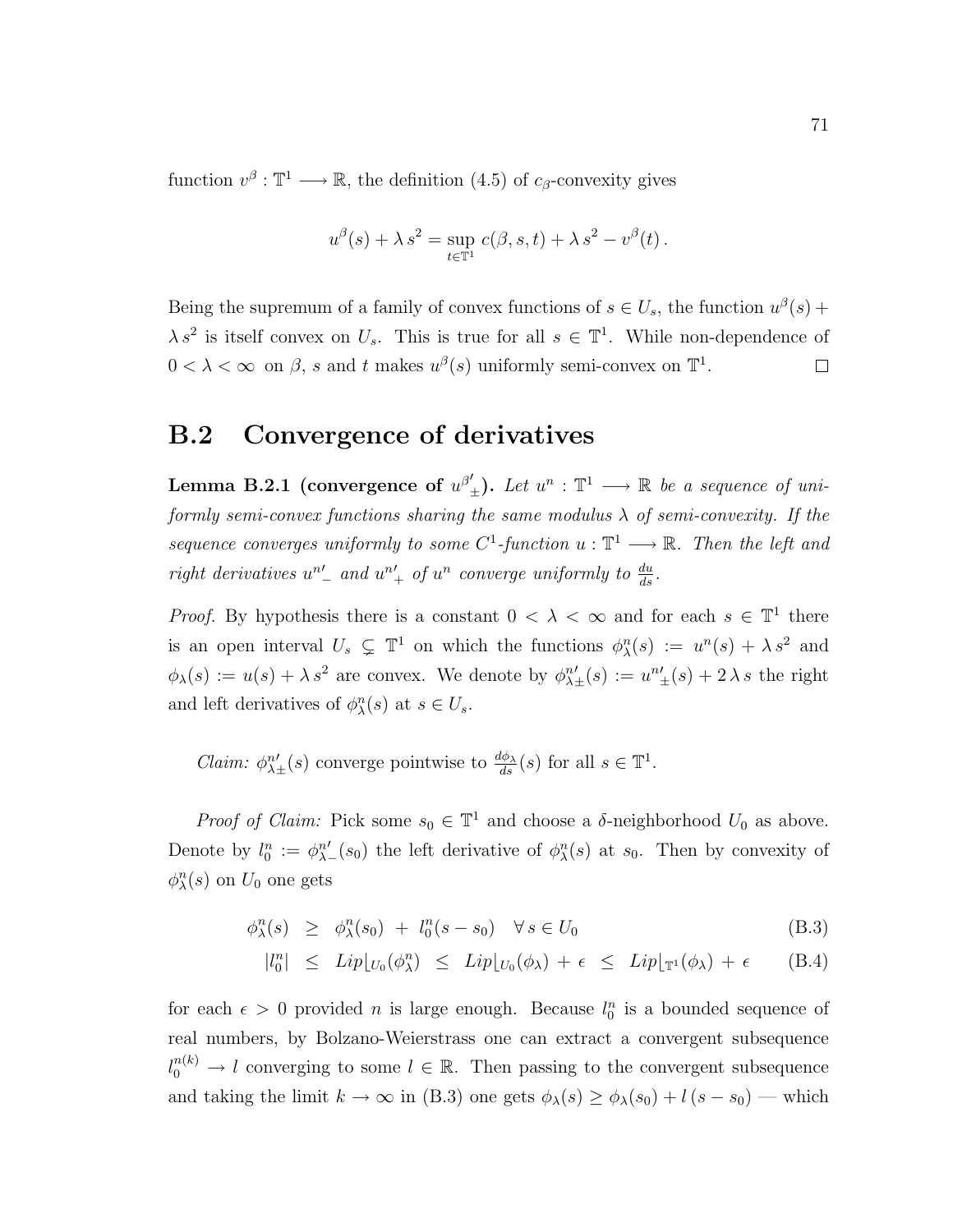implies  $l \in \partial \phi_{\lambda}(s_0)$ . Differentiability of  $\phi_{\lambda}(s)$  at  $s_0 \in \mathbb{T}^1$  forces  $\partial \phi_{\lambda}(s_0) = \left\{ \frac{d\phi_{\lambda}}{ds}(s_0) \right\}$ and consequently  $l = \frac{d\phi_{\lambda}}{ds}(s_0)$ . Thus  $\phi_{\lambda_{-}}^{n(k)}$  $\lambda_-\,$  $\mathcal{O}'(s_0) \to \frac{d\phi_\lambda}{ds}(s_0)$  as  $k \to \infty$ . Uniqueness of the limit then implies pointwise convergence for the entire sequence  $\phi_{\lambda}^{n'}$  $_{\lambda_{-}}^{n'}$ . Since  $\phi_\lambda^n$  $\overline{a}$  $'_{+}(s_0) \geq \phi_{\lambda}^n$  $\overline{a}$  $\frac{1}{2}(s_0)$  also satisfies the above inequalities, by interchanging  $-\leftrightarrow +$ one gets  $\phi_\lambda^n$  $\overline{a}$  $\psi'_{\pm}(s_0) \to \frac{d\phi_{\lambda}}{ds}(s_0)$ . By uniform semi-convexity this pointwise convergence holds for all  $s \in \mathbb{T}^1$ . This completes the proof of the claim.

Being continuous on a compact domain the derivative  $\frac{d\phi_{\lambda}}{ds}$ :  $\mathbb{T}^1 \longrightarrow \mathbb{R}$  is uniformly continuous and by the convexity of  $\phi_{\lambda}^{n}(s)$  and  $\phi_{\lambda}(s)$  the derivatives  $\phi_{\lambda}^{n}$  $\prime$  $y'_{\pm}(s)$  and  $\frac{d\phi_{\lambda}}{ds}(s)$ are non-decreasing on  $U_s$ . Given  $\epsilon > 0$ , choose  $\delta > 0$  for which  $\left| \frac{d\phi_\lambda}{ds}(s_1) - \frac{d\phi_\lambda}{ds}(s_2) \right| <$  $\epsilon$  whenever  $d(s_1, s_2) < \delta$ . Define a finite cover of  $\mathbb{T}^1$  by open arcs  $U_i := ] s_{i-1}, s_{i+1} [$ ,  $i = 1, ..., N$ , with  $s_i$ 's so numbered that  $s_0, ..., s_N$  are positively oriented on  $\mathbb{T}^1$  with  $s_0 = s_{N+1}$  and  $d(s_{i-1}, s_{i+1}) < \delta$ . Choose  $\delta > 0$  small enough to make  $\phi_{\lambda}^n(s)$  and  $\phi_{\lambda}(s)$  convex on each open arc  $U_i$  of the cover. Pick some  $s \in \mathbb{T}^1$ . Then s belongs to some  $U_i$ ,  $1 \leq i \leq N$ , in the cover with  $s_{i-1}, s, s_{i+1}$  positively oriented. Monotonicity of  $\phi_\lambda^n$  $\prime$  $U_{\pm}(s)$  and  $\phi_{\lambda}(s)$  on  $U_i$  gives

$$
\begin{aligned}\n\phi_{\lambda\pm}^{n'}(s) - \frac{d\phi_{\lambda}}{ds}(s) &\leq \phi_{\lambda\pm}^{n'}(s_{i+1}) - \frac{d\phi_{\lambda}}{ds}(s_{i-1}) \\
&\leq \left| \phi_{\lambda\pm}^{n'}(s_{i+1}) - \frac{d\phi_{\lambda}}{ds}(s_{i+1}) \right| + \left| \frac{d\phi_{\lambda}}{ds}(s_{i+1}) - \frac{d\phi_{\lambda}}{ds}(s_{i-1}) \right| \\
&< 2\epsilon.\n\end{aligned}
$$

The last inequality follows from the pointwise convergence of  $\phi_{\lambda}^{n}$  $\prime$  $y'_{\pm}(s)$  and the uniform continuity of  $\frac{d\phi_{\lambda}}{ds}(s)$ . With  $\phi_{\lambda}^{n}$  $\prime$  $\frac{d}{dx}$  and  $\frac{d\phi_{\lambda}}{ds}$  interchanged one finally gets

$$
\left| \phi_{\lambda \pm}^{n'}(s) - \frac{d\phi_{\lambda}}{ds}(s) \right| < 2\,\epsilon.
$$

This is true for any  $s \in \mathbb{T}^1$ . Replacing  $u^{n'}_{\pm}(s) = \phi^n_{\lambda}$  $\prime$  $y'_{\pm}(s) - 2\lambda s$  and  $\frac{d}{ds}u(s) =$  $\frac{d\phi_{\lambda}}{ds}(s) - 2\lambda s$ , and taking supremum over all  $s \in \mathbb{T}^1$  one gets  $||u^n_{\pm} - \frac{du}{ds}||$  $\frac{du}{ds}\Big\|_{\infty} \to 0$  as  $n \to \infty$ . That concludes the proof of the lemma.  $\Box$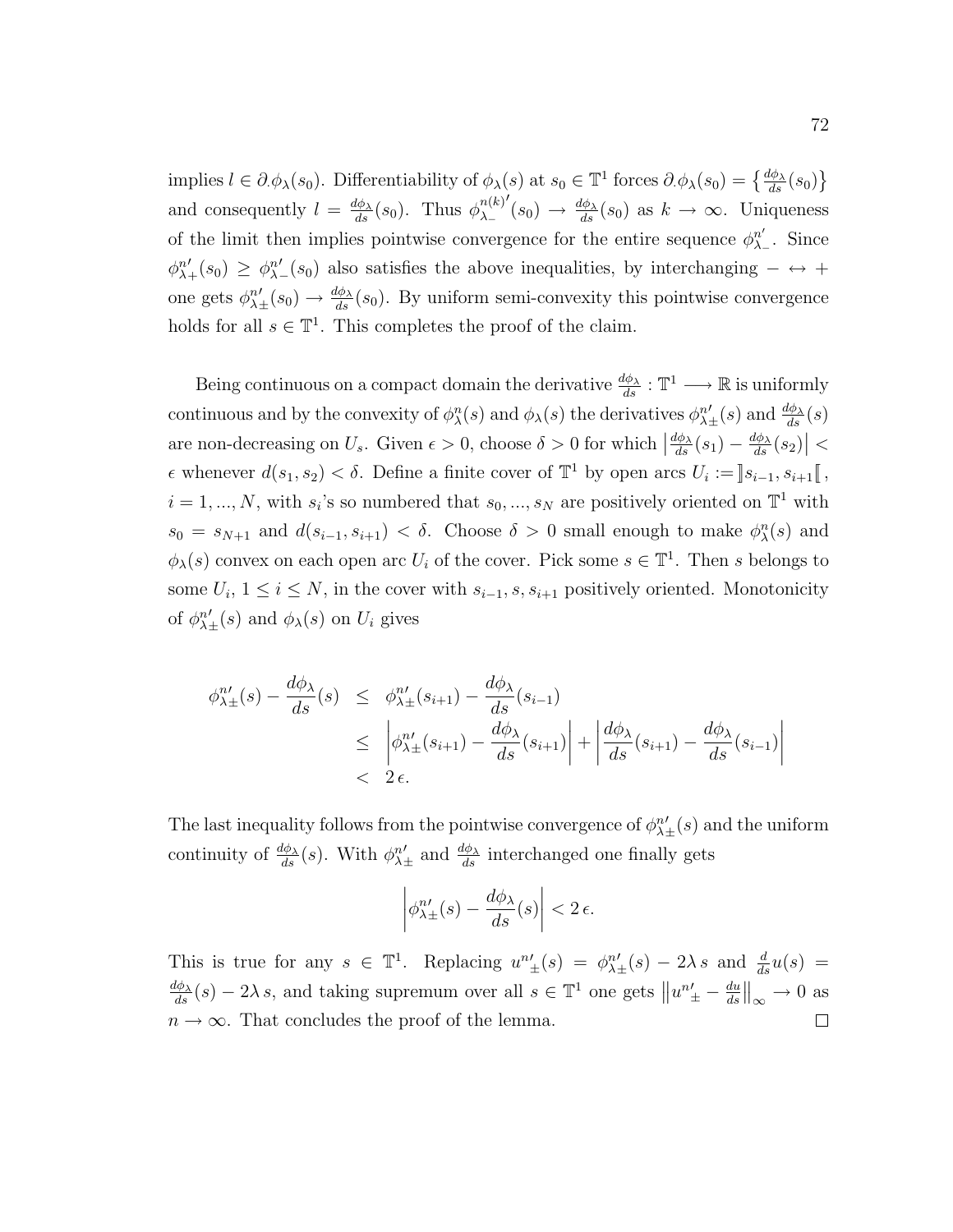## Bibliography

- <span id="page-82-5"></span>[1] M. Agueh. Existence of solutions to degenerate parabolic equations via the Monge-Kantorovich theory. Preprint (2002).
- <span id="page-82-1"></span>[2] Y. Brenier. Polar factorization and monotone rearrangement of vector-valued functions. Comm. Pure Appl. Math. 44, 375–417 (1991).
- [3] G. Birkhoff. Three observations on linear algebra (Spanish) Univ. Nac. Tucumán. Revista A. 5, 147–151 (1946).
- <span id="page-82-3"></span>[4] L.A. Caffarelli. The regularity of mappings with a convex potential J. Amer. Math. Soc. 5, 99-104 (1992).
- <span id="page-82-4"></span>[5] L.A. Caffarelli. Boundary regularity of maps with convex potentials. II Ann. of Math (2) 144, no. 3, 453-496, (1996).
- [6] R.G. Douglas. On extremal measures and subspace density. Michigan Math. J. 11, no. 3, 243-246 (1964).
- <span id="page-82-2"></span>[7] L.C. Evans. Partial differential equations and Monge-Kantorovich mass transfer, in "Current developments in mathematics" (R.Bott, et al., eds.). International Press, Cambridge, 1997, 26-78.
- [8] D.S. Fry. Shape recognition using metrics on the space of shapes. PhD thesis, Harvard University, 1993.
- <span id="page-82-0"></span>[9] W. Gangbo and R.J. McCann. The geometry of optimal transportation.  $Acta$ Math. 177, 113–161 (1996).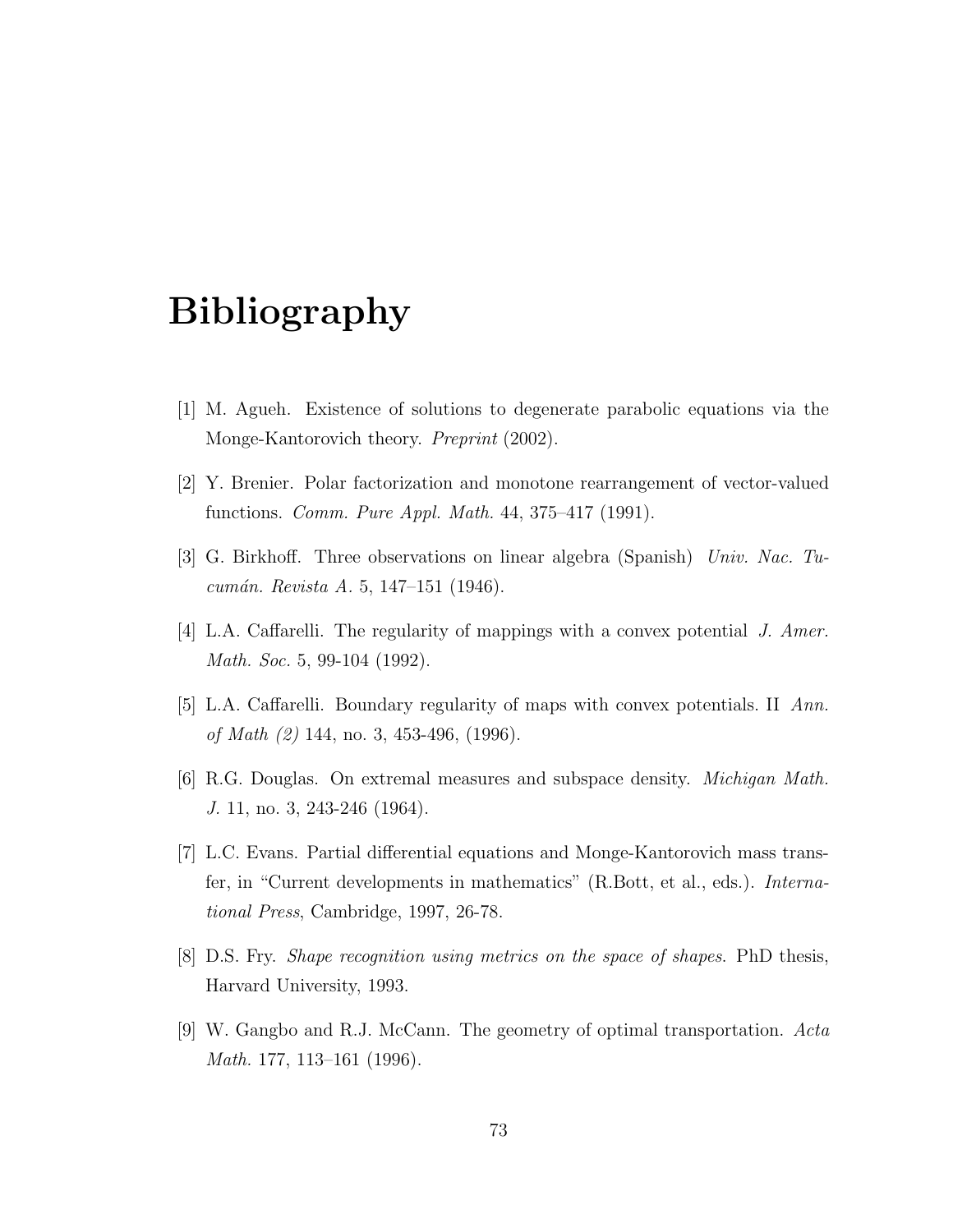- <span id="page-83-0"></span>[10] W. Gangbo and R.J. McCann. Shape recognition via Wasserstein distance. Quart. Appl. Math. 58, 705–737 (2000).
- <span id="page-83-4"></span>[11] R. Jordan, D. Kinderlehrer, F. Otto. The variational formulation of the Fokker-Planck equation. SIAM, J. Math. Anal. 29, no. 1, 1–17 (1998).
- <span id="page-83-2"></span>[12] L. Kantorovich. On the translocation of masses. C.R. (Doklady) Acad. Sci. URSS (N.S.) 37, 199–201 (1942).
- [13] H.G. Kellerer. Duality theorems for marginal problems. Z. Wahrsch. Verw. Gebiete 67, 399–432 (1984).
- [14] M. Knott and C.S. Smith. On Hoeffding-Fréchet bounds and cyclic monotone relations. J. Multivariate Anal. 40, no. 2, 328–334 (1992).
- [15] J. Lindenstrauss. A remark on extreme doubly stochastic measures. Amer. Math. Monthly 72, 379–382 (1965).
- [16] V. Losert. Counterexamples to some conjectures about doubly stochastic measures. Pacific J. Math. 99, no. 2, 387–397 (1982).
- <span id="page-83-3"></span>[17] X.-N. Ma, N. Trudinger, X.-J. Wang Regularity of potential functions of the optimal transportation problem. Preprint (2004).
- [18] R.J. McCann. Polar factorization of maps on Riemannian manifolds. Geom. Funct. Anal. 11, no. 3, 589–608 (2001).
- <span id="page-83-1"></span>[19] R.J. McCann. Exact solutions to the transportation problem on the line. Proc. Royal Soc. London Ser. A 455, 1341-1380 (1999).
- [20] R.J. McCann. Existence and uniqueness of monotone measure-preserving maps. Duke Math. J. 80, no. 2, 309-323, (1995).
- [21] J.R. Munkres. Topology. Prentice Hall, Upper Saddle River, NJ, 1999.
- <span id="page-83-5"></span>[22] F. Otto. The geometry of dissipative evolution equations: the porous medium equation. Comm. Partial Differential Equations, 26, no. 1-2, 101–174, (2001).